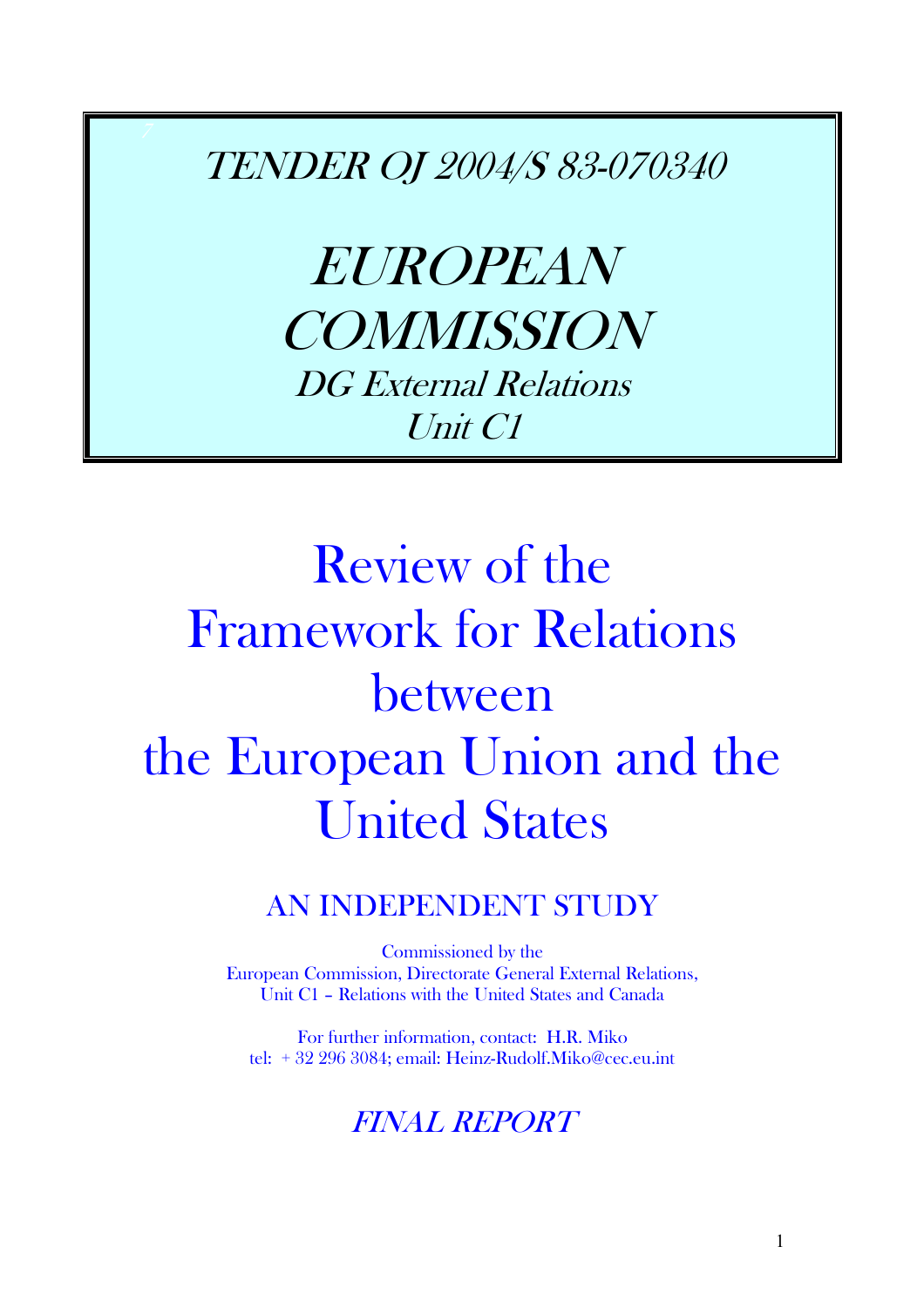# **Table of Contents**

# **Executive Summary and Recommendations**

# **1. The Framework for EU/US Relations**

Background The State of the Relationship The EU in Transatlantic Relations

# **2. Evaluating the Framework**

Reviewing the Archives Objectives and Achievements Findings Interview Fieldwork Assessment of Cooperation Policy successes Policy failures

#### **3. Institutional Analysis**

The Value of Formal Dialogues Strengths and Weaknesses The NTA's Institutions The Summits Ministerials The Senior Level Group/Political Directors The NTA Task Force Other US/EU Dialogues Emerging Institutional Issues The Implications of an EU-25+ The EU's Constitutional Treaty

# **4. Recommendations**

Institutional Priorities for Transatlantic Relations Alternative Scenarios On Institutional Choices

# **5. Conclusion**

**ANNEX 1** - Objectives and Methodology

**ANNEX 2** - The Archive Evidence

- **ANNEX 3** Transatlantic Regulatory Cooperation Agreements
- **ANNEX 4** List of Interviews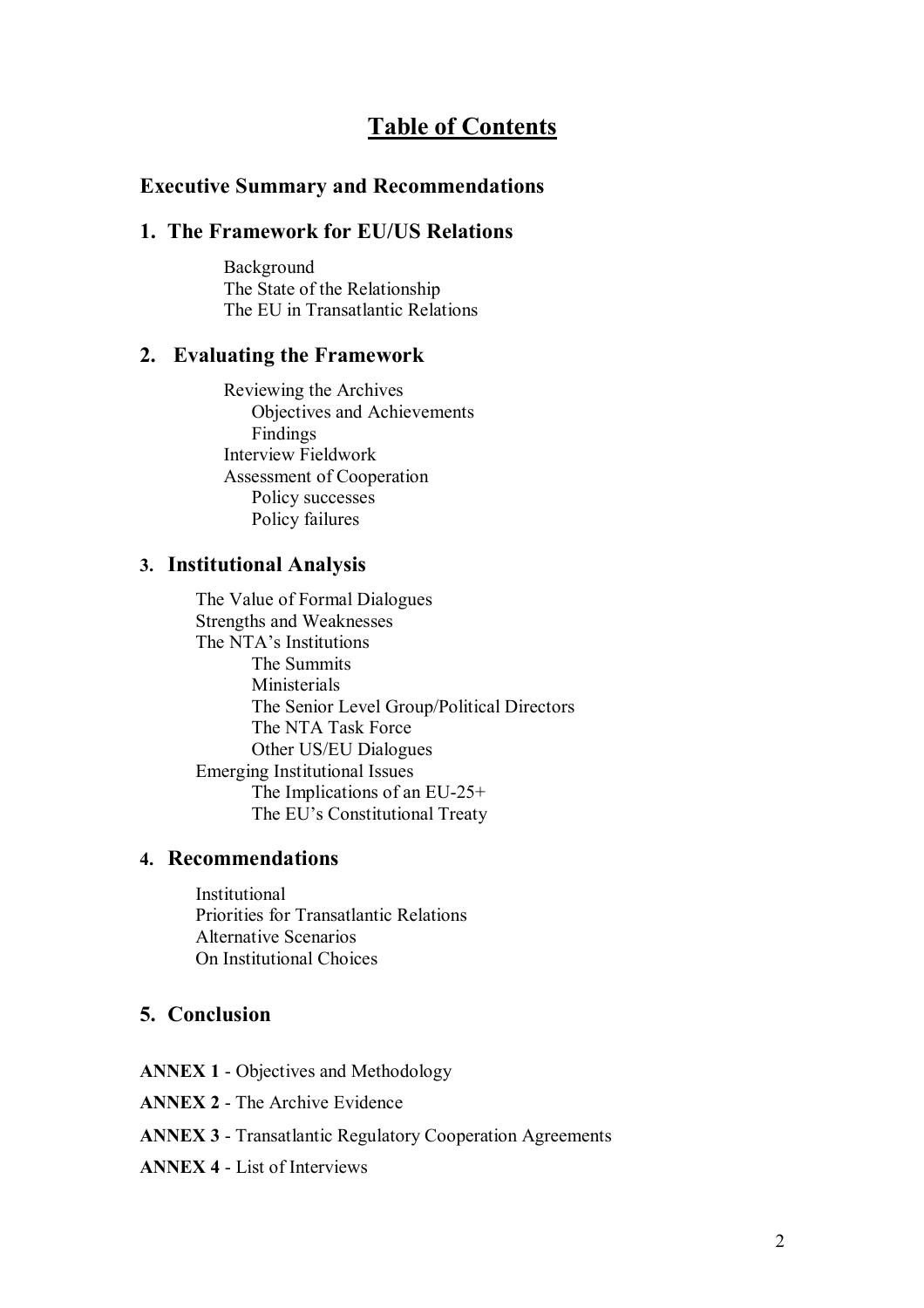# Project Team

| Prof. John Peterson                          | University of Edinburgh                                          | <b>Team Leader</b>     |
|----------------------------------------------|------------------------------------------------------------------|------------------------|
| <b>Richard Doherty</b><br>Michaël Van Cutsem | <b>Deloitte Brussels</b>                                         | Sub-contractors        |
| Prof. Helen Wallace<br>Dr. Rachel Epstein    | Transatlantic Programme,<br><b>European University Institute</b> | <b>Expert Advisors</b> |
| Dr. Fran Burwell                             | Atlantic Council (Washington DC)                                 | <b>Expert Advisor</b>  |
| Prof. Mark A. Pollack                        | <b>Temple University (USA)</b>                                   | <b>Expert Advisor</b>  |
| Joseph P. Quinlan                            | <b>Banc of America</b>                                           | <b>Expert Advisor</b>  |
| Dr. Alasdair Young                           | University of Glasgow                                            | <b>Expert Advisor</b>  |

# • **EXECUTIVE SUMMARY AND RECOMMENDATIONS**

The relationship between the United States (US) and European Union (EU) is broadly healthy and, in some areas, thriving. The continued development of pragmatic US/EU dialogue helped to limit the political fall-out of the 2003 crisis over Iraq both within Europe and between the transatlantic partners.

However, the transatlantic relationship is sharply paradoxical:

- The EU/US economic policy agenda is stalled. But the economic relationship between Europe and America is thriving.
- The US administration is often accused of unilateralism. It has nonetheless engaged in significant policy coordination with the EU on sensitive domestic matters of Homeland Security and corporate regulation post-Enron.
- Bitter disputes have flared over Iraq, the International Criminal Court, and China arms embargo. Yet the US/EU relationship is delivering solid cooperation on many foreign policy issues.
- All EU member states consider their direct relationship with the US to be vitally important. Still the EU/US 'channel' continues to grow in importance.
- Both the EU and the US are under increasing competitive pressure from China and India. They have nevertheless cooperated closely on China's WTO accession and on issues relating to India in the Doha Round.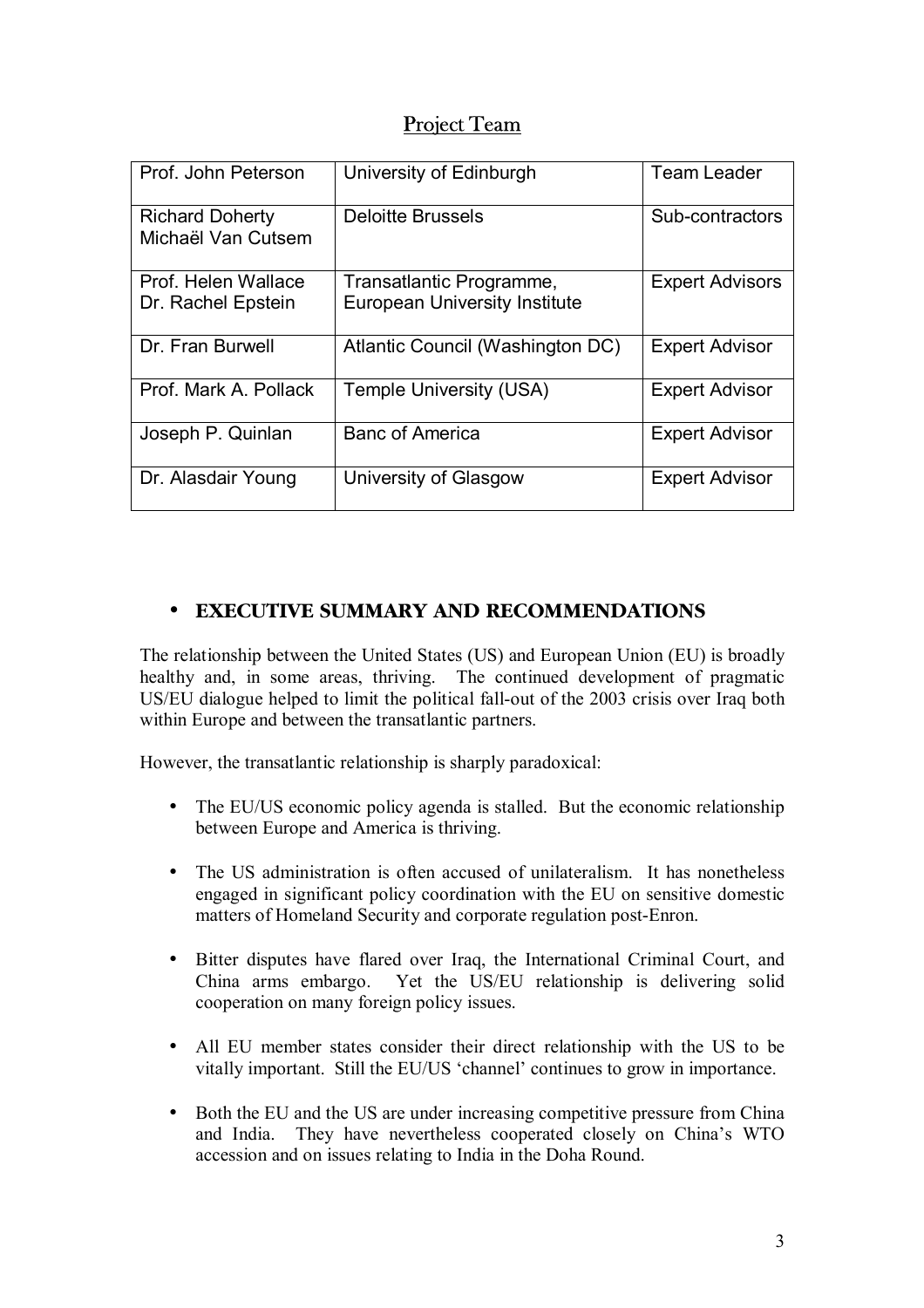The transatlantic relationship has provided a solid foundation for North American and European security and prosperity. For that foundation to endure, leaders on both sides need to raise the political profile of the US/EU dialogue, and make it more strategic and effective. We offer a plan for doing so.

However much of it is accepted, we are convinced that *doing nothing is not an option*. If weaknesses in the US/EU dialogue are not addressed, the most likely fate of the alliance is atrophy, to the detriment of both partners as well as to any vision of a more democratic, peaceful, prosperous international order.

The EU/US dialogue suffers from a lack of political engagement at the highest political and official levels. The European Union itself is poorly understood in Washington and (even more so) in the American heartland. Despite recent signs of reconciliation, there are numerous issues on the agenda  $-$  including China and Iran  $$ that are decidedly US/EU issues and which could 'blow up' in the absence of careful management.

We have conducted an independent evaluation of the current framework for EU/US dialogue. We have been asked to offer recommendations both on the future operation of the framework and on future substantive priorities for the dialogue.

The record of US/EU cooperation in the decade since the 1995 New Transatlantic Agenda (NTA) was agreed has been, in many ways, impressive. Many of the NTA's most important goals – particularly those relating to Central and Eastern Europe and the Balkans – have been largely achieved. Exchanges between the US and EU have been far more intensive, systematic, and productive because of the institutions created by the NTA. Through them, regular dialogue is now established between interlocutors between whom there was little exchange 10 years ago, and often none at all prior to the 1990 Transatlantic Declaration (the NTA's precursor).

Dialogue now extends to issues that did not feature prominently on political radar screens in 1995 – particularly homeland security and counter-terrorism. The NTA has proven flexible enough to incorporate new issues, particularly ones subject to expanded EU competences, even if the NTA often seems overloaded with too many issues.

Any assessment of EU/US cooperation immediately runs into problems of scope. When asked to cite 'success stories', many interviewees cited issues that are difficult, or impossible, to consider 'US/EU issues'. When asked where dialogue had failed, we were confronted with areas of conflict  $-$  Iraq, the Middle East peace process, the China arms embargo  $-\omega$  which are mainly outside the 'reach' of the NTA *or* are issues on which there has been little or no US/EU dialogue to speak of.

There now exist a vast range of dialogues between the EU and US, many autonomous or only tenuously linked to the NTA's formal structures. Foreign policy cooperation, particularly towards regions outside the transatlantic area, has been an area of strong growth. One effect is to raise questions about whether the NTA should be made a more inclusive, overarching framework.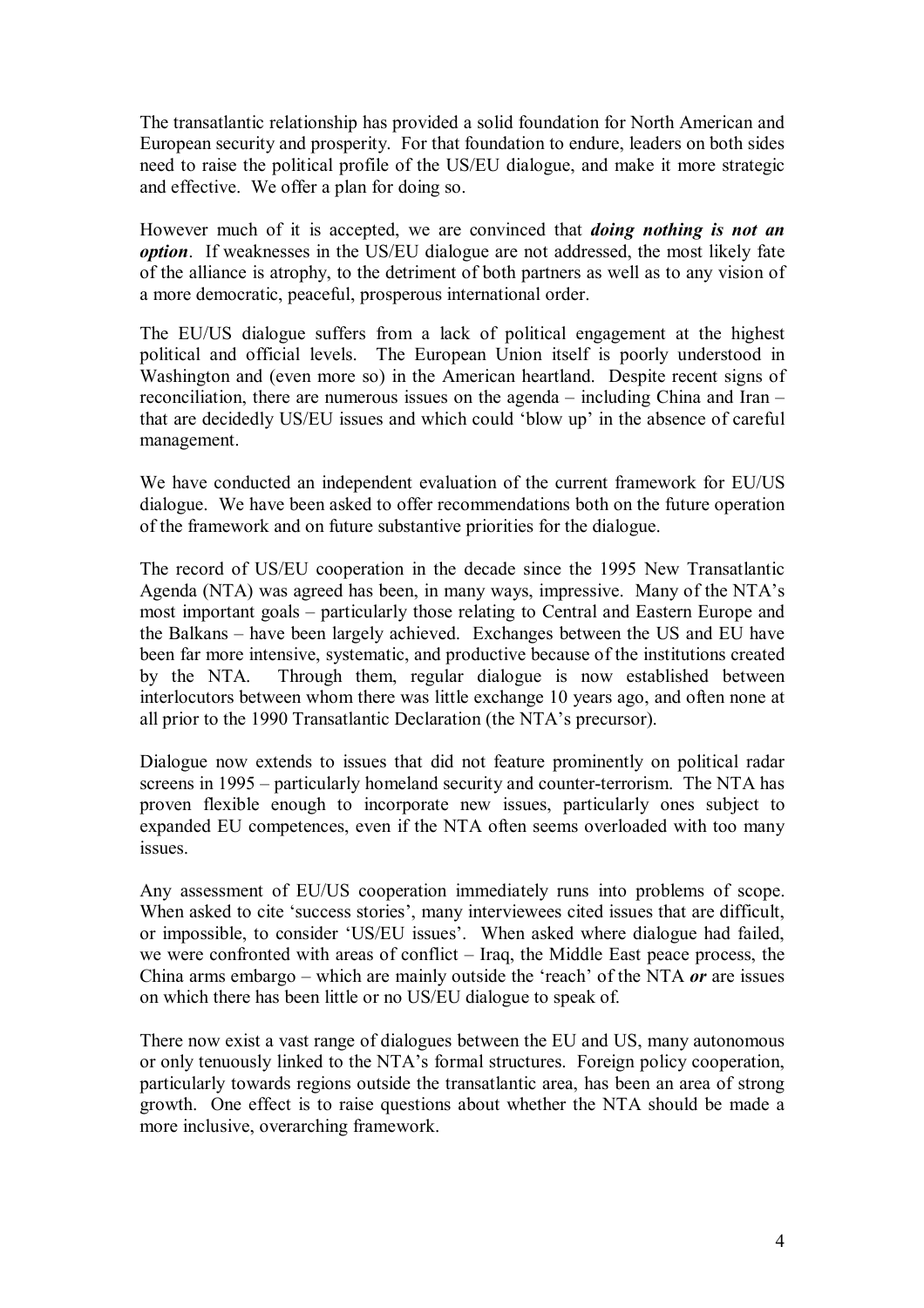We have found very few stakeholders on either side who favour abandoning the NTA. The vast majority believe that the EU/US link is likely to grow in importance, particularly when/if Europe's new Constitutional Treaty is ratified. Nearly all of our interviewees agreed with one US official who told us:

# *i*We need to make the process we have work, not create a new process'.

Yet, we have also found widespread dissatisfaction with the NTA. Its main defects are:

- $\Box$  A lack of political commitment, which limits its capacity to contain issues and means that when major problems arise  $-$  such as Boeing/Airbus  $-$  there is no expectation that they will be addressed in the NTA dialogue.
- Its low public profile, particularly in the United States, and its image as a technocratic exercise.
- ! Its overabundance of process, which is disproportionate to actual output.
- ! Its tendency to become overloaded with too many issues and failure to prioritise key strategic questions.
- Its lack of transparency, leading to a low sense of 'ownership' on the part of the EU's Member States.
- $\Box$  Its failure to involve legislators and allow them input into its exchanges.

Put simply, the NTA has been broadly successful, but in a context of diminishing expectations and in the absence of any truly strategic dialogue.

After surveying 10 years of EU/US exchanges and consulting a diverse variety of stakeholders, we offer a series of recommendations for reform as the New Transatlantic Agenda nears its  $10<sup>th</sup>$  anniversary (a full list appears in Table 1; we highlight main recommendations here). We have engaged in open-ended thinking about transatlantic relations, but seek to offer practical, politically imaginable ideas for enhancing the US/EU dialogue:

# ! *The NTA should be revamped and relaunched (not discarded).*

We have found little appetite for the design of a more comprehensive set of structures (such as a formal Treaty or Partnership Agreement) *or* for purely pragmatic, informal dialogue structures that are not linked to one another. Most of the main NTA institutions are viewed as valuable enough to maintain more or less as presently constituted, but most need to have their role or purpose (sometimes both) readjusted.

Still, creating new dialogues or bringing existing ones within the NTA is often viewed as undesirable simply because the NTA is viewed  $-$  fairly or unfairly  $-$  as inflexible, untransparent and technocratic, and prone to imposing unnecessary restrictions on pragmatic dialogue. It also is not viewed as sufficiently inclusive: we have found a low sense of ownership of the NTA on the part of EU Member States.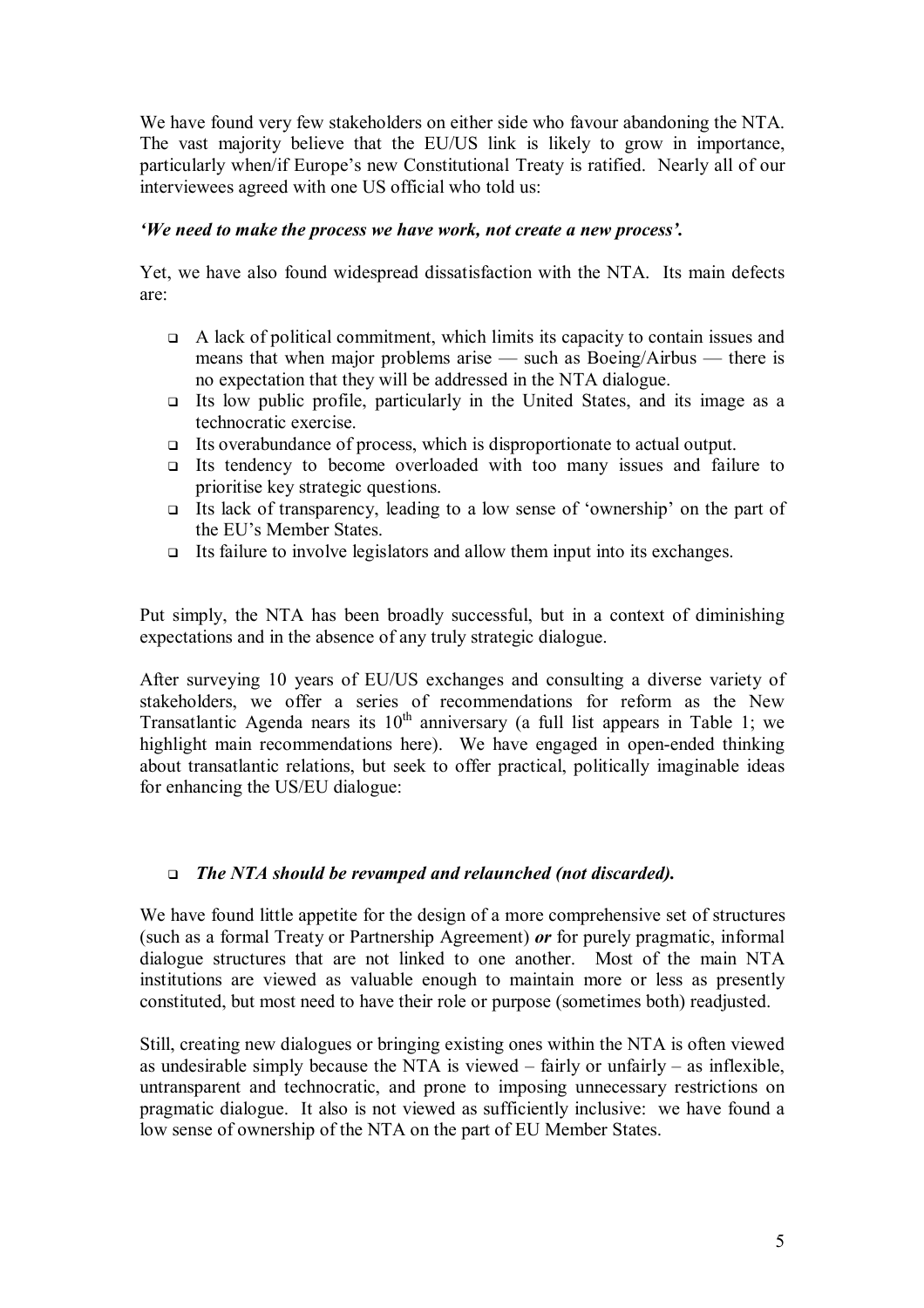Meanwhile, the Joint Action Plan agreed alongside the NTA in 1995 is now thoroughly out-of-date. It contributes to a syndrome by which the NTA produces 'laundry lists' of so-called deliverables (policy achievements, often very modest ones). It thus makes sense to agree a new, rolling agenda of more generalised and strategic objectives that can be revisited and updated periodically.

In short, the New Transatlantic Agenda dialogue  $-$  at least under that name  $-$  has run its course. But if it did not exist, something broadly like it would need to be invented.

## **We thus recommend**:

- seeking neither a formal treaty nor purely informal exchanges, but building on and improving the current framework;
- negotiating a new Joint Action Plan and periodically updating it;
- focusing transatlantic summits on strategic priority setting;
- clarifying the division of labour among NTA institutions;
- holding more informal exchanges between the US and the EU of  $25+$ .

# ! *The US/EU dialogue needs a higher political profile to realise its potential.*

Above all, US/EU relations need an injection of political commitment from the highest political levels. A new and more strategic dialogue must command a higher political profile. Some argue for a comprehensive Treaty or 'Transatlantic Free Trade Area<sup>2</sup>. Yet, there is danger in raising expectations beyond what is politically achievable. Both sides must calibrate carefully how much they are willing to invest in their dialogue as they 'rebrand' it.

One possible outcome might be a 'Declaration of Interdependence', which could command political, media, and public attention, and rally stakeholders on both sides. The political symbolism of making a commitment to the vision outlined by President Kennedy more than 40 years ago  $-$  when the European Economic Community was utterly unprepared to realise it  $\alpha$  could reawaken political classes on both sides to the importance of the transatlantic link. An alternative label would be a 'Transatlantic Strategic Dialogue', which would clearly signal a move away from 'laundry lists' of relatively low profile cooperative agreements.

Whatever it is called, the EU/US dialogue should shift towards a dialogue that is more focused on major, strategic, global issues, including economic questions (such as the future of the multilateral trade system) but extending to matters of foreign policy such as the Middle East, China, counter-terrorism, global human development, and so on.

Raising the political profile of the US/EU dialogue would be in harmony with the emergence of the EU as an international actor, not least due to reform of its foreign policy institutions (regardless of its fate in the current referendum campaigns, we assume that the EU's Constitutional Treaty – or at least much that is in it – will eventually be adopted). This emergence should be acknowledged on the US side through an upgrade  $-$  which is permanent and not dependent on the personal inclinations of senior officials  $-$  in its political representation in US/EU institutions.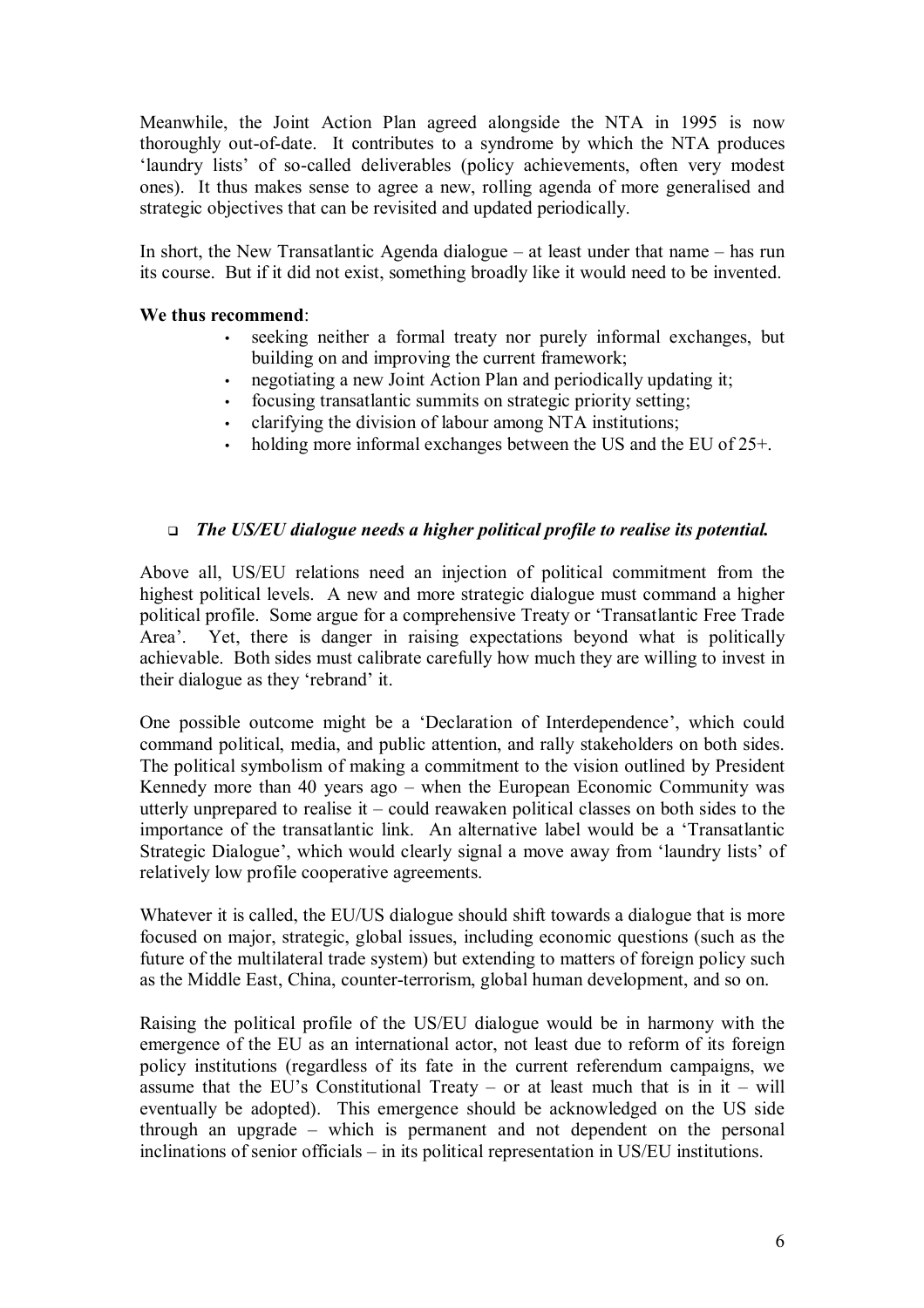Both sides also must invest in the political profile of the relationship from the 'bottom up'. Specifically, the dialogue between US and EU civil societies needs to be refreshed, particularly through youth exchanges and a campaign to promote public awareness of the EU and what it does in the US.

The US and EU will maximise their capacity for joint leadership  $-$  including joint *economic* leadership  $-$  only if they move closer to a truly strategic partnership that commands a high political profile.

# **We thus recommend:**

- renaming the NTA:
- giving the current dialogue a strong political injection and acknowledging EU/US interdependence;
- expanding 'people-to-people' dialogue, particularly through jointly funded youth exchange programmes;
- reflecting (jointly) on the implications of the Constitutional Treaty;
- launching an EU public awareness campaign in the US.

# ! *The economic side of the relationship is strong but needs reinvigoration.*

The economic relationship between Europe and America is, by many measures, stronger and more robust than it ever has been. Still, the recent economic stakeholders' consultations held by both sides demonstrated that there are significant non-tariff barriers that remain as impediments to transatlantic trade and investment.

The need to eliminate them makes it worthwhile to launch something like a Exegulatory Partnership Initiative'. Its precise name or legal form could be debated. But the goal must be an agreement that commits each side to specific, feasible, market-opening measures  $-$  including, if necessary, the amendment of primary legislation  $-$  without making it hostage to other ambitions.

In particular, both sides need to appoint high-profile ëregulatory Cooperation Enforcers<sup>'</sup>, as personal representatives of top political leaders, to ensure that progress on the economic agenda does not fall victim to simple inertia. They also need to ensure that trade disputes do not poison their economic relationship by creating genuinely operational systems for early warning of potential future disputes.

The US/EU economic policy agenda needs to be relaunched to ensure the economic relationship retains its vibrancy. More generally, the economic relationship needs to be acknowledged as the 'anchor' of the bilateral relationship.

# **We thus recommend:**

- relaunching the economic agenda via a regulatory cooperation initiative;
- appointing high-profile regulatory 'Cooperation Enforcers';
- establishing early warning systems at earlier stages in the regulatory (and legislative) processes, at the point of problem specification and solution identification;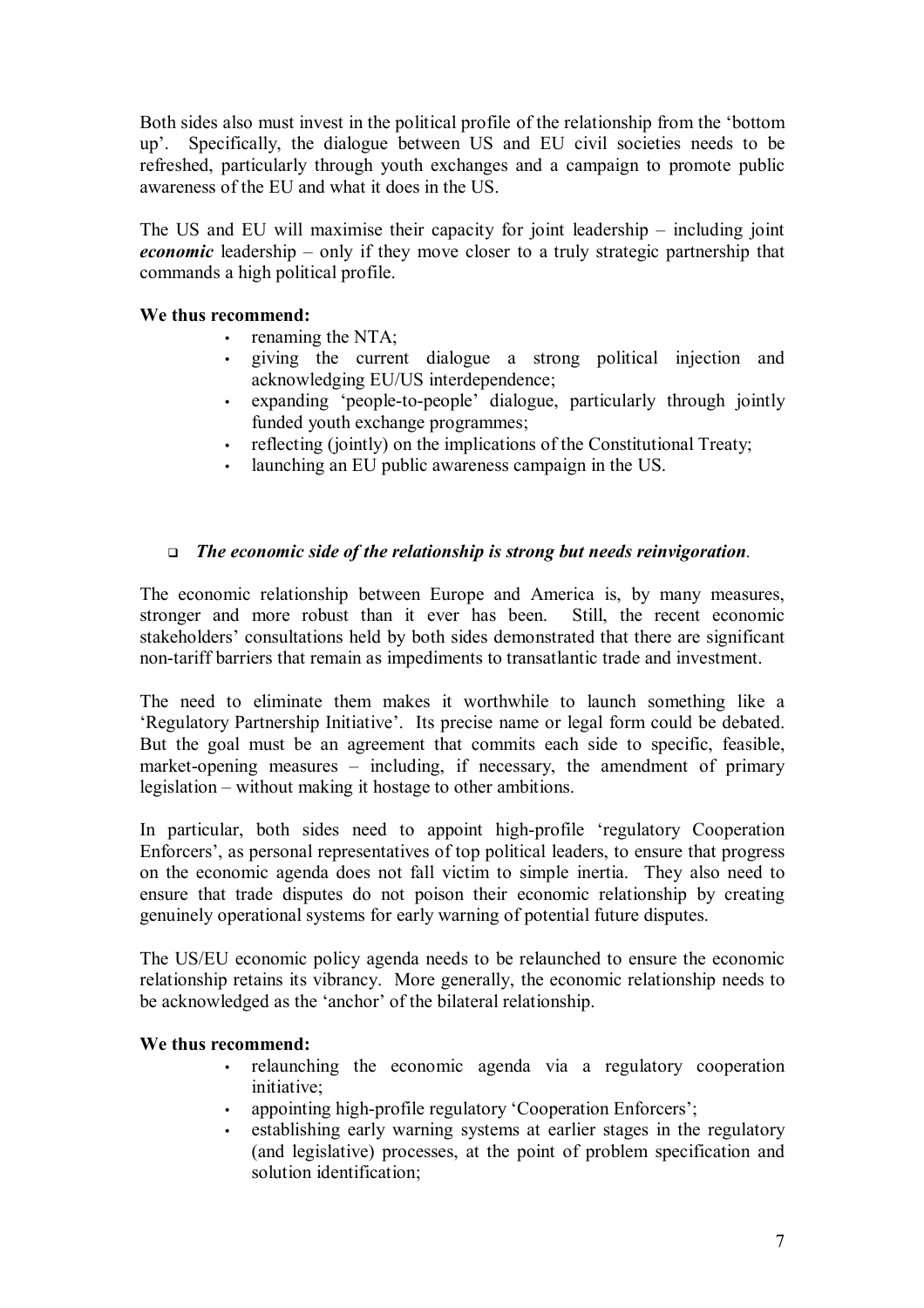- making a clear commitment to seek bilateral solutions to trade disputes, to using the WTO only as a last resort, and to exercising restraint in the imposition of sanctions;
- designating the economic relationship as the 'anchor' of US/EU relations.

# ! *The transatlantic legislative dialogue needs to be re-engineered.*

Nearly all of the stakeholders we consulted considered the legislative dialogue to be the weakest link in the NTA framework. Virtually no one thinks that the existing Transatlantic Legislators Dialogue (TLD) is the best of all possible worlds, even if there is considerable disagreement about how to improve it. Fresh attempts need to be made to involve legislators more directly in US/EU exchanges.

The role of the US Congress in American government remains dimly understood in Europe. Neither is the growing role of the European Parliament widely appreciated in the US. The framework for US/EU dialogue simply does not reflect either of these political facts.

Re-engineering the legislative dialogue should be only one element in a wider effort to try and make the EU/US relationship a more 'bottom up' process through more exchanges between civil societies. But it is an absolutely critical element.

### **We thus recommend:**

- synergising the legislative dialogue and NTA dialogue;
- launching new, jointly-funded programmes for exchange between legislative staffers;
- creating a small, nimble TLD secretariat;
- sponsoring an EU study group for members of the US Congress, to be hosted by the Commission's delegation in Washington;
- holding legislative summits prior to traditional US/EU summits.

Taken together, these recommendations (and others that follow) offer a formula for the pragmatic improvement and political relaunch of the New Transatlantic Agenda. The time is right for both of these tasks. The recent visits to Brussels by the US Secretary of State and President showed that the current administration realises America's self-interest in closer cooperation with the EU.

President Bush's claim that 'when Europe and the US are united, no problem and no enemy can stand against us<sup> $1$ </sup> is more than mere rhetoric. It finds support both in theory and, as we have found in our work, from a critical mass of stakeholders in the transatlantic dialogue.

 $\overline{a}$ www.whitehouse.gov/news/releases/2003/05/20030531.html.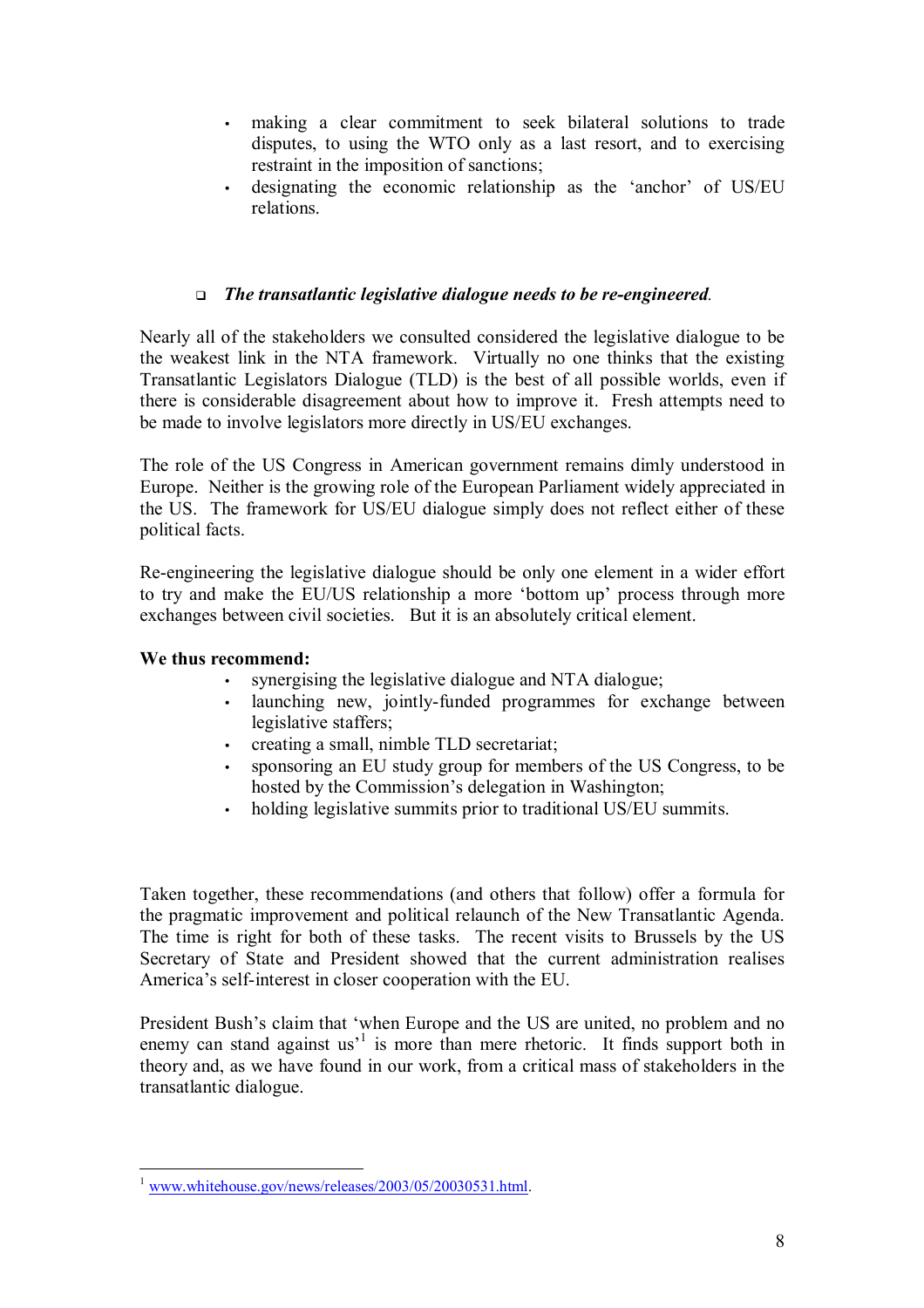| Table 1 - Summary of recommendations          |                                                                 |                                   |                                  |
|-----------------------------------------------|-----------------------------------------------------------------|-----------------------------------|----------------------------------|
| Revamp the framework                          | Raise the political profile                                     | Reinvigorate economic cooperation | Re-engineer legislative dialogue |
| Seeking neither a formal treaty nor purely    | Renaming the NTA                                                | Designating the economic          | Synergising the legislative      |
| informal exchanges                            | Giving the NTA process a                                        | agenda as the 'anchor' of the     | dialogue and NTA                 |
| Negotiating a new Joint Action Plan and       | strong political injection and                                  | US/EU relationship                | dialogue                         |
| periodically updating it                      | acknowledging EU/US                                             | Relaunching the economic          | Launching jointly-funded         |
| Focusing summits on strategic priority        | interdependence                                                 | agenda via a regulatory           | exchange programme for           |
| setting                                       | Expanding 'people-to-people'                                    | cooperation initiative            | legislative staffers             |
| Clarifying the division of labour among       | dialogue, particularly through<br>jointly funded youth exchange | Appointing high-profile           | Creating a small, nimble         |
| NTA institutions                              |                                                                 | regulatory 'Cooperation           | <b>ILD</b> secretariat           |
| Holding more informal exchanges between       | programmes                                                      | Enforcers'                        | Sponsoring an EU study           |
| the US and EU member states                   | Reflecting jointly on the                                       | Establishing early warning        | group within Congress, to        |
| Creating G8 style sherpas to prepare          | implications of the EU's                                        | systems earlier in the            | be hosted by the                 |
| summuts                                       | Constitutional Treaty                                           | regulatory and legislative        | Commission's delegation          |
| Designating one member of the SLG as          | Launching an EU public                                          | processes at the point of         | in Washington                    |
| responsible for coordination and oversight of | awareness campaign in the US                                    | problem specification and         | Holding legislative              |
| transatlantic relations                       |                                                                 | solution identification           | summits prior to traditional     |
| Clarifying lines of reporting for extra-NTA   |                                                                 | Committing generally to the       | US/EU summits                    |
| dialogues such as the PDBTS or Troika         |                                                                 | seeking of bilateral solutions    |                                  |
| dialogues                                     |                                                                 | to trade disputes, to using the   |                                  |
| Distinguishing between meetings designed      |                                                                 | WTO only as a last resort         |                                  |
| to manage the relationship and associated     |                                                                 | and to exercising restraint in    |                                  |
| expert dialogues                              |                                                                 | the imposition of sanctions       |                                  |
| Holding fewer but more focused meetings of    |                                                                 | Developing a comprehensive        |                                  |
| the NTA Taskforce and more use of             |                                                                 | strategy for cooperation on       |                                  |
| videoconferences                              |                                                                 | emerging technologies             |                                  |
|                                               |                                                                 | Providing dedicated funds         |                                  |
|                                               |                                                                 | and staff resources for           |                                  |
|                                               |                                                                 | international regulatory          |                                  |
|                                               |                                                                 | cooperation                       |                                  |

NB: In section 4 below ('Recommendations'), we group together our *institutional* recommendations but present them here under our general recommendations **NB:** In section 4 below (ëRecommendationsí), we group together our *institutional* recommendations but present them here under our general recommendations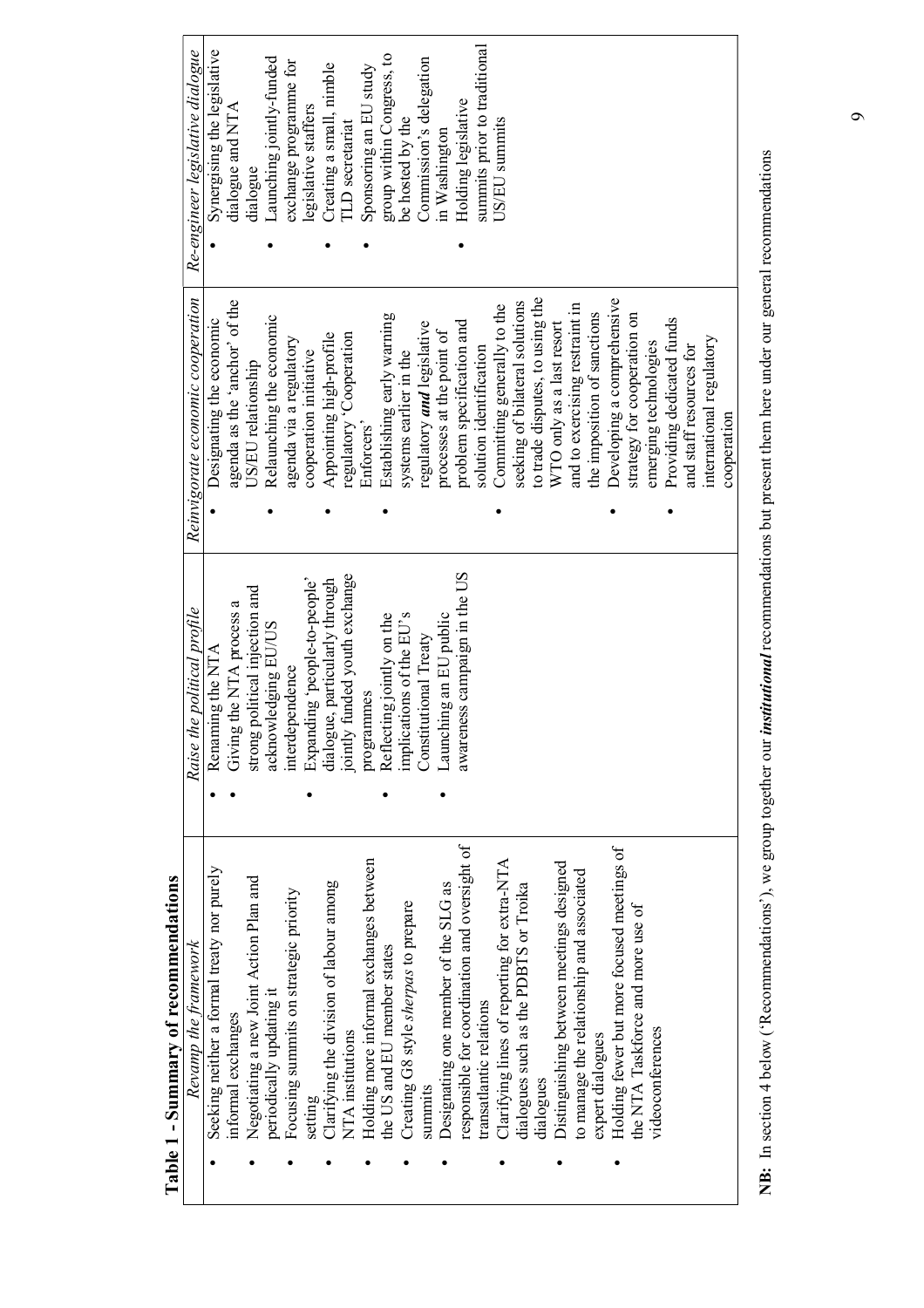# **1) THE FRAMEWORK FOR EU/US RELATIONS**

# **BACKGROUND**

The present framework for relations between the United States (US) and European Union (EU) is the product of two political statements:

- □ the 1990 Transatlantic Declaration
- ! the 1995 New Transatlantic Agenda (NTA, and associated Joint Action Plan)

Cooperation between the US and EU has exploded over the course of 15 years. There are now some 33 bilateral sectoral agreements and 49 separate dialogue structures at official and political levels.

The *Transatlantic Declaration* (TD) primarily sought to ensure that the transatlantic relationship kept pace with accelerating European integration, especially in the wake of dramatic political changes in Central and Eastern Europe. It focused more on identifying the beliefs and values that united the US and Europe than actual policy cooperation. But it also stressed the desirability of close consultation, especially in light of the (then) European Community's expanding policy remit, including in foreign policy under the (then) European Political Cooperation mechanism.<sup>2</sup>

The *New Transatlantic Agenda* (NTA) sought to move from information exchange to actual policy cooperation in four broad areas:

- 1. Promoting peace and stability, democracy and development;
- 2. Responding to global challenges (including terrorism, international crime, and environmental degradation);
- 3. Expanding world trade and promoting closer economic relations;
- 4. Building people-to-people bridges across the Atlantic.

A *Joint Action Plan* (JAP) was agreed simultaneously with the NTA. It identified some 150 joint actions in the four major areas identified in the NTA. They ranged from the general – promoting democratisation in Central and Eastern Europe and concluding the Uruguay Round  $-$  to the specific  $-$  such as banking reform in the Ukraine and the UN Conference on Straddling Fish Stocks and Highly Migratory Fish **Stocks** 

Together, these agreements amount to a framework for dialogue consisting of:

- $\Box$  Bilateral summits (initially twice per year but annually after 2000)
- **Example 1** Biannual dialogue at the level of EU Foreign Ministers/US Secretary of State<sup>3</sup>
- ! A Senior Level Group (SLG) at the level of US Undersecretary of State and EU Commission Director-General to oversee implementation of the NTA
- ! An NTA Task Force (TF) at Director level to facilitate exchange at the operational level.

 $2$  The 1992 Treaty of European Union designated the EC as one 'pillar' in a new European Union and transformed the EPC mechanism into a 'Common Foreign and Security Policy' (CFSP).

<sup>&</sup>lt;sup>3</sup> More specifically, biannual meetings of the Council Presidency/Commissioner/High Representative for the CFSP plus annual meetings of all EU Foreign Ministers and the US Secretary of State in the margins of the United Nations General Assembly.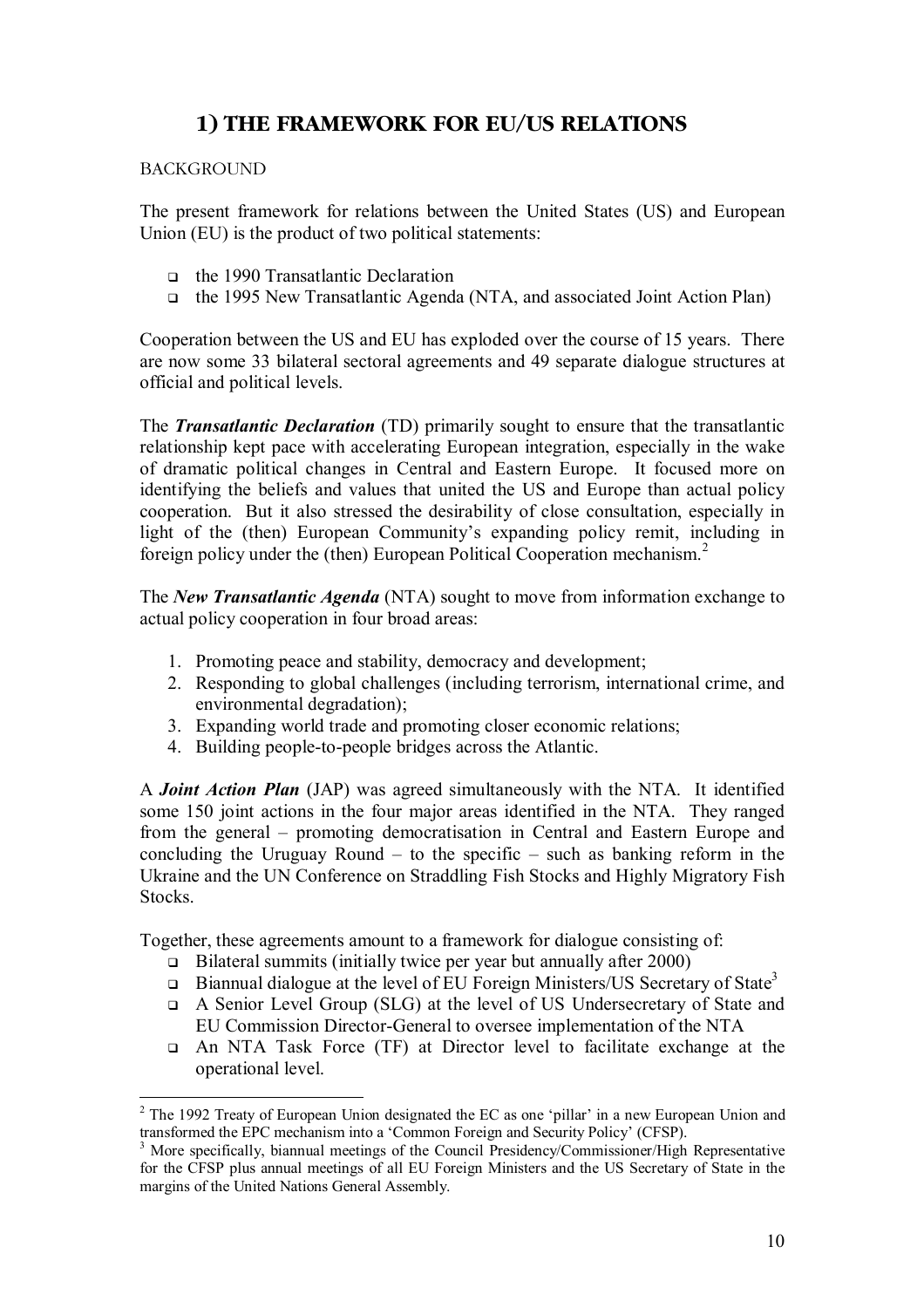The NTA also gave rise to a variety of other dialogue structures, most notably:

- ! the *Transatlantic Economic Partnership* (TEP, agreed in 1998) is a direct offspring of the NTA but has its own steering group, action plan and a variety of related sectoral dialogues designed to promote economic cooperation, particularly on regulatory standards.
- ! a series of *ëpeople-to-peopleí dialogues*, the most durable of which have proven to be the Transatlantic Business Dialogue (TABD) and Transatlantic Consumer Dialogue (TACD).
- ! a *Transatlantic Legislators Dialogue* (TLD), which seeks to build on existing regular exchanges between the European Parliament and US House of Representatives.

The aftermath of the Iraq war brought a series of European Parliament resolutions on  $EU/US$  relations<sup>4</sup> calling for a relaunch of the relationship via some kind of new political agreement. Several prominent MEPs with longstanding interests in transatlantic issues have argued over the past year for negotiations towards a ëbarrierfree transatlantic market' within the next 10 years, or a full-blown 'partnership agreement'.<sup>5</sup>

Such ambitions are partially, of course, rooted in concerns about the fragility of transatlantic relations post-Iraq. However, they also are in harmony with the EU's 2004 Constitutional Treaty, which embraces a number of innovations (explored below) that promise  $-$  regardless of whether the Treaty is formally ratified  $-$  to make the EU a more effective global actor.

# THE STATE OF THE RELATIONSHIP

 $\overline{a}$ 

A clear majority of our interviewees saw the relationship between Europe and the US as improved and improving. Several expressed doubts about whether the recent low over Iraq was much lower than previous lows. One memorable claim by a senior EU official was that even during the Iraq crisis, '98 per cent' of EU/US business proceeded unaffected.<sup>6</sup>

Neither Iraq nor high profile trade disputes were widely seen as having infected the economic relationship, which was generally viewed as strong. In fact, there is hard evidence (see case study 1) to suggest that, by many important measures, it has never

<sup>&</sup>lt;sup>4</sup> See for example, European Parliament, Motion for a Resolution (by Elmar Brok, Chairman, in the behalf of the Committee on Foreign Affairs, Human Rights, Common Security and Defence Policy) on the state of the Transatlantic Partnership on the eve of the EU/US Summit in Dublin on 25/26 June 2004), B5-0000/2004.

<sup>&</sup>lt;sup>5</sup> See http://erikamann.com/scripts/index.php3?id=64&akpage=0;

http://www.jameselles.com/site/article.cfm?MID=7&AID=14&PID=673&BACK=1.

 $\overline{6}$  We were told of a recent EU paper (jointly written by the Commission and Council) prepared for a meeting of Political Directors (in January 2005) which identified where the EU and US shared both goals and strategy, shared goals only (and disagreed on strategy), or had different goals altogether. It was pointed out that there were very few issues in the latter category and that even issues on which there were powerful tensions  $-$  such as Iran  $-$  there was a basic agreement on goals.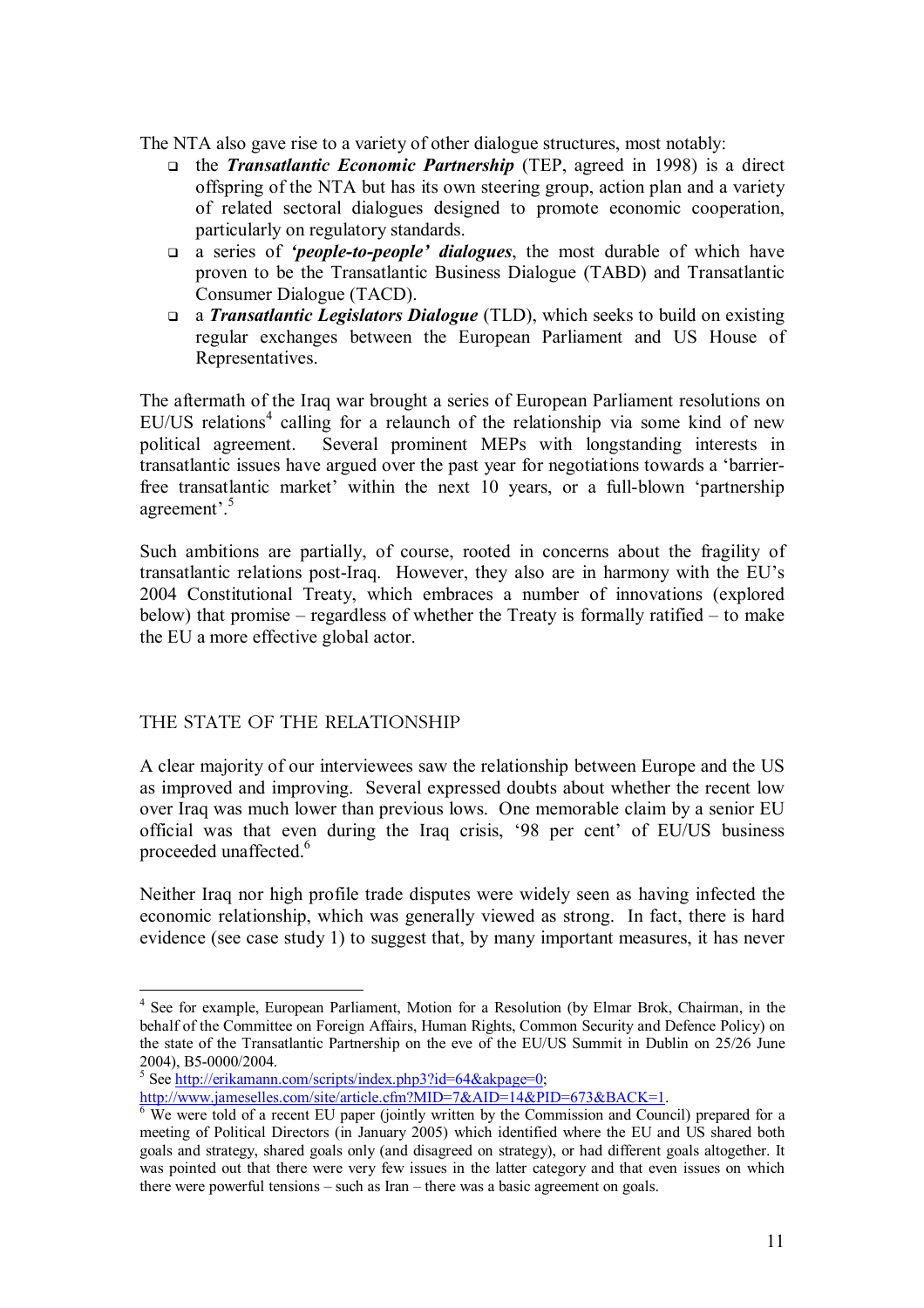been stronger. Yet, the economic relationship was also seen by most of our interlocutors as suffering from political neglect.

#### **CASE STUDY 1 - THE ECONOMIC 'ANCHOR'**

Despite political tensions, especially over Iraq, the economic relationship between the US and Europe flourished and indeed grew stronger in 2003 and 2004. Transatlantic trade, foreign direct investment, portfolio flows, and affiliate profits all rebounded robustly from the cyclical economic downturn of 2001-02. For instance, total transatlantic trade in goods rose to a record \$482 billion in 2004, up 22% from the previous year. Notwithstanding the strength of the euro, US imports from the EU jumped to a record \$283 billion. In 2004, the US posted record imports from Germany (\$77.2 billion), France (\$31.8 billion), Italy (\$28.1 billion) and a host of other European nations.



Strong trade flows have been complemented by robust levels of foreign direct investment. Corporate America ploughed nearly \$100 billion into the European Union in 2003 and another \$92 billion in 2004. Even after adjusting for massive flows to the United Kingdom  $(UK)$ , US foreign investment in the rest of Europe approached \$70 billion in 2004, a near-record high. Interestingly, and despite the diplomatic ill will between Washington and Paris, US investment flows to France soared to a record \$6.8 billion in 2004, some 45% larger than US investment to China in the same year. US investment flows to Italy last year (\$4.2 billion) were four times higher than US flows to India (\$1 billion). Greece and the Czech Republic (as well as Russia) also received record annual inflows of US foreign direct investment last year.

Meanwhile, European firms invested nearly \$53 billion in the US in 2004, up from just \$6.6 billion the year before. French investment surged to nearly \$9 billion in 2004, up from \$5.1 billion the year before. German firms invested some \$6.8 billion in the United States last year, up sharply from flows of just \$407 million the previous year. As a key source of foreign capital for the United States, corporate Europe accounted for 75% of total US foreign direct investment inflows over the 2000-04 period. Over this period, the United Kingdom accounted for 19.8% of total global investment inflows to the US, followed by France (13.1% of the total), the Netherlands (10.8%) and Germany (9.2%).

European investors have also remained important foreign investors in US dollar-denominated securities, with net purchases of US government agency bonds reaching a record \$84.4 billion in 2004. Net purchases of US corporate bonds by French and German investors hit all-time highs for both countries last year. Eurozone investors were net purchasers of \$55 billion in US securities last year, a capital infusion that helped the debt-stretched United States cover its massive savings shortfall. Over 2003-04, European investors sunk over \$100 billion in US securities (US Treasuries, government agency bonds, corporate bonds and US stocks). In the other direction, portfolio flows from the US to Europe were also robust in 2004, with US net purchases of European equities reaching nearly \$52 billion, an annual record.

<sup>&</sup>lt;sup>7</sup> This case study, and those that follow in this report, are intended to provide ballast – by examining a single policy or policy sector in detail  $-$  for our institutional analysis and (particularly) our recommendations.

 $8$  As is customary, American investment flows to the United Kingdom dominated total EU investment last year, with US firms sinking over \$23 billion in the UK in 2004, roughly 25% of the EU total. All figures cited in this case study are from data collected by the US Census Bureau and/or Bureau of Economic Analysis.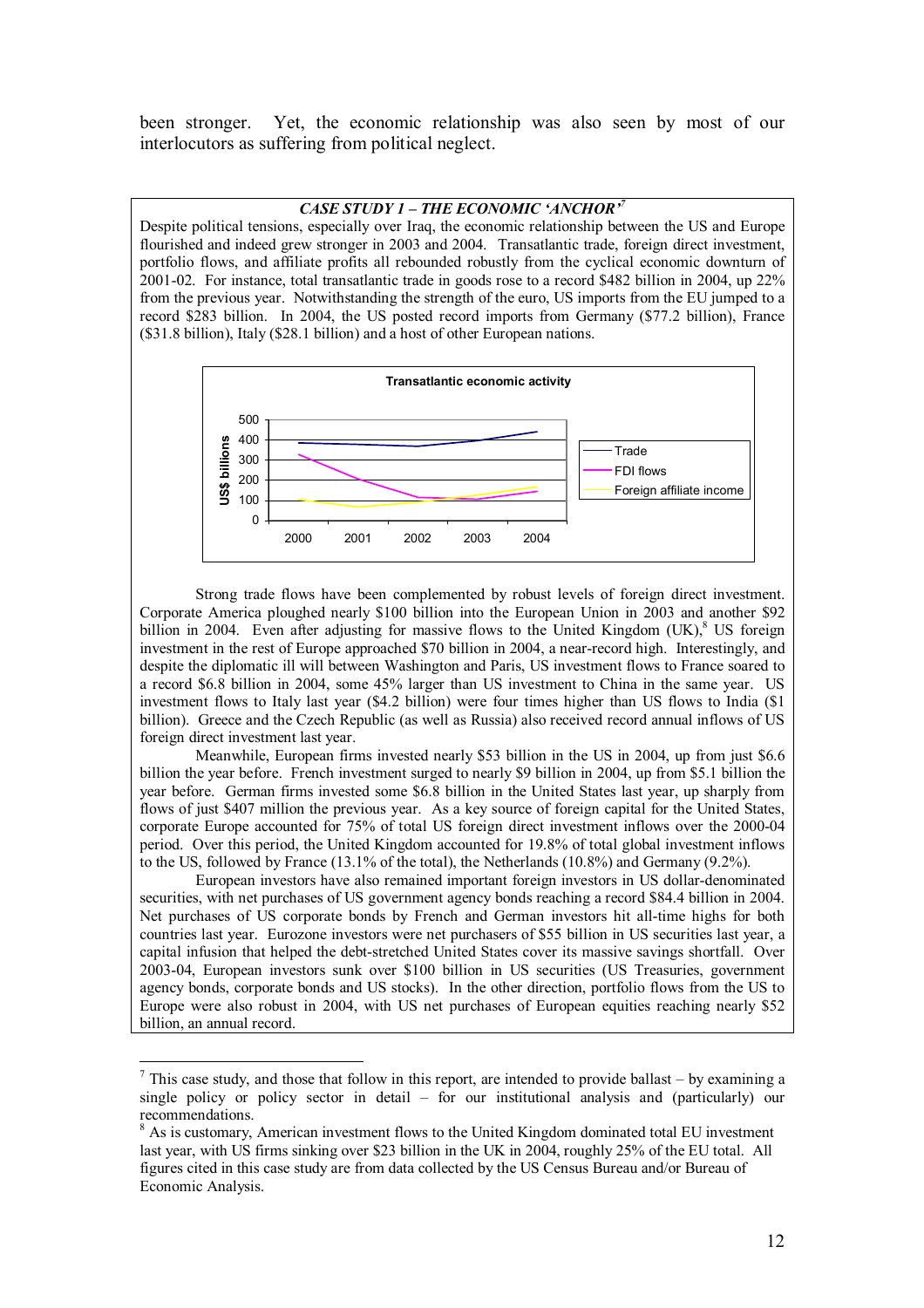The past few years have also been record years for transatlantic profits as measured by foreign affiliate income. Despite all the talk of transatlantic boycotts and consumer backlashes, business has never been better for US and European multinationals. For the past two years, US foreign affiliates in Europe have booked record profits courtesy of the steep decline of the US dollar against the euro. The weaker the dollar, the more inflated dollar-based earnings of US foreign affiliates have become. The result: US affiliates earned a record \$100 billion in Europe last year, which followed record earnings of \$82 billion the year before. In 2003, US affiliate earnings in twelve European markets reached record highs. Last year, US affiliates booked record profits in seventeen European markets, with record earnings reported in such traditional markets as Germany, France, and Italy, in addition to the newly opened markets of Poland, Hungary and the Czech Republic. The European profits surge helped boost total US pre-tax corporate profits to record levels in 2004.

Last year was also hugely profitable for European affiliates operating in the US. Despite the strength of the euro—a significant drag on European earnings—European affiliate earnings surged to a record \$65.7 billion last year, easily beating the previous high of \$44 billion in 2003. The earnings boost was driven by robust US final demand, which offset the negative effect of the appreciation of the euro and the British pound, as well as weak European growth again in 2004.



Europe and the United States remain each other's most important foreign commercial markets, a fact often lost on policy-makers. No other commercial artery in the world is as integrated and fused together by foreign investment, or accounts for the employment of more than 12 million workers. Workers, employers and shareholders in various countries benefit tremendously from this relationship. The economic relationship is clearly the anchor of the EU/US relationship.

Many of our interlocutors viewed recent policy cooperation on non-economic issues – including Turkey, Ukraine, and the Middle East  $-$  as examples of how pragmatic coordination of policy could produce desirable outcomes. There is widespread consensus that recent cooperation on Homeland Security issues has yielded impressive results, particularly in view of the EU's nascent internal structures for Justice and Home Affairs policy.

We found very little evidence of a fundamental change in the traditional US policy of broad political support for European integration. In fact, the EU appears to have a higher profile in Washington now (starting from a low base) than at almost any time in the recent past. The Union's higher profile is increasingly linked to political issues, not all of them matters of transatlantic accord.

The fact that much of our fieldwork took place just before, during, or after Secretary Rice and President Bush's trips to Europe in February 2005 inevitably coloured the perceptions of our interlocutors. To simplify slightly, we found a division between: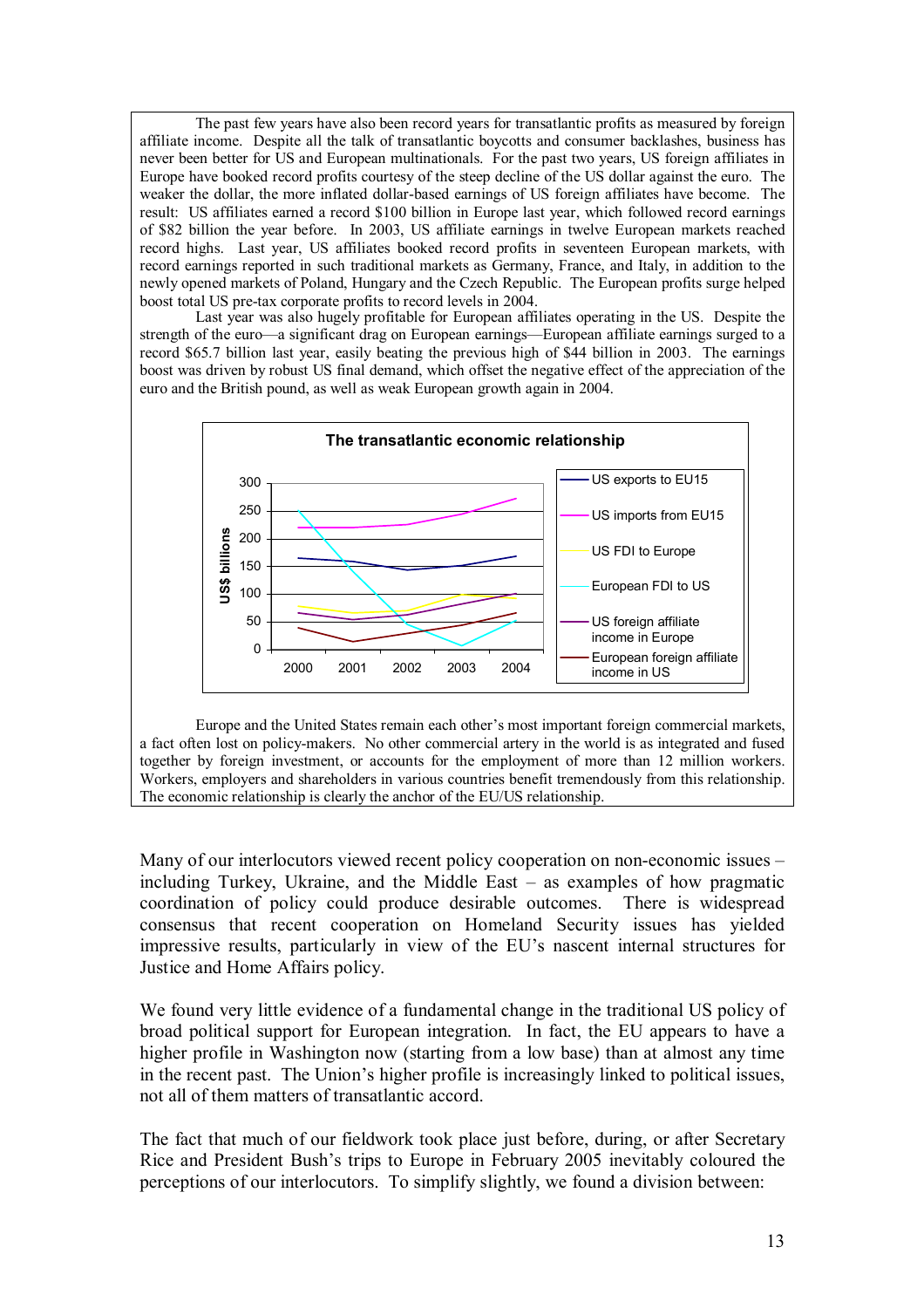- those who saw the Bush administration's new willingness to reach out and listen as the key to a harmonious relationship, and
- those who cited a list of issues (Iran, Iraq, the Middle East peace process, the International Criminal Court, climate change, and the China arms embargo) where differences remain, and felt that more felicitous rhetoric was by no means guaranteed to produce policy convergence.

Basically, the closer a respondent was to the US administration, the more likely they were to be optimistic about the future of the relationship. We have found evidence of a particularly important change in the White House in terms of its thinking about Europe: the National Security Council (and not primarily the State Department) has consulted more widely with European governments and accepted the idea that relations with Europe need to be reinvigorated.

Many of our interviewees cited issues that could quickly derail recent progress: the China arms embargo was mentioned by nearly all of our US respondents (see case study 2 below), while many European interviewees said the same about Iran. One of the most frequent observations made on both sides concerned the lack of understanding of the EU on Capitol Hill and the need to do something (usually unspecified) about it.

Our general assessment is that the EU/US relationship is healthy, but also fragile. It may be a propitious time to embark on a relaunch of EU/US relations that extends to agreeing a revamped framework for dialogue.

#### **CASE STUDY 2 - THE CHINA ARMS EMBARGO**

The EU and US both imposed arms embargoes on the People's Republic of China in 1989 in response to the repression of the demonstrations in Tiananmen Square. At the EU-China summit on 8 December 2004 the EU 'confirmed its political will to continue to work towards lifting the [arms] embargo'.<sup>9</sup> Despite persistent opposition from the European Parliament and the reservations of some member states,<sup>10</sup> the December 2004 European Council tasked the Council and the Commission during the Luxembourg Presidency to 'finalise the well-advanced work' on lifting the arms embargo.<sup>11</sup> The European Council also stressed that the lifting of the embargo should not result in a quantitative or qualitative increase in arms exports to China and that the EU's 1998 Code of Conduct on Arms Exports would apply.

Concerned that the (non-binding) Code of Conduct will not effectively restrict arms sales to China, the United States (and Japan and Australia) responded very negatively to the EU's plans. The US has focused especially on the potential provision of high technology dual use goods, including software, which could give China enhanced battlefield information capability. On 2 February 2005 the US House of Representatives, by a vote of 411 to 3, adopted a resolution 'deplor[ing]' the European Council's decision to work towards lifting the arms embargo.<sup>12</sup> On 17 March 2005 the US Senate unanimously adopted a resolution 'strongly urg[ing]' the EU to maintain its embargo.<sup>13</sup> The Bush administration, while expressing deep concerns about the lifting of the embargo, is waiting to see if the

 $9$  Joint Statement of the  $7<sup>th</sup>$  EU-China Summit, 8 December 2004.

Joint Statement of the  $7.25$  European Summit,  $8.25$  Counter 2004. Recommendations for the 61<sup>st</sup> Session of the UN Commission on Human Rights in Geneva (14 March to 22 April 2005), B6-0086/2005, 24 February 2005.

<sup>&</sup>lt;sup>11</sup> Brussels European Council 16/17 December 2004 Presidency Conclusions.<br><sup>12</sup> US House of Representatives, H. Res. 57, 2 February 2005.

<sup>13</sup> US Senate, S. Res. 91, 17 March 2005.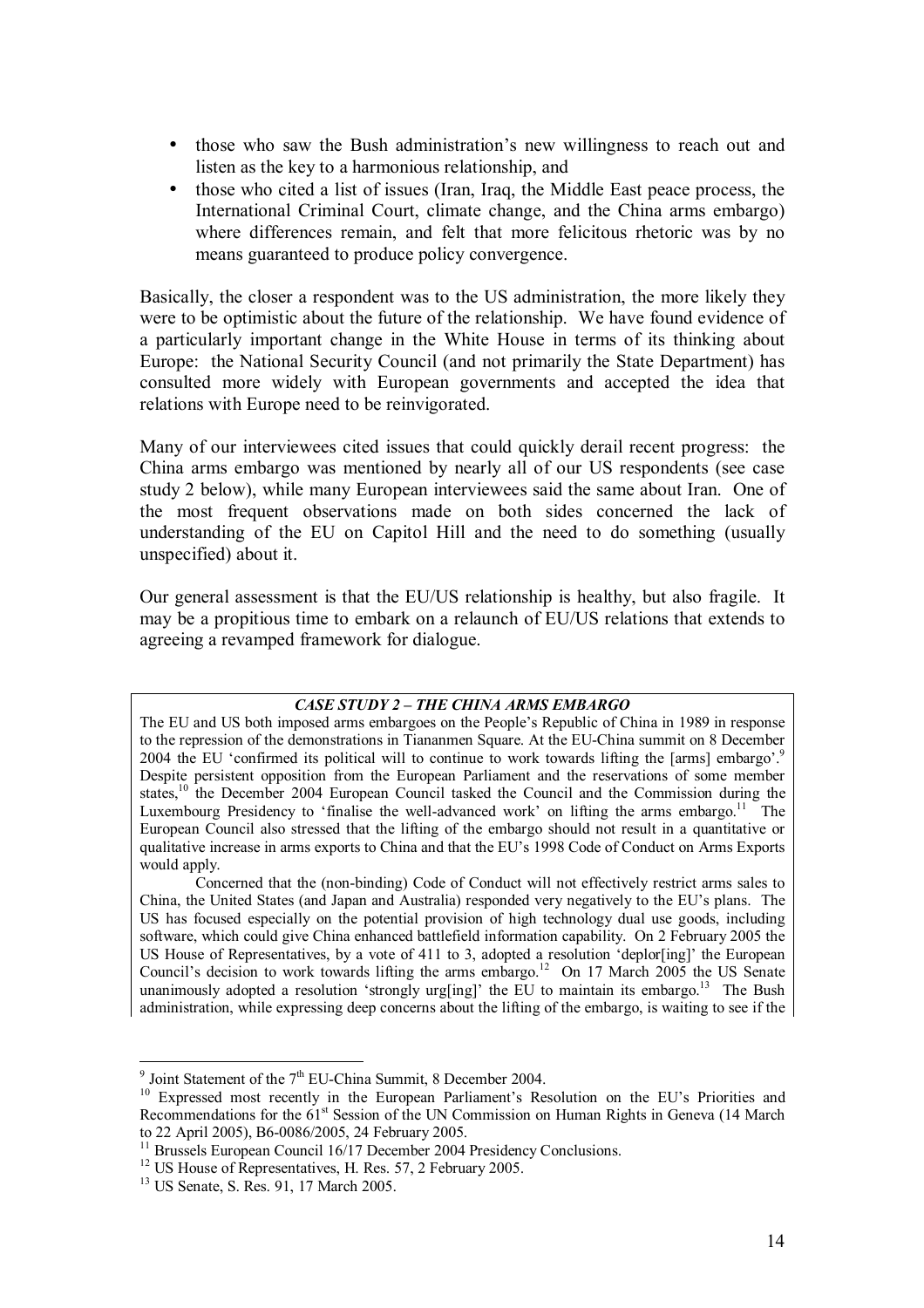EU comes up with means of addressing the US concerns.<sup>14</sup> Congress and the Administration have stressed that failure to address the US concerns may adversely affect transatlantic defence cooperation, including transfers of sensitive military and dual-use technology to the EU.

The crux of the dispute is different perceptions of China. Although the Commission and Council have a slightly more optimistic view of Chinaís record on human rights than the US Congress and Administration, the real point of departure concerns security. The EU perceives China as a 'strategic partner' with whom a further improvement of relations is impeded by the arms embargo.<sup>1</sup> Moreover, maintaining the embargo puts China in the same category as Zimbabwe and Burma/Myanmar.

By contrast, the US, Japan and Australia are much more inclined to see China as an emerging power whose military build-up potentially threatens the security of the Asia-Pacific region.<sup>16</sup> These concerns were heightened following Chinaís adoption in March 2005 of an anti-secession law that could authorise the use of force against Taiwan in the event that it ever formally declared its independence. Further, the US has concerns about Chinese 'entities' engaging in illicit transactions involving strategic technology (most recently in December 2004 with regards to Iran).

The China arms embargo illustrates a number of problems endemic to the US/EU relationship. First, unlike Iraq, the China arms embargo is a decidedly US/EU issue on a matter of international security. The conflict has been exacerbated by differences between EU member states. Although the EU had a common line on where it wanted to get to, different voices within the EU were articulating different justifications for and implications of the policy. In part as a consequence, the EU was slow to try and persuade the US that lifting the embargo would not hurt US interests; with the first real highlevel efforts not coming until mid-March 2005. The issue thus illustrates clearly that failing to engage with the US before EU positions are finalised is a recipe for trouble. Second, the EU underestimated the depth of American feeling on the issue, especially in the US Congress, thus illustrating the need for greater EU intercourse with Capitol Hill. Finally, and perhaps ultimately, the China arms embargo reveals the EU's lack of capacity for strategic thinking, as well as its need for a dialogue with the US on strategic issues of international security.

### THE EU IN TRANSATLANTIC RELATIONS

 $\overline{a}$ 

On one hand, there is no question that among the various 'channels' for relations between the US and Europe  $-$  NATO, the OSCE, the G8, and so on  $-$  the US/EU channel has gained in importance. On the other, bilateral relationships between the US and European member states are unlikely to lessen in importance, and not *only* because of attitudes in Washington.<sup>17</sup> It was repeatedly impressed upon us that most EU national capitals continue to view their relationship with the US as their most important bilateral relationship.

Nevertheless, the European Union is viewed within the US administration as an increasingly important channel for European action. For that reason, the White House decided to pay homage to the EU as an institution in early 2005 in a way the US rarely has done before.

<sup>&</sup>lt;sup>14</sup> The depth of US opposition and recent China's anti-secession law (see below) appear to have shifted the argument within the EU, and it now seems unlikely that the arms embargo will be lifted during the first half of 2005, as originally envisaged. On 14 April 2005, the European Parliament voted (by 431 to 85 with 31 abstentions) to approve a report that recommended against lifting the embargo.

<sup>&</sup>lt;sup>15</sup> Chris Patten, 'Lifting of the Arms Embargo on China: The Rueda Report on Arms Exports,' Speech/04/483, to the European Parliament, 16 November 2004; Joint Statement of the  $7<sup>th</sup>$  EU-China Summit, 8 December 2004.<br><sup>16</sup> White House, 'The National Security Strategy of the United States of America,' September 2002; US

Senate, S. Res. 91, 17 March 2005.

<sup>&</sup>lt;sup>17</sup> One of our most memorable quotes (offered in a national European capital) was that the balance sheet on the NTA was 'broadly positive but the *real* issues should be done bilaterally'.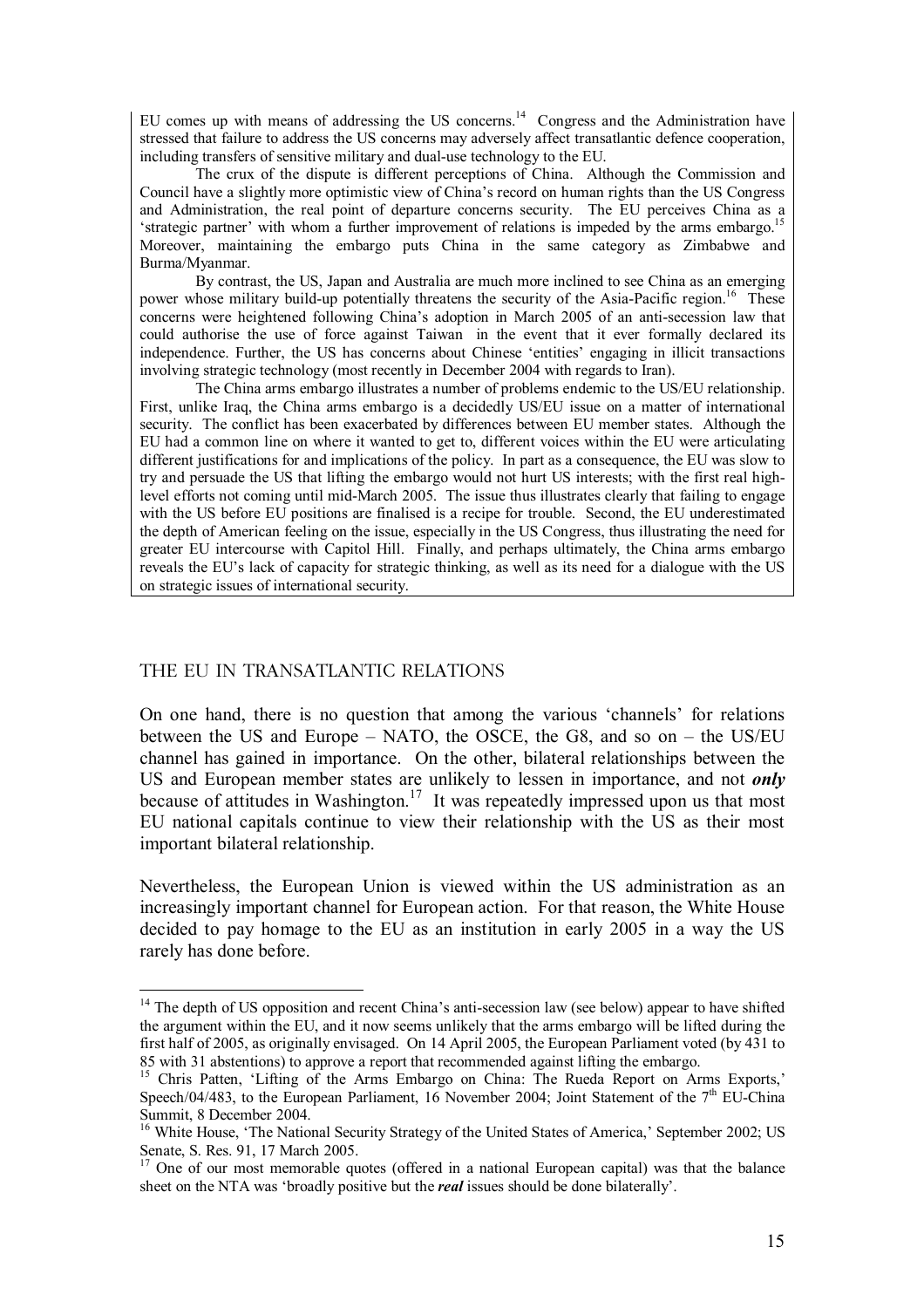It is also striking that 15 years ago, when the Transatlantic Declaration (TD) was agreed, relations with the European Community were still an afterthought in the eyes of Washington. Exchanges over subsequent years sometimes succeeded in identifying areas of shared interest and even (more rarely) specific actions (such as joint *dÈmarches*). But it was generally agreed in US circles that the ëquality of the consultations varie<sup>[d]</sup>, often widely,] according to the EU Presidency<sup> $18$ </sup>

The US seems to have come to grips with the limits of both EU institutions and the scope for joint policy action only over time. For example, the TD's provisions for semi-annual meetings between the Commission and the US cabinet fell into disuse after 1991.

In 1995, one of the purposes of the NTA was to raise the EU's profile within the US executive administration. Specifically, the prevailing view on the US side was that ëcompared to the Council, the Commission has broader perspectives on international affairs which are more likely to be compatible with US interests and has greater ability to strike compromises between the Member States and EU institutions<sup> $,1$ </sup>

One of the major developments in European integration over the lifespan of the NTA has been the gradual emergence of the Council General Secretariat as a more powerful, and (for some, at least) effective institutional actor, particularly on traditional, non-economic matters of foreign policy.<sup>20</sup> In large measure, the upgrade in the Council's external role has been a consequence of the designation of its Secretary-General as 'High Representative' for the Common Foreign and Security Policy (CFSP). The Council Secretariat's general growth in terms of number of officials – by about one-quarter since  $1990^{21}$  – and resources has been heavily concentrated in the area of external policy.

The Council Secretariat now plays an active role, primarily through its Director (for DG E4), in both the NTA Task Force and Senior Level Group. Occasionally, the US meets a bicephalous 'EU of  $2^{2}$ .<sup>22</sup> Usually, however, discussions within the NTA framework involve representation of the EU by a Troika consisting of representatives of the Commission, Council Presidency and Council Secretariat. This format reflects, in part, the extension of US/EU dialogue beyond a narrow economic agenda to broader issues of foreign policy.

Nevertheless, when asked about the state of US/EU relations, many of our American respondents launched immediately into a discussion of trade policy. The most significant transatlantic economic problems are seen as outgrowths of different domestic political systems, especially different approaches to regulation and the

<sup>&</sup>lt;sup>18</sup> Anthony Laurence Gardner, *A New Era in US/EU Relations? The Clinton Administration and the New Transatlantic Agenda (Ashgate, 1997), p.12.* 

<sup>&</sup>lt;sup>19</sup> Gardner, *A New Era*, p.13. <sup>20</sup> See Fiona-Hayes Renshaw and Helen Wallace, *The Council of Ministers* (Palgrave, 2005, 2<sup>nd</sup> edition).

<sup>&</sup>lt;sup>21</sup> In 2004, the Council General Secretariat employed 2625 officials, up from 2183 in 1990.

<sup>&</sup>lt;sup>22</sup> For example, meetings between the US and EU (of 2), with the latter represented by two (current and forthcoming) Council Presidencies, take place (after meetings with the EU-25) in the margins of the UN General Assembly.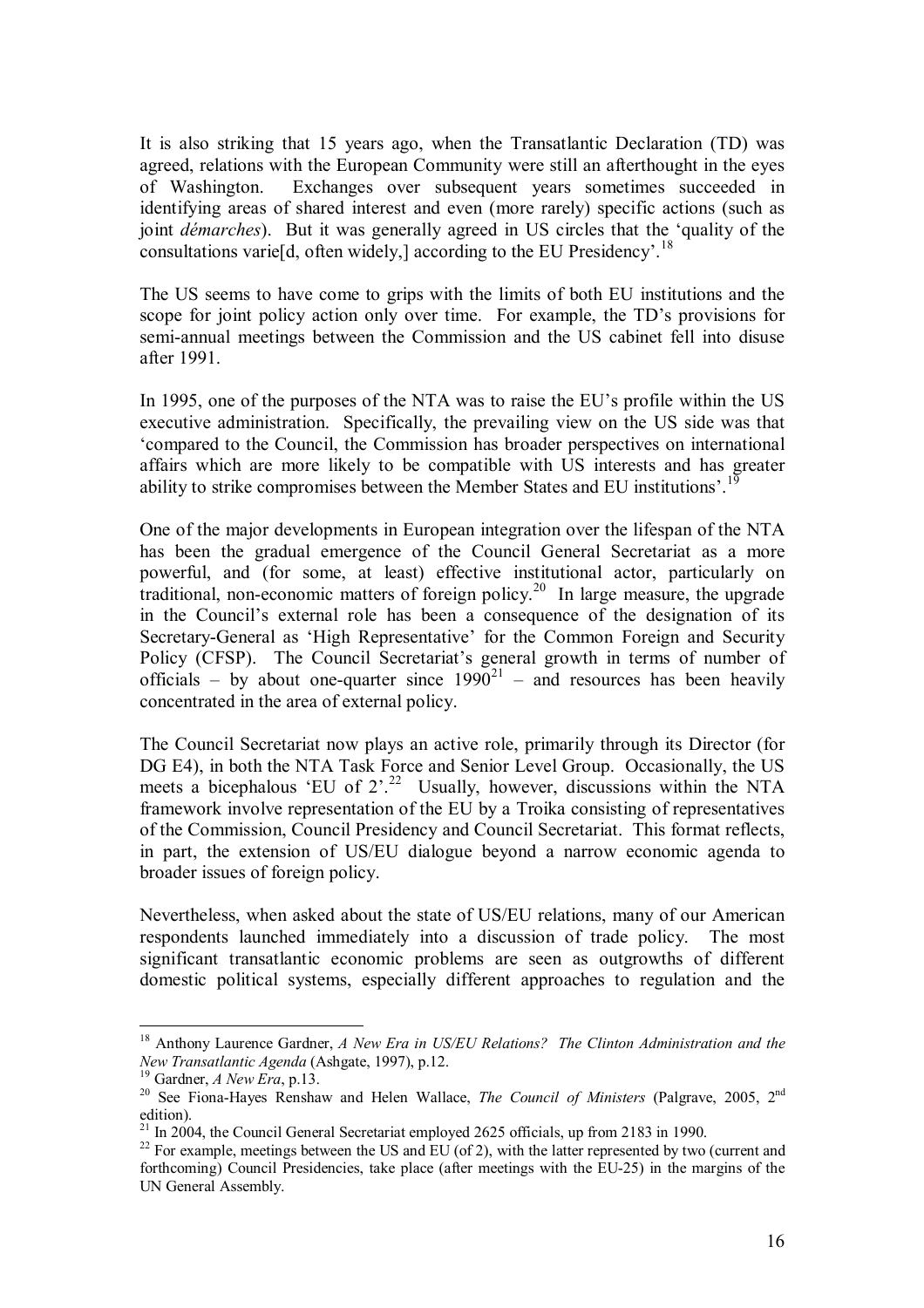adverse trade effects of domestic legislation. They are thus extremely difficult to resolve.

More generally, the EU/US relationship was widely viewed as suffering from a generic problem of a lack of political investment.

# **2. EVALUATING THE FRAMEWORK**

In this section, we offer an evaluation of the current framework for US/EU relations.<sup>23</sup> It is presented in two parts: one based on our investigation of 10 years worth of official documents found in the archives of the Commission (DG Relex, Unit for relations with the US and Canada), and another based mainly on our interview fieldwork.

# REVIEWING THE ARCHIVES

We have conducted an extensive review of over  $200$  documents  $-$  agendas, briefings, and reports on meetings of NTA institutions – that have been archived since 1995 (our data is summarised in Annex 2). The objective of this exercise was threefold:

- 1. identifying what items were discussed in the various meetings of the SLG,  $NTA$  Task-Force, and at Ministerial and Summit meetings  $-$  this exercise also involved registering issues that are not included in the JAP but which have frequently been discussed in the NTA framework;
- 2. evaluating to what extent the goals set in the JAP have been achieved  $-$  this included assessing the character of the discussions (promising vs. conflictual) and the degree of progress (or the lack of it);
- 3. determining which side  $\overline{\phantom{a}}$  the EU, the US or both  $\overline{\phantom{a}}$  has been more proactive in raising (and maintaining) particular issues on the agenda.

We provide a short table (2 below) that summarises data collected from our review of the archives.

# OBJECTIVES AND ACHIEVEMENTS

# *Findings*

 $\overline{a}$ 

Our analysis of the archive evidence leads us to the following conclusions:

• Many of the ambitions set out in the JAP have been achieved. Discussions within the NTA have *not* been limited to issues identified in the JAP. However, there is clear evidence to suggest that goals have been met on around 45% of all issues

 $^{23}$  Annex I provides an outline of our study's objectives and methodology. Annex 2 presents a comprehensive overview of our archive evidence.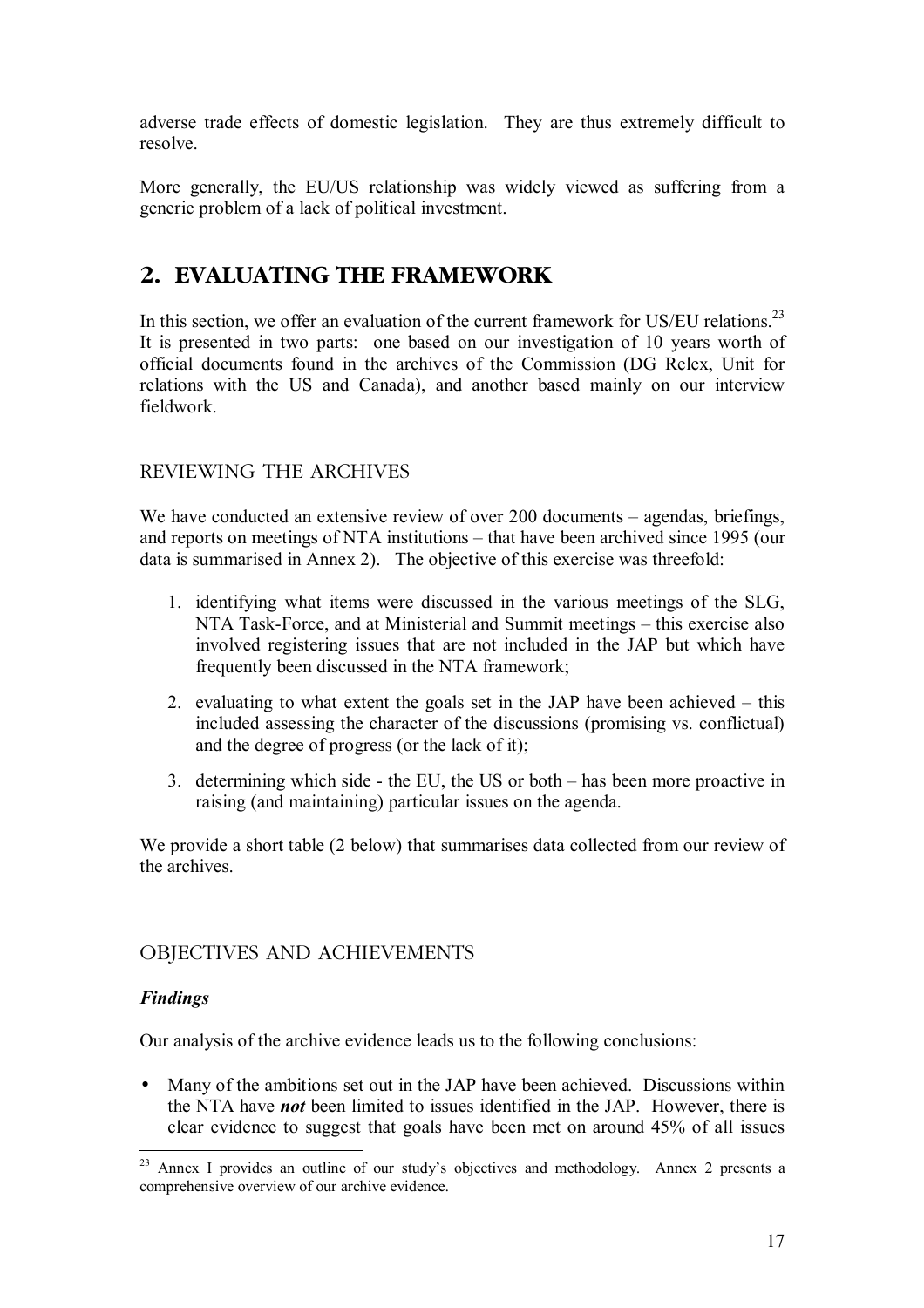discussed. There has been measurable progress  $-$  if not total success  $-$  on an additional 33% of all issues. There are relatively few examples of major failures, despite sometimes difficult discussions.

- Virtually all meetings discussed difficult issues, but also items on which some progress was made. We found language in minutes and reports on meetings that led us to conclude that discussions on more than one-third (35%) of all issues had to be characterised as 'conflictual'.
- We noted a frequent lack of continuity in discussions of issues from one meeting to the next. Some items in the JAP have hardly been discussed over the course of 10 years.
- There has been a massive expansion of issues on the US/EU agenda. We estimate the total number of issues discussed within NTA institutions to be considerably larger – as much as  $25\%$  larger – than the number singled out in the JAP<sup>24</sup> (and, again, not all mentioned in the JAP have been discussed or discussed thoroughly).
- Each side is the 'driving force' in placing a new item on the agenda, or pushing for its resolution, roughly as often as the other. A clear majority of issues are truly matters of 'joint concern', on which it is difficult or impossible to identify a lead partner.
- More technical and specific issues have generally yielded the best results  $-$  the Galileo negotiations are an illustrative example.
- It is under the heading 'working together for a stable and prosperous Europe' where political cooperation has been most successful. Most of the goals set in this section of the JAP have been achieved, namely cooperation in the Balkans, EU enlargement to Central and East Europe, but also joint support for democratisation process in Ukraine.
- Outside the European continent, NTA structures have been more effective in dealing with global or transnational issues (such as communicable diseases) than state specific issues (such as Cuba). Issues such as the combating of terrorism and drug trafficking are illustrative examples of challenges that have been well handled under the NTA. It is also worth noting that most of the country specific goals of the JAP have either declined in importance over the years or become merged into broader discussions.
- Issues under the heading 'responding to global challenges' (for example, the 'fight against organised crime, terrorism and drug trafficking', 'immigration and asylum<sup>'</sup>) have been subjects of very productive discussions. In the field of 'legal and judicial cooperation', which extends to highly sensitive issues for both partners, discussions have been difficult but determined, and usually (eventually) fruitful.

 $\overline{a}$  $2<sup>24</sup>$  We estimate that a total of 185 separate issues were discussed over 10 years. Our summary table (annex 2) lists somewhat fewer issues because we have merged some cells to reflect the packaging together of issues in NTA discussions.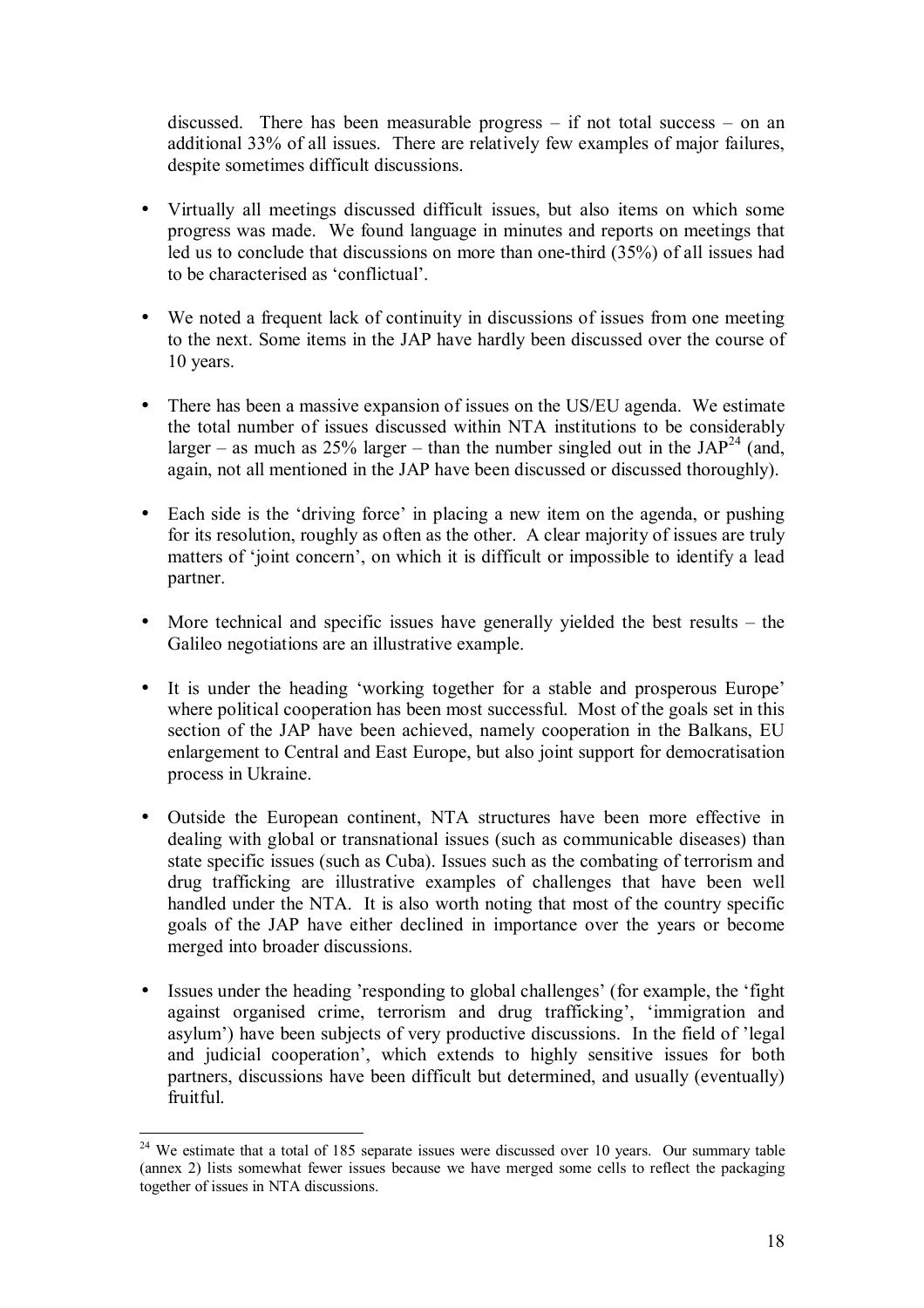- Both partners have given considerable attention within the NTA to areas of joint global concern, such as humanitarian aid and health issues in developing countries (plus Russia), and especially communicable diseases, where achievements include the establishment of the Global Health Fund.
- The track record is more mixed in the trade area. EU/US discussions in the NTA framework have regularly struggled with issues such as steel quotas, bananas, wine, GMOs, beef, and so on.
- Extraterritorial issues such as Helms-Burton and the Iran-Libya Sanctions Act (ILSA) have featured prominently on the agenda over 10 years. Most remain unresolved, although there is evidence to suggest that the existence of the NTA has kept them from escalating.
- No progress has been made on climate change, especially with respect to the implementation of the Kyoto agreement.
- The TABD and the TEP do not appear to be unambiguous success stories, particularly in view of their encouraging starts and subsequent decline.

| 'Driving force' (by issue) |                     |     | Nature of discussions Achievement of objectives |  |
|----------------------------|---------------------|-----|-------------------------------------------------|--|
|                            | Promising           | 106 | Achieved                                        |  |
| EU                         | Conflictual         |     | Partially achieved 61                           |  |
| Joint 99                   | <b>Discontinued</b> |     | Not achieved                                    |  |

# *TABLE 2 - SUMMARY OF ARCHIVE DATA*

# Interview Fieldwork

 $\overline{a}$ 

Our second main task was to interview a significant number of stakeholders  $-$  both in government and out  $-$  in Brussels, Washington, and EU national capitals.  $'Armed'$ with views from this fieldwork, we were asked to:

- measure the satisfaction of each group of interlocutors (by category and region) with the current NTA framework.
- analyse the future priorities as perceived by each group of interlocutors (by category and region).

Below we offer some observations on the views that different categories of interviewees tended to share. However, beyond some rather predictable and banal generalisations.<sup>25</sup> to go any further would involve imposing a sort of false uniformity

<sup>&</sup>lt;sup>25</sup> To illustrate this point, our Swedish interviewees spoke more often about climate change as a priority, officials in the State Department were more likely to see the NTA as important than were officials from other US agencies, and there is more support for a formal Treaty in the European Parliament than in any other institution.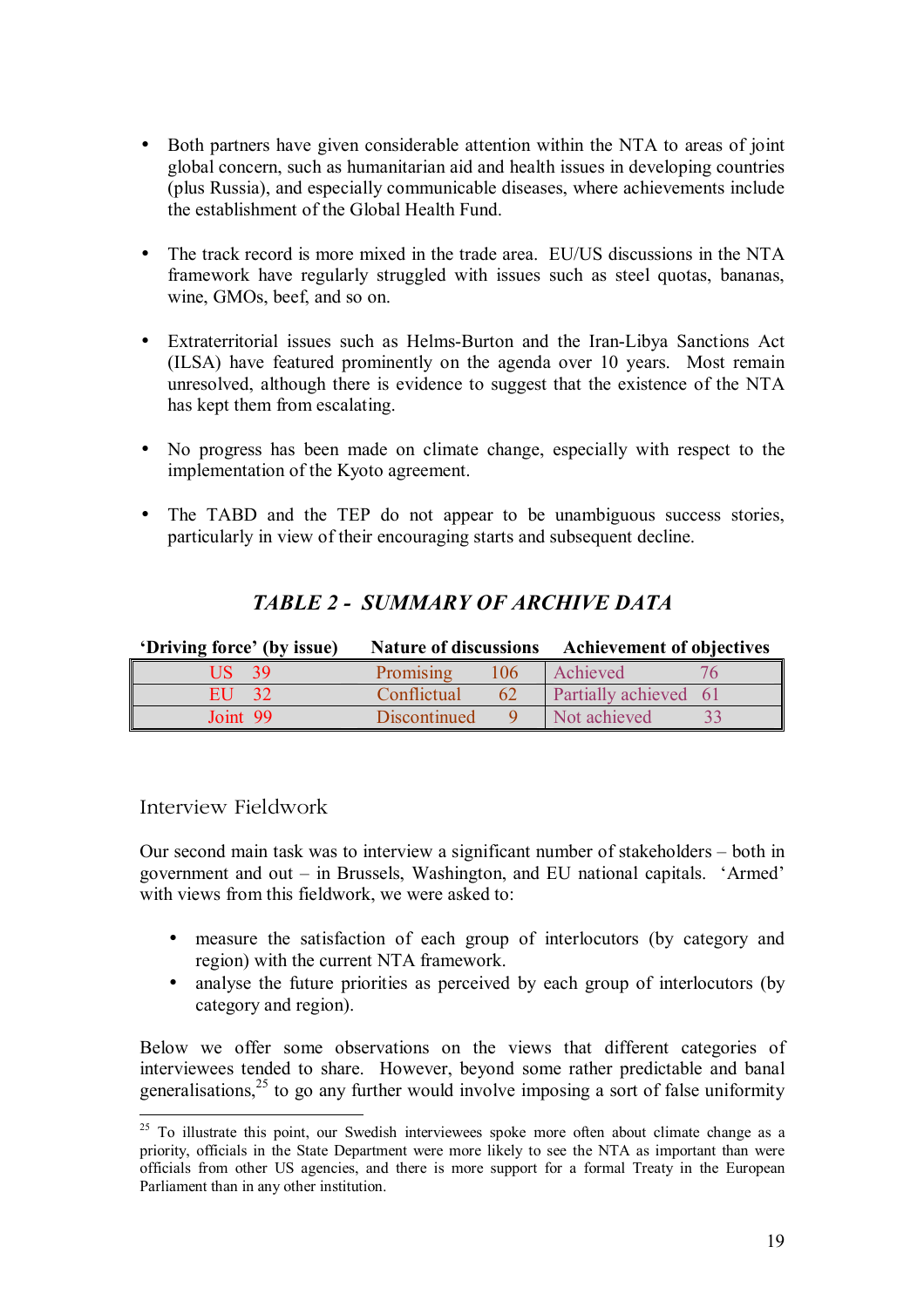on our findings. In other words, views on the current framework varied considerably even within the same category of interlocutor  $-$  such as members of the Council working group on transatlantic relations (COTRA), Commission officials, Washington think tankers, or trade officials.

At the same time, we found very few of our interlocutors who fundamentally disagreed with the view of one US official, who told us:

# *iWe need to make the process we have work, not create a new process'.*

On both sides, the importance attached to the NTA, and the view of its effectiveness, usually depended directly on how closely our respondents were involved. Almost no one was entirely uncritical of it. But those officials most involved in its institutions tended to consider it more important and effective than other categories of **interlocutor** 

On the US side, officials in the State Department were most likely to see it as the the fedrock of the relationship' and effective across a range of tasks. Those in the White House were likely to pay attention to the NTA only in the lead up to summits. However, we have found clear evidence to suggest that the recent 'rediscovery of the EU' by the current US administration has been led and driven by the White House, particularly the National Security Council (NSC). The level of knowledge about the  $NTA$  – and the EU more generally – across the Washington community is generally minimal.

There is a high level of awareness of the NTA across the Brussels policy community but very low levels in national EU capitals. When asked for their views on the current framework for EU/US relations, many interviewees in national capitals  $-$  including many with considerable knowledge or experience of transatlantic relations  $-$  asked us to explain precisely what the NTA was.

In general, most involved in the NTA view it as a positive, and necessary (if low profile) framework. However, we almost always found three important reservations:

- 1. expectations of the NTA have diminished (over time), and are quite low. Nearly all of those who have been privy to the NTA for an extended period of time admitted that it had not lived up to their initial expectations of 1995. Few ever anticipated that the NTA would become as involved as it has in political (as opposed to economic) issues, and several recalled that the NTA (despite the scope of the Joint Action Plan) was established to deal with what was then a largely economic relationship.
- 2. many officials bemoaned how bureaucratic the NTA process is, and how much process is required for modest ouput. It was felt by many that fewer meetings on a less rigid schedule might actually be more productive. Progress towards realizing one of the central goals of the  $NTA$  – moving from mere information sharing to actual problem solving  $-$  was viewed as limited at best.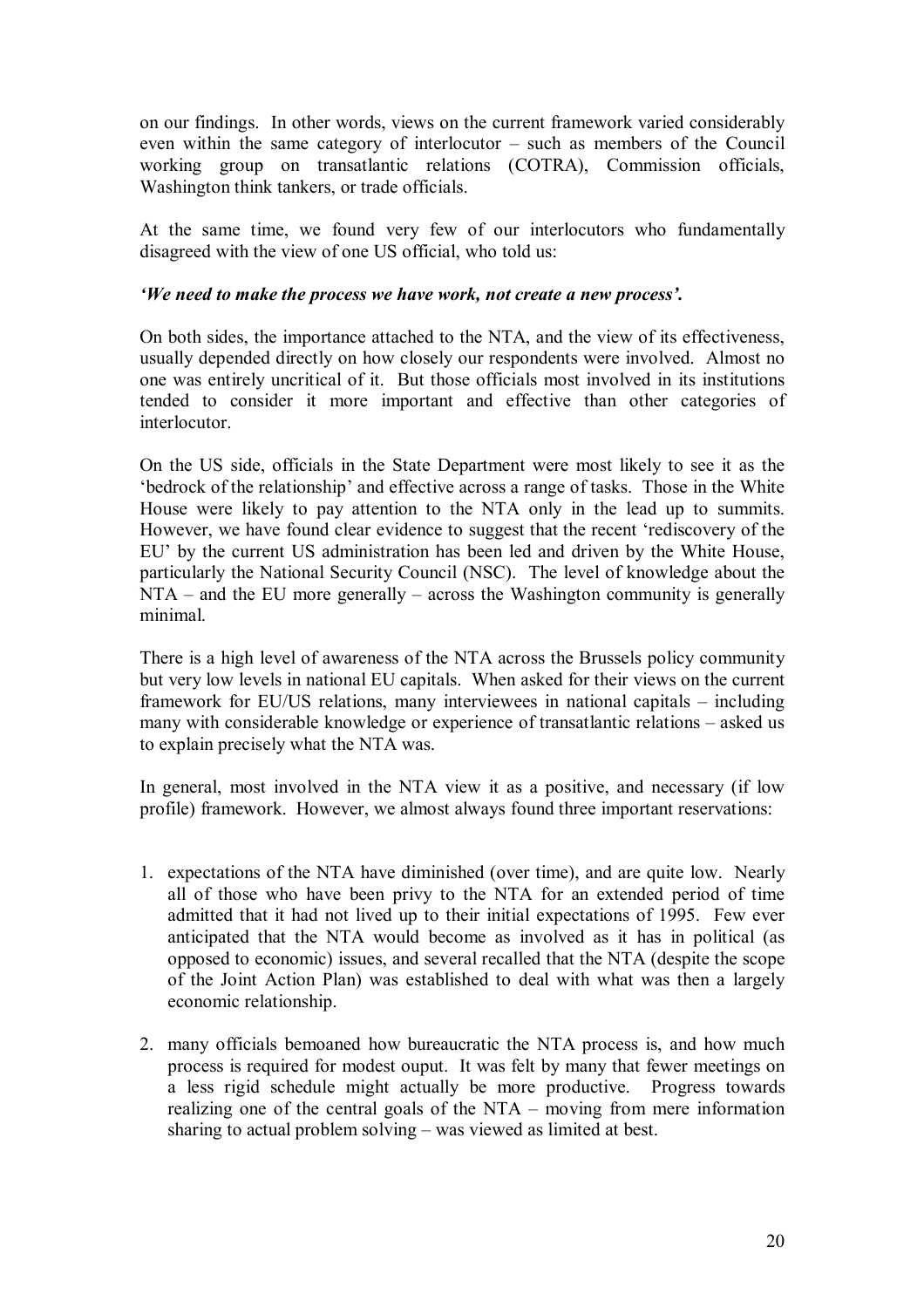3. it is clear that individuals matter in the NTA process. Building trust and confidence between them is a crucial measure of success in itself. In this context, major personnel changes are underway on the US side in the State Department: most officials now dealing with the NTA are new, having been in their posts only a matter of months. Many who deal most directly with the EU and the NTA question whether major changes now would be a good idea.

In short, most officials on the 'front line' are moderately pleased with the NTA and most consider that it is still functioning *semi-*well. But nearly all acknowledge that it has significant shortcomings.

When we asked where the NTA was most effective, some of the most common responses were:

- the NTA has fostered learning across policy issues. Afghan reconstruction was one example: when Iraqi reconstruction rose on the agenda, it was possible to pull many of the same people into the room to make sure the lessons learned earlier could be identified.
- the NTA is effective at building 'people-to-people' connections and fostering dialogue, at least between officials (and sometimes between other kinds of stakeholder, such as businesspeople and scientists; see case study 3).

# **CASE STUDY 3 - THE HYDROGEN ECONOMY**

An EU/US Joint Statement on the Hydrogen Economy was agreed at the June 2003 summit after a period of considerable bilateral activity on energy research (much of which built on the existing US/EU Science and Technology Agreement). It is widely thought that hydrogen technology is many (at least 15) years away from commercial viability. As such, the most important objectives of the Joint Statement could be seen as laying 'the technical, legal, and commercial basis needed to accelerate the commercial penetration and trade' of hydrogen technology and strengthening the foundation of the International Partnership for the Hydrogen Economy, which now includes 15 states (including India and China plus the Commission<sup>26</sup>) that account for two-thirds of both global energy consumption and CO2 emissions.

 Hydrogen technology is highly promising but also highly uncertain. The current US administration hails it as 'the ultimate clean energy carrier', while the Commission has described an ëenergy revolution that offers the opportunity to replace our present fossil fuelbased system with an economy built on clean, plentiful, emission-free hydrogen.<sup>27</sup> Yet, hydrogen is only one of a range of alternative fuels competing for support. One recent economic study concluded that a truly emission-free hydrogen economy is 'out of reach'.<sup>28</sup> Hydrogen is not an energy source itself, but rather an energy carrier that has to be produced using (presently) energy-intensive processes involving other energy sources (the most common currently is methane gas).

 The EU has had to scramble to keep pace with the American research effort into hydrogen technology. The US Freedom CAR initiative, launched in 2002, marked the first

 $\overline{a}$ 

<sup>26</sup> See  $\frac{http://www.iphe.net/}{27}$  See the fact sheets on the hydrogen economy available from http://www.whitehouse.gov/news/releases/2003/06/20030625-6.html and europa.eu.int/comm/external\_relations/ us/sum06\_04/fact/hydrogen.pdf. The fully exuberant case for this technology is made in Jeremy Rifkin. The Hydrogen Economy (Jeremy P Tarcher, 2003). <sup>28</sup> See www.nature.com/news/2004/041004/pf/041004-13\_pf.html;

http://www.euractiv.com/Article?tcmuri=tcm:29-130838-16&type=News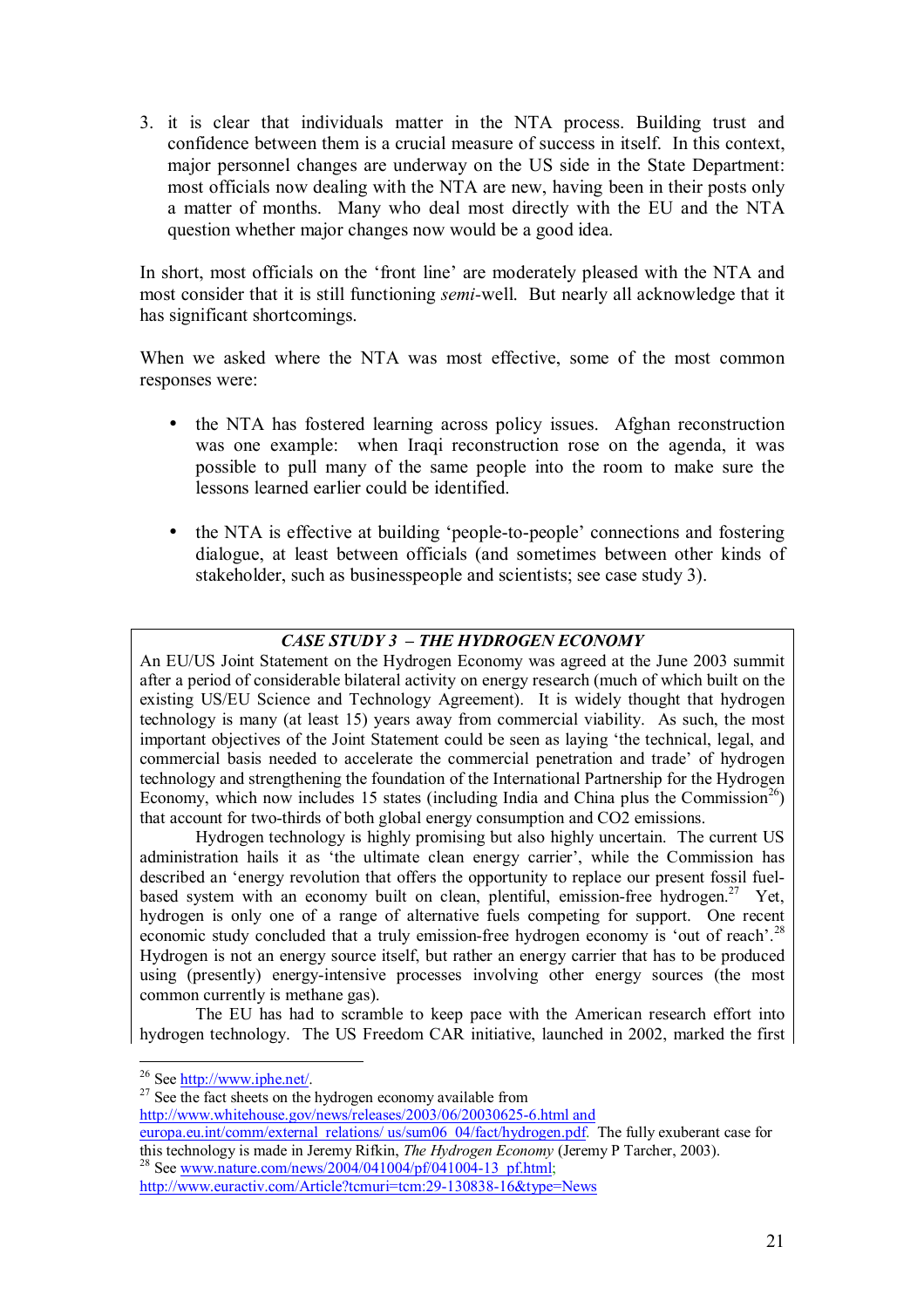large public investment in the technology. The EU's European Hydrogen and Fuel Cell Technology Platform, bringing together major private and public stakeholders, was put on its feet only in January 2004. It is difficult to pinpoint the scale of European investment but the EU contribution appears to be around  $\epsilon 100$  million per year in shared cost hydrogen technology projects.

On one hand, transatlantic collaboration on the hydrogen economy is politically attractive because it draws a veil over US reluctance to engage the EU in reinvigorating wider energy cooperation. The Commission has argued consistently that there is far wider scope for enhanced cooperation in the energy sphere *and*, pointedly, that the hydrogen economy is a way for the EU to meet its Kyoto obligations, not avoid them.<sup>29</sup> Meanwhile, the investment of serious US public funding  $\overline{a}$  a total of \$1.7 billion from 2003-8  $\overline{a}$  in hydrogen-fuelled infrastructure (and other advanced automotive technologies) allows the Bush administration to claim that it is taking steps to reverse US dependence on foreign oil and accelerating the commercialisation of clean technologies which produce no greenhouse gases, even as it eschews Kyoto.

On the other, the hydrogen economy could be viewed as an example of effective, ëbottom-upí cooperation in an area where there are clear incentives both for joint US/EU action as well as efforts to bring on board the wider international community. It is an area where the EU (via the Commission) effectively has engaged the US administration. The technology has a chance of realising its potential only if universally compatible codes, standards, and regulations are developed at early stages, and the logical co-leaders of this effort are the US and EU.

Very few of our interviewees specifically mentioned the hydrogen economy as a success story for EU/US relations. However, this result is hardly surprising given the technical nature of the subject area and vast uncertainties surrounding the technologyís development. Leaving aside the question of whether the initiative offers political cover for transatlantic frictions over climate change more generally, the hydrogen economy initiative offers a bottom up model of EU/US cooperation that could sensibly be applied to other areas of promising technology, especially those that remain a considerable distance from maturity.

- The NTA is less effective at dispute resolution because it requires sustained political attention that is often lacking. However, it does create pressure to resolve disputes.
- The NTA was effective in identifying 'positive issues', such as opportunities to work together in addressing a common challenge, such as Afghan reconstruction.
- The NTA is also increasingly effective as a mechanism for identifying potential difficulties. The NTA offers good opportunities to ask questions, both as a follow up to agreements ('have you done what you promised?') and more broadly. On occasion, this has led to the discovery of a divergence in views or practice that threatened to create problems in future.
- The NTA was best at securing deliverables that did not make headlines. Galileo, the non-proliferation declaration, Passenger Name Records (PNR), and mutual legal assistance treaties (MLATs) on extradition were cited as

<sup>&</sup>lt;sup>29</sup> Margot Wallström, 'Hydrogen - bridge to sustainable energy', statement to High Level Group on Hydrogen and Fuel Cell Technologies Conference, Brussels, 17 June 2003 (see http://europa.eu.int/rapid/pressReleasesAction.do?reference=SPEECH/03/308&format=HTML&aged= 0&language=EN&guiLanguage=en).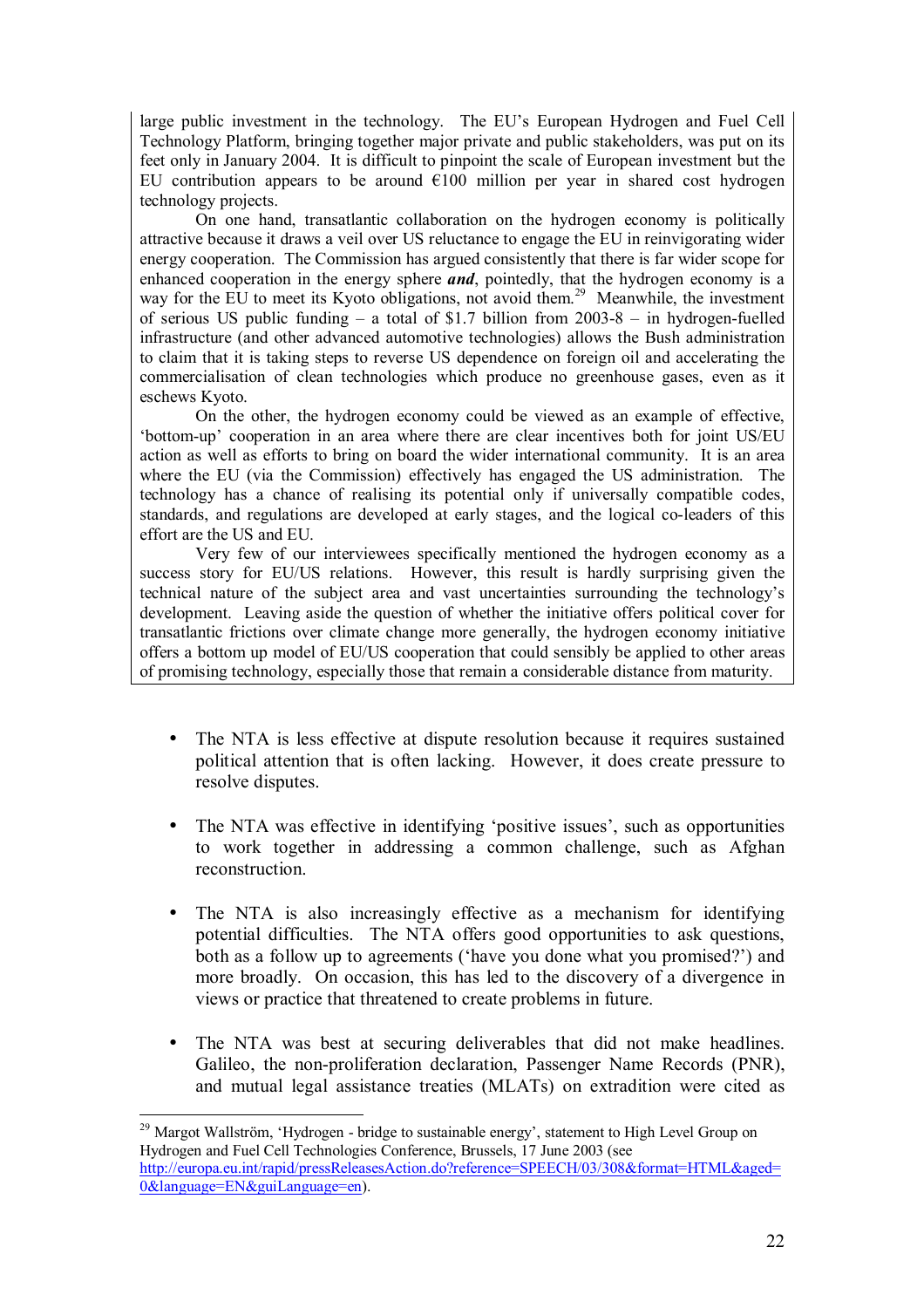deliverables that would otherwise not have been achieved. The 2004 declaration on terrorism was cited both as a good example of NTA dealing with a vital issue and as a bad example of how the NTA tended to produce a laundry list of achievements.

• Perhaps surprisingly, the NTA is often seen as more effective at handling political issues than economic disputes. The NTA was written in a way that has proved, by accident or design, rather prescient in imagining how the EU might develop. But the trading relationship, and especially bilateral disputes, has increasingly moved into a separate USTR-DG Trade dialogue, even though the Commissioner for Trade and USTR usually lack the political authority to resolve them.

# ASSESSMENT OF COOPERATION

We summarise our findings below but offer the following caveats:

- the US/EU dialogue is considerably wider than the NTA dialogue;
- many of our interviewees  $-$  including many with considerable knowledge of policy  $-$  showed little awareness of the NTA;
- attributing 'success' or 'failure' to dialogue structures themselves usually ranges from difficult to impossible;
- 'success' or 'failure' can mean many things, ranging from merely fostering US/EU dialogue to solving actual policy problems.

### *Policy successes*

### *Homeland security*

PNR was frequently cited as the type of dispute that NTA handled well: it needed to be addressed quickly and the political will existed to find a solution. Cooperation on issues that span the public and private sector dimensions, particularly post-9/11 security measures, has been impressively fruitful with private sector actors often playing a crucial, positive, supportive role.<sup>30</sup> The structure of the dialogue in this area – with a policy-specialised dialogue (PDBTS; see below) getting the 'right people in the room' to discuss operational questions but feeding into the NTA itself  $-$  was widely seen as logical and productive.

### *Extra-territoriality*

 $\overline{a}$ 

Perhaps ironically, Helms-Burton was often cited as an important policy accomplishment. It has never been definitively resolved and several of our interviewees noted that the situation (especially in 1998) had become so dire that the US and EU would have had to find a resolution even without the NTA. Still, on Helms-Burton as on other issues of extra-territoriality, it was felt that the regularity of NTA dialogues facilitated progress. On such issues, it was viewed as crucial that the EU tended to take unified positions.

<sup>30</sup> See Alyson J.K. Bailes and Isabel Frommelt (eds) *Business and Security: Public Private Sector Relationships in a New Security Environment* (SIPRI and Oxford University Press, 2004).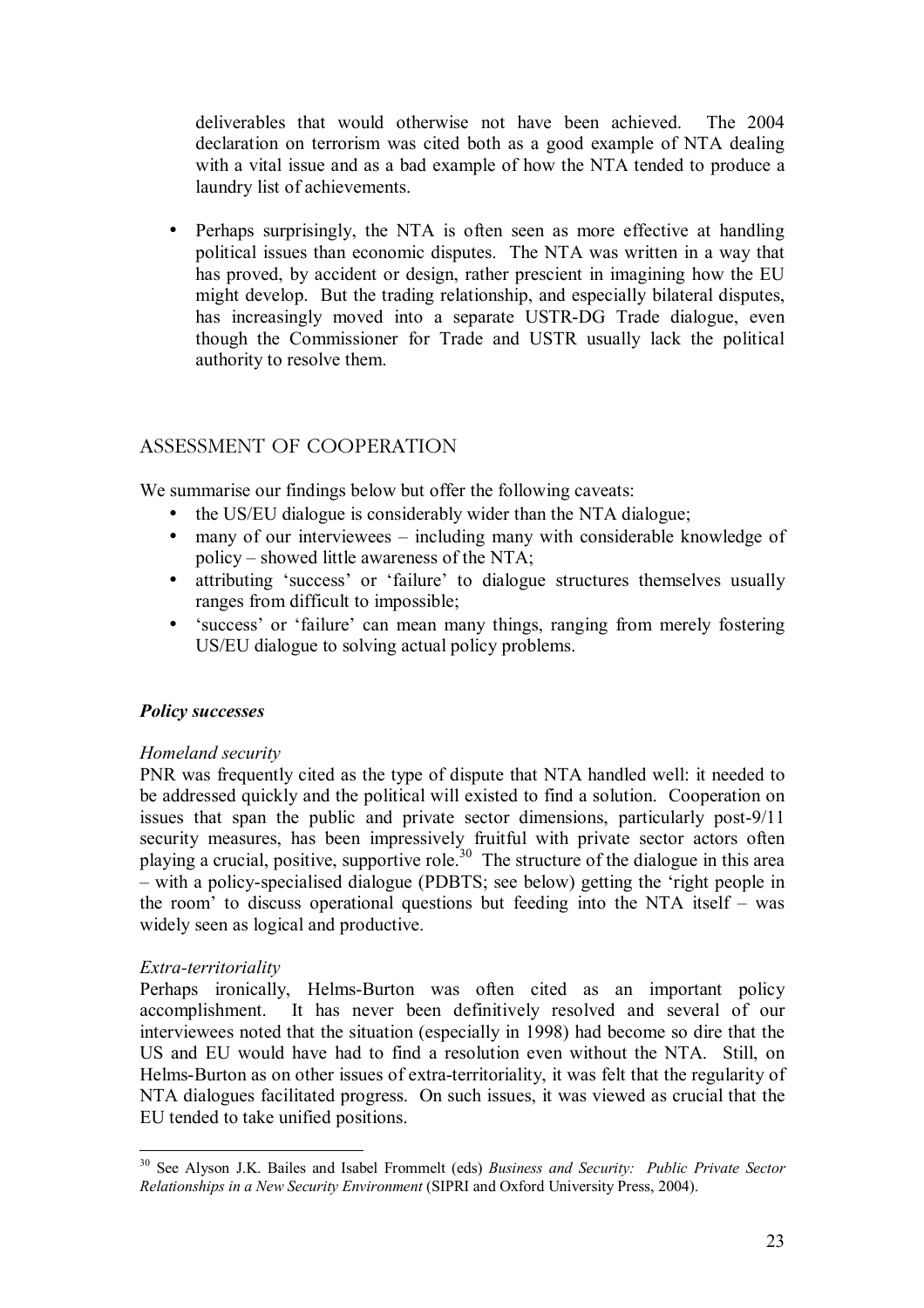## *Galileo*

Of all issues that have risen to the top of the US/EU agenda in recent years, Galileo comes closest to being the one on which a cooperative success could be attributed specifically to the NTA framework itself. Once the US accepted that the EU was serious about going ahead with Galileo, and particularly after China joined the project, discussions started in earnest. There were two central issues  $-$  compatibility and complementarity. Although these were essentially technical issues, they had significant international security implications. The discussions started with the technical issues and the smooth progress in these discussions paved the way for agreement on the more strategic concerns. The case of Galileo thus reinforces the finding (from our earlier analysis of the archives) that US/EU cooperation is easier on more technical and specific issues.

# *Competition policy*

 $\overline{a}$ 

Cooperation in this area was repeatedly cited as an area of resounding success, often on very difficult issues (see case study 4), albeit via a process that was never linked in any clear way to the NTA. We found very diverse views on the question of what could be learned from the experience of cooperation on competition policy and applied elsewhere. But here, as elsewhere where dialogue proceeds successfully and mostly informally, there was almost no suggestion that such cooperation needed to be incorporated into the formal structures of the NTA.

# **CASE STUDY 4 - THE MICROSOFT CASE**

Cooperation between the European Commission and the US competition authorities (the Anti-Trust division of the US Department of Justice and the Federal Trade Commission<sup>31</sup>) is primarily based on the 1991 EC/US Competition Co-operation Agreement and the 1998 Positive Comity Agreement. The principal elements concern mutual information about enforcement activities (notifications of cases being handled), coordination of enforcement activities, and exchange of non-confidential information.

In the late 1990s and early 2000s, anti-trust policy was generally considered a highly successful area of transatlantic cooperation.<sup>32</sup> Cooperation became increasingly more intensive on merger cases, combating global cartels and more general competition matters. Cooperation took place on more than 600 cases.<sup>33</sup> The establishment of the US/EU working group in 1999 to enhance cooperation on merger control, the 2002 set of 'best practices on EU/US cooperation in merger cases' and a more general convergence of rules and practices are other examples of successful cooperation.

Yet, well-publicised disagreements in recent years (in particular on the General Electric/Honeywell merger and on Microsoft), show that divergent approaches to the application and enforcement of competition policy persist. In the EU Microsoft antitrust case, the Commission concluded its four-year investigation on 24 March 2004 by deciding that Microsoft held a dominant market position on two distinct product markets (work group server operating systems and media players). Microsoft was held to have abused this dominant position by deliberately restricting interoperability between Windows PCs and non-Microsoft work group servers, and by bundling Windows Media Player with the Windows operating system. The Commission required the company to

 $31$  Transatlantic cooperation on competition policy mainly concerns antitrust, and formal agreements provide for ëtraditional comityí and ëpositive comityí procedures. While the US authorities have no control and authorisation role over state aid similar to that of the European Commission, there are of course high-profile *trade* disputes over state subsidies to sectors such as steel, agriculture and aviation.

<sup>&</sup>lt;sup>32</sup> Michelle *Egan, Creating a Transatlantic Marketplace: Government Policies and Business Strategies* (American Institute for Contemporary Studies 2001, Conference Report); Youri Devuyst, ëTransatlantic Competition Relationsí in Mark A. Pollack and Gregory Shaffer (eds) *Transatlantic Governance in the Global Economy* (Rowman and Littlefield, 2001).<br><sup>33</sup> Arne Jon Isachsen *Bananer, Stål of WTO: Transatlantiske Økonomiske Relasjoner* (Centre for

Monetary Economics, Norwegian School of Management, Working Paper 4/2004)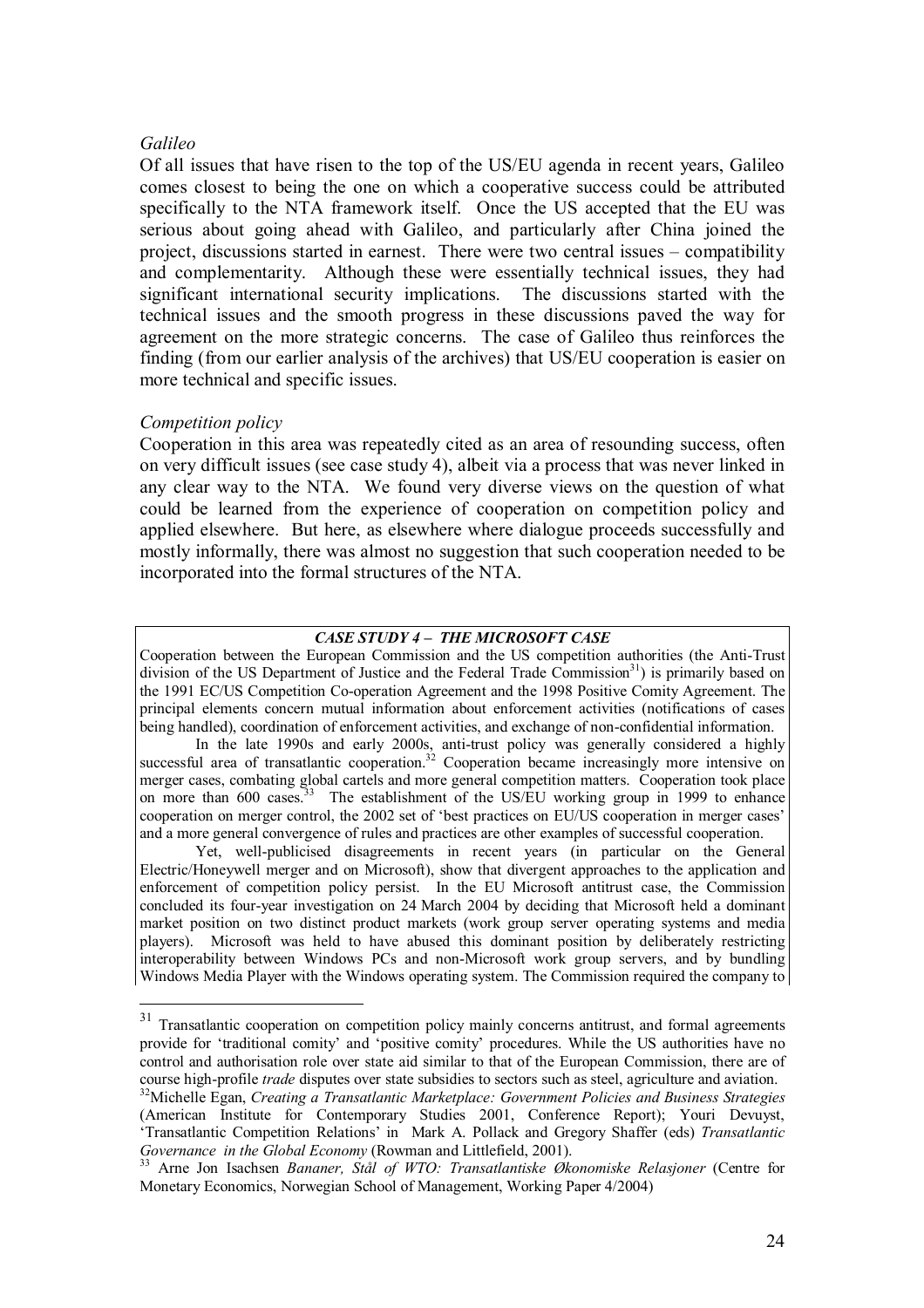offer an unbundled version of Windows without Windows Media Player, and to provide certain technical interface information. It also fined Microsoft €497 million. Microsoft launched an appeal against the decision and applied for a suspension, which was rejected by the Court of First Instance on 22 December 2004. A final decision from the Court of Justice about whether to annul the sanctions is still pending and may take years.

The Commission decision, and in particular the forced 'un-bundling' of Media Player from the Window operating system, triggered heavy criticism from the US competition authorities, US lawmakers and other American organisations. It was argued that the decision would deter innovation and that the US final judgement in the US Microsoft case (2001) already provided effective protection against anticompetitive conduct.

The EU Microsoft case highlighted US/EU differences over the criteria governing antitrust policy and the European Commission's less favourable attitude towards the concept of monopoly leveraging,34 which may well persist as a problem in EU/US competition relations. In addition, the EU Microsoft case seemed to erode mutual trust in the competition dialogue. The EU position was interpreted by members of the US Congress and other observers as being excessive and unfriendly to American industry.

However, this case is anomalous in a variety of ways. Although divergences persist, most EU competition doctrines are similar to established US doctrines,<sup>35</sup> and there is a general trend towards convergence between them. Both the US and the EU have a strong interest in greater convergence: they remain each other's most important trading partners and there is little interest in damaging their economic relationship. Moreover, the importance of IT industries in the world's economy makes regulation of competitive conduct and market structures in these sectors a priority for both sides.<sup>36</sup>

We have found no evidence to suggest that the Microsoft case was ever discussed as part of the NTA agenda. Both US and EU authorities during the spring and summer of 2004 frequently highlighted not only their continued support for transatlantic competition cooperation but also for the transatlantic convergence of competition rules and practices.<sup>37</sup> In short, competition policy remains an area of impressive US/EU cooperation, but not one that is problem-free or easily replicable in other areas of regulation.

#### *The Western Balkans*

This area was cited frequently as a case of productive EU/US regional cooperation. The NTA framework was seen as facilitating a logical division of labour in terms of economic regeneration and the strengthening of civil society and democratic structures. However, exchanges at the Troika level with the EU's Working Group on the Western Balkans were also seen as important and complimentary.

#### *Afghanistan*

 $\overline{a}$ 

We heard much the same story on Afghanistan as on the Western Balkans. Significant programmatic cooperation has been achieved on a pragmatic basis and with useful input from exchanges within the Troika system. Valuable lessons were

 $34$  The respective US and EU approaches differ, in particular regarding thresholds for findings of 'abuse of a dominant positioní. The EU approach focuses on whether a firm has a *dominant market position*, and abuse of a dominant position takes place when the conduct of a firm is such that it influences the structure of a relevant market or the degree of competition. The US has a more *laissez-faire* approach based on the idea that larger firms will have higher efficiency rates that in turn will benefit the consumer. Dominant or monopolistic positions are not prohibited, and need to be accompanied by a behavioural component leading to a strong reduction in competition in order to trigger investigation on 'abuse of a dominant position'.

<sup>35</sup> Norman Hawker *A Background Briefing on the European Microsoft Case*, American Antitrust Institute, http://www.antitrustinstitute.org/recent2/260.cfm

<sup>36</sup> Reba Carruth, *Transatlantic Regulatory and Competition Policy Cooperation*, Presentation to the European Network on Industrial Policy (EUNIP) 2001 Conference, Vienna (available at http://www.wifo.ac.at/~luger/carruth reba.pdf).

<sup>&</sup>lt;sup>37</sup> See for example Commissioner Monti's and US Assistant Attorney General R Hewit Pate's interventions at the conference 'Antitrust in a Transatlantic Context', Brussels June 2004.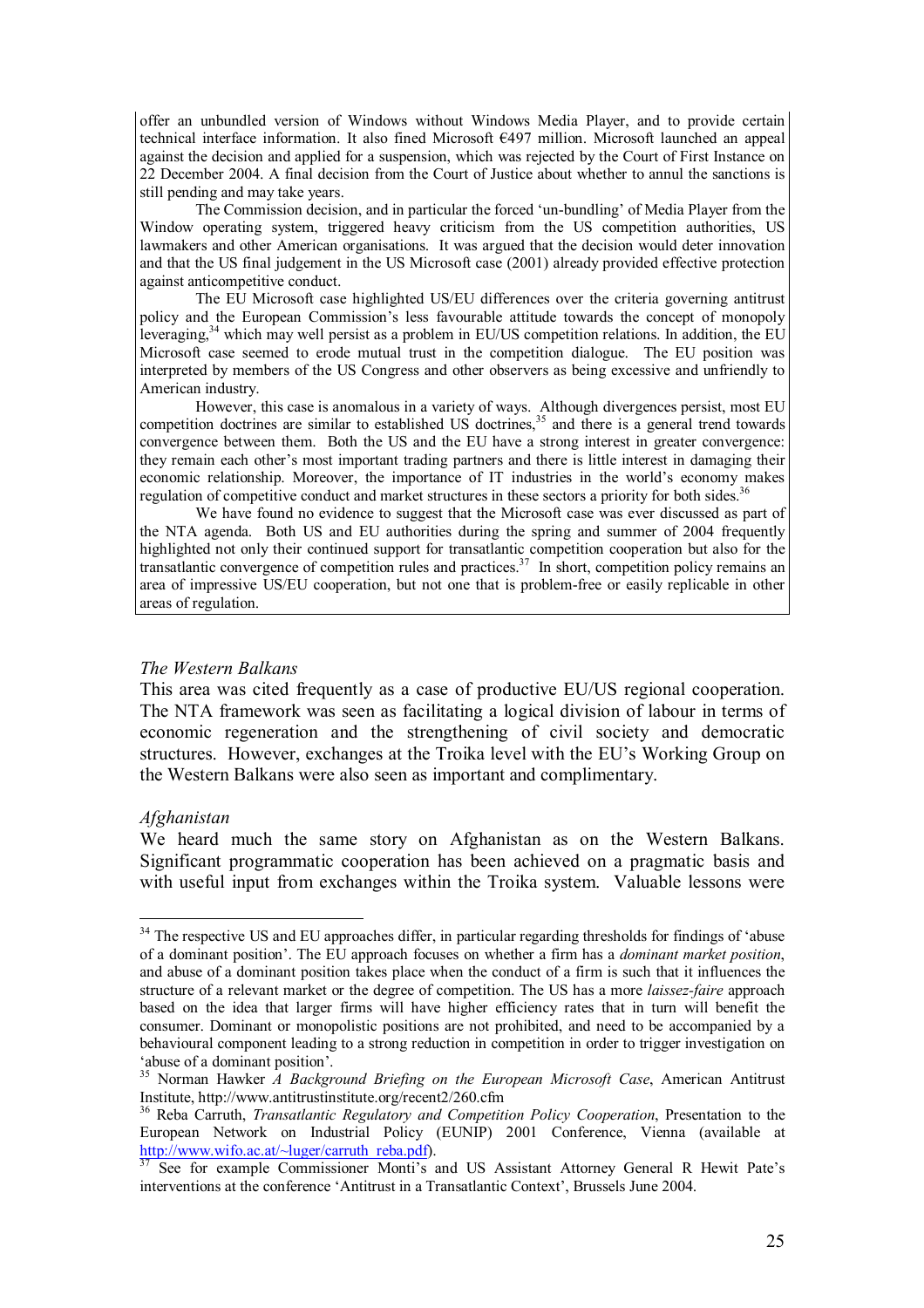learned in Afghanistan that are now being applied (despite all the obvious difficulties, practical and political) in Iraq.

# *Ukraine and Turkey*

Both were mentioned frequently as cases where the US and EU (sometimes acting via national capitals or embassies) closely coordinated their positions to good effect in the recent past. Again, US/EU exchanges on these issues have taken place mostly in forums, such as Troika dialogues, that are only marginally (or entirely de-) linked to the NTA itself.

# *Policy failures*

 $\overline{a}$ 

Upon reflection, we have chosen *not* to focus on cases of policy failure  $-$  including many cited by our interviewees  $-$  that cannot be considered to have occurred on explicitly US/EU issues. Instead we focus broadly (but almost exclusively) on the *economic agenda*.

It may seem ironic to designate the area on which there are the most longstanding ties between the US and EU a 'policy failure'. Yet, the overwhelming majority of our interlocutors saw the NTA as being ineffective in delivering on the economic agenda.

Trade disputes *per se* are handled largely outside the NTA. Regulatory cooperation is not, and it has been an area of major disappointment. Ten years of considerable effort in and around the NTA have only served to underline that regulatory differences are difficult to overcome. These differences primarily have their roots in divergent public concerns, approaches to regulation, constellations of interests and institutional frameworks. They also are rooted in very different policy cycles on either side of the Atlantic: long and consensual in the EU, relatively short and sharp (according to a political timeframe of 4 years maximum) in the US. Added together, the result is 'system *friction'*: that is, conflicts arise from different domestic systems for regulating on either side of the Atlantic.<sup>38</sup>

Regulatory barriers are often rooted in legislation, either directly (as in the EU) or indirectly through the mandates of regulators (as in the US). Given the many competing domestic considerations and interests that must be reconciled on both sides, it is unreasonable to expect the legislative process to accommodate readily the trade effects of legislation. As one of our interviewees claimed, the NTA ëwas light years away from the minds' of member state officials and members of the European Parliament when they were agreeing the EU's rules for the approval of genetically modified (GM) crops (see case study 5 below).

## *CASE STUDY 5 -- GENETICALLY MODIFIED CROPS*

The transatlantic trade dispute over genetically modified (GM) crops began to simmer during 1997 when US companies began to complain about the EU's slow and opaque approval process.<sup>39</sup> The banning of some EU-approved GM products by some EU member governments during 1997-98 also

<sup>38</sup> Miles Kahler, *Regional Futures and Transatlantic Economic Relations*, Council on Foreign Relations Press, 1995.

<sup>39</sup> USTR, *1998 National Trade Estimate Report on Foreign Trade Barriers* (Washington, DC: United States Trade Representative), 1998.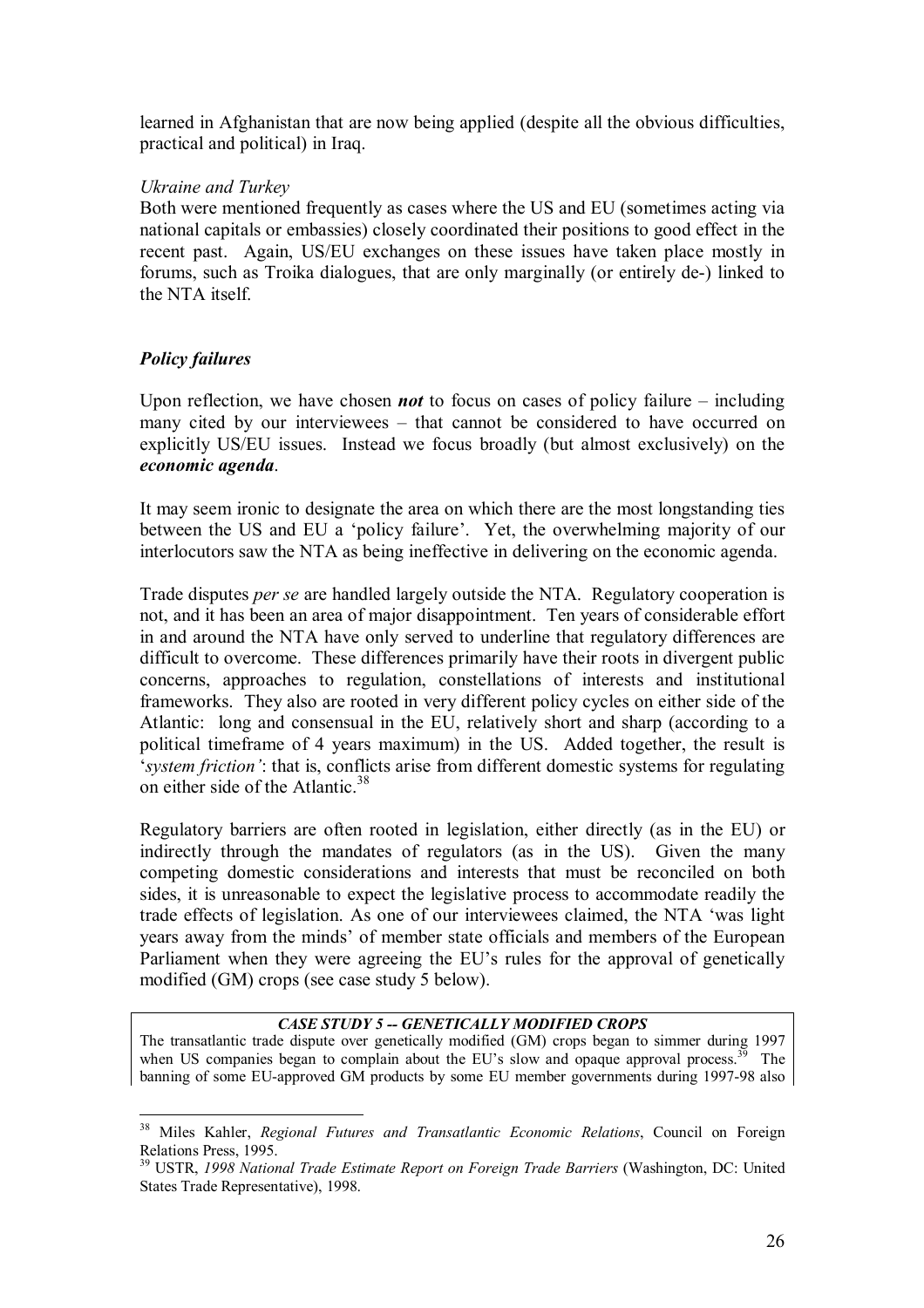prompted concern. The dispute, however, exploded after the announcement of a *de facto* moratorium on approvals by five member governments in June 1999.<sup>40</sup> The US initiated a complaint against the EU's moratorium and the member state bans before the World Trade Organization in May 2003. A panel was established in August 2003. The proceedings are continuing despite the EU's approval of the importation of two varieties of GM maize in May and October 2004.

 The dispute has its roots in three fundamental differences between the EU and US approval systems. First, in the EU biotechnology products are considered inherently different from those produced via other means, while in the US they are (for now) considered 'substantially equivalent.' Second, the European approval process provides much greater scope for the consideration of nonscientific factors. Third, there are many more veto points in the EU's approval process. In addition, the EU has placed much greater weight on product labelling and traceability. These requirements are not yet the subject of a formal trade dispute, although there are persistent rumours that US agricultural biotechnology interests are considering asking the USTR to act.

The GM crop dispute is striking in how intensively it was integrated into the NTA framework. The most concrete cooperation has taken place within the TEP's Biotechnology Working Group, which was set up in February 1999. It worked on developing GM testing protocols and procedures for corn exports to the EU and initiated a pilot project on simultaneous filings for approval in the EU and US, which focused on harmonizing data requirements.<sup>42</sup> There was also more political discussion within the US/EU Senior Level Group starting in early 2000. An EU/US Biotechnology Consultative Forum of independent experts was set up by US President Clinton and Commission President Prodi in May 2000. Its report in December 2000 largely supported the EU's cautious approach to regulating  $\frac{43}{43}$ biotechnology, but also stressed the potential of the technology, particularly for developing countries.<sup>4</sup> Further, the Transatlantic Business, Consumer and Environmental Dialogues all called for resolution of the dispute. This activity contributed to greater mutual understanding, but it did not resolve fundamental differences, although the US approach, for a variety of reasons, has edged slightly towards that of the EU.44 Bilateral discussions largely stopped with the initiation of the WTO complaint. Significantly, even though the real crux of the American WTO complaint is how member states apply EU rules, efforts to resolve the dispute were focused almost exclusively at the EU level.

Significant regulator-to-regulator cooperation, however, is continuing within broader international forums, particularly the Codex Alimentarius Commission and the OECD. Although negotiations in both forums have been successful, they have focused on technical questions, such as harmonizing the information and methods used in risk/safety assessments.<sup>45</sup> These plurilateral efforts, therefore, seek to set limits on differentiation more than they promote regulatory approximation.

A number of lessons may be learned from the GM crop dispute. First, even an extensive and at times intensive framework for cooperation may not be sufficient to overcome barriers rooted in fundamentally different approaches to regulation. Second, the NTA framework, by focusing at the EU level, may not engage national actors who play crucial roles in regulatory issues. Third, the bilateral US/EU relationship is not the only, nor necessarily the most desirable, framework within which to address regulatory differences.

Perspective, however, is crucial:

1. The overwhelming majority of transatlantic economic exchange is unaffected by regulatory barriers. The total value of such exchange has grown

<sup>&</sup>lt;sup>40</sup> '2194<sup>th</sup> Council Meeting – Environment – Luxembourg, 24/25 June 1999,' Press 203 – Nr 9406/99.

<sup>&</sup>lt;sup>41</sup> Bridges Trade BioRes,  $4/20$ , 5 Nov. 2004, http://www.ictsd.org/biores/04-11-05/story3.htm<br><sup>42</sup> 'Report of the Transatlantic Economic Partnership Steering Group' (see <u>www.useu.be/SUMMIT/</u><br>tep1200.html, 18 December 2

<sup>&</sup>lt;sup>43</sup> 'The EU/US Biotechnology Consultative Forum Final Report,' www.useu.be/ISSUES/ biotreport2000.htm, 19 December 2000.<br><sup>44</sup> Alasdair R. Young, 'Political Transfer and "Trading Up": Transatlantic Trade in Genetically

Modified Food and US Politics,<sup>*World Politics*, 55/4, 2003, 457-84; Remarks by Agriculture Secretary</sup> Ann M. Veneman to The Advisory Committee on Biotechnology Washington D.C. -- June 3, 2004 (see http://www.useu.be/Article.asp?ID=5E2E08E9-4E0F-4977-A165-FEC4610DEFE6).

<sup>45</sup> OECD, 'Report of the Working Group on Harmonisation of Regulatory Oversight in Biotechnology,' C(2000)86/ADD2, 25 May 2000.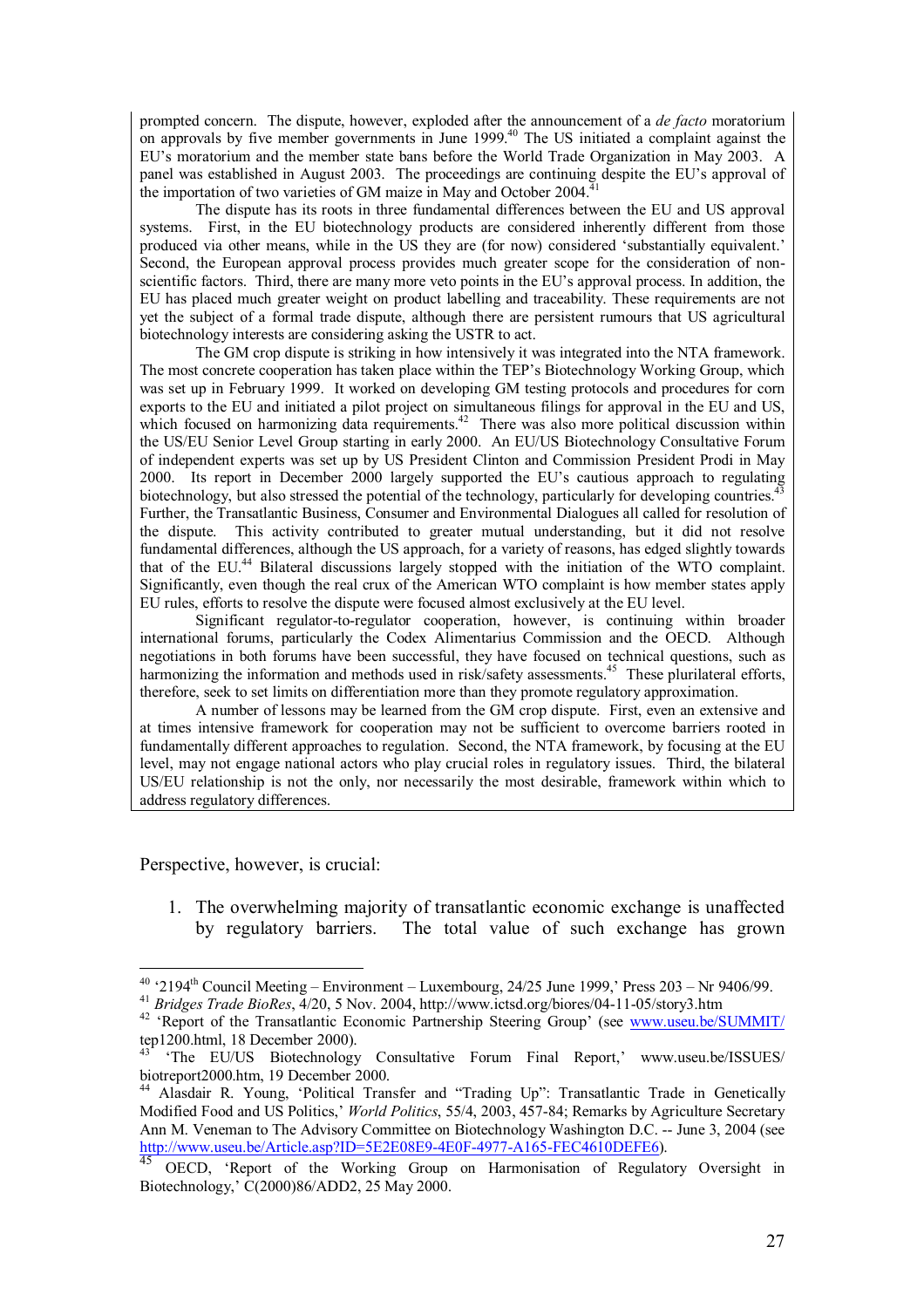prodigiously despite the existence of such differences. Further, the EU and the US, for a variety of reasons, have actively sought to resolve differences and have not rushed to take regulatory differences to the WTO.<sup>46</sup>

2. Regulatory cooperation is highly contentious within both the EU and the US. Within the EU this is particularly true of food safety, $47$  and in services, where the Commission's recent proposal to complete the single market has met with deep hostility from some European capitals. In addition, member state officials are responsible for implementing EU measures. Variation in implementation can cause problems (as illustrated by the non-regulatory example of customs procedures) and sometimes has a role in regulatory decisions (as with respect to GM crops). Meanwhile, many US professional services and some financial services, notably insurance, are regulated at the state level. There is no automatic expectation of mutual recognition even within the US. A framework that concentrates cooperation at the 'federal' level is ill equipped to deal with such regulatory barriers.

Even the most high profile agreements of the Transatlantic Economic Partnership  $(TEP)$  – a Veterinary Equivalence Agreement and various mutual recognition agreements – have not lived up to expectations (see Annex 3).<sup>48</sup> The TEP's Early Warning System also does not work in a formal sense of being able to head off trouble before it arises, although cooperation is sufficiently close that the two sides are rarely surprised by the other. Regulator-to-regulator dialogues, as in case of GM foods, cannot be expected always to overcome barriers to cooperation that are deeplyrooted in societies on either side of the Atlantic.

Views amongst our interviewees about recent efforts to jump-start the economic agenda were very mixed. The Commission's push to increase the openness of the EU regulatory process was seen as very positive, although it remains outside the formal NTA process. The 2002 Positive Economic Agenda was not seen as having produced much. The 2004 Regulatory Road Map, which is too recent to have delivered results, was apparently very difficult to agree and has very limited ambitions (we were, in fact, told that a joint statement on Iraq was easier to agree).

It is worth remembering that there is very significant cooperation between EU and US regulators that does not fall formally within the NTA. Even in problematic areas, such as aviation 'open skies' (see case study  $6$ ) and agricultural biotechnology, there has been effective technical level cooperation.<sup>49</sup>

 $\overline{a}$ 46 Gregory Shaffer, *Defending Interests: Public-Private Partnerships in WTO Litigation*, Brookings Institution Press 2003.

 $47$  To put the issue in perspective, the Franco-British dispute over UK beef, in the words of one interviewee, put the US/EU GM crops dispute 'into the shade'.

<sup>&</sup>lt;sup>48</sup> The Veterinary Equivalence Agreement is, at this writing, still not fully implemented. The MRAs cover only mutual recognition of certification, not standards as originally envisaged. See Pollack and Shaffer, *Transatlantic Governance in the Global Economy*. 49 In the transatlantic aviation sector, this has occurred in the form of increased understanding of

competition policy decisions concerning alliances. Legal requirements limit how far this cooperation can go. In biotechnology (and chemicals) there has been extensive cooperation at a technical level particularly within the context of the Organization for Economic Cooperation and Development (OECD).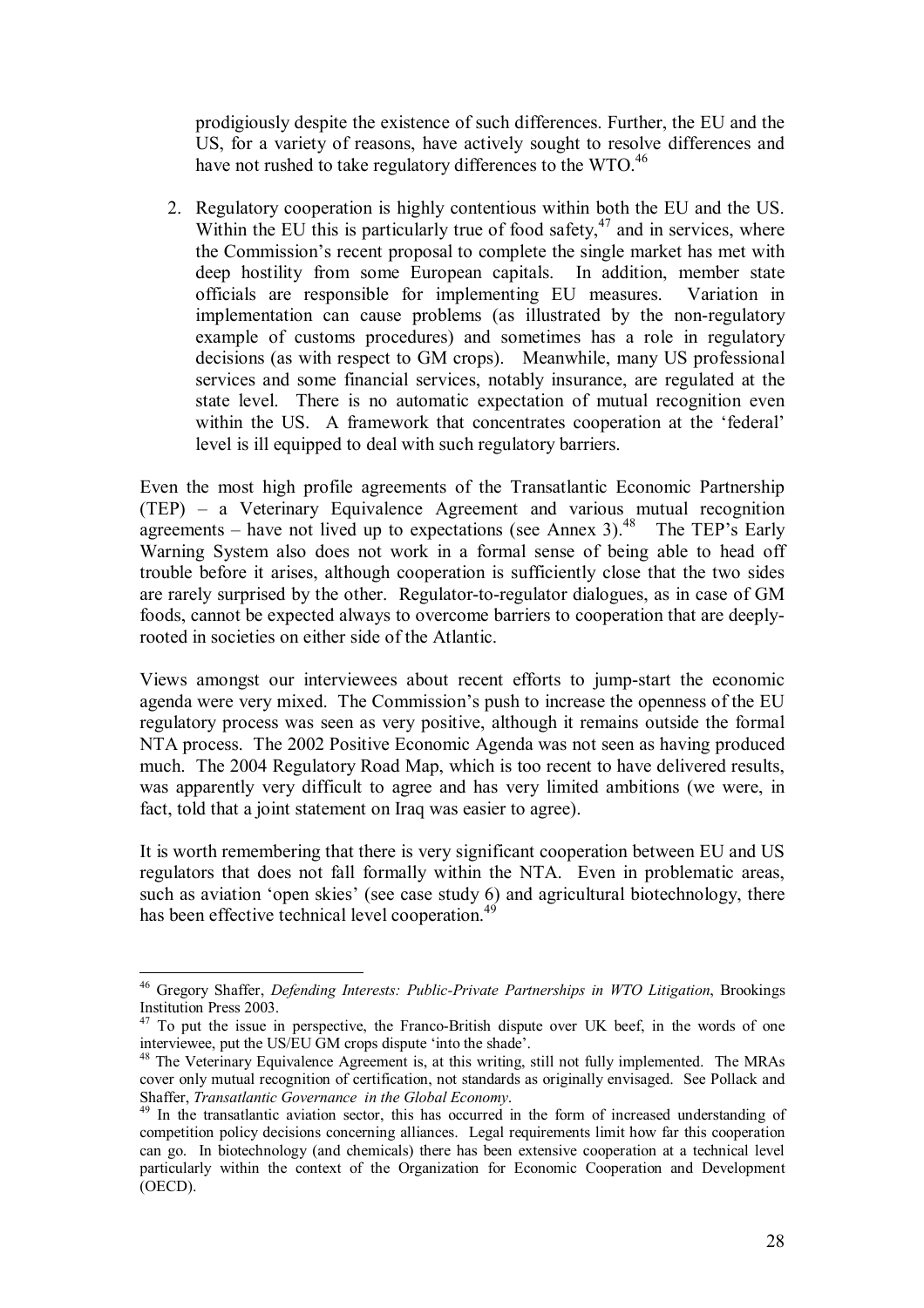#### *CASE STUDY 6 - TRANSATLANTIC AVIATION*

The EU and the US are the world's largest 'domestic' aviation markets. The transatlantic market is the world's busiest intercontinental market. Rather than a single transatlantic aviation market, however, there are 25 markets between the US and each of the EU's member states. This situation reflects the international air transport regime (the Chicago Convention) established in the mid-1940s.

Transatlantic aviation became a political issue in the early to mid-1990s when the US government began aggressively to pursue more liberal, 'open skies' air service agreements (ASAs) with individual EU member states.<sup>50</sup> They permit any carrier from participating countries to fly any route between the countries. There are no limitations on capacity and fare setting is subject only to prohibitions on abusive behaviour. The agreements also incorporate extensive 'fifth freedom' rights, which enable airlines to carry passengers between two foreign countries either on their way out or way back. Over the course of the 1990s the US concluded 'open skies' agreements with 18 of the 28 countries in the single European aviation market.<sup>5</sup>

This initiative posed economic and legal challenges to the EU's fledgling single aviation market.<sup>52</sup> In particular, US carriers would be able to fly between any two member states with which the US had concluded ëopen skiesí agreements, while European carriers would be denied comparable access to the US domestic market. In addition, the agreements challenged the right of establishment by restricting participation to airlines 'substantially owned and effectively controlled by' nationals of the member state that was a party to the agreement.

Authority for external aviation policy has long been contested within the EU. The Commission first proposed a common external aviation policy in 1989, but the member governments serially rejected a common approach. In response to the US 'open skies' initiative the Commission initiated infringement proceedings against eight member states over their ASAs on the grounds that they violated EU competition law, the right of establishment, and infringed EU rules on computer reservation systems and ground handling. The Commission also, in April 1995, proposed wide-ranging negotiations with the US. The proposal envisaged considerable liberalisation of transatlantic aviation, and addressed a number of regulatory issues — including code sharing, slot allocation, state aids and Chapter 11,<sup>53</sup> and ground handling — as well as US ownership rules. The Transport Council,<sup>54</sup> however, approved only a two-stage mandate under which only regulatory issues would be discussed during the first phase, and the talks would progress to traffic rights in the second phase only with the Council's explicit approval. As the Commission and several member governments anticipated, the US was uninterested in conducting negotiations only on regulatory issues.

Still, US and EU officials met several times per year and cooperated extensively on competition issues. Both sides remained constrained by legal procedural requirements, but were able to share methodologies, educate each other about their procedures and keep each other informed of where cases stood procedurally. There were no substantive negotiations, however, until the Transport Council agreed a full mandate in June 2003. The Washington EU/US summit agreed to open negotiations, the first time this issue had been brought into contact with the NTA framework.

The catalyst for the Council's agreement was the European Court of Justice's November 2002 ruling. It stated that although the member states had competence for concluding ASAs, some aspects of their agreements with the US violated EU law. Although the ECJ's ruling meant that action was necessary, the Commission and the member states also saw an opportunity to go beyond the 'open skiesí framework. As a consequence, the Commission was given an ambitious mandate, including eliminating foreign ownership restrictions and permitting EU carriers to carry passengers between US destinations (known as 'cabotage').

The US had much more limited ambitions, particularly extension of 'open skies' agreements to the remaining member states and greater access to Heathrow Airport outside London. In addition, there was little support for a transatlantic 'open skies' ASA in the US. Despite the US government's

<sup>&</sup>lt;sup>50</sup> Department of Transportation, 'Statement of United States International Air Transportation Policy, *Federal Register*, 60/85, FR 21841, 3 May 1995.<br><sup>51</sup> The 25 member states plus Iceland, Norway and Switzerland.

<sup>&</sup>lt;sup>52</sup> The EU's single aviation market came fully into effect on 1 April 1997. See Alasdair Young, *Extending European Cooperation: the European Union and the ëNewí International Trade Agenda*  (Manchester University Press, 2002).

 $\frac{33}{12}$  Chapter 11 is a provision in US bankruptcy law that has been used to keep bankrupt airlines in business while attempts are made to restructure or sell them.

<sup>&</sup>lt;sup>54</sup> Council of Ministers, 'Negotiation with the United States in the Field of Air Transport,' Press Release: 172 – Nr. 8079/96, 17 June 1996.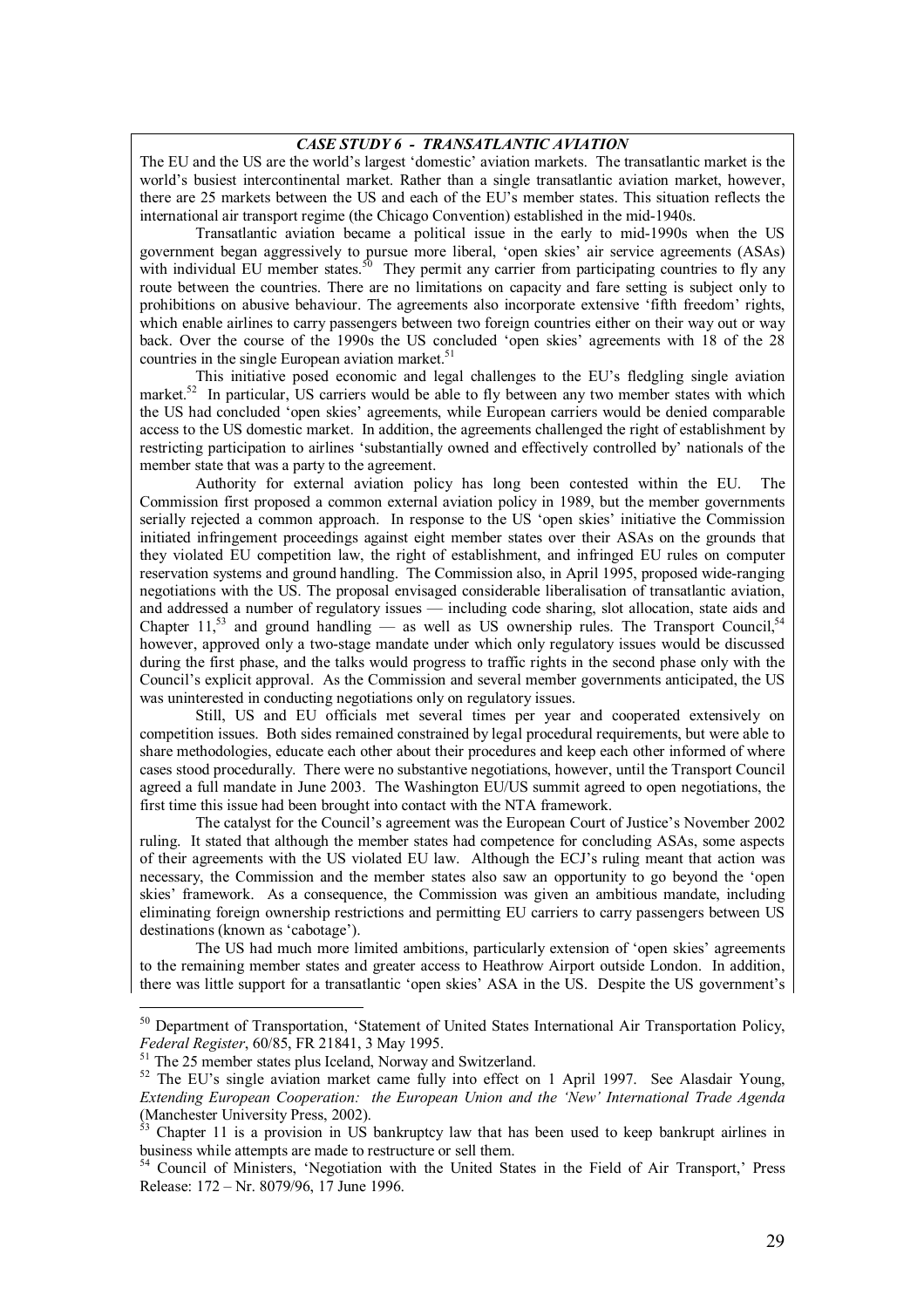stated support for liberalisation, only some airlines tepidly supported it, while other carriers and the airline unions were strongly opposed. In addition, the EU's more ambitious objectives  $-$  abolishing ownership restrictions and permitting cabotage – would have required Congressional action.

Given its limited ambitions and domestic opposition, the US was willing to commit only to a limited first step with a timetable for further liberalisation.<sup>55</sup> In exchange the US gained increased access to EU airports, although how much was not settled. In June 2004 the Commission sought guidance from the Council on whether this was an appropriate basis for an agreement. The Council, however, did not endorse the approach. Although the June 2004 EU/US summit called for continued negotiations, they entered a hiatus during the US presidential elections and the change of Commission. At the end of March 2005 the two sides renewed their commitment to work towards a ëcomprehensive aviation accord,' and tasked the negotiators with reviewing the possible elements of an EU/US ASA.

Several lessons may be drawn from this case. First, it highlights how liberalisation usually creates losers as well as winners and how likely losers will oppose it. Such opposition is particularly powerful when legislative changes are required to liberalise markets. Second, the aviation case reveals that the transatlantic relationship is competitive as well as cooperative: each side will seek to secure as much as it can for as little as possible. In this context negotiating power matters, and the side that needs the agreement least is in the stronger bargaining position. Third, particularly in areas of shared competence, intra-EU cooperation can be difficult and the Commission cannot always deliver the member states.

It is important to note  $-\text{ as the case of }$  aviation shows  $-\text{ that }$  there are always winners, as well as losers, from transatlantic economic policy cooperation. The challenge is to entrench political support for the opening of markets at the highest political levels, to the point where commitments to the diffuse and long-term gains of policy cooperation are strong enough to resist appeals for protection.

It was often suggested to us that the NTA has suffered from a lack of high-level attention under the current US administration (although it was also noted that the higher level of attention under Clinton did not necessarily produce better results). The TEP in particular has suffered. It is worth considering, in some detail, why it has failed to meet expectations.

In substantive terms, the TEP and its Action Plan (agreed in November 1998) focused more directly than the NTA on regulatory barriers to trade and on regulatory and standards cooperation. They committed both sides to negotiations in specific issueareas including services, intellectual property, food safety and biotechnology.<sup>56</sup> A new set of institutions was created to manage the economic aspects of the relationship, including a Steering Group, charged with monitoring, implementing and reviewing TEP objectives, as well as expert-level working groups.<sup>57</sup> A new 'early warning system<sup>3</sup> designed to identify potential trade disputes before they happened was unveiled within TEP following the Bonn EU/US summit in June 1999.

The Commission undertook an initial assessment of the TEP in October 2000, concluding that its record of cooperation was uneven. On the positive side, US and EU trade negotiators had cooperated in their efforts to launch the current WTO trade round (in November 2001), and US and EU regulators had successfully established a dialogue and begun substantive cooperation in a number of issue-areas. Nevertheless,

<sup>&</sup>lt;sup>55</sup> The proposed first step agreement included accepting an EU designation of airlines and agreeing to seek to raise US ownership restrictions from 25% to 49% (the EU's current level).

<sup>&</sup>lt;sup>56</sup> 'Transatlantic Economic Partnership: Action Plan', text available on-line at:<br>http://europa.eu.int/comm/trade/bilateral/usa/1109tep.htm.

 $\frac{1}{57}$  The TEP Steering Group consists of the Assistant US Trade Representative for Europe and European Commission officials (including from the Directors level), and a Council Presidency representative.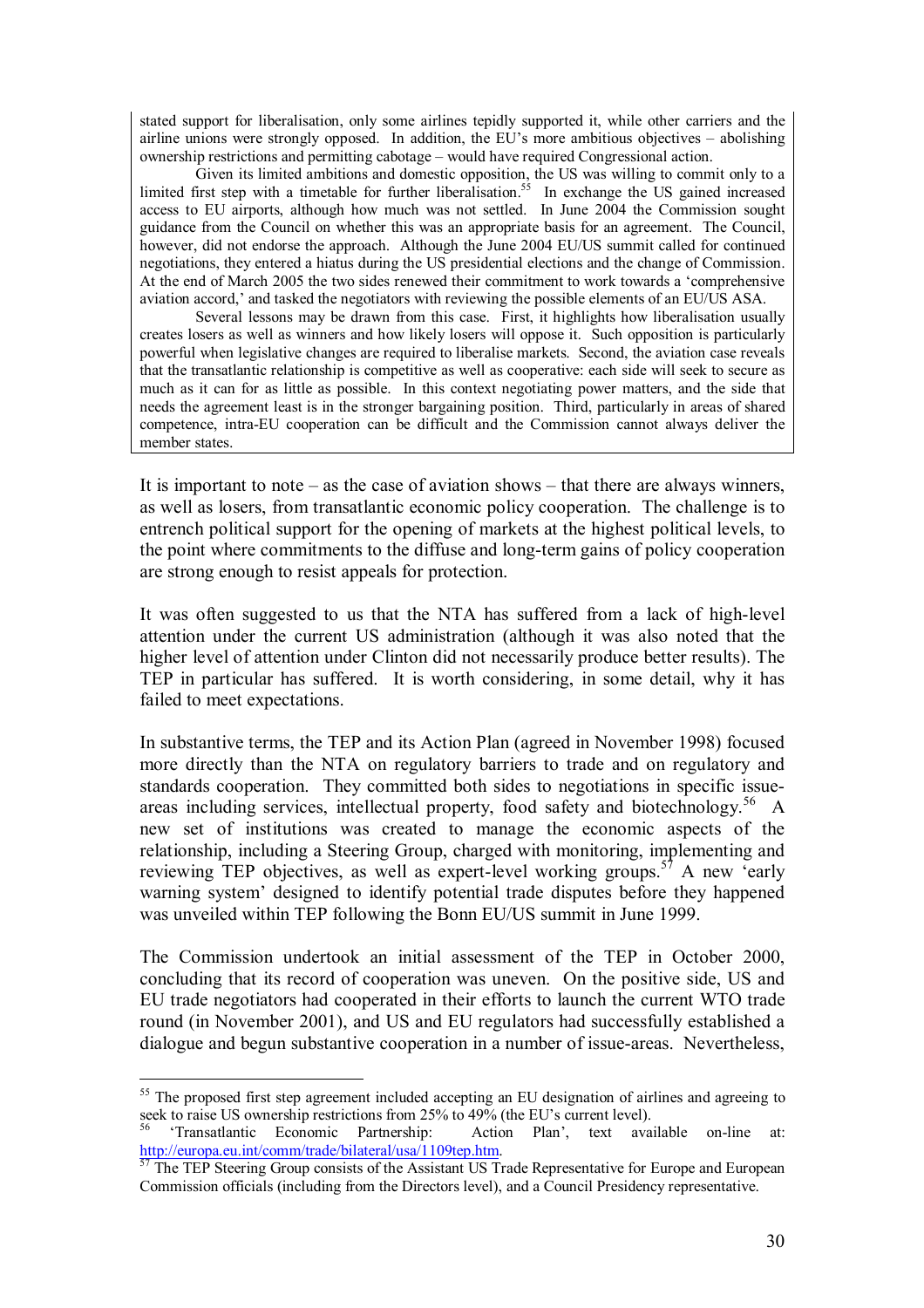the Commission report also found that regulatory cooperation had been slow to develop in a number of issue-areas. Implementation of the 1997 Mutual Recognition Agreements (MRAs) had been disappointing.<sup>58</sup>

Another study conducted two years later found similar lags in regulatory cooperation, arising not least from the independence of EU and especially US regulators, which resisted 'compromising' national regulatory mandates in order to facilitate international trade. Other problems included transparency and administrative law requirements for regulators, which differed between the US and the EU; the need to protect confidential information, which limited the ability of regulators to share information; the existence of mixed regulatory competences in both the EU and the US; and the insistence of both sides that all cooperation respect the regulatory sovereignty of each.<sup>59</sup>

The same study found that TEP's record was mixed at best. Meanwhile, several new dialogues, including the Policy Dialogue on Border and Transport Security (PDBTS) and the Financial Markets Regulatory Dialogue, were repeatedly praised for having defused significant regulatory conflicts while averting others.<sup> $60$ </sup> Participants also pointed to the conclusion, at the June 2004 EU/US Summit, of the 'Roadmap for EU/US Regulatory Cooperation and Transparency', which codified regulatory cooperation across a wide range of sectors and, notably, proposed a 'model confidentiality agreement' to facilitate confidential information-sharing between regulators. $61$ 

Still, the implementation of the TEP has been a major disappointment. Its Steering Group has fallen into disuse, not having met at all since the June 2004 summit, despite having been instructed in the summit conclusions to review the implementation and functioning of the Road Map. The TEP Biotech Working Group has not met since 2000, in a reflection of stark differences in regulatory procedure for biotechnology on either sides of the Atlantic.

Furthermore, the record of implementing a considerable number of transatlantic economic agreements has been poor:

- The 1997 Mutual Recognition Agreements, three of which (electrical safety, medical devices, and pharmaceuticals) have encountered significant delays primarily because of slowness by US regulators to recognise the equivalency of certification by EU regulators and private laboratories;
- The 1998 Veterinary Equivalence Agreement, has encountered similar difficulties; and

<sup>&</sup>lt;sup>58</sup> Commission of the European Communities, 2000. *The Transatlantic Economic Partnership Overview and Assessment*, Coordination: DG TRADE.E.3, October.

<sup>&</sup>lt;sup>59</sup> BP Chair in Transatlantic Relations, *The Political Economy of the Transatlantic Partnership*, report prepared for Her Majestyís Treasury, United Kingdom, and the Ministry of Finance, Government of the Netherlands, July 2002.

 $60$  We evaluate these dialogues in section 4 ('Institutional Analysis') below.

 $<sup>61</sup>$  Negotiation of this model agreement is scheduled to begin later in 2005, according to participants.</sup>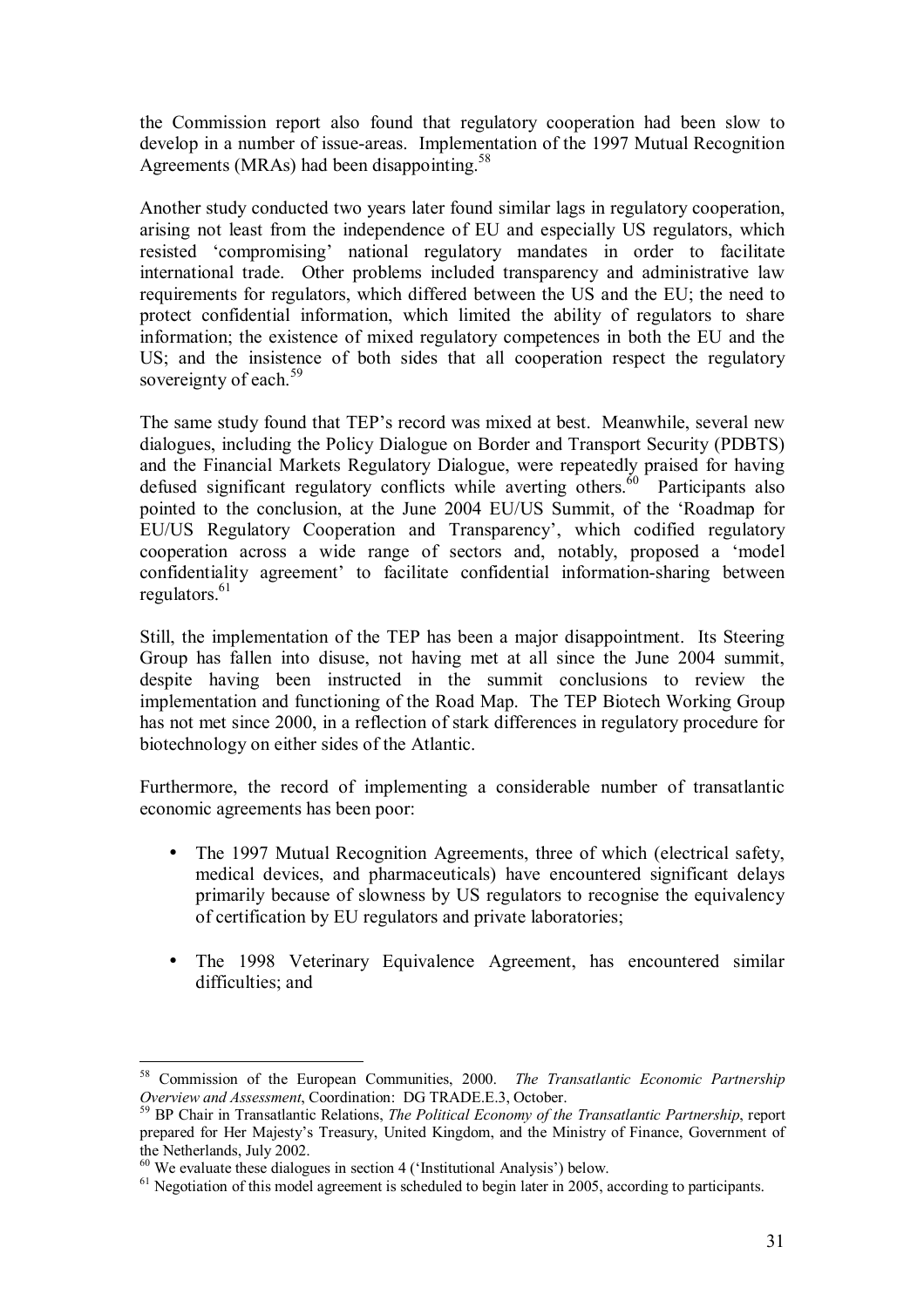• The dialogue on agricultural biotechnology has broken down, culminating in the US filing of a WTO complaint against the EU's so-called moratorium on the approval of new GM varieties in May 2003 (see case study 5, above).

Put very simply, the transatlantic economic agenda has made almost no measurable progress over the past 5 years.

One bright spot is that the TEP's so-called Early Warning System seems to have worked reasonably well in identifying draft regulations or legislation on either side capable of impeding trade and investment. The system does not, however, prevent legislators or regulators from agreeing 'unilateral' regulations with significant impacts on trade. Indeed, several of the main 'successes' of the dialogues on financial services and trade and border security were in fact designed to minimize the negative trade and investment consequences of unilateral decisions on accounting standards, container security, and passenger name records.

Generally, recent experience of the US/EU economic agenda suggests that regulatory cooperation has to become more proactive (working together to study, adopt, and implement regulations) rather than reactive (negotiating solutions to trade-related regulatory crises). It must implicate key legislative and regulatory actors on both sides of the Atlantic.

In view of their weaknesses, it is surprising how few participants in the transatlantic economic dialogue propose a radical overhaul, much less abandonment, of the NTA or the TEP. Ultimately, the TEP has had a mixed record of compliance in the face of many formidable obstacles. Most participants propose improvements in the present framework, including *inter alia*:

- a continuing coordinating role for the TEP Steering Group and/or the NTA Task Force and the Senior Level Group (although some participants argued against excessive centralization of economic cooperation in the latter);
- more bottom-up coordination among US and EU regulators in areas such as pharmaceuticals, cosmetics, and consumer product safety in which regulators have proven willing to engage in exchanges of information; and
- greater top-down incentives for regulators to engage in sustained dialogue, including most notably the provision by each side of financial resources earmarked for international regulatory cooperation (hence not competing with the regulators' core mandates for budgetary and staff resources).

Stepping back from the nitty-gritty of such improvements, it must be acknowledged that what is touched by the TEP constitutes an important but narrow slice of the US/EU economic agenda. Relaunching the TEP agenda successfully would give the economic agenda a valuable injection of forward momentum. Broadly, it would help protect against worst case scenarios, including sharp downturns in both the European and American economies  $-$  alongside rapid growth in large Asian competitors including China and India  $-$  leading to a more insular, inward economic policy focus of a kind that could do irreparable damage to the US/EU economic relationship.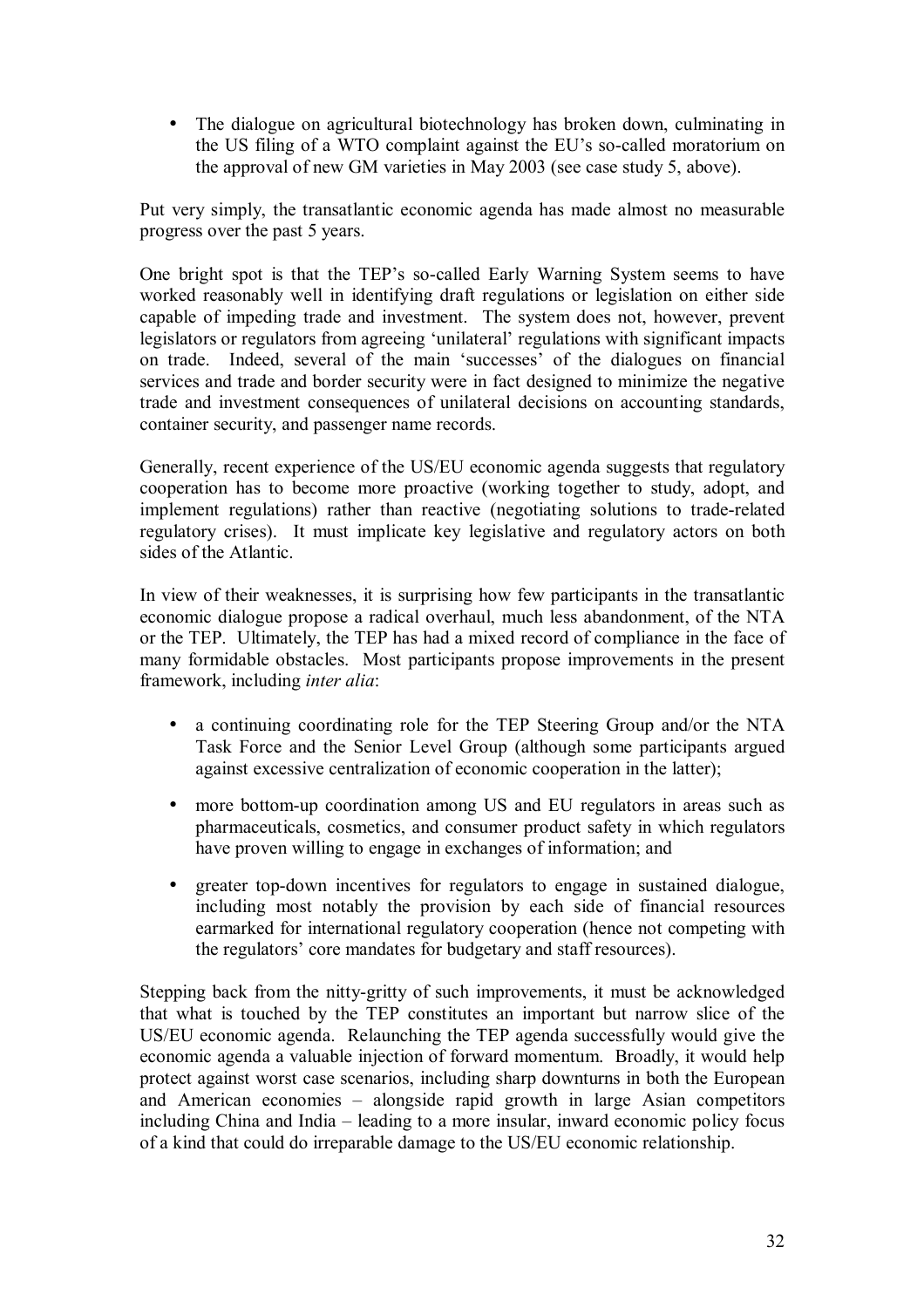Nevertheless, it is sobering to consider how many crucial determinants of transatlantic economic relations  $-$  of far more fundamental importance than anything covered by the TEP  $-$  are, at present, entirely outside its scope (or, in some cases, US/EU dialogue altogether):

- Trade negotiations (such as on the Doha round) or dispute management;
- Exchange-rate management or monitoring;
- Most direct investment issues; and

 $\overline{a}$ 

• Most defence (including defence industry) issues.

Moreover, there are issues that are decidedly *within* the remit of the NTA – including ënon-economicí issues such as environmental protection (see case study 7 below) that have powerful economic impacts  $-$  that no amount of US/EU dialogue can solve in the absence of political determination.

#### **CASE STUDY 7 - THE KYOTO PROTOCOL**

On 16 February 2005 the Kyoto Protocol came into force eight years after its negotiation. The agreement calls for a reduction of greenhouse gas emissions among industrialized countries by 2012 to levels 5.2% lower than their 1990 levels. Ratification by at least 55 countries representing at least 55% of the world's emissions gave the agreement binding force.<sup>62</sup> Failure to reach prescribed targets by 2012 will in theory result in penalties that impose still stricter limits in subsequent rounds.<sup>63</sup>

Significantly, the United States is not a party to the agreement. During the second Clinton administration, the US had supported the Kyoto Protocol at least to the extent that it was among the signatories to the document in November 1998, although the administration was never close to submitting it to Congress for ratification. President George W. Bush made it explicit that the US would not ratify the Protocol, arguing that Kyoto would not only be expensive for US companies to implement but was also structurally flawed. The basis for the latter claim was that many of the world's emerging economies (and by extension likely future polluters) were excluded from having to adhere to any emissions targets whatsoever. Most importantly from the US perspective, China, India and Brazil, as developing countries, would all be free of emissions restrictions in at least the medium term. As an alternative, the United States has suggested a system of voluntary compliance with lower emissions targets and greater attention to improved energy technologies.

 After the US withdrawal, there was some question as to whether the Kyoto Protocol would ever come into force. In this respect, Russian ratification in November 2004 was crucial, allowing the agreement to come into effect 90 days later. Russia had long equivocated on whether it would finally ratify Kyoto, and it was reported that Russia traded its ratification of Kyoto for greater European support of its bid to join the World Trade Organization. In addition, there is speculation that Russia will actually be a net beneficiary from being able to trade in emissions credits.

 From a transatlantic perspective, the failure of the United States to support the Kyoto Protocol has been damaging on a number of levels. The US is the largest emitter of greenhouse gasses, producing about one quarter of the world's total.<sup>64</sup> While international bodies were immediately concerned that the US's non-participation would make meeting the Kyoto targets impossible, European leaders used strong language to condemn the Bush administration's move. The European Parliament called the US withdrawal 'appalling and provocative', and the French Prime Minister Lionel Jospin said it constituted a 'serious unilateral act'. Italian Environment Minister Willer Bordon even threatened to launch a WTO action against the United States for 'environmental dumping'.<sup>65</sup>

<sup>&</sup>lt;sup>62</sup> Kyoto Protocol to the United Nations Framework Convention on Climate Change (see

http://unfccc.int/resource/docs/convkp/kpeng.html).<br><sup>63</sup> Some scholars argue that the penalties are insufficient to deter non-compliance. See Scott Barrett,<br>'Political Economy of the Kyoto Protocol', *Oxford Review of Econ* 

<sup>&</sup>lt;sup>64</sup> For some European reactions to the Bush administration's see 'Scharfe Kritik Prodis an US-Präsident wegen Abkehr von Kyoto', *Agence France Presse*, 31 March 2001; 'EU kämpft weiter für den Klimaschutz Absage der Amerikaner an Abkommen von Kyoto'. Süddeutsche Zeitung, 31 March 2005. <sup>65</sup> For these references, see 'Euro Parliament takes hard line on the US Kyoto pull-out', *Agence France* 

*Presse*, 5 April 2001; Anne Penketh, 'Prodi pledges EU support for Kyoto in effort to shame Bush',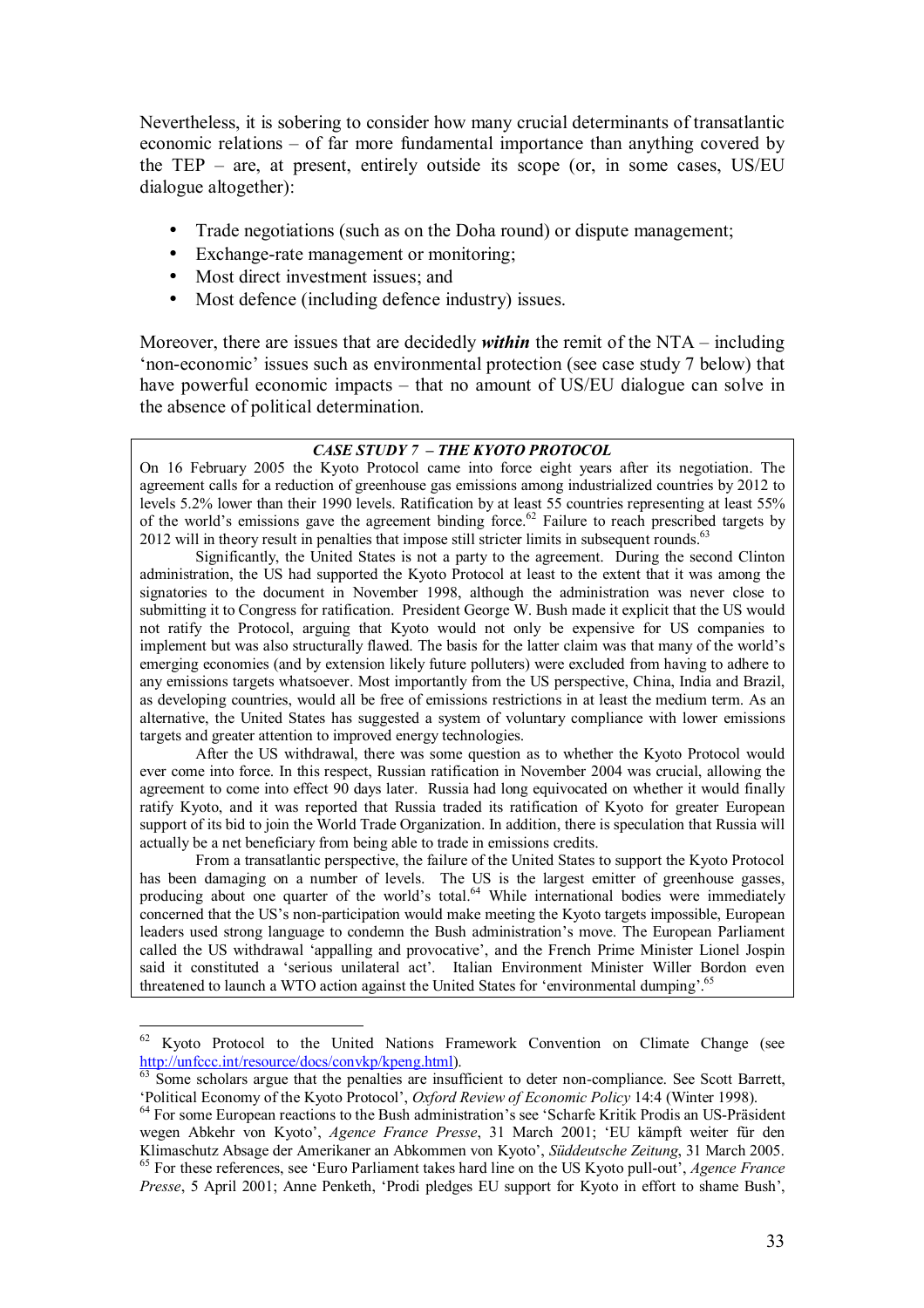However, the enactment of the agreement has created incentive structures that facilitate US compliance with some terms of the Kyoto Protocol. Regional, state-led movements for reducing emissions have gained momentum on the west coast and in the northeast of the United States since 2001. In the US Senate level, even among Republicans who have traditionally opposed international accords such as Kyoto, there is increased motivation to take action on climate change. From a business perspective, multinational corporations that already operate under the Kyoto Protocol outside the United States favour greater US participation in international environmental agreements so that their government enjoys a greater voice. In addition, Kyoto has meant that commercial opportunities for cleaner and more efficient energy technologies have expanded—and many firms would like to see the US become part of that market. Finally, US firms might stand to gain from emissions trading, particularly if those firms have incentives to exploit new technologies. As a consequence, legislation that would limit carbon dioxide emissions is currently pending.<sup>66</sup>

In short, the NTA will never cover everything  $-$  including many crucial things  $-$  on the transatlantic economic agenda. Yet, however it is done, the need to overhaul the transatlantic economic dialogue is supported by compelling evidence:

- a recent prospective study of what the transatlantic economy will look like in 2020 (for which one of us acted as project director) concluded that 'only under the most favourable economic conditions could one expectÖjoint global leadership provided by the transatlantic relationship...to survive in its current form<sup> $, 67$ </sup>
- many studies (including that just mentioned) consider that US prosperity and European stagnation is the most likely future scenario, and that (for example) current fiscal trends suggest that French debt could be rated as 'junk' by the early 2020s. But so could American (and German and British) debt by 2035.<sup>68</sup>
- the President of the American Association for the Advancement of Science has recently argued that Europe and America have the basic economic and educational tools to compete globally, but are not enhancing them systematically. The result is what she calls a 'quiet crisis'. $69$
- one popular historian has recently argued that the transatlantic alliance has 'no more than twenty years left in which it will still be the main world-shaper<sup> $7.70$ </sup> If the US and EU wish to take advantage of their 'last chance to set the agenda of world politicsí, and encourage the spread of the prosperity they share to the global economy, they logically could begin by kick-starting their own economic cooperation.

*The Independent*, 5 April 2001, p. 4; 'Italian minister threatens to take USA to WTO over environment

accord', *BBC Monitoring Europe*, 4 April 2001.<br><sup>66</sup> Kathryn Westcott, 'Pressure builds for US climate action', *BBC News*, 14 February 2005.<br><sup>67</sup> The Atlantic Council. *The Transatlantic Economy in 2020: a Partnership for*  $2004$ ), p.x).

According to a recent (March 2005) assessment by Standard  $\&$  Poor's (see http://money.cnn.com/2005/03/21/news/international/sp\_junk.reut/); *The Economist*, 26 March 2005, p.51. See also Bowman Cutter, Paula Stern and Peter Rashish, 'Washington wants economic reform in Europe', *Financial Times* (UK edition), 22 November 2004, p.17.

<sup>&</sup>lt;sup>69</sup> Shirley Ann Jackson quoted in *New York Times Magazine*, 3 April 2005, p.37.<br><sup>70</sup> Timothy Garton Ash, *Free World* (Penguin/Allen Lane, 2004), p.192. See also Bowman Cutter, Paula Stern and Peter Rashish, 'Washington wants economic reform in Europe', *Financial Times* (UK edition), 22 November 2004, p.17.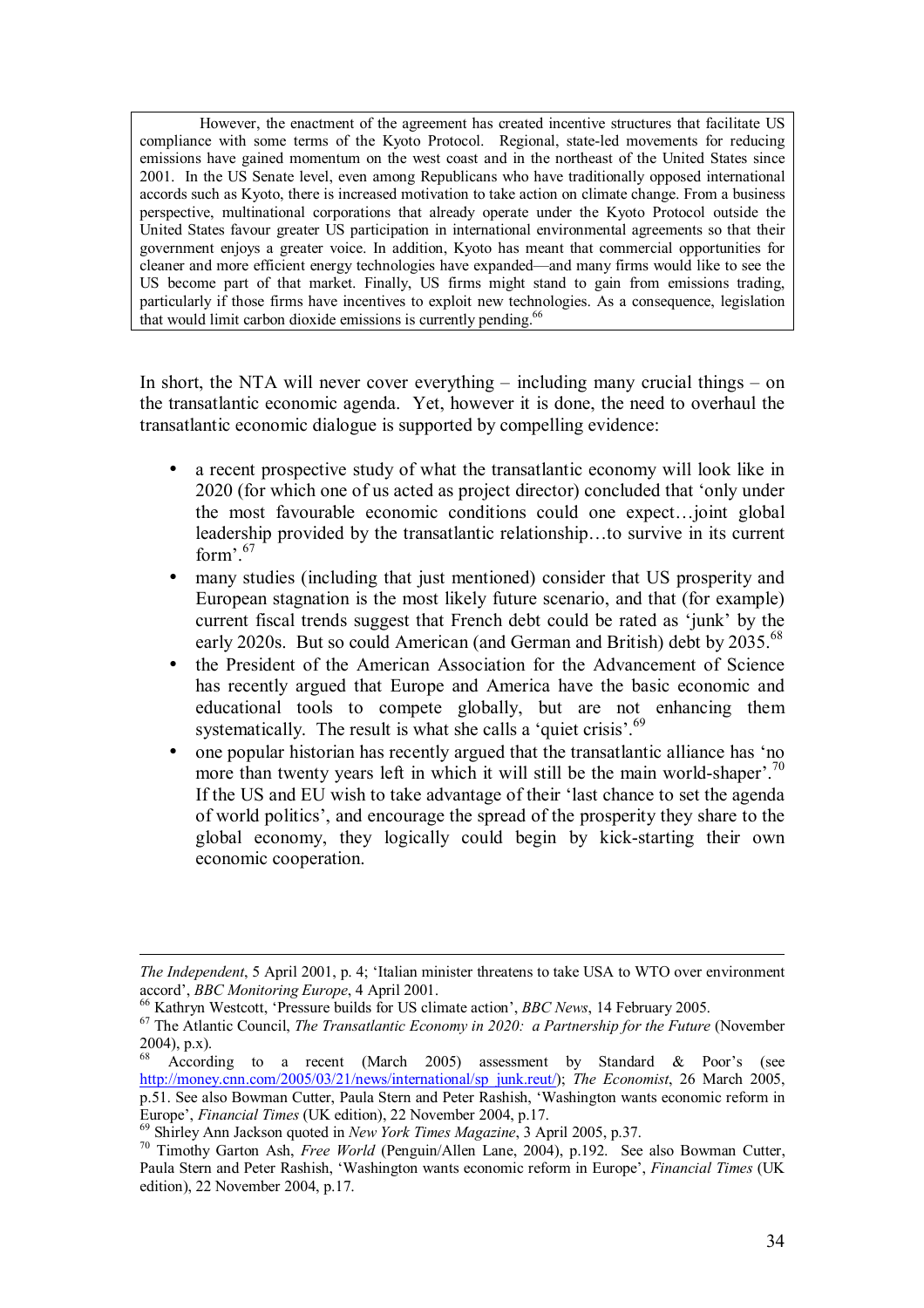# **4) INSTITUTIONAL ANALYSIS**

# *The value of formal dialogues*

It is worth recalling that the NTA framework goes considerably beyond other frameworks for bilateral cooperation  $-$  in terms of ambitions, formality, and institutional tackle – that either partner maintains with  $3<sup>rd</sup>$  parties.

In considering the NTA's strengths or weaknesses, it is important to recall what it is not. The NTA is not a formal *treaty*: a legally binding international agreement, which commits both sides to specified objectives and requires domestic ratification.

It thus also differs from what has become one of the EU's most common association instruments – the *Partnership and Cooperation Agreement (PCA).* PCAs are 10year bilateral treaties, signed and ratified by both sides, which create legal frameworks for cooperation. Designed primarily to encourage respect for democratic principles and human rights, PCAs comprehensively spell out a partner country's political, economic and trade relationship with the EU. Most of them have been agreed with states in Eastern Europe and Central Asia.<sup>71</sup> However, the EU also maintains different forms of 'partnership agreements' with third countries, including groups of them, as in the case of the Cotonou Partnership Agreement with the African, Caribbean and Pacific (ACP) states or the Euro-Mediterranean Partnership.

On one hand, it is sometimes pointed out in debates about the  $NTA$  – particularly by those who favour a more binding arrangement  $-$  that the EU has some kind of formal partnership agreement with virtually every region and nearly every country in the world. The United States is an exception.

On the other hand, several of the more experienced of our interviewees recalled that formal dialogues are something of a throwback to the Cold War. At that time, both sides (especially the then European Community) engaged in such exchanges  $-$  often reluctantly – because  $3<sup>rd</sup>$  parties (especially eastern bloc or Soviet-aligned countries) insisted on formal structures as the price of having political dealings with them.

In the post-Cold War period, both sides  $-$  but particularly the EU  $-$  have employed the same technique of offering, negotiating, and holding formal dialogues with  $3<sup>rd</sup>$ countries, including (other) regional cooperation organizations, both as a way to reward desirable behaviour and punish recalcitrants. These formal dialogues often have symbolic importance, especially when first launched. Examples include APEC, the Northern European Initiative (NEI)/Northern Dimension Initiative (NDI), or ASEM. But their symbolism inevitably tends to wane, especially after they stop producing agreements on issues on which it is relatively easy to (in the language of policy cooperation) 'harvest low-hanging fruit'.

In a sense, then, the NTA's diminishing returns over time is a tendency common to most formal dialogues. Several of our interviewees have concurred with the view of one who suggested to us that ëformal dialogues should be what one has with countries

 $\overline{a}$  $71$  At this writing, there are 10 in force with countries in these regions (see full list at http://europa.eu.int/comm/external\_relations/ceeca/pca/index.htm).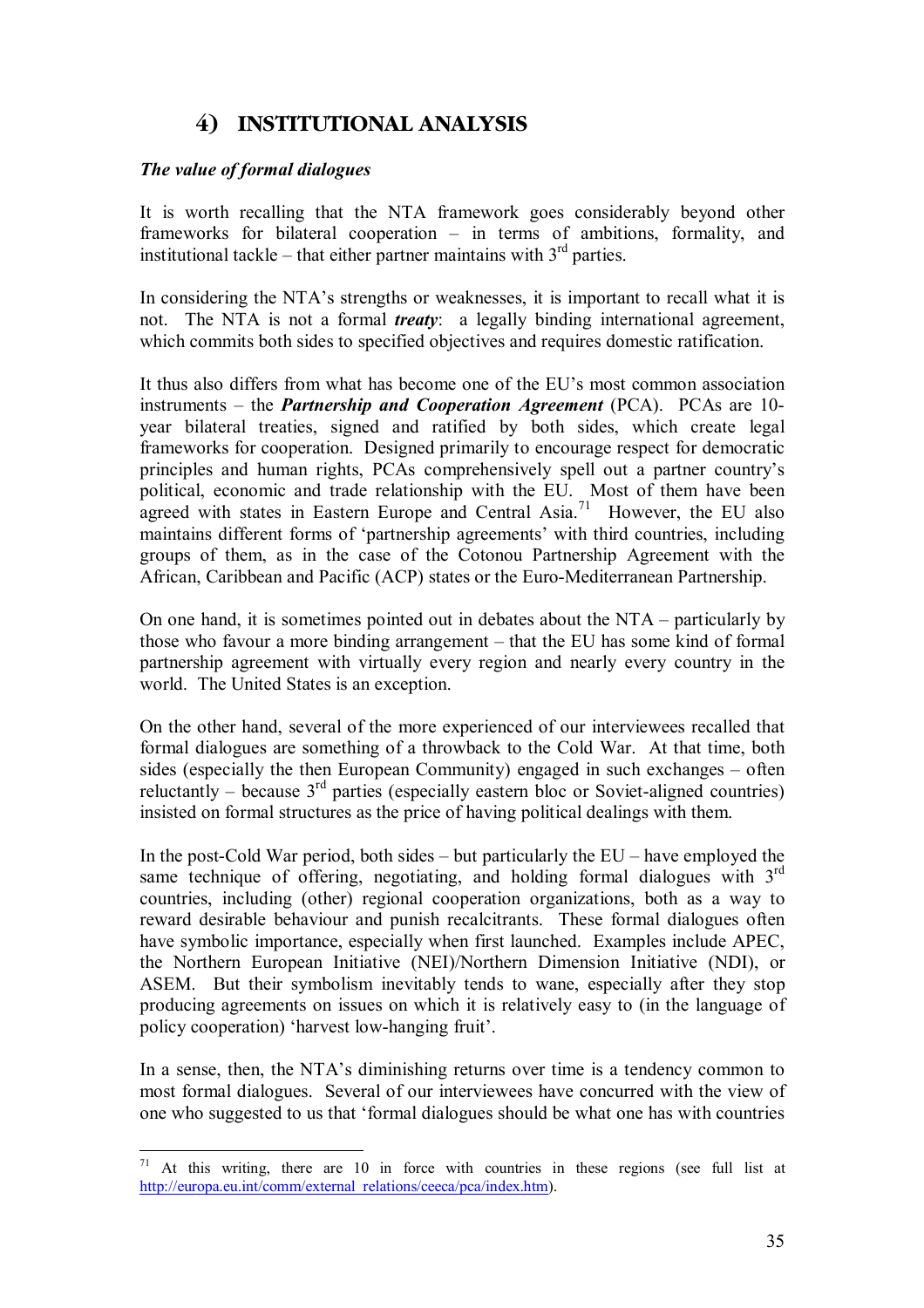to which symbolism is important and with whom the relationship is so thin that a natural, unstructured, interest-driven dialogue is not taking place<sup> $2$ . 72</sup>

# *Strengths and weaknesses*

It is not immediately clear  $-$  and this was a point made by numerous interviewees  $$ whether the NTA suffers more from problems of *substance* or *process*. That is, has it failed to meet expectations because:

- $\Box$  it fails to cover enough of the range of issues of importance to EU/US relations, or transatlantic relations more generally, or does not deal with them in a way that is sufficiently systematic?
- *or*
- $\Box$  is it perhaps not structured in a way that allows for decisions and actions to be undertaken at the most appropriate levels?

Despite this ambiguity, we offer an assessment of the effectiveness of each of the main NTA institutions. We then identify the main strengths and weaknesses of the framework, and offer a set of recommendations for its reform.

As we have noted, the institutional framework for EU/US dialogue has evolved over time. Most notably, the number of summits per year was reduced from two to one after 2000. Biannual meetings between the US cabinet and EU Commission were abandoned almost as soon as they were initiated. The NTA Task Force (TF) was created in 1997 when the workload of the Senior Level Group (SLG) expanded to the point where it required a preparatory body.

With some variation, the NTA Task Force now meets four times per semester<sup>73</sup> and the SLG meets twice.

Although neither is genuinely a forum for problem solving, the SLG and Task Force were rarely characterised by our interviewees as working very well. On the US side, they were almost universally criticized for not living up to expectations.

We also heard frequent complaints  $-$  from both, but especially the European side  $$ about meetings that quickly descend to the level of technical discussions between experts. The size of delegations in SLG and TF meetings is often viewed as being so large as to make them lose any sense of intimacy.

There is a basic difference of view on the US side about the use of experts. The practice of inviting experts to NTA meetings tend to be defended by the US side on the grounds that bringing others into the process performs the valuable and muchneeded service of raising the profile of the EU in the American administration. Yet,

<sup>72</sup> Former senior EU official.

<sup>&</sup>lt;sup>73</sup> There has been a discussion (on the US side, at least) about making the Task Force meetings monthly and employing videoconferences more frequently, but we have been told that the idea has met with little enthusiasm.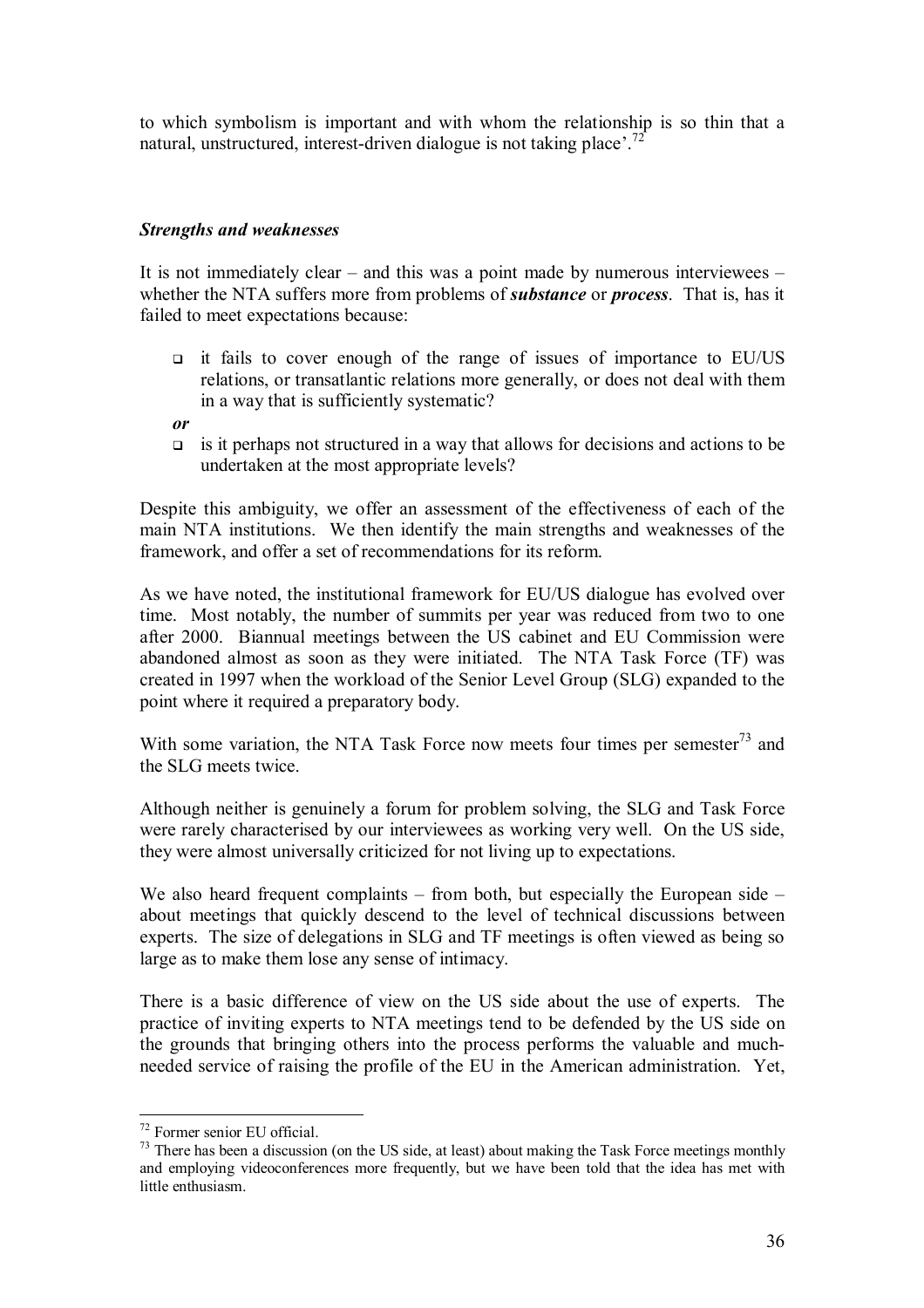most US officials now seem convinced of the value of smaller meetings amongst managers of the transatlantic dialogue.

It was frequently suggested to us by interlocutors on both sides that the institutional framework for EU/US relations matters far less than the degree of 'political will' that exists to make it productive.

#### *The NTA's Institutions*

We examine each of the main institutions in turn below:

#### ! **US/EU summits**

What is perhaps clearest about the NTA framework is the problem of political disconnect. Specifically, the NTA has been more successful in promoting substantive dialogue at the SLG and TF levels than at the level of summits themselves.

Nearly all who have been involved in preparing and conducting summits on the US side spoke of the dislike of Presidents Clinton and George W. Bush for the sessions. Both apparently expressed surprise and frustration at the need to discuss specific trade issues, or other matters that usually were not handled at the presidential pay grade. Meanwhile, EU participants in summits are obviously not the equivalent of the US President in terms of negotiating mandate.

In fact, a basic problem with the EU/US dialogue, at all levels, is the European Union's very narrow scope for actual negotiation, since its positions are usually laboriously worked out beforehand in Brussels. The rigidities of the US inter-agency process were also noted as problematic by our interviewees, but much less frequently.

Numerous respondents queried the need to have so many different people (sometimes 35-40 people) at or around the table at summits. Several suggested that it would be far more desirable, in terms of strategic discussion or actual problem solving, to have a more restricted 'leaders plus one or a few' format.

Perhaps ironically, the recent Irish summit at Dromoland Castle (June 2004) was viewed, on one hand, as almost a textbook summit in terms of good deliverables. However, it was also one of the shortest EU/US summits, with little or no discussion of broad, strategic issues.

From the US side, we heard familiar complaints about how the summits have suffered over the years from the mixed quality of the EU presidency and of the Commission president. At times, it was claimed (by more than one interlocutor), it has been a struggle to find things to do at the summit. The reduction to one summit per year seems universally accepted; almost no one spoke in favour of reintroducing a second annual summit.

The summits should significantly benefit from the (eventual) creation of an EU Council President and Minister of Foreign Affairs, although it was often noted that a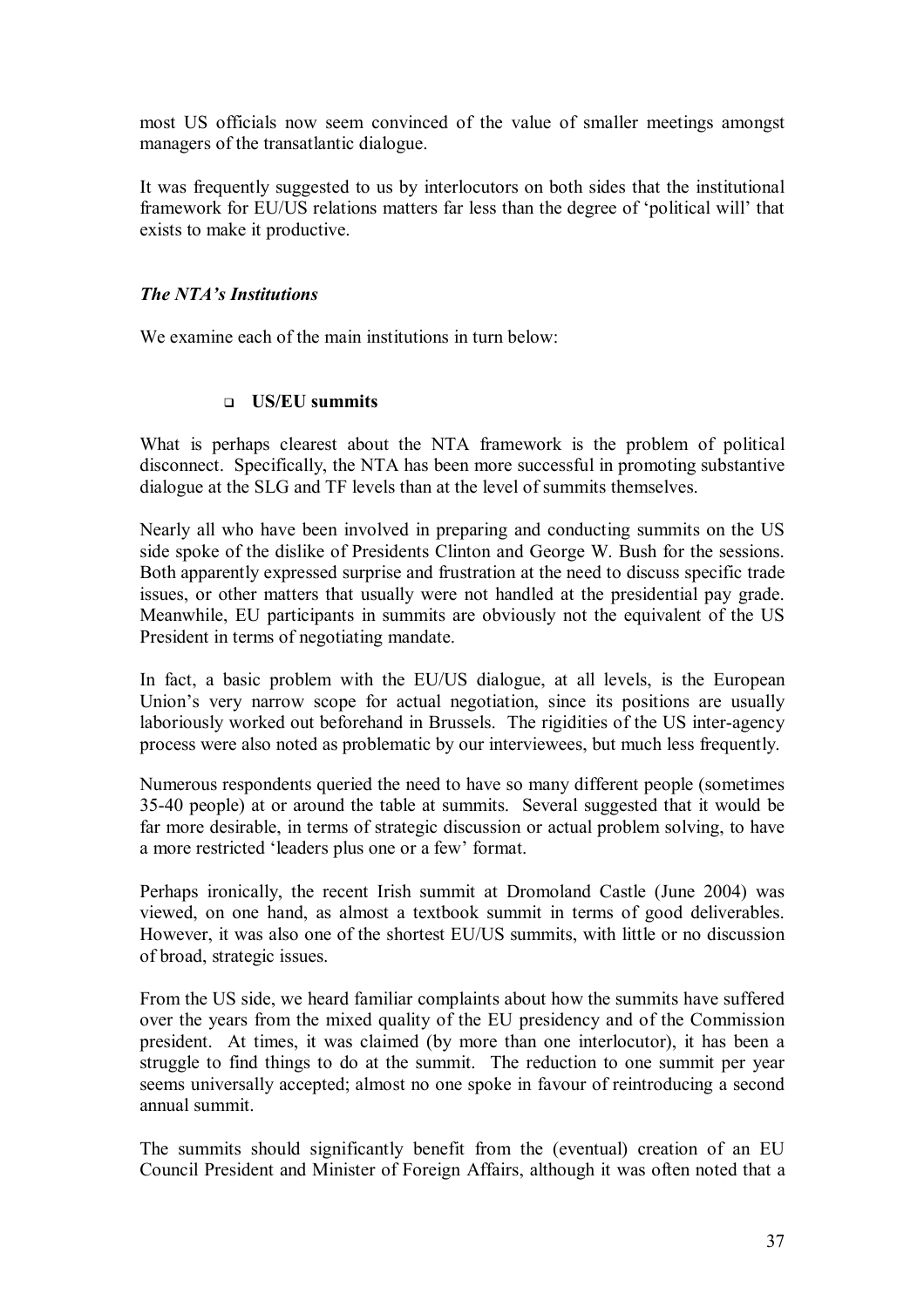lot would depend on who held these offices. On the European side, it was suggested to us that the transatlantic summits could benefit from the evolution of the European Council, which was already moving (even before the creation of the new President) in a direction that allowed for more strategic and programmatic thinking by the EU. An interesting suggestion was that EU and EU/US summits could usefully be linked together.

Because of the timing of our fieldwork, the contrast was noted between the regular US/EU summit and the February 2005 meeting between President Bush and EU leaders. One objective of the NTA was to raise the public profile of US/EU relations and give them a 'public face'. Yet, the annual transatlantic summits struggle to catch the public eye, on both sides but particularly in the US, while the one in February probably did. Certainly, the June 2005 summit in Washington is unlikely to have the same impact.

One of the central challenges for US/EU relations is to make annual summits truly 'action-forcing events'. The most logical ways to do so are to:

- $\bullet$  designate summits as places to discuss broad strategic issues  $-$  such as China or the Middle East  $-$  with a target of choosing 4-5 specific strategic themes to be discussed at this level.<sup>74</sup>
- conclude each summit with a declaration that updates a rolling agenda of US/EU cooperation (see section 4) on a regular basis in view of discussions on strategic themes at annual summits.
- appoint *'sherpas'*, who would be personal representatives of the US President and (initially) European Commission President who would participate in the preparation of the summit with a view to ensuring that the meeting addresses issues of high political relevance.

Logically, US/EU summits should perform two tasks, and two tasks only: either launching new efforts or concluding successful ones.

### ! **Ministerials**

Currently, the US Secretary of State and EU Troika meet at ministerial level at least once per EU presidency, and more often if the need arises. Over the years, the US/EU ministerials have fostered good personal relations between top officials, which have been useful in addressing key foreign policy issues.

Although the US/EU ministerials are technically not part of the NTA, they could be used more effectively to provide guidance to the SLG and TF. Specifically, they

 $\overline{a}$  $74$  We note that this course of action was recommended years ago in a communication from the EU Commission to the Council entitled ëReinforcing the transatlantic relationship: focusing on strategy and delivering results<sup>2</sup>, COM (2001) 154 final,  $20.3.2001$ .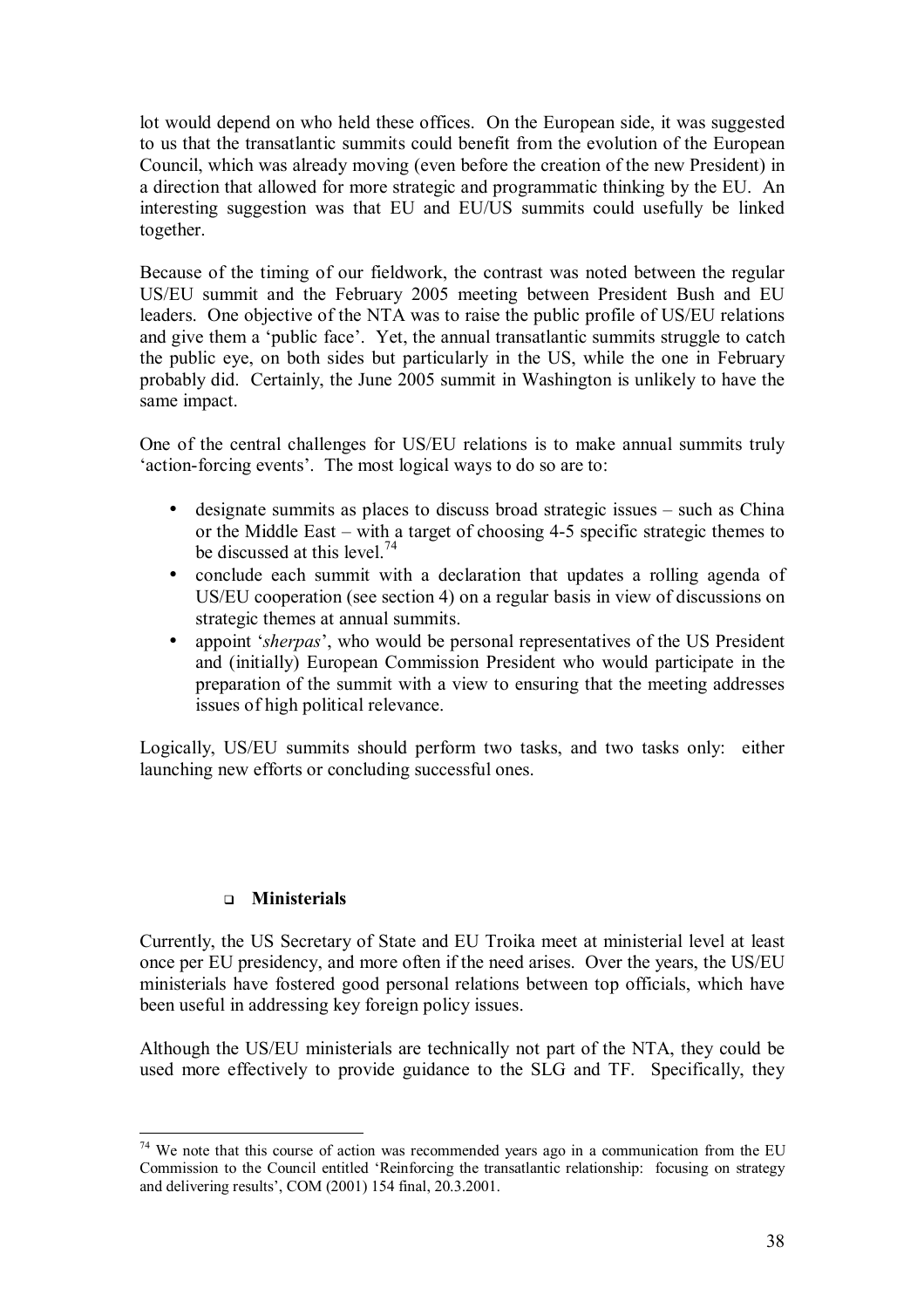could task lower level officials with exploring ways of addressing issues or preparing specific summit agenda items.

## ! **the Senior Level Group/Political Directors**

The Senior Level Group is formally charged with 'progress-chasing' on the NTA agenda between summits. The US and EU also meet at the level of political directors for general discussions of foreign policy issues several times a year.<sup>7</sup>

The EU representation in the SLG includes Commission, the Council Presidency, and the Council General Secretariat. Leaving aside usual US frustration with the rotating Council Presidency, we have heard a mix of views about whether the EU's delegation has sufficient weight in terms of its composition on the political side (see below). In the political directors, the EU is variously represented by the High Representative and Council Presidency plus (in some meetings) national political directors.

In recent years, the US has been represented in the SLG by Alan Larson, the Under Secretary for Economics and Business. During recent years, the Assistant Secretary for Europe and Eurasia, Beth Jones, has (at least sometimes) represented the US in meetings of the political directors.

It was frequently pointed out to us that the Under Secretary for Political Affairs  $(\hat{P})$ in the State Department has not participated, either in the SLG or in the political directors meetings, since the earliest days of the NTA. Many close to the NTA dialogue on both sides (including US officials) cited the non-participation of  $P$  as a major problem. Although Larson is well respected, his remit as Under Secretary for Economics and Business does not extend to many issues on an increasingly political agenda. Many of our interviewees, on both sides, will enthusiastically welcome the recent announcement of the new 'P', Nicholas Burns, that he intends to participate in the SLG as co-chair.<sup>76</sup> However, it is not clear that participation in the SLG has been made a permanent part of the Under Secretary's portfolio, as opposed to a task taken on by the current incumbent on the basis of his own personal inclinations.

More generally, there appear to be three main problems at this level:

- ! Meetings of the SLG and Political Directors sometimes appear to involve little more than a formal exchange of talking points or briefings.
- □ the SLG and NTA more generally tend to work on a 'bottom up' basis. The SLG is meant in principle to work as a sort of Board of Directors for the NTA: identifying issues that can be moved forward, tasking others to develop proposals, and then making decisions. However,

 $\overline{a}$  $75$  For example, a meeting is held with the US Assistant Secretary of State (with the EU represented by its ëtroikaí; see below) once per semester when EU Political Directors meet informally.

<sup>&</sup>lt;sup>76</sup> Speech by Ambassador R. Nicholas Burns, 'A transatlantic agenda for the year ahead', Chatham House, London, 6 April 2005 (available from http://www.riia.org).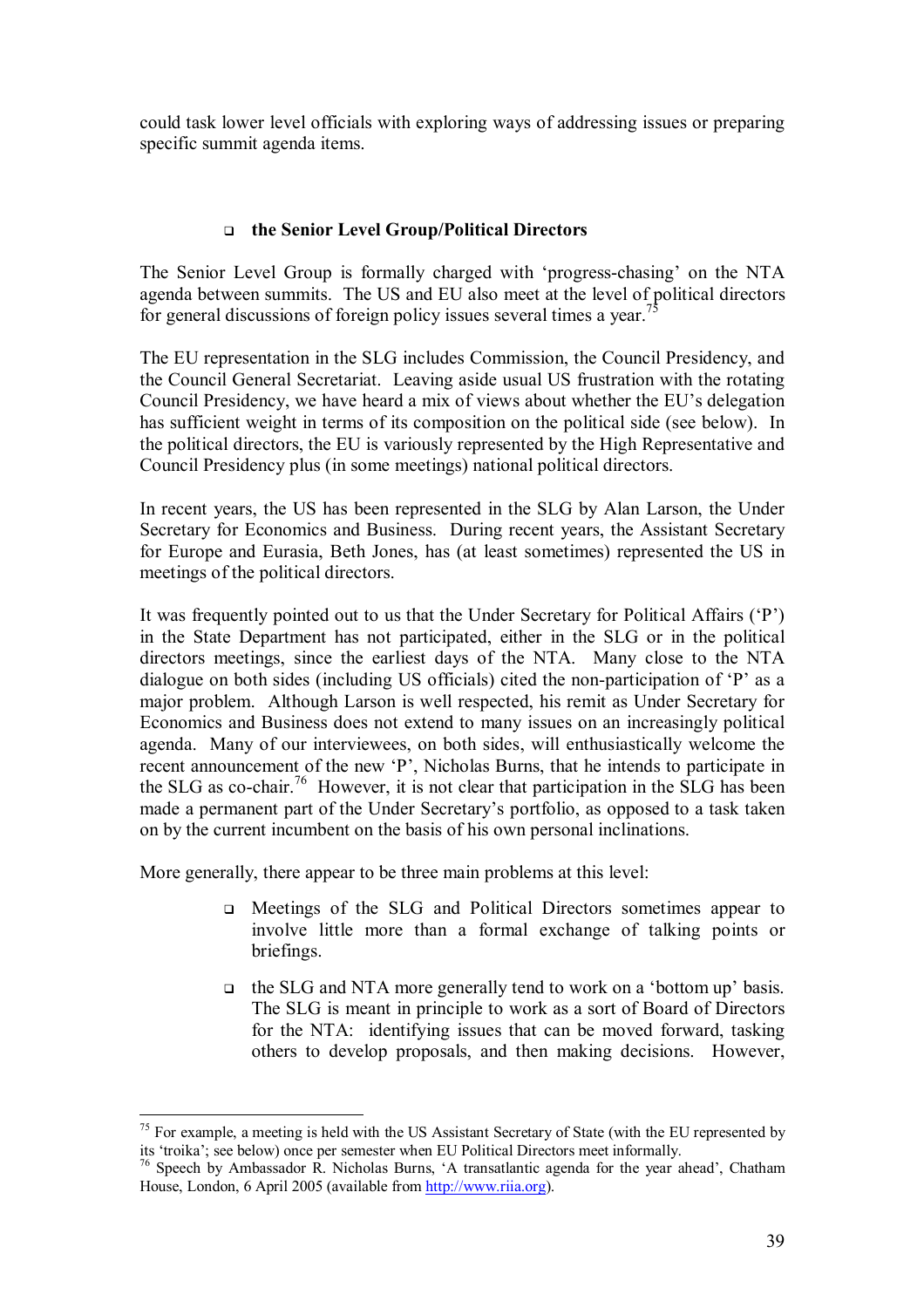issues tend to filter upwards in the NTA process, from the Task Force to the SLG, and from the SLG to summits.

! It was repeatedly suggested to us that the SLG should (ideally) set policy guidance and follow up on progress. However, the main agencies/individuals involved in the SLG do not have 'pull' within their own administrations: there are many issues touched upon by the NTA which require action by agencies over which neither the State Department nor DG Relex have jurisdiction, let alone control.<sup>77</sup>

The SLG appears to suffer from a more generic problem: a lack of political commitment and attention at the higher levels. The SLG *is* quite a 'senior level group', but it cannot by itself resolve problems if the US inter-agency process is stalled or an issue is caught between the Commission and the Council and/or European Parliament.

One tangible suggestion made to us by several respondents was to hold US/EU ministerials before meetings of the SLG to give the latter political guidance. Another was to create *'sherpas'* to prepare the US/EU summit as is presently done for the Group of 8 (G-8) summits.78 Logically, the US *sherpa* could act as a personal representative of the US Secretary of State. Their European counterpart could act (at least initially) as a personal representative of the European Commission President, perhaps eventually performing the same function for the EU Minister of Foreign Affairs.

Regardless of whether these (or other) ideas for institutional reforms are pursued, the US/EU dialogue is now sufficiently broad as to require one designated, senior official on both sides to be given clear responsibility for coordination and oversight of transatlantic relations. Logically, this official should 'lead' for their side in the SLG. The US Under Secretary for Political Affairs would be a strong candidate on the US side. Assigning them this duty would underline the permanence of an upgrade in political representation in the SLG on the US side.

Who would be the EU's lead official is perhaps less obvious. However, all the usual EU concern about turf protection needs to be put aside so that one individual  $-$  and one only  $-$  is designated as responsible for overseeing the strategic development of relations with the US.

In any event, there is a clear need for SLG to resolve more issues, probably by focusing its agendas on *fewer* issues.

#### ! **NTA Task Force**

 $77$  It was pointed out to us that when the NTA was founded, DG Trade and RELEX were joined in DG I of the Commission.

<sup>&</sup>lt;sup>78</sup> See Nicholas Bayne, *Hanging in There: the G7 and G8 Summit in Maturity and Renewal (Ashgate,* 2000), pp.210-12.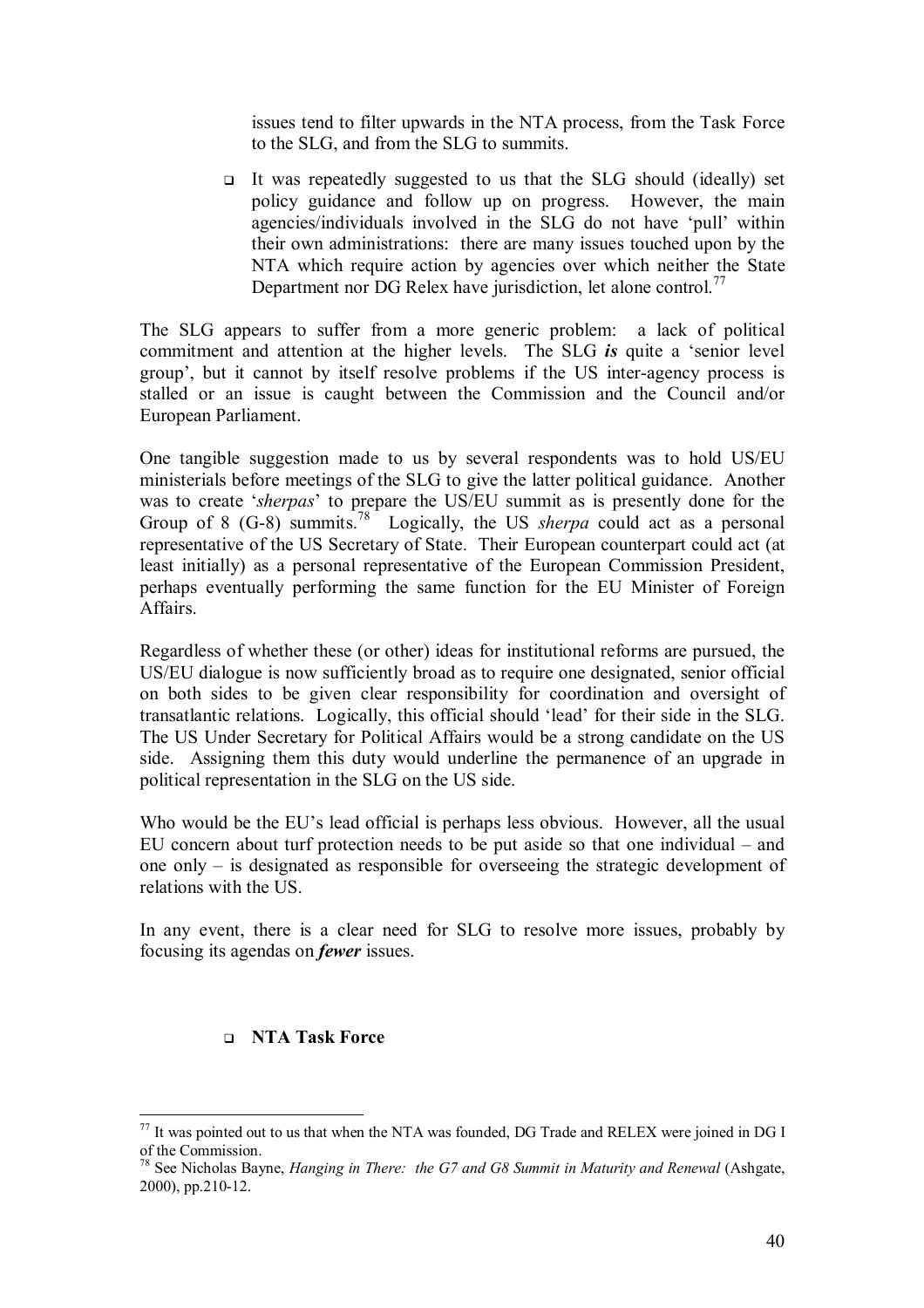The main problem with the NTA Task Force (TF) seems to be that its agendas are often too crowded to allow for in-depth discussions. We have seen some evidence to suggest that TF agendas (as well as SLG agendas) *have* become more focused in recent years. Still, numerous officials with close knowledge of the NTA told us that agendas at both levels needed to be shorter, less cluttered, and more action-oriented.

A basic problem for the TF is that no one seems to be taking charge of the NTA process at higher political levels. Too many issues thus are left unresolved at this level, thus putting the TF under pressure somehow to 'keep dialogue going' on issues that resist resolution for long periods of time.

Nearly all on the front line of the US/EU dialogue agree that the NTA  $-$  and particularly the TF -- requires too many meetings according to a schedule that is far too rigid. Its main participants need more time between meetings to be able to lobby within their own administrations for the implementation of what is agreed within the NTA.

When we asked officials with experience of the TF how it could work better, they tended to respond with ideas linked to two approaches that would be alternatives to the status quo (and which do not appear necessarily to be mutually exclusive):

- making the TF primarily responsible for *management* of the NTA dialogue, thus taking over this function from the Senior Level Group (which would then focus on a more strategic dialogue). Designating the TF as primarily responsible for management would mean that its meetings would involve representatives from all associated dialogues (periodically as needed).
- reducing the number of TF meetings and relying more on digital videoconferences. We were struck by how often our interviewees spoke of the virtues of videoconferencing: they cut down on travel, tend to keep meetings focused (since participants hesitate to table entirely new issues), and can be nearly as productive as face-to-face meetings *if* lead participants know each other well already.

### *Other US/EU dialogues*

In this section, we first discuss dialogues that are linked to the NTA but also semiautonomous. We then examine channels for dialogue that are *not* linked to the NTA, before considering 'people-to-people' dialogues.

One of the central objectives of the NTA was to systematise bilateral exchanges. However, US/EU relations remain  $-$  mostly for pragmatic reasons  $-$  a highly *federated* structure, which incorporates a very diverse range of different exchanges. No third country incorporates all dimensions of its relations with either the US or EU under a single umbrella; in this regard, there is nothing unusual about the NTA.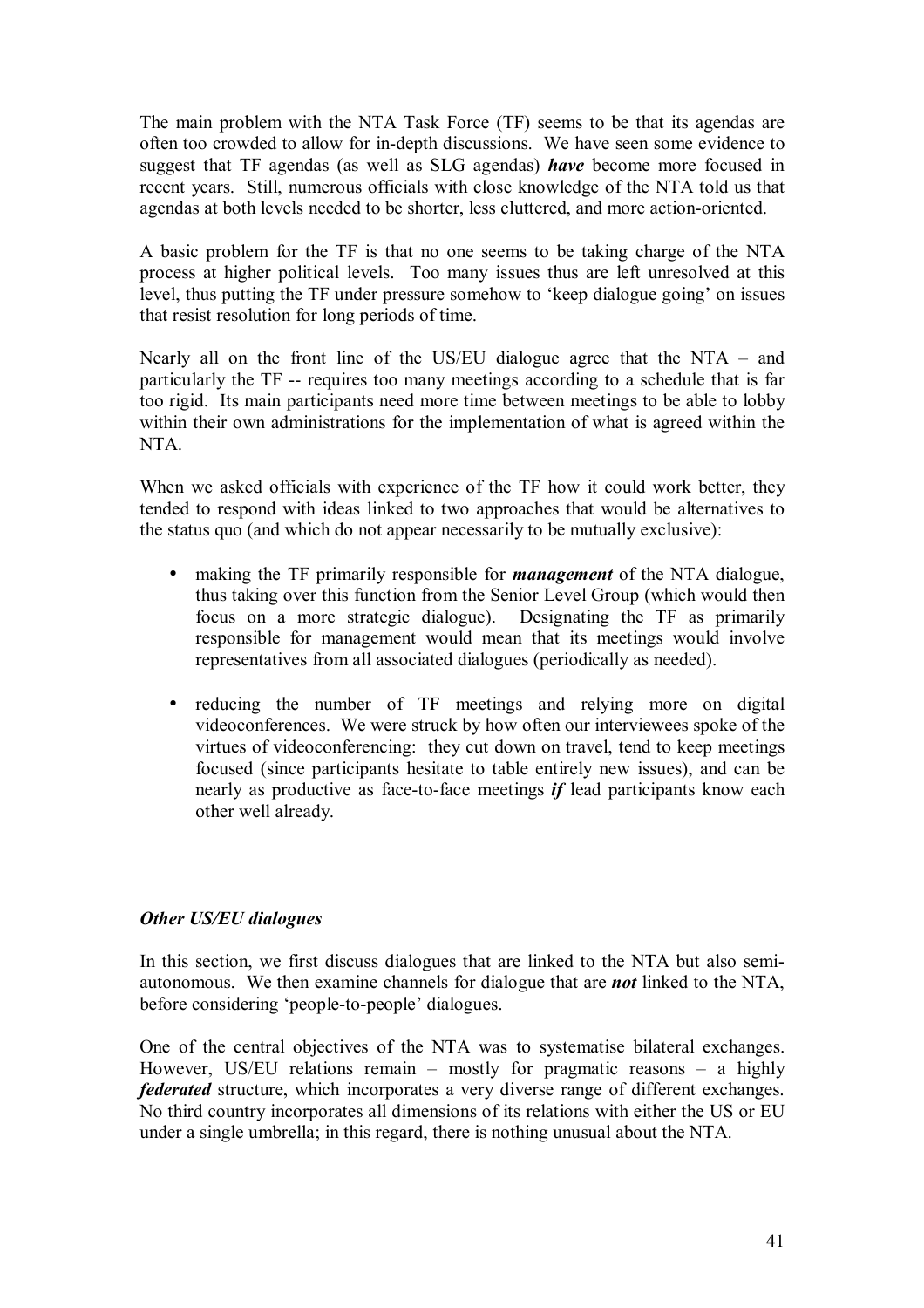All US/EU exchanges are linked, more or less directly, to the NTA framework insofar as the agendas of the Senior Level Group and NTA Task Force feature discussions of specialised exchanges on trade, homeland security, financial markets, and so on. Still, any comprehensive analysis of the EU/US relationship must investigate forums that operate with considerable autonomy and, ultimately, offer a judgement as to whether they should be incorporated more directly into the NTA.

### *Political Dialogue – 'the Troikas'*

 $\overline{a}$ 

There are approximately 20 EU Council working groups, organised on a geographic and thematic basis, with which the US has established regular dialogues known as 'Troika working groups'.<sup>79</sup> More recently, informal exchanges have been held between the US and the EU's Political and Security Committee (COPS).

These exchanges are widely viewed as useful in forging contacts and encouraging information sharing. Only rarely do they promote actual policy convergence; the most that could be hoped for from most of our interviewees was an elimination of conflict and duplication in aid and assistance programmes.

We heard a rich variety of views about whether Troika dialogues should be brought more formally into the NTA process, which broadly tended to culminate in one of three prescriptions:

- $\Box$  it would be desirable to have clearer lines of reporting from the Troikas (along with other non-NTA dialogues) to the SLG, which discusses many issues also touched upon in the Troikas. Making the NTA a more overarching umbrella for the EU/US dialogue would allow for more comprehensive treatment of cooperation, particularly on regional issues, and might allow trade-offs and package deals across a broader range of questions.
- $\Box$  we found interest on the US side (particularly amongst the new team at the State Department) in using the Troika working groups  $-$  perhaps together with other ad hoc arrangements  $-$  to bring together experts on both sides. In particular, it was suggested that new interagency forums could be created to organise input from the US side, as has recently been done on anti-terrorism.
- $\Box$  the Troikas should be left to operate as they are. It was repeatedly suggested to us that the quality of dialogue that takes place within them is often considerably superior to that which takes place formally within the NTA itself. Bringing the Troikas within the NTA would stifle their most important strength: their informality.

Given this diversity of views, it is difficult to offer recommendations on revamping current structures. What does seem sensible is to build on the success of political

 $79$  The EU is represented in these dialogues by its 'Troika': that is, by representatives of the Commission, Council General Secretariat, and Council Presidency. We were told of 17 different EU working groups with which there was expected to be meetings (sometimes by videoconference) with the US during the Luxembourg Council Presidency.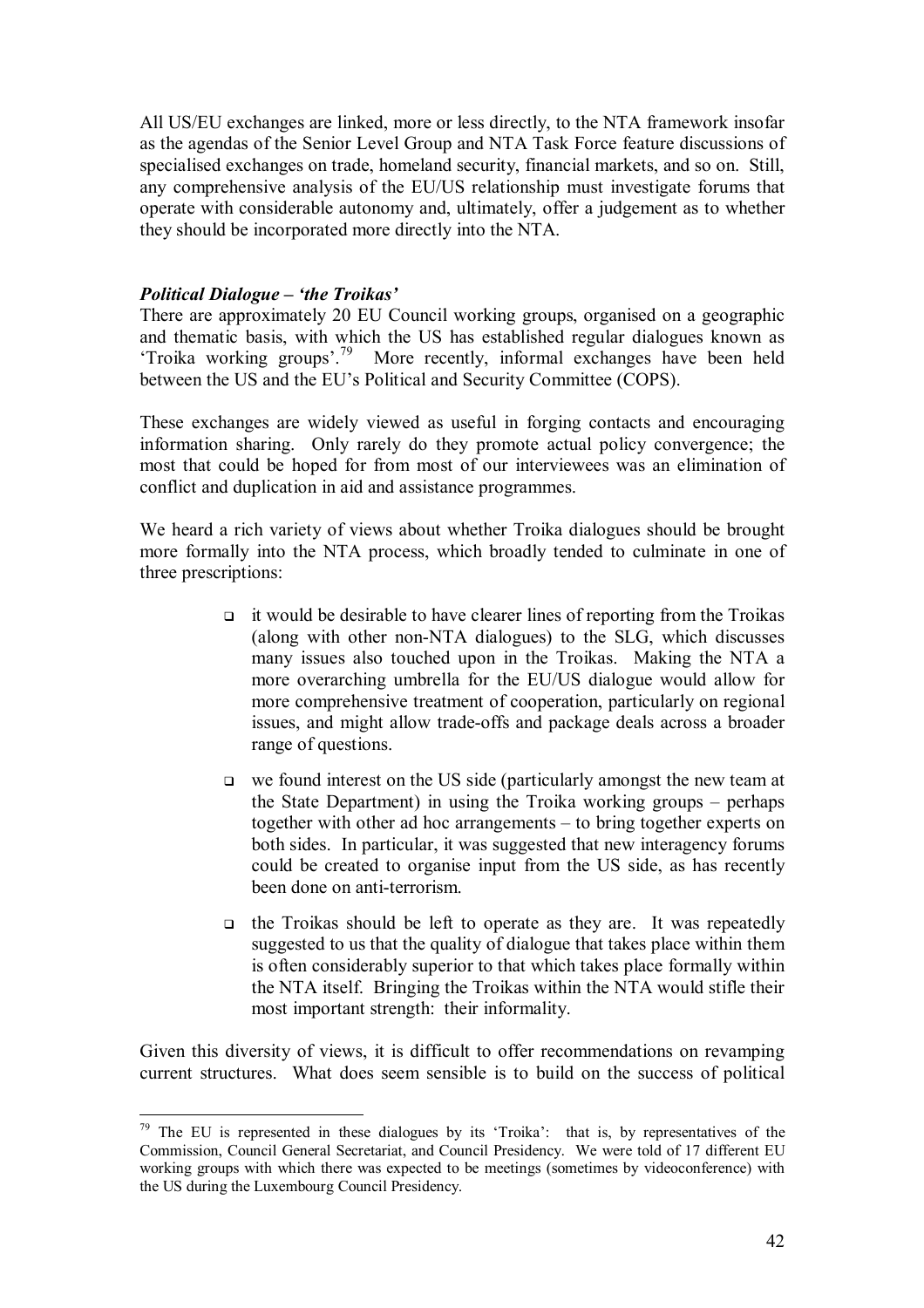dialogue mechanisms and avoid seeking to make them more formal. In the long term, more linkage of the Troika dialogues with the NTA (or whatever succeeds it) could be considered as part of a long-term reflection on the implications for US/EU dialogue of the EU's new Constitutional Treaty (if and when ratified).

In addition to the Troikas, there are a variety of EU/US dialogues that take place on broad foreign policy (especially regional) issues in multilateral forums. One example is the so-called Quartet on the Middle East (see case study 8). Along with the Contact Group on Bosnia or EU-3 on Iran, the Quartet was widely viewed by our respondents as representing the 'wave of the future', particularly in an EU of 25 plus: specifically, pragmatic mini-lateral forums that can get business done. Providing they are not overly institutionalised, the EU's smaller countries and non-participant institutions increasingly seem to accept such forums as useful, pragmatic ways for the Union to engage in international diplomacy. They tend to be supported almost instinctively by Washington.

#### *CASE STUDY 8 - THE MIDDLE EAST ëQUARTETí*

The Quartet – consisting of the US, EU, Russia and the United Nations – was created in April 2002, as a 'paroxysm of violence' gripped the Middle East.<sup>80</sup> The US was widely viewed as unengaged in the region.81 An earlier series of individual efforts by national EU governments to reduce hostilities and renew dialogue had clearly failed. The Quartet was touted by Colin Powell as a sign of the Bush administration's willingness to embrace multilateralism where it could be put to good purpose.

In some respects, the Quartet has built on and extended previous US/EU cooperation (such as Javier Solana's participation in preparation of the 2001 Mitchell Report). Most importantly, it has produced the Road Map that now provides the framework for seeking (*inter alia*) an independent and viable Palestinian state by 2006. The Quartet has been convened at its most senior level (US and Russian Foreign Ministers, UN Secretary-General, EU High Representative) roughly 4 times per year, and at working level whenever needed (for example, 3 times in 10 days in March 2004).

Numerous interviewees who have observed the Quartet described it as a primarily US/EU framework, when it is not entirely dominated by the US. $^{82}$  The UN is viewed as representing the 'Arab world' in the Quartet. Russia's role has been characterised as 'minimal' and 'symbolic'.

It is clear from the text of the Road Map that the EU's role in its design was central.<sup>83</sup> However, President Bush's speech of 24 June 2002 on the Middle East, which was viewed as undermining a Quartet approach agreed only a few days earlier, illustrated for many how little weight the Quartet carried within the US administration. So did the delay in the publication of the Road Map until after the Iraq war.

The Quartet is only one channel amongst several for EU/US dialogue and the coordination of policies on the Middle East. The G8 has increasingly come to the fore in the wake of the 2004 Sea Island Plan of Support for the region. The creation of both Ministerial and Civil Society forums within the  $G8 -$  as well as the Quartet itself – have clearly reduced the scope for governments in the region to play the EU and US off against each other.

Meanwhile, the so-called Broader Middle East and Mediterranean (BMEM) strategy has been discussed with increasing frequency within the SLG, with the US requesting that the EU take or share the lead on specific actions (such as on education/literacy, business promotion, and micro finance/investment). There has often been a strong sense of both sides 'talking past one another' in the NTA dialogue on the BMEM. Yet, there is recent evidence of declining outright opposition to the positions taken by the other side and shared will to focus on practical issues such as exchanges at the programming phase between US missions and EU delegations in the region.

 $80$  Martin Ortega, 'A new EU policy on the Mediterranean?', *Partners and Neighbours: a CFSP for a wider Europe* (Institute for Security Studies, Chaillot paper no 64, September 2003), p.95

<sup>&</sup>lt;sup>81</sup> See May Chartouny-Dubarry, 'L'après-Oslo: paix avortée ou guerre annoncée?', *Politique* étrangère juillet-september 2002.

<sup>&</sup>lt;sup>82</sup> Jackson Janes, *The Questionable Quartet* (American Institute for Contemporary German Studies, 2003 (see http://www.aicgs.org/aicgs/at-issue/ai-gq.shtml).

<sup>&</sup>lt;sup>83</sup> See Carl Bildt's contribution to *One Year On: Lessons from Iraq* (Institute for Security Studies, Chaillot paper no 68, March 2004), p.22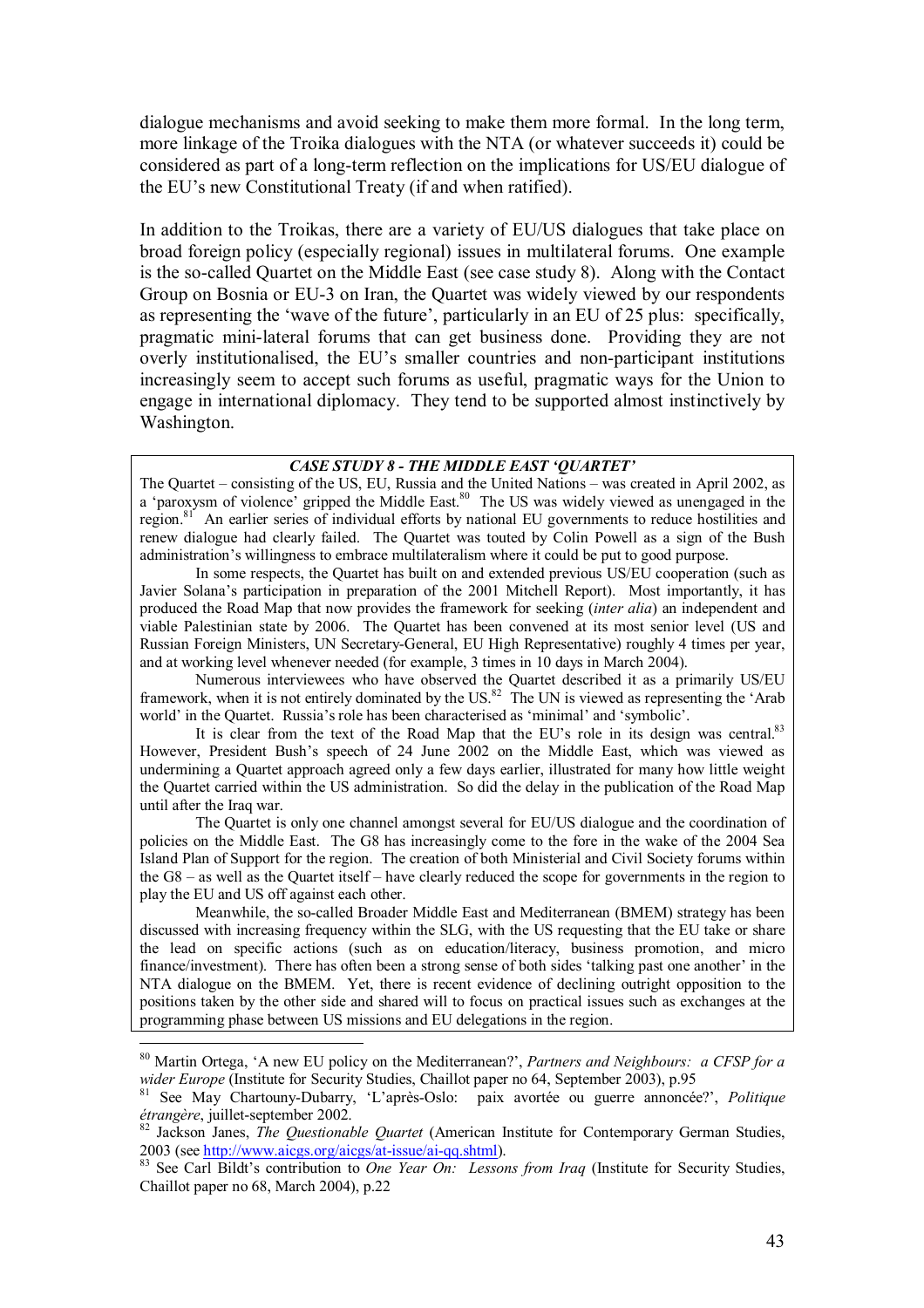Most of our interviewees have described the Quartet as, at best, a moderately useful means to very difficult ends. It almost naturally falls into disuse whenever there is stalemate in the Middle East peace process. Many see it as a 'convenient fiction' for what is in effect a US/EU 'duet', and even as way to 'get other players on board without giving them influence on US policy'. Several commented on Israel's basic aversion to the Quartet. Others considered it a genuine achievement that the Road Map was endorsed by both the UN Security Council and General Assembly, and that it had allowed many states 'to say what they would not say on their own about terrorism', and compelled the US to 'say much that it would not have said on its own about Israel'.

We would suggest that three lessons could be drawn from the experience of the Quartet.

• First, the Middle East is perhaps where the EU has enhanced its visibility and impact most tangibly through its representation by either a single special envoy or the High Representative since 2000.

• Second, the Quartet may be viewed an 'adequate framework for cooperation<sup>84</sup> in the same sense as the NTA is. That is, it works as long as there is political commitment to make it work and the US plays an active (even leading) role, but it also exposes the Union's inability to design or impose solutions in areas of conflict on its own.

• Third, there seems to have been rather minimal coordination of separate US/EU dialogues within the Quartet and those on the BMEM within the SLG/NTA Task Force.<sup>85</sup> The lack of direct linkage between the NTA and Quartet was generally viewed positively by many of our interviewees, on the grounds that progress on vital strategic issues in the Middle East was not held hostage to US/EU disputes (for example on trade).

It is now widely accepted across political and diplomatic classes on both sides of the Atlantic that the Middle East is the main neuralgic centre of gravity in the world where an explosive mix of socioeconomic dysfunction and political oppression is concentrated and from which the most serious threats and risks, i.e. terrorism and WMD proliferation, emanate<sup>3.86</sup> It is equally clear to us (and many others) that ëthere is an urgent need on both sides of the Atlantic to ensure that the different components of Middle East policy fit together into a coherent whole<sup>'.87</sup> It would be difficult to think of any single region in the world on which there is a more obvious need for strategic US/EU dialogue, at the highest political levels.

#### *The Financial Markets Regulatory Dialogue*

The Financial Markets Regulatory Dialogue involves exchanges between the Commission (DG Markt), the US Treasury and the Security and Exchange Commission (SEC). It was established in 2002 as part of the Positive Economic Agenda. It deals with a diverse array of issues including accounting standards, corporate governance, access to stock exchanges, and so on.

The policy terrain covered by this Dialogue received substantial media coverage, especially after the Enron (and other corporate scandals) in the US since 2001. The sweeping legislative and regulatory response in Washington caused difficulties for a many stakeholders and appeared to many Europeans to be heavy-handed. The need for a specialised Dialogue in this area became obvious to both sides since a number

 $84$  Ortega, 'A new EU policy on the Mediterranean', p.99.

<sup>&</sup>lt;sup>85</sup> A recent joint paper by the Commission and General Secretariat endorses the 'operationalisation' of the Quartet in pursuit of the broader objective of restarting the Middle East Peace Process on the basis of the Road Map.<br><sup>86</sup> Jiri Sedivy, *One Year On: Lessons from Iraq*, p.106.

<sup>87</sup> Rita Hauser, J. Robinson West, Marc C. Ginsberg, Geoffrey Kemp, Craig Kennedy, Christopher J. Makins, and James Steinberg, *Elusive Partnership: US and European Politics in the Near East and Gulf* (Atlantic Council and German Marshall Fund Policy Paper, September 2002), p.30. See also Richard Youngs, *Transatlantic Cooperation on Middle East Reform* (Foreign Policy Centre, November 2004).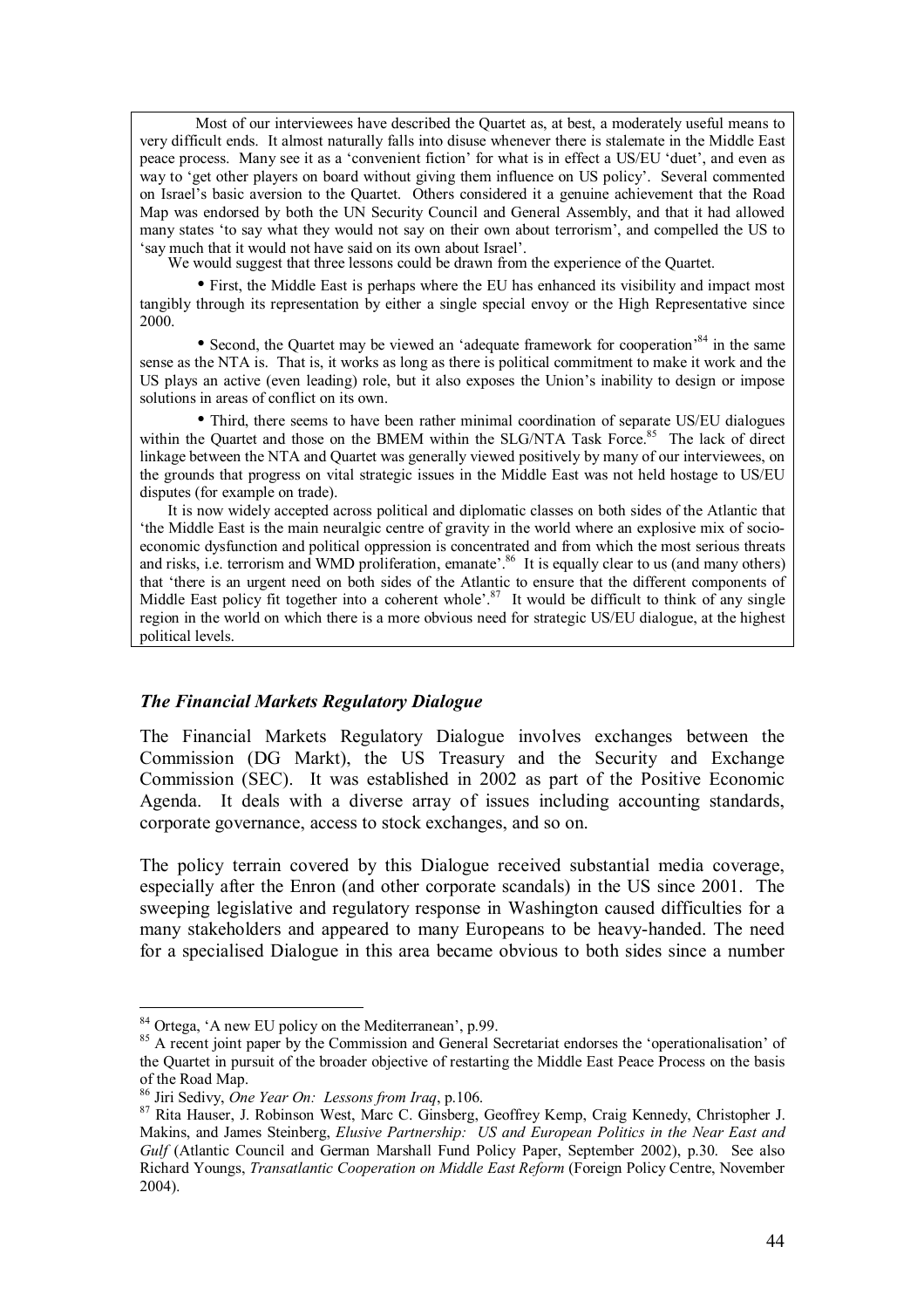of disagreements – many touching on sensitivities involving independent regulators (such as the  $SEC$ ) – had to be managed.

A key element in understanding this area of EU/US relations is to note that the SEC is perceived (along with other quasi-autonomous US regulatory agencies) as being mostly uninterested in overseas actors' views. The SEC's work has been supported by the newly created Public Company Accounting Oversight Board (PCAOB), established under the 2002 Sarbanes-Oxley Act to reinforce the quality of accounting and auditing of America's listed companies. Not surprisingly given its mandate, the PCAOB has acted energetically and presented a strong regulatory image with a 'zero toleranceí approach. This approach has appeared, particularly outside the US, to show little deference to the arguments of overseas practitioners and regulators.

The same is often said about the US Congress. Many European stakeholders were outraged at the absence of substantial consultation before the adoption of Sarbanes-Oxley, and its blanket insistence that European-based firms would in reality have to comply with two sets of regulation, European and American.<sup>88</sup>

Nevertheless, disagreements between US agencies and the EU have generally been resolved through low-key negotiations. The aggressive public approach of the US regulatory agencies logically has to be addressed by diplomacy and by experienced officials (as opposed to the public slanging matches that sometimes occur on the trade front), who build trust with their transatlantic counterparts and who focus on the need to solve problems facing what is a very interdependent sector.<sup>89</sup> A revealing consequence of the hard line taken by the US regulators in recent years is the decline in US stock market listings by European companies, and the phenomenon of delisting by those who are already there.

On substantive issues, conflicts of law exist which make it even more difficult for EU operators to comply with US requirements. The PCAOB, for instance, required European entities to provide documents to them which EU-based regulators do not have the right to obtain. Current areas of disagreement that are being positively addressed include:

• accounting standards, an area where the diverging approaches of the EU (favouring International Accounting Standards) and the US (still wedded to US  $GAAP^{90}$  could create extremely dysfunctional arrangements for international companies with operations in both jurisdictions  $-$  and continuing confusion for external observers obliged to interpret financial statements prepared according to one or the other set of standards. Linked to this is the

```
http://www.ey.com/global/content.nsf/US/Issues_Perspectives_-_Dynamic_-_Index_-<br>Sarbanes_Oxlev)
```
<sup>&</sup>lt;sup>88</sup>A recent study by Ernst & Young concluded that European companies listed in the US are having to devote more time to compliance with Sarbanes-Oxley, including via expensive and time-consuming record keeping, compared to their American counterparts (see

 $\frac{\text{Satuaries, OXley}}{\text{89}}$ . For example, major US investment banks make 30-40% of their profits in Europe.

<sup>&</sup>lt;sup>90</sup> The GAAP are the Generally Accepted Accounting Principles used by companies based in the US or listed at Wall Street. They combine authoritative standards (set by policy boards) and accepted (in the US) ways of doing accounting.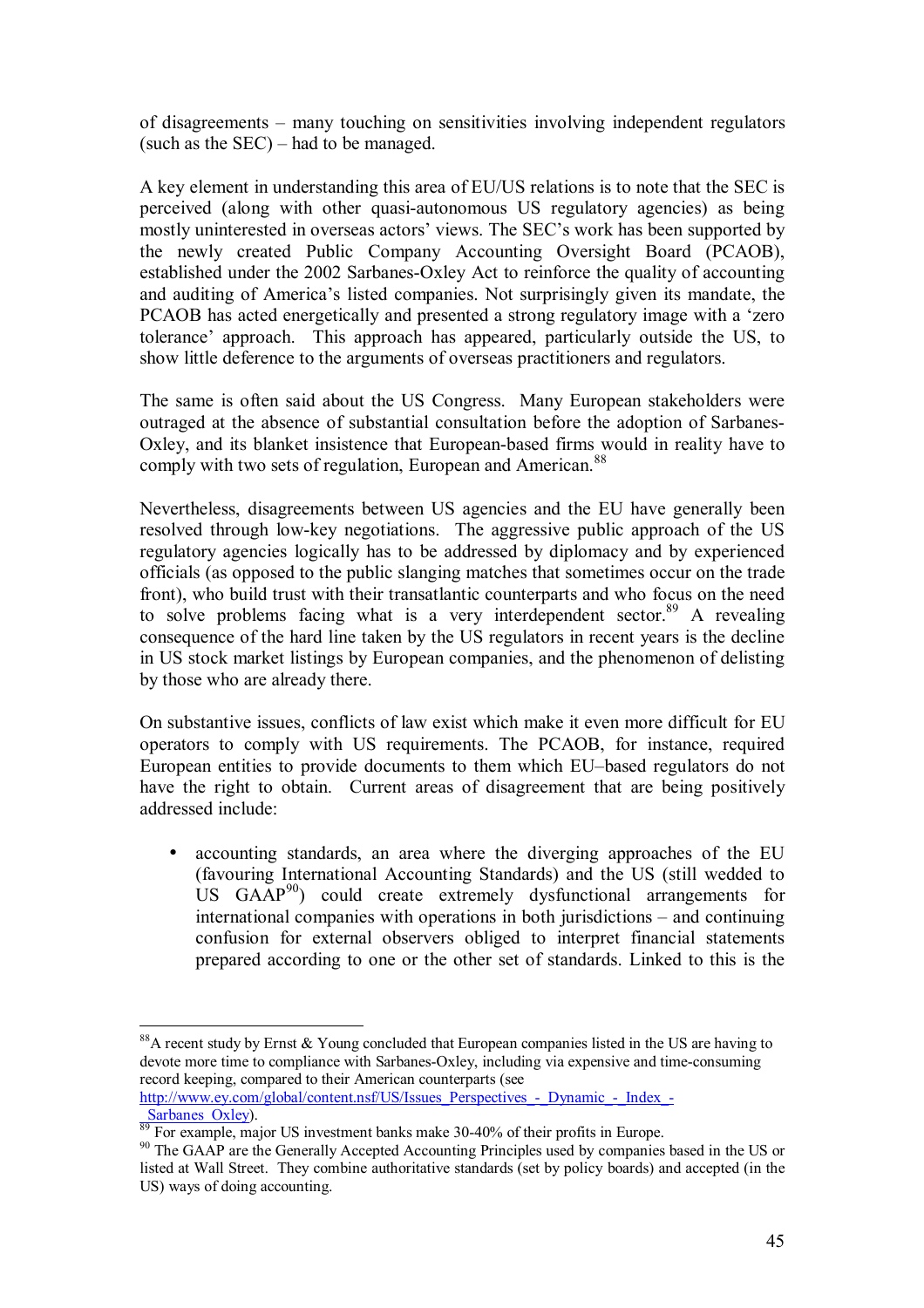EU view that the US dominance of the standard-setting bodies is unreasonable;

• the Sarbanes-Oxley requirement that companies listed in the US must comply with its onerous internal control provisions, which give companies powerful incentives to delist.<sup>91</sup> The market will determine how this issue develops, but business has clearly stated that it wants the US and EU to facilitate their international dealings, not frustrate them through uncoordinated regulation.

Overall, the private sector believes strongly in the transatlantic dialogue and recognises that a harmonious regulatory relationship is crucial to business realising its own objectives. A European financial services seminar recently pointed to the necessity of *persuading* the SEC and PCAOB of the benefits of cooperation (and also of 'educating' Congress).  $92$ 

The regulatory response to Enron from Congress, the SEC and the PCAOB has been unusually single-minded. Perhaps inevitably, European concerns were relegated from the top table in the process. Yet, careful diplomacy has led to agreement on the implementation of Sarbanes-Oxley, which has probably rebuilt sufficient bridges between regulators on both sides to foster a smoother dialogue in the immediate future.

Officials and stakeholders involved in the Financial Markets Regulatory Dialogue on both sides have suggested that challenges in this area can only be addressed by negotiators who work in a flexible, informal structure. We have been repeatedly told that over-formalising this dialogue by incorporating it more explicitly within the NTA would be counter-productive.

### *The 'Justice' Dialogue and the Policy Dialogue on Borders and Transport Security*

The attacks of 11 September 2001 had a major impact on transatlantic relations generally, but also on specific mechanisms for managing US/EU relations. Both the ëJusticeí Dialogue, which pre-dated September 2001, and the Policy Dialogue on Borders and Transport Security (PDBTS), have become central to US/EU cooperation on counter-terrorism.

The Justice Dialogue began in 1998 on the heels of the NTA, but has always had quasi-autonomous status. The dialogue brings together representatives of the US Department of Justice (DOJ) with EU colleagues in DG Justice and Home Affairs (now DG *Justice, Liberté, et Securité*, or JLS). The DOJ has long had relationships with the interior ministries and law enforcement agencies of EU member states, primarily as a result of extradition issues and cross-border prosecutions. As the EU began to extend its competence in JHA, the informal Justice dialogue was established as a means of ensuring that the US had information and access in this rapidly growing area of policy. The DOJ continues to maintain strong ties to national European law

 $91$  Even if a company delists in the US, it is still subject to the controls if it has more than 300 US shareholders.

<sup>&</sup>lt;sup>92</sup> The seminar is part of a continuing series (see http://www.ettk.ee/et/koolitus/2005/04/item20879).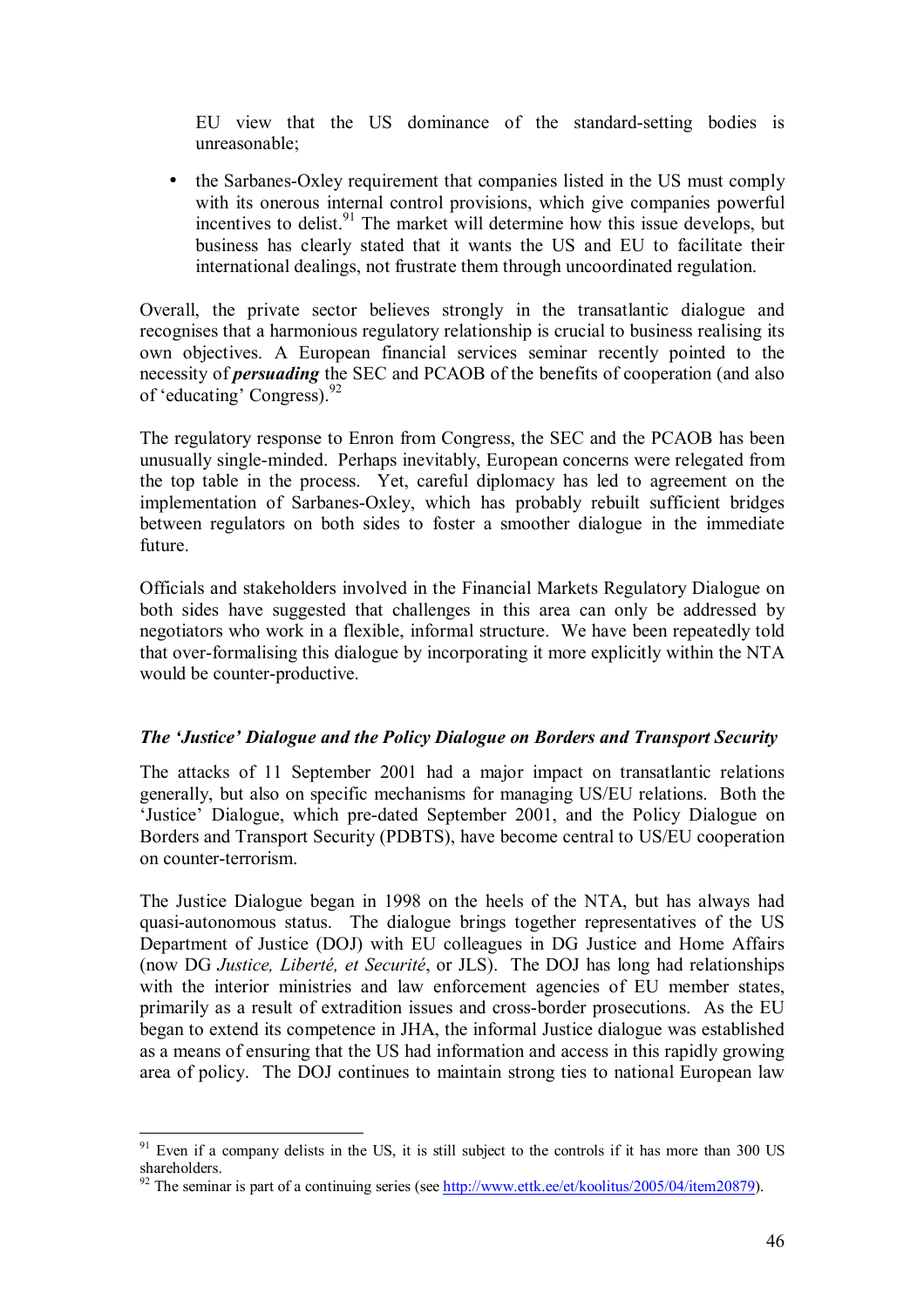enforcement bodies, especially since actual police operations are only carried out at the national level.

But it has found discussions at the European level to be of increasing importance, as the EU develops a more common set of judicial procedures and institutions (including Europol and Eurojust), and as the EU enlarges to include new members who  $-$  in the absence of strong national judiciaries and police forces — rely more on Brussels for guidance.

The Justice Dialogue has usually been convened twice per EU Council presidency, initially at the staff level. In 2002, the first US/EU ministerial-level meeting was held within the Justice Dialogue, when US Attorney General John Ashcroft met his EU colleagues in Copenhagen. These discussions have continued regularly, despite sometimes strong tensions in transatlantic relations; of particular note was a meeting in 2003 when Attorney General Ashcroft visited Paris for a G-8 ministerial at the height of difficulties over Iraq.

Despite the fact that meetings can be crowded, with US delegations generally numbering 20-30, the Dialogue as a whole is viewed as very productive. First, most of the individuals involved have deep experience in judicial or law enforcement matters. They are familiar with the technical questions and, particularly at the staff level, are able to relate to each other as law enforcement professionals. Second, (and in part because of the first), the use of talking points is relatively rare. This allows the discussion to be much more free form than is commonly experienced in strictly diplomatic discussions and to address specific problems in a practical way.

Since 2001, the Justice Dialogue has been a central forum for developing agreements on mutual legal assistance and extradition and on liaison with Europol and potentially Eurojust. A recent Justice Dialogue meeting had the following issues on its agenda:

- terrorist financing;
- the use of classified information in courts of law;
- trafficking in people, drugs, and other illicit substances; and
- strategies for fighting organized crime.

The issue of data protection and how it will be handled in criminal investigations has been a subject of discussion, and is expected to become even more important as the EU attempts to harmonize member state procedures in this area.

The Justice Dialogue has also succeeded (at least occasionally) in identifying potential areas of disagreement and finding ways to work toward a solution before a dispute arises. It has contributed to an enhanced level of interaction more generally between principal policy-makers. In the first George W. Bush administration, Attorney General John Ashcroft regularly saw European justice ministers when they came through Washington, either in meetings or in less formal social situations. Attorney General Alberto Gonzales seems likely to continue this practice, having met with the Luxembourg Justice Minister during his first day in office.

The other major transatlantic institutional development in this area is the Policy Dialogue on Borders and Transport Security (PDBTS), which was created as a quasi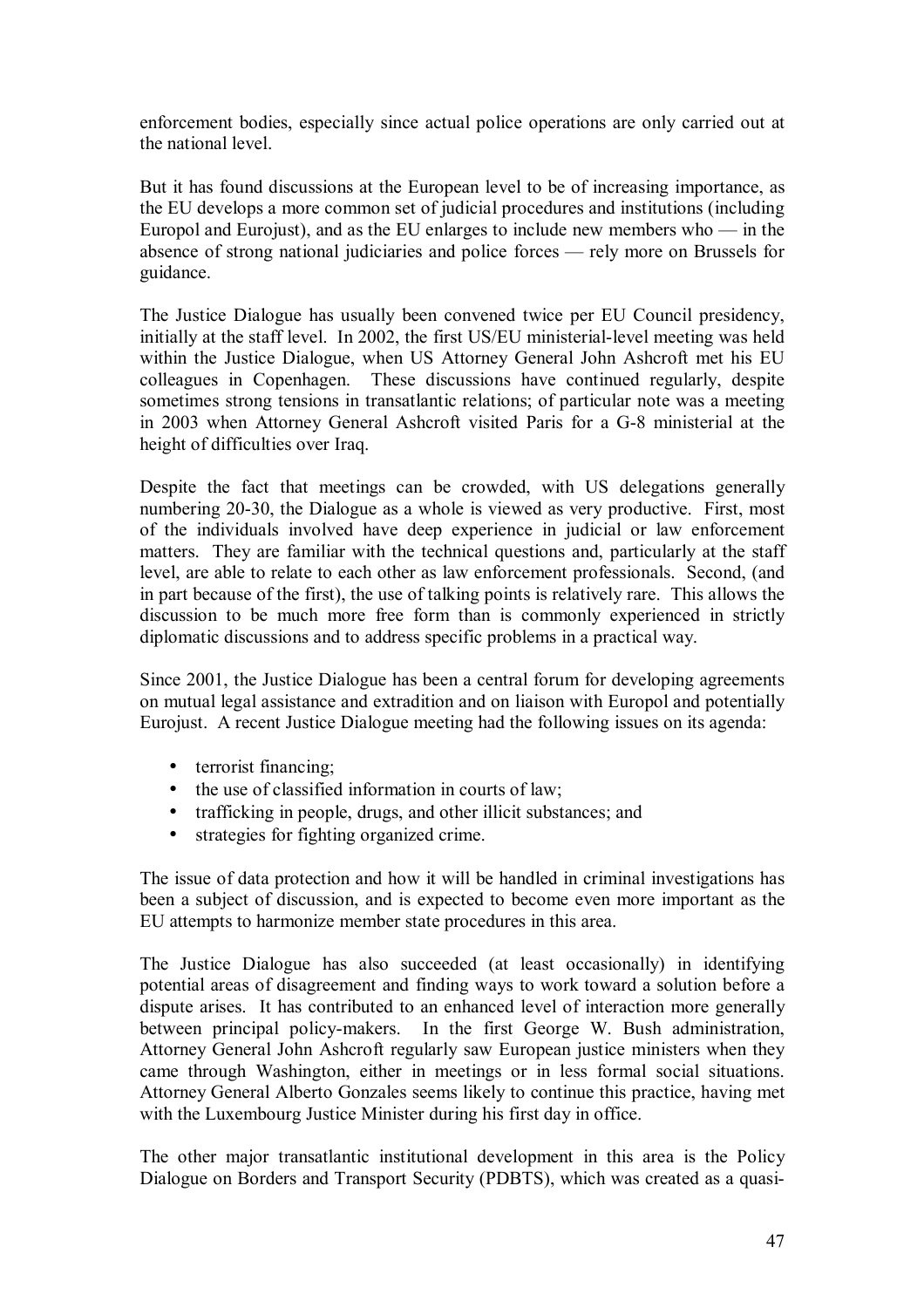autonomous forum in 2004 after a series of transatlantic disputes threatened to overwhelm the NTA process. PDBTS brings together officials at a high-level to engage in consultation both before as well as after regulatory action. On the US side, it involves officials from the Departments of Homeland Security (DHS), Justice, and State (it is usually chaired by DHS) and on the European side, from the Commission, Council, and Presidency. Although the Dialogue is very new (having only held two meetings) the PDBTS has already garnered a reputation as a success, both among those who manage the NTA process as well as among officials directly responsible for the issues involved. Because this policy dialogue has been a prominent growth area in EU/US relations, we consider it here in some detail.

Following September 2001, but prior to the establishment of DHS, the agenda of the Justice dialogue became increasingly dominated by questions concerning the security of US borders.<sup>93</sup> This discussion began to intersect with an existing transatlantic attempt to establish customs cooperation, as represented by the signature in 1997 of a formal EU/US Customs Cooperation Agreement.<sup>94</sup> Beginning in early 2002, the US government undertook a series of measures designed to increase the security of US borders, including the Container Security Initiative (CSI), new requirements on Passenger Name Records (PNR), and a Congressionally mandated requirement that foreigners entering the United States hold biometric passports. With these and other initiatives, the DHS and the renamed Customs and Border Protection (CBP) Bureau sought to ëextend our zone of security outward so that American borders are the last line of defence, not the first<sup>'</sup>.<sup>95</sup> In doing so, however, the US imposed on its EU and other partners a series of onerous requirements (see case study 9 below).

#### **CASE STUDY 9 - THE HOMELAND SECURITY POLICY AGENDA**

The extra-territorial implications of US homeland security policies agreed in the aftermath of 9/11 both caused huge problems for the EU and seemed to have been subject to little reflection on the part of US legislators and regulators as they were formulated. We highlight three in particular here:

*Container Security Initiative (CSI)*— Announced in January 2002, the CSI sought to identify and examine maritime containers that posed a risk of terrorism while they were still in foreign ports before being shipped to the United States. The US began negotiating bilateral agreements with individual countries – including a number of European countries<sup>96</sup> – that would allow the stationing of US customs agents at those foreign ports. The European Commission immediately objected and began infringement proceedings (later suspended) against a number of EU member states, while seeking the authority to negotiate an EU-wide agreement with the US. That agreement, signed in April 2004*:*established standards for extending CSI to other EU ports; set minimum standards for port security; established the '24-hour rule' (requiring the provision of 24-hours advance notice of the contents of any maritime container bound for US ports); revitalized the standing Joint Customs Cooperation Committee (JCCC) from the 1997 agreement; and created new working groups on security standards and trade facilitation.<sup>97</sup> Participants credit the agreement with having removed a significant

<sup>&</sup>lt;sup>93</sup> At this time, the US Immigration and Naturalization Office was still part of the Justice Department, but then moved to the new Department of Homeland Security.

<sup>&</sup>lt;sup>94</sup> Agreement between the European Community and the United States of America on customs cooperation and mutual assistance in customs matters, *Official Journal* L 222 of 12/08/1997, pp. 17-24.<br><sup>95</sup> US Customs and Border Protection, <sup>e</sup>CSI in Brief<sup>\*</sup> (see

http://www.cbp.gov/xp/cgov/border\_security/international\_activities/csi/csi\_in\_brief.xml). 96 Bilateral agreements with the US were signed by Belgium, The Netherlands, Germany, France, Spain, the United Kingdom, Sweden, and Italy.

Agreement between the European Community and the United States of America on intensifying and broadening the Agreement between the European Community and the United States of America on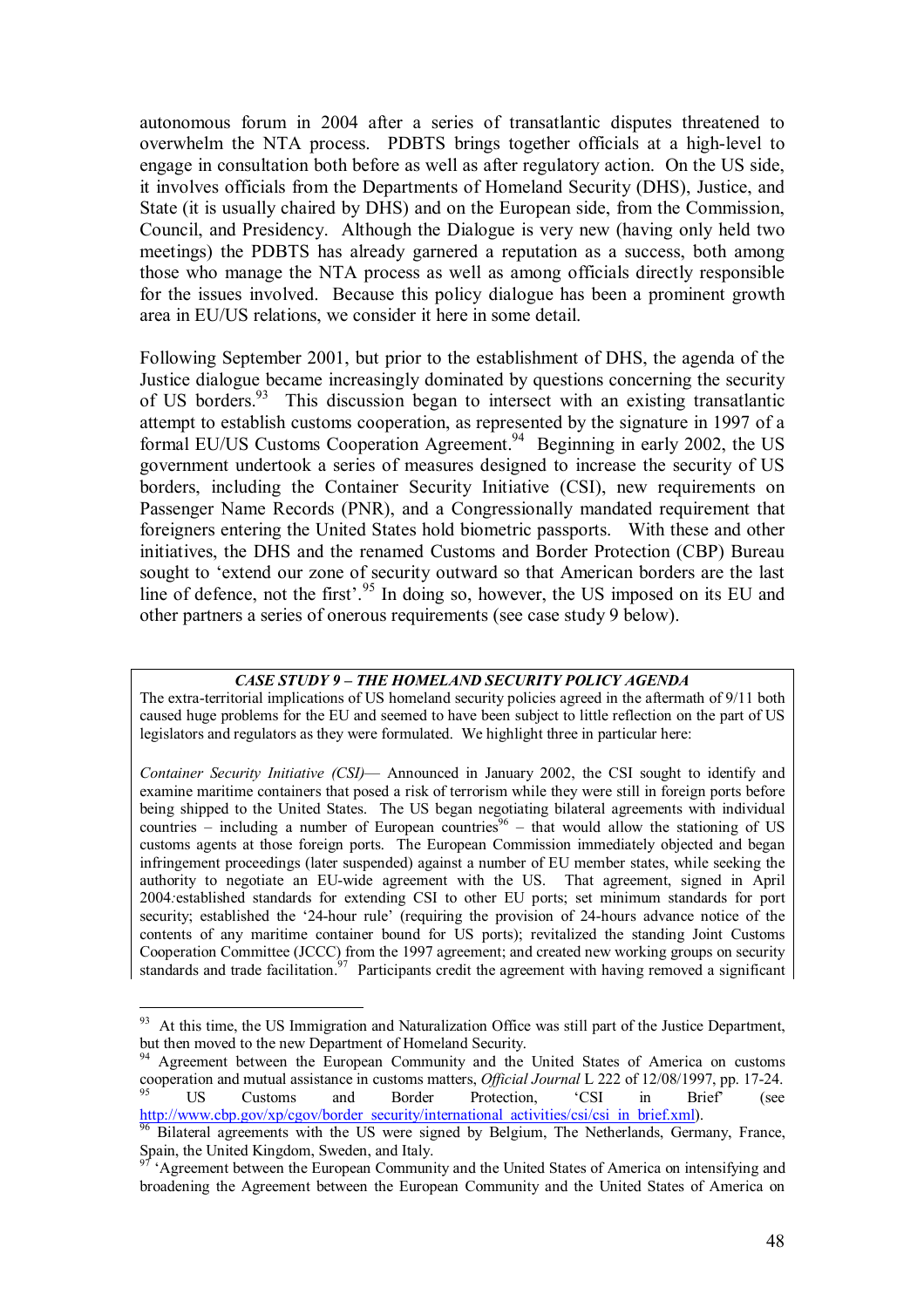source of transatlantic tension. The JCCC and the two working groups subsequently elaborated detailed standards for the implementation of CSI throughout the EU.

*Passenger Name Records* — In early 2003, CBP required airlines to provide, within 15 minutes of departure, electronic access to the Personal Name Records of all passengers on flights entering the United States. Failure to comply would result in substantial fines for the airlines and enhanced security screenings for passengers. This requirement created particular problems for European airlines, which faced possible prosecution under the terms of the EU's Data Privacy Directive. The Commission agreed to allow airlines to forward the information to the US on a temporary basis, while negotiating a bilateral agreement with the United States. This agreement, concluded in early 2004 after often difficult negotiations, saw the US agree to limit the number of data fields it would collect, the length of time it would hold them, and the uses of the data.<sup>99</sup> The Commission obtained a decision recognising the adequacy of US measures under the terms of the Data Protection Directive. The US and the EU also adopted a bilateral agreement authorizing the continuing transfer of PNR data by European airlines to the United States. The agreement was criticized by many consumer groups and the European Parliament for providing inadequate data protection, and the EP has challenged these arrangements before the European Court of Justice.<sup>100</sup>

*Biometric passports – In 2002 the US Congress established new requirements for 'biometric passports'* featuring digital photos and other biometric information such as fingerprints and iris scans. It further required that travellers without such passports would require a visa to enter the United States after October 2004, even if currently from a 'visa waiver' country (as are 15 EU member states). Alarmed by the prospect of all European travellers having to go through the cumbersome process of obtaining a US visa, EU officials objected, noting that while the Union had begun the process of introducing biometric passports, no  $EU$  member state  $-$  nor indeed the United States itself  $-$  would be in a position to meet the October 2004 deadline. The US government requested a two-year extension from Congress, but Congress agreed to postpone the deadline only for one year, until October 2005. According to participants, EU and US officials have been working closely on this issue, with US officials supporting another extension of the deadline as well as an effort within the International Civil Aviation Organization (ICAO) to establish global standards for biometric passports.

Throughout 2003, the new Department of Homeland Security (DHS) became increasingly involved in all three of these issues. When the Customs Service (renamed the Bureau of Customs and Border Protection) moved to DHS, it essentially inherited the CSI, PNR, and passports issues. Although the State Department and Customs had taken the lead roles in negotiating solutions to these conflicts with the EU, it was clear that the new DHS would find US/EU relations a challenging area.

Then, over the 2003 Christmas holidays, the US government cancelled several flights from Europe to the United States on security grounds with little notice to the European governments (or the passengers). For those managing the US/EU relationship in the State Department, this very public disruption of transatlantic travel was a 'disaster'. Moreover, they were aware that the number of issues that needed to be addressed, in what was now a very conflictual and tense atmosphere, was piling up. What had previously been a relatively prosaic (and primarily economic) process of bilateral customs cooperation had become heavily 'securitised' and politicised. It was clear that instead of simply engaging in *reactive* regulatory cooperation aimed at managing conflicts, there was a real need for

customs cooperation and mutual assistance in customs matters to include cooperation on Container Security and Related Matters', 22 April 2004.<br><sup>98</sup> The *ICCC* 

<sup>98</sup> The JCCC, praised by participants as a useful exercise, has met five times at this writing (most recently on 15 November 2004, with US Commissioner Robert Bonner and EU Director-General Robert Verrue), and is scheduled for another meeting in May 2005. For more on the work of the expert groups, see EC-US Customs Expert Group, *Customs cooperation on transatlantic supply chain security*. 99 The US originally sought to collect 39 fields of data, but settled for 34 in negotiations. It also agreed

to hold the data for 3.5 years, rather than an anticipated 7, and to limit the use of the data to serious crimes (although not, as the EU had sought, solely to terrorism).

<sup>&</sup>lt;sup>100</sup> Cases C-317/04 and C-318/04. See 'EU/US: Air passenger data cases lodged with Court of Justice', *European Report*, 31 July 2004.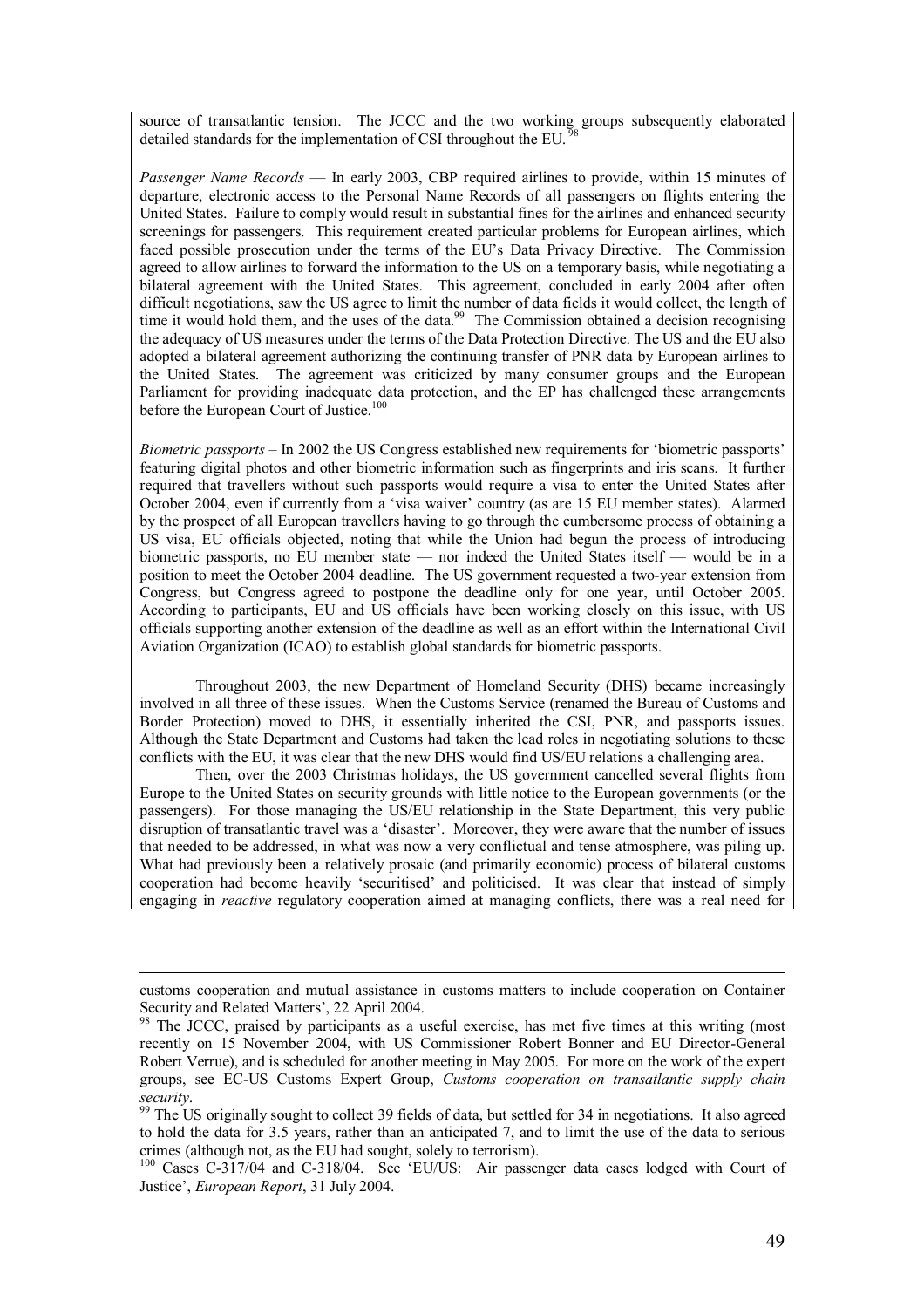*proactive* cooperation aimed at avoiding conflicts and reaching common goals.<sup>101</sup> The institutional solution was the creation of a new, specialised forum for US-EU exchange, the Policy Dialogue on Borders and Transport Security (PDBTS), in early 2004.

The need for proactive cooperation led to the creation of a US/EU dialogue dedicated specifically to border and transportation issues. Labelled the PDBTS, it was launched in April 2004 at a meeting chaired by US Under-Secretary for Transport and Border Security Asa Hutchinson and EU Director-General for Justice and Home Affairs Jonathan Faull.<sup>102</sup> EU anti-terrorism coordinator Gijs de Vries also attended as did relevant officials from the Departments of State and Justice. A second meeting was held in November 2004.

Participants credit the PDBTS with getting 'the right people in the room' to deal with common border security issues, and with averting future crises through ongoing consultation. Throughout 2003, DHS had developed some contacts in Europe as it dealt with PNR and other issues, but the new Dialogue allowed for more regular, predictable interaction. Participants have noted that they are in frequent touch between dialogue sessions with their transatlantic counterparts by telephone and other methods, and have even been able to provide advance warning of delicate matters. The dialogue sessions have been described as 'much less formal' than SLG sessions by one participant. It is striking that none of the senior DHS officials had any exposure to the EU prior to their involvement in PDBTS (one described the Union as 'incomprehensible').

Success in the PDBTS has spilled over to even higher levels, with Secretary of Homeland Security Tom Ridge having increasingly frequent interaction with his EU counterparts. In a speech in November 2004, he noted that one of his few regrets as Secretary had been his late appreciation of the benefits of US/EU coordination:

What I have discovered is that when we sit down, make our case, discuss, negotiate finding a common solution of mutual benefit, we've made a lot of progress. Part of me wishes we'd started that a little bit earlier, but there were other things that it seemed at the time were higher priorities.<sup>103</sup>

The EU/US agenda in transport and border security is still a potential source of major conflict. Yet, participants in PDBTS pointed in particular to three factors that made the dialogue initially successful:

- It brought together experts in a somewhat informal setting. Both sides started with a conviction that solutions had to be found. Discussions focused on finding ways to satisfy security needs, rather than about whether they existed.
- The dialogue forced both sides to get their respective houses in order. Although DG Relex and the State Department played central coordinating

<sup>&</sup>lt;sup>101</sup> Mark A. Pollack, 'The New Transatlantic Agenda at Ten: Reflections on an Experiment in International Governance', paper presented at the European Union Studies Association, Austin, Texas,  $31$  March  $-2$  April 2005.

<sup>&</sup>lt;sup>102</sup> One of the Deputy Directors General for External Relations (DGA-1) co-chairs the EU delegation. It is perhaps revealing that we were told very different things in Brussels and Washington about which side was primarily responsible for taking the initiative to create the PDBTS.

<sup>&</sup>lt;sup>103</sup> Transcript of Secretary of Homeland Security Tom Ridge at Press Conference, 30 November 2004 (see http://www.dhs.gov/dhspublic/display?content=4179).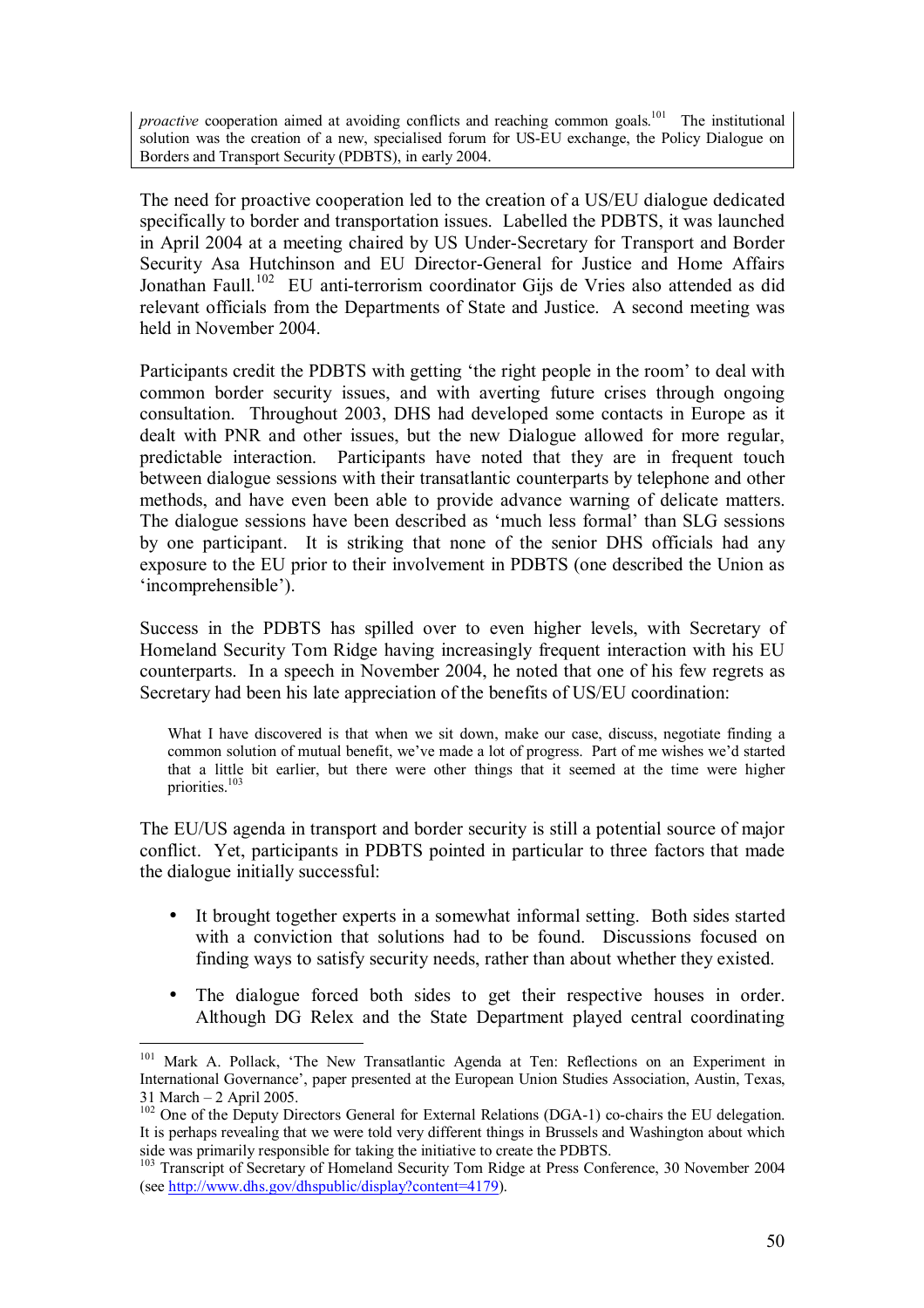roles, many policy decisions had to be made in a complex mix of other departments and agencies. DHS in particular was a new department that had brought together many disparate agencies with competing cultures and agendas. Few officials had any significant international experience. The Dialogue required DHS to think about the international impact of a particular measure and pressured the various agencies and bureaus to develop one position. Similarly, in the EU, the Commission was a relatively new actor in this area, and although its (then) JHA Directorate was most often in the lead, many other DGs were implicated (CSI was a customs issue, for example). In addition, the new Coordinator for Counter-terrorism at the Council of Ministers also had to establish his role.

• Finally, both US and EU participants in the PDBTS were able to use the discussions to reinforce their position within their own bureaucracies. Taking a lead with the US reinforced the Commission's competence in this area, while DHS participation did the same for a relatively new Cabinet department.

After only a year, the PDBTS has reversed the fear that issues concerning borders and transportation would become a minefield for US/EU relations. Instead, these matters are now widely considered an area of US/EU success.

### *The Group of 8*

The G-8 is another important arena for EU/US dialogue with each other as well as other partners. Cooperation between the US/EU on issues such as the Broader Middle East within the G8 already informs discussions within other forums, including the Quartet and NTA.

Many of our interviewees favoured extensive coordination between the forthcoming US/EU and G8 summits, but most admitted that this was easier said than done and could only be done informally. It was also suggested to us that EU/US summits were easily overshadowed by G8 summits (especially in terms of media attention), and their close proximity in the calendar sometimes makes them especially competitive. Moreover, coordinating NTA actions with those of the G8 seems to depend heavily on the latter's Presidency being held by the US or one of its EU members. If the experience of the 2004 US G-8 presidency is any guide, US efforts to coordinate issues and positions between the G-8 and the US-EU summit were perceived by some in Europe as an attempt to predetermine the EU position via the duplication of agenda items between the two summits.

It is a fact of life that the US and EU will always interact with each other in a variety of different international forums, with different purposes, memberships, and capabilities. It may be possible to coordinate these interactions more systematically with those that take place within the NTA. Logically, however, such coordination will always consist largely of informal, pragmatic exchanges, particularly to avoid the appearance of a US/EU duopoly, or 'Group of Two', in multilateral diplomacy.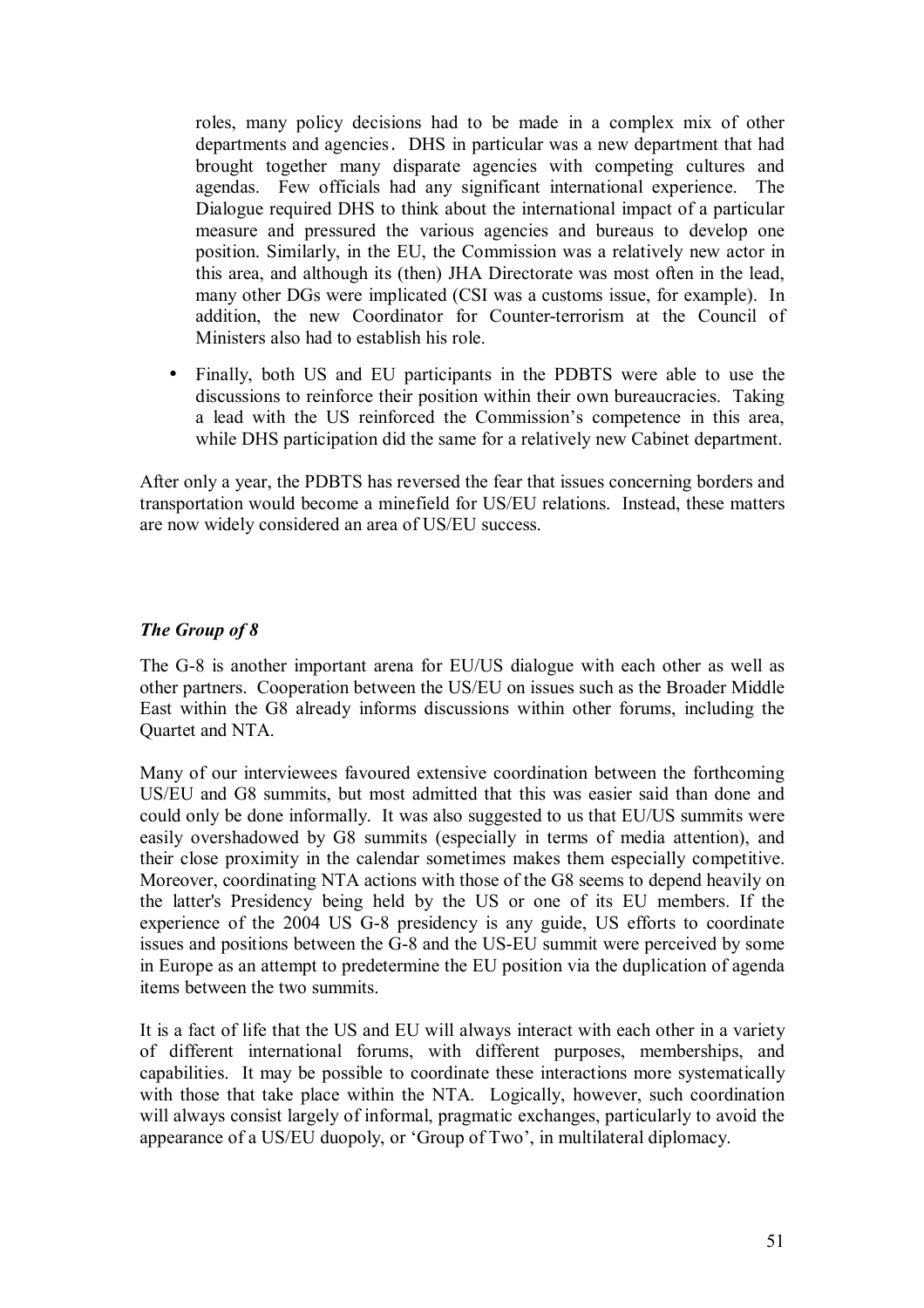#### *f*People-to-people' dialogues

 $\overline{a}$ 

What currently exists in this area of EU/US relations is not what was intended in 1995. We have learned from officials involved in the origins of the NTA that the 'people-to-people' section of the original agreement was not intended to establish formal sectoral dialogues. Rather, the NTA's focus on people-to-people activities was intended to engage a broad cross-section of US and EU civil societies, as had already been going on with US and German civil society (meetings of mayors, local officials, educators, and so on). It was hoped that the growing number of transatlantic exchanges focused on domestic and local issues could be brought together in a way that established a genuine dialogue between US and European civil societies that would reinforce government-to-government relations.

It appears that more formal sectoral dialogues of the kind that now exist (see below) arose because officials simply did not know how to deal with this part of the NTA. Even today, we have found a general lack of enthusiasm on the part of lead administrations in the NTA process to involve these dialogues in any meaningful way because it threatens to complicate management of the process.

It is worth noting that even the formal dialogues that exist today are rather *sedimentary*, in that they are all that is left after a number of other dialogues ended up being 'washed away'.

One example is the *Transatlantic Environmental Dialogue* (TAED), which was launched in 1999 but atrophied rather quickly and was disbanded in 2000. Interviewees have suggested to us that the TAED was always hampered by its disparate membership. US environmental groups, unlike their EU counterparts, do not have a history of cooperation with each other. Many see themselves as outsider groups, which makes them leery of close involvement with government. Most environmental organisations focus on international environmental issues and thus their focus is global rather than transatlantic. The disparate membership of the TAED meant that, unlike the TACD, it was not able to survive problems it experienced with its financial support.

Another example is the *Transatlantic Labour Dialogue,* which was launched in 1996 as a mechanism for trade union dialogue in the NTA process. It collapsed after only a few meetings because of the lack of a social agenda in the transatlantic relationship (at least according to some participants) and because, like environmental groups, the main areas of common concern for trades unions are global, rather than transatlantic.

However, there have been recent efforts to revive the labour dialogue, prompted in part by the Commission's 2004 Communication on 'The Social Dimension of Globalisation<sup>', 104</sup> which alluded to cooperation with the US on issues related to

<sup>&</sup>lt;sup>104</sup> COM (2004) 383, 18 May 2004. See also Jody Knauss and David Trubek, 'The Transatlantic Labor Dialogue: minimal action in a weak structure' in Pollack and Shaffer, *Transatlantic Governance in the Global Economy*. The revival of the Labour Dialogue has had a very low profile. We conducted a web search (in April 2005) using the Google search engine that produced no ëhitsí after 2001. A search on the ETUC website yielded two hits, one of which was the ETUC's statement on Bush's visit to Europe, and another that does not refer to the Labour Dialogue by name. Separate searches for 'labor dialogue' and 'transatlantic' yielded no hits on the AFL-CIO site.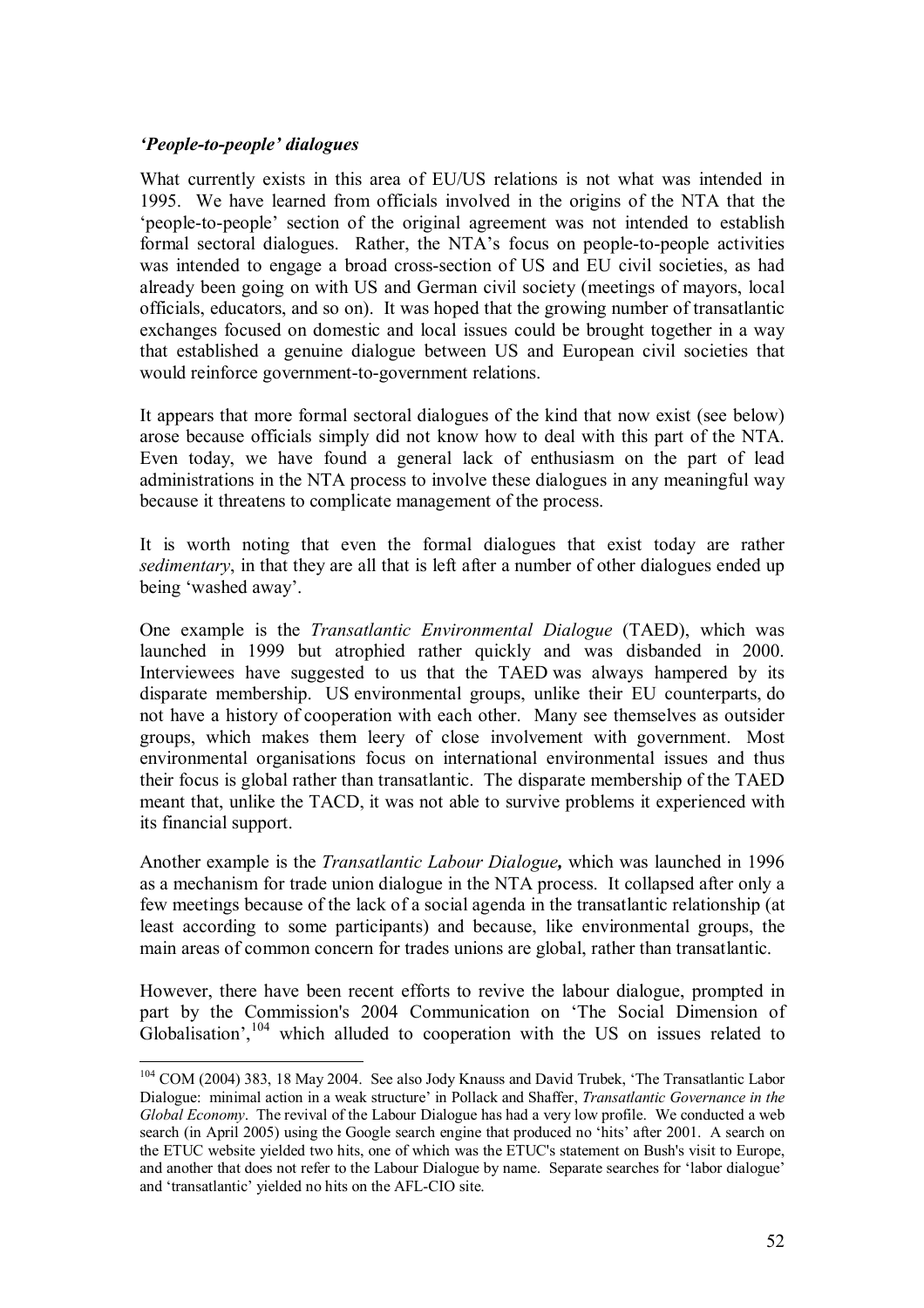employment and social affairs. In a joint statement to the 2004 EU-US summit, the European Trades Union Congress (ETUC) and the AFL-CIO called for promotion of and practical support for a transatlantic social agenda, extending to issues related to job dislocation and improving corporate governance. Other possible areas for dialogue include social protection, health care, education and training, occupational safety and health, pension systems and the relationship between development assistance and core labour standards.

We consider the state of exchanges between the three formal 'people-to-people' dialogues that continue to exist below.

### *The Transatlantic Business Dialogue (TABD)*

The TABD is an industry forum whose stated goal is ëto help establish a barrier free transatlantic market which will serve as a catalyst for global trade liberalisation and prosperity<sup>105</sup> It is co-chaired by two European and American business leaders and has an executive board consisting of 30 Chief Executive Officers (CEOs) of firms with significant transatlantic interests.

The TABD has gone through some difficult times since its creation in 1995, and was nearly disbanded in 2003-4. But our interviewees now see it as on an upswing and generally regard it as the most influential of the Dialogues.

Our interviewees offered a variety of explanations for the TABD's decline and rebirth, but central to all of them was its relationship with government(s). As one interviewee pointed out, TABD could be seen as one of many business lobbies, but it was the one specifically chosen by the governments to play a role in this relationship. If TABD is to be effective, then it has to have access to the governments. It is government access that kept the CEOs engaged, and ultimately the CEOs had to be the drivers if TABD was to remain active.

Many of our interviewees cited problems of process in explaining why it became hard to sustain the TABD's early momentum. The TABD was initially meant to work according to a very flexible process, with CEO conferences as the capstone and sectoral working groups addressing specific issues. Eventually, however, the annual CEO conference became overloaded with social events and scripted plenaries, with not enough time for real discussion.

Meanwhile, working groups failed to come up with specific recommendations. By the end of the Clinton administration, the 'low-hanging fruit' in terms of policy recommendations had been picked, and there was a general feeling of fatigue. TABD was not getting the high-level government access it required.

More generally, the TABD has faced a recurring challenge: when it is successful, more issues tend to be added to its agenda, overcrowding it and forcing discussions into a laundry list format that does not fit well with CEO participation.

<sup>&</sup>lt;sup>105</sup>See http://www.tabd.com/about.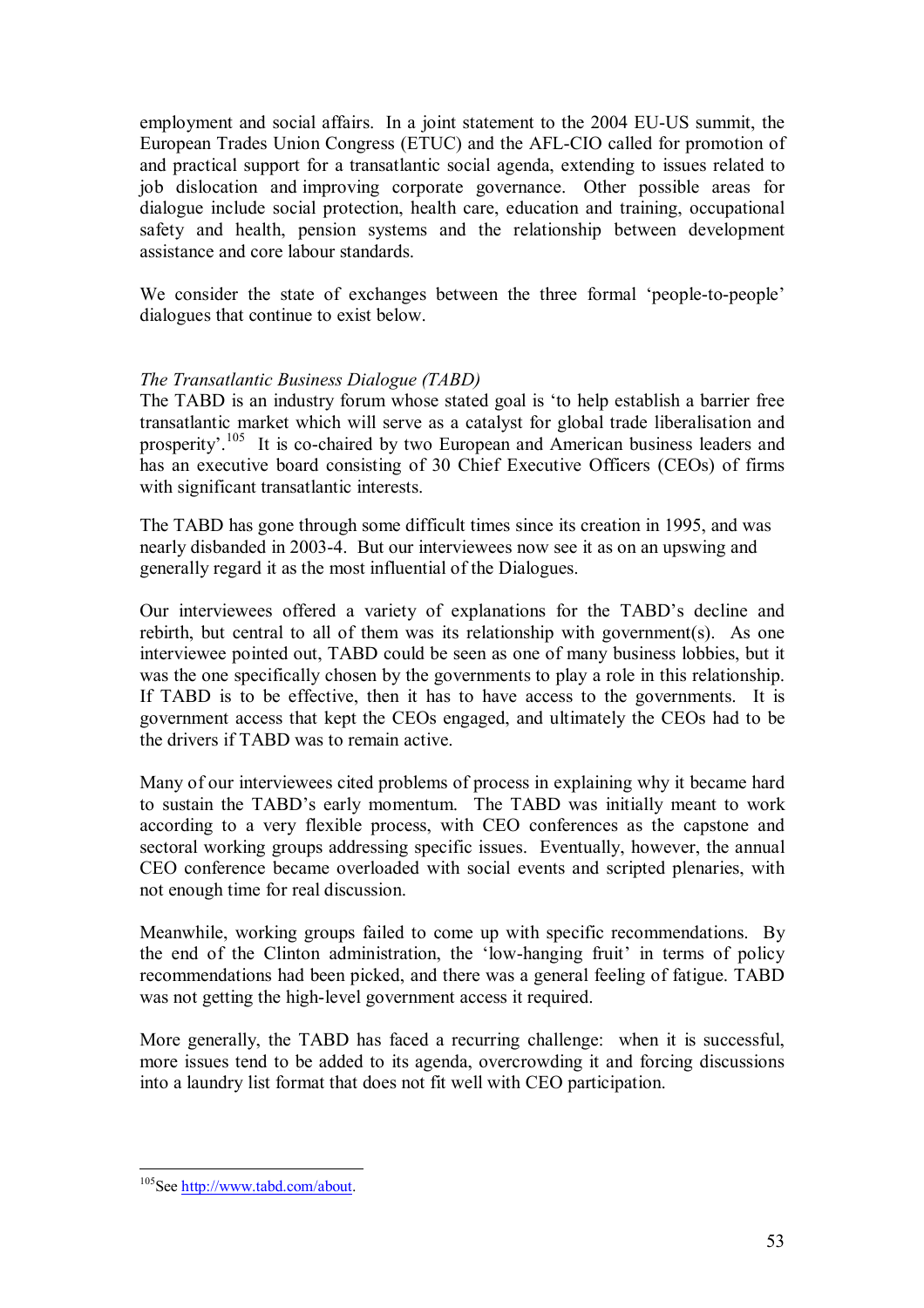Recently the TABD seems to have been rejuvenated. On the US side, it has found a new home for its secretariat at the Center for Strategic and International Studies in Washington. The CEO conference has been abandoned, although CEOs try to meet twice per year, once at Davos and once in conjunction with the US/EU summit.

The working groups have been disbanded in favour of policy committees (one on each side of the Atlantic) focused on a few specific issues. Nearly all of our interviewees made clear that the TABD worked best when it focused on a few issues that brought clear benefits to the transatlantic business community. Several thought that more strategic discussions about US/EU leadership in the global economy should take place in other forums such as, for example, the Transatlantic Policy Network.

There remain internal tensions within the TABD. Specifically, while the Brussels policy committee includes representatives of US member companies as well as European members, the Washington policy committee (thus far) includes only US firms. One effect is to make it difficult for US and EU firms in Washington to negotiate a unified position in the policy committee, and thus more difficult to lobby governments in a unified manner.

TABD representatives have always participated in the US/EU summit. The two TABD chairs usually meet with the Presidents for 15 minutes or so and then have substantive discussions with other high-level officials. This exchange is regarded as a very positive, perhaps essential element in ensuring that new CEO leadership continues to come forward. One interviewee noted that the summit participation highlights the importance of the White House to TABD. While generally Commerce, USTR, or State are the liaisons with TABD, it is the White House that has the clout to get things done, especially on tough issues.

The biggest stumbling block for TABD now is the lack of progress on regulatory issues. TABD has been very active in the current 'stakeholder process' and there is hope within it that it will provide fresh impetus on the economic agenda. However, few of our interviewees were confident that new ideas would actually emerge at the end.

The TABD is presently dominated by large multinational corporations. In light of EU enlargement, there may be a case for revisiting the composition of the TABD to ensure wider geographic representation. The TABD might also reflect on how it could realise its stated aim of allowing 'small business the chance to make their voices heard at the highest levels of government' through 'outreach to other companies...to ensure the TABD's recommendations represent the widest business consensus possible<sup>'</sup>.<sup>106</sup>

The TABD also could enhance its interaction with other active dialogues, especially the TLD. This might be done by holding a joint session of the TABD and the TLD immediately prior to US/EU government summits (see below).<sup>107</sup>

 $106$  See http://www.tabd.com

<sup>&</sup>lt;sup>107</sup> The TABD has traditionally held own meeting and met with summiteers at US/EU summits. Below, we proposed a TLD summit held in conjunction with the official summit.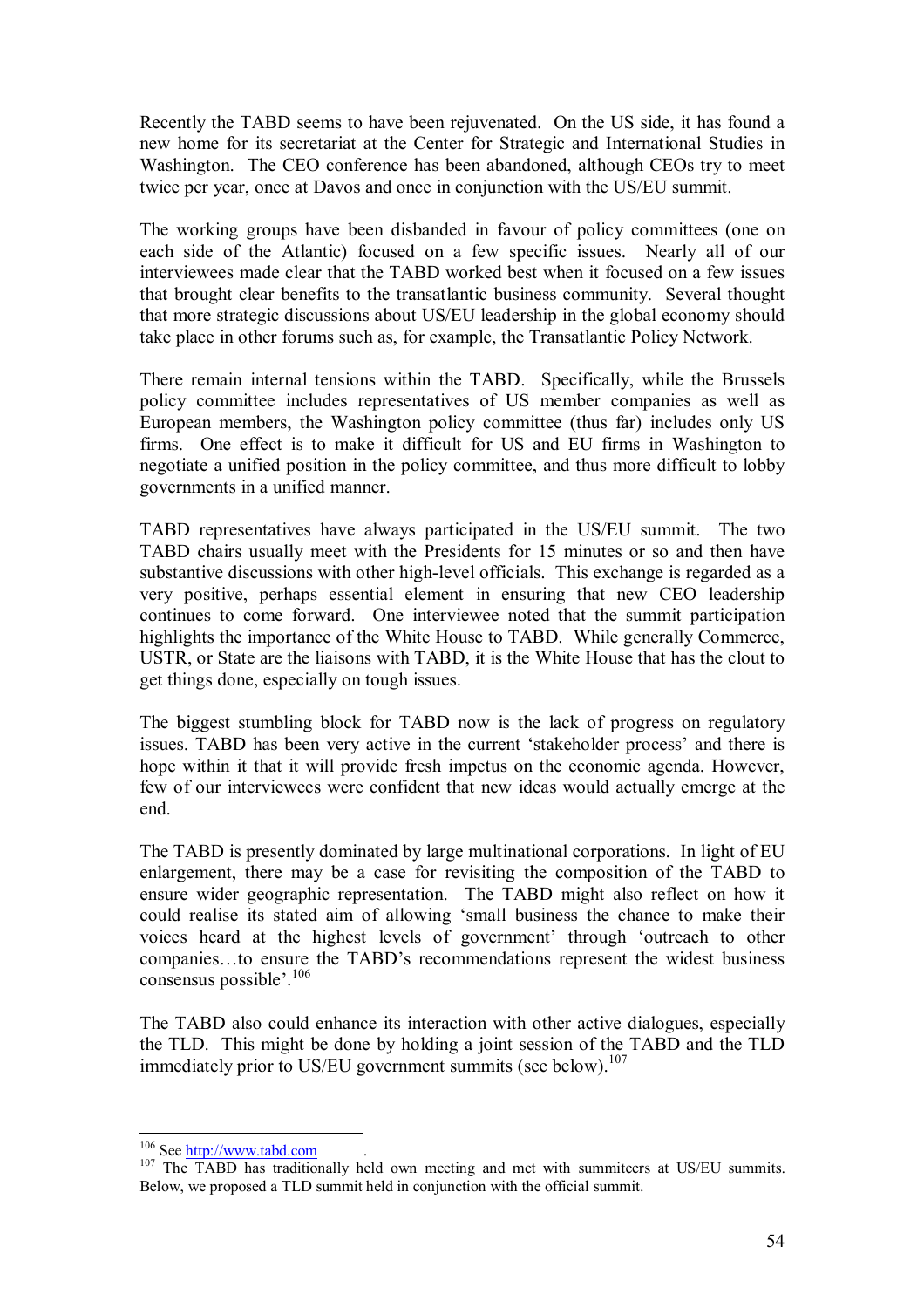#### *The Transatlantic Consumers Dialogue (TACD)*

The TACD has existed since 1998, when it was created primarily as a counterbalance to the TABD. The Consumers Dialogue now consists of about 65 consumer organizations in both Europe and the US. The TACD remains very active, but is somewhat disconnected from the rest of the NTA process. It is often on opposite sides of specific issues from the TABD.

The officials we interviewed overwhelmingly cited the TABD and Legislative Dialogue as important, and tended to say little about the TACD. Two sources of tension concerning the TACD seem to be that it has consistently (and unsuccessfully) insisted that it should have equal time as the TABD with the presidents at US/EU summits,<sup>108</sup> and that it has received considerably more support (including financial support) from the European side than the US side.

The TACD has a secretariat in London. Its Steering Committee manages agendas, raises funds, and represents the TACD toward governments and the Commission. Most actual policy development is done in working groups, in which the positions of the TACD are established through consensus, and each of which have a European and US chair.

The Consumers Dialogue has held an annual meeting most years, alternating between Washington and Brussels. Recently it has also begun holding meetings dealing with specific issues, such as privacy. It is not unusual for these meetings to be held in conjunction with other major international consumer meetings, sponsored by OECD, for example, or Consumers International. Overall, participants in the TACD tend to agree that has been a valuable venue for organisations to find each other and work together.

The disparity between the TACD and TABD in terms of access and weight within the NTA seems to be a product of several factors. The most obvious is a lack of resources. The TACD has raised some money for work on particular issues, but raising funds for operating support has been very difficult. A second disparity is structural: most consumer NGOs are very small, with limited staff and budgets, and focused on local or state issues. Third, the TACD's closest ties with government on the US side are with the Federal Trade Commission or the Food and Drug Administration (FDA) or Department of Agriculture, depending on the issue, not the State Department or in the White House. Finally, consumer organizations often find themselves on opposite sides of issues from governments and see their role as being watchdogs on any administration.<sup>109</sup>

Interestingly, participants in the TACD considered it a successful example of a genuinely transatlantic civil society network. Some officials (especially American ones), however, described TACD as an advocacy group, and not representative of

<sup>&</sup>lt;sup>108</sup> A representative of the TACD told us that the TABD was consulted early in the preparations for the 2004 Irish summit, while the TACD was given only a 'second-hand offer' of face-time with officials below the presidential level. The TACD said it could not condone this disparity of access, and so did not attend the US/EU summit.

<sup>&</sup>lt;sup>109</sup> For example, the TACD has been critical of the deal on PNR reached between the Commission and the US government.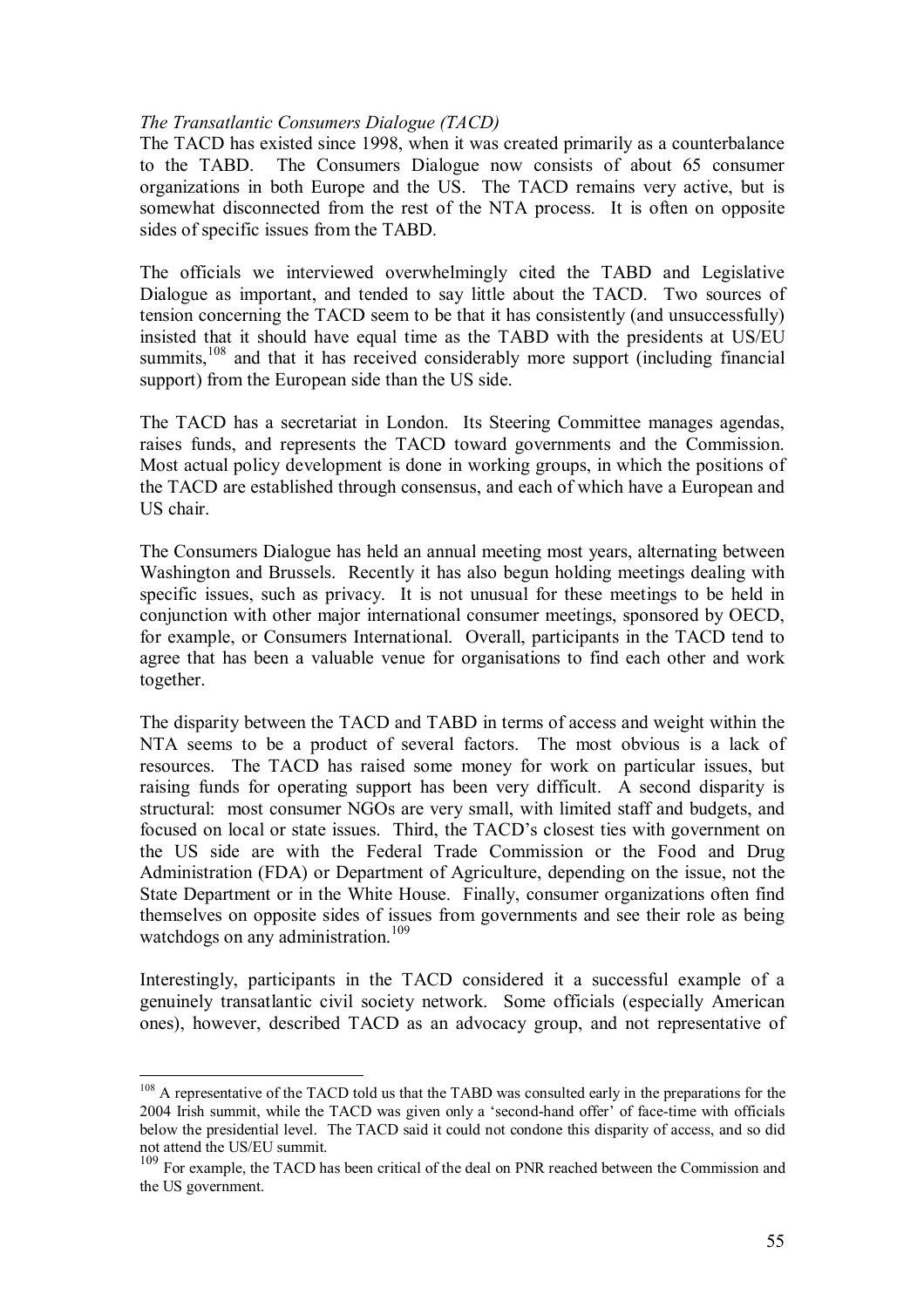freal civil society. The academic verdict remains that 'there is no transatlantic civil' society $^{110}$ 

#### *The Transatlantic Legislator's Dialogue (TLD)*

 $\overline{a}$ 

The TLD was created in 1999 to build on existing exchanges between the European Parliament and US House of Representatives. It now meets twice a vear<sup>111</sup> for exchanges that are often impressively substantive. However, the TLD tends to attract legislators who are 'believers' in transatlantic cooperation, as opposed to those whose legislative work (especially as committee chairs or *rapporteurs*) has significant effects for the other transatlantic partner.

The TLD does not include the US Senate, which has considerably more power and influence over American foreign policy than the House.<sup>112</sup> Participants on the European side concede that they are still at a stage of evangelising to their US counterparts about the power and role of the EP.

It is almost impossible to overestimate how poorly understood the EU is on Capitol Hill. The lack of knowledge about the EU generally extends to almost no knowledge about the NTA process, with the exception of the US/EU summit. After spending considerable amounts of time seeking to interview members of Congress, our Washington-based team was forced essentially to give up trying after numerous staffers explained that their members had little awareness of or interest in either the NTA or EU.

One of our interviewees suggested that US participants in the TLD are House members who are interested in 'European travel and food'. It was noted repeatedly that Congressman Michael Oxley had been a frequent participant in transatlantic meetings, including ones held by the Transatlantic Policy Network (although not the TLD). Despite his own interest in and familiarity with Europe, the Sarbanes-Oxley Act has been a major thorn in the transatlantic relationship.

Yet, we found some evidence that Congressional attitudes toward Europe are changing. Until very recently, 'Europe' meant NATO; if anyone on Capitol Hill thought about the EU it was usually only in an economic context. The Presidentís recent trip to Brussels, and its focus on the EU, has shifted perceptions amongst those who care about Europe. There was a strong sense amongst our interviewees that if the President were to make the NTA a priority, 'Congress would come on board'.

<sup>&</sup>lt;sup>110</sup> Francesca Bignami and Steve Charnovitz, 'Transatlantic civil society dialogues' in Pollack and Shaffer, *Transatlantic Governance in the Global Economy*, p.283.<br><sup>111</sup> The main tangible contribution of the TLD to pre-existing House-EP exchanges is that

videoconferences now take place between actual meetings. The TLD is the only case of an EP delegation that meets with its foreign counterparts twice a year instead of once.

<sup>&</sup>lt;sup>112</sup> Exchanges on European issues with US Senators do take place within the Transatlantic Policy Network (TPN; see http://www.tpnonline.org/congress.html for a -- rather short -- list of Senators who participate in their meetings), the annual Wehrkunde (transatlantic security conference) in Munich, and in the NATO Assembly. However, none of these exchanges, with the partial exception of those organized by the TPN, focus primarily on US/EU issues. We would note that Senators are very individualistic, often travel on their own, and do not participate in many group activities. There are very few cases of groups that involve House members and Senators on an equal footing (not even the NATO Parliamentary Assembly).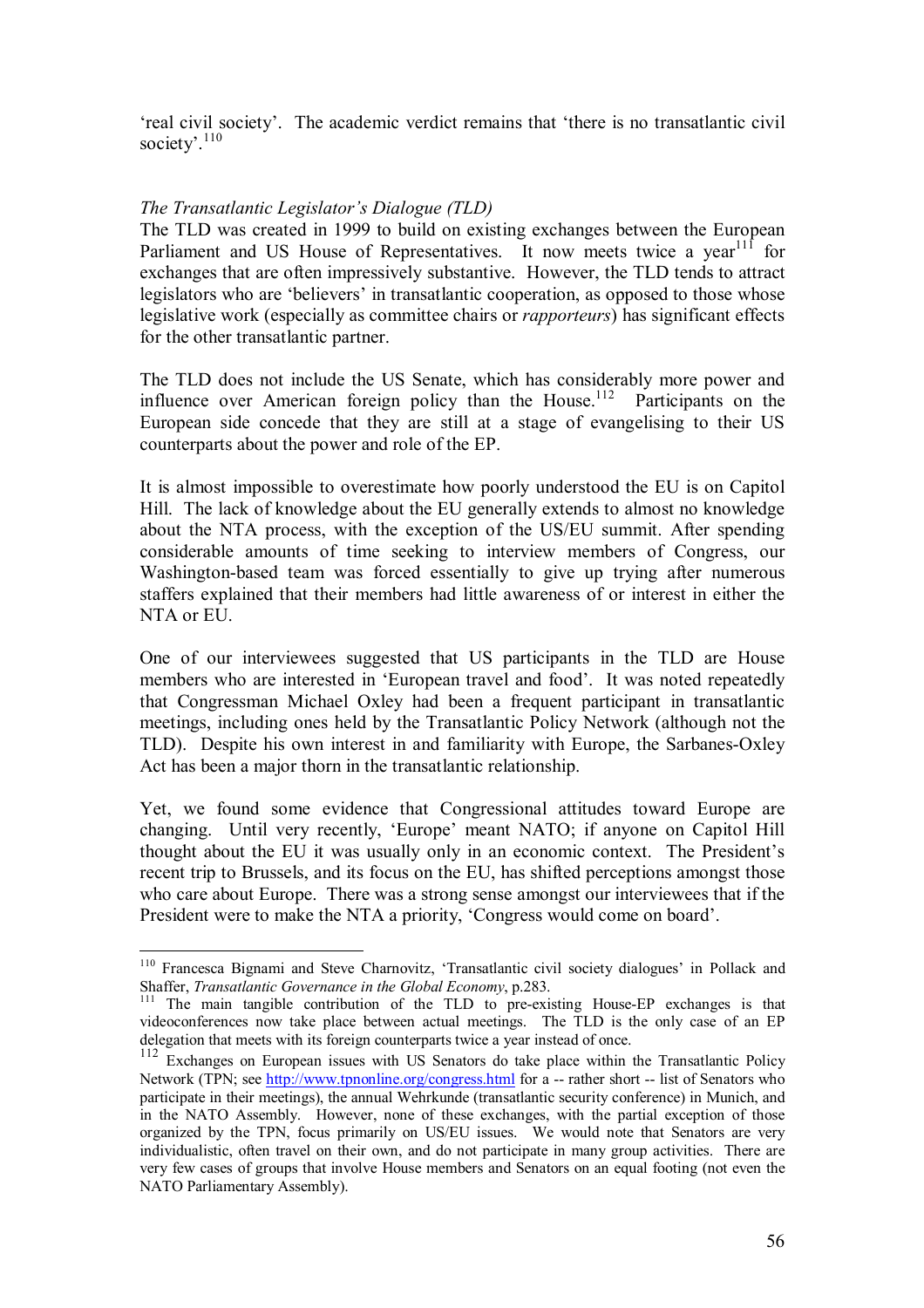Moreover, there is evidence of increasing congressional interaction with the EU. More individual members are participating in the Transatlantic Policy Network. There is interest at the staff level in making contact with the EU in specific areas, and there have even been a couple of trips to Europe by staff from committees dealing with regulatory issues. The first ever hearings on the EU (other than on economic subjects) were held in 2004. There appears to be increasing demand for information about and contacts with the EU, but also a feeling that the established TLD channel is not proving an effective way to get them, thus leading individual members to develop ad hoc methods and connections.

When asked why the TLD did not function more effectively, most interviewees pointed to a mismatch between the issues central to the US/EU relationship and the members involved. The EP's Delegation on the US was not seen as comprising member who are necessarily influential on topics of concern to the US. In Congress, the TLD is based in the House International Relations Committee (HIRC), whose Europe subcommittee has undergone some considerable leadership transitions, and whose current chair is not viewed as particularly interested in Europe. Moreover, the HIRC has little legislative influence on matters of concern in the US/EU relationship.

Some interviewees on the US side (none on the European side) compared the TLD negatively to the NATO Parliamentary Assembly. They regarded the latter's US delegation as having developed into a small but growing and committed group who made real efforts to attend meetings, worked diligently (with their staffs) on reports, and had genuine colleagues in other NATO and Partner parliaments. The chairmanship of the NATO Parliamentary Assembly is assigned by the Speaker of the House.<sup>113</sup> The chair of the TLD, in contrast, is appointed by the Chair of the HIRC (making it much less prestigious), who also formally appoints its other members. The current chair, Jo Ann Davis, is well thought of, but is not a senior member.<sup>114</sup>

The format of TLD meetings was also a frequent talking point. Efforts have been made to narrow down the list of topics, but discussions still seem to cover a wide range of issues at a general level. We found no evidence of efforts to agree joint statements or even conclusions after meetings, with several interviewees suggesting that it is not the place of legislators to negotiate. The most productive discussions seemed to be exchanges on 'best practices'. For example, the US delegation recently described the process of Congressional oversight to their European counterparts, and how it might be used to ensure that the US (and EU) carried out the PNR agreement properly.

The idea of linking the TLD more closely with the US/EU summits tended to be received with more enthusiasm within the EP than on Capitol Hill.<sup>115</sup> We are aware

<sup>&</sup>lt;sup>113</sup> The chair and vice chair are supposed to be from the HIRC, but other members can come from anywhere in the House.

 $114$ <sup> $\degree$ </sup>It is notable that the current home page of Davis' Congressional web site mentions her support for local boy scouts and bus routes in her Virginia constituency, but not her work chairing the US delegation in the TLD (see http://joanndavis.house.gov/HoR/VA01/, accessed 28 March 2005).

<sup>&</sup>lt;sup>115</sup> It was pointed out to us that members of Congress lack the authority to speak for the House, so could only speak for themselves as individuals at summits. Moreover, travelling to an overseas summit is viewed with some suspicion because of the possible impression that congressional members are just accompanying the President.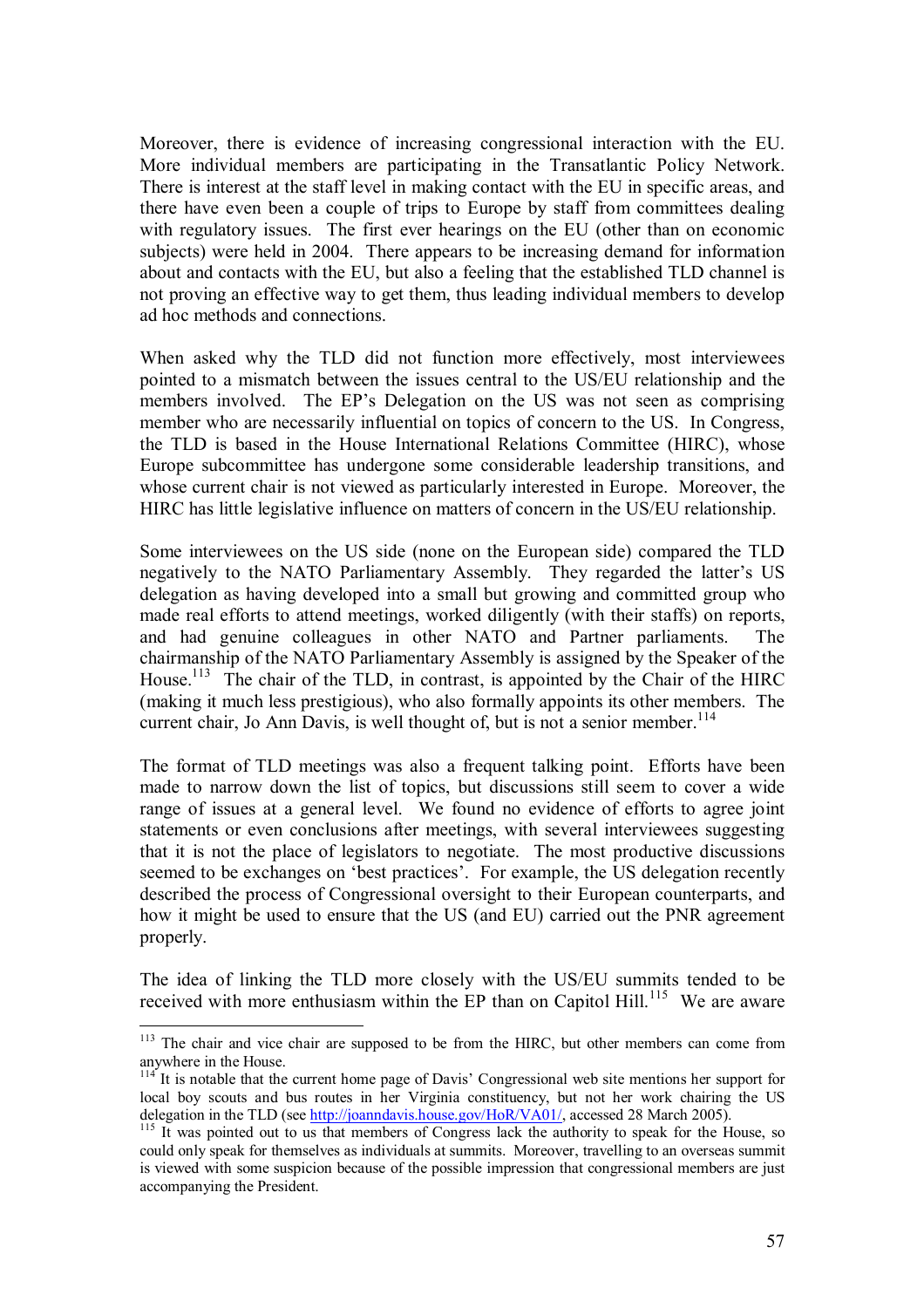of exchanges with MEPs on the NTA agenda via luncheons held after Senior Level Group meetings, but were told that these were considered 'second best options' to full meetings of the TLD with the SLG (which have been held in the past but which US officials tended to pose as inevitable victims of 'scheduling problems').

When asked for ideas on improving the TLD itself, many of our interviewees ended up proposing alternatives to it, such as:

- involving members of Congress or the EP with responsibility for regulatory issues. For example, the chairs of the US House Homeland Security and/or Judiciary Committees or EP Justice and Home Affairs Committee (or senior staff members) might be involved in the Policy Dialogue on Borders and Transportation Security.
- encouraging chairs of all EP committees to consider the transatlantic dimension on all aspects of the Commission's work programme to see if there are likely areas of overlap or conflict, and then teleconferencing with relevant members of Congress.
- establishing a congressional study group on the EU, with several US interviewees mentioning a study group on France that had recently been established as a possible model.<sup>116</sup>

If these (or other) ideas for enhancing the dialogue between legislators were to be pursued, the danger of undermining the TLD itself would need to be considered.

Even in the most abstract sense, it is expecting a great deal to imagine that either side would invite the other to become involved actively in their legislative process. Legislative processes on both sides are long and inevitably involve countless compromises between a diverse variety of different interests. Whatever provisions for 'early warning' might be attempted, there will always be limits on what such provisions could achieve.

There is widespread and deeply held consensus amongst our interlocutors that the TLD is now 'dysfunctional'. At the same time, creating an effective dialogue between legislators was frequently identified as the most desirable potential improvement in the NTA.

### *Emerging Institutional Issues*

We have been asked specifically to comment on the implications for the US/EU  $dialogue - especially institutional - of the European Union's enlargement (recent and)$ future) and its Constitutional Treaty.

The implications of an EU-25+

<sup>&</sup>lt;sup>116</sup> The French ambassador holds private briefings for study group members at his residence. It is worth mentioning in this context that John Bruton's appointment as head of the Commission's delegation in Washington was repeatedly cited as offering an opportunity to raise the EU's profile within Congress.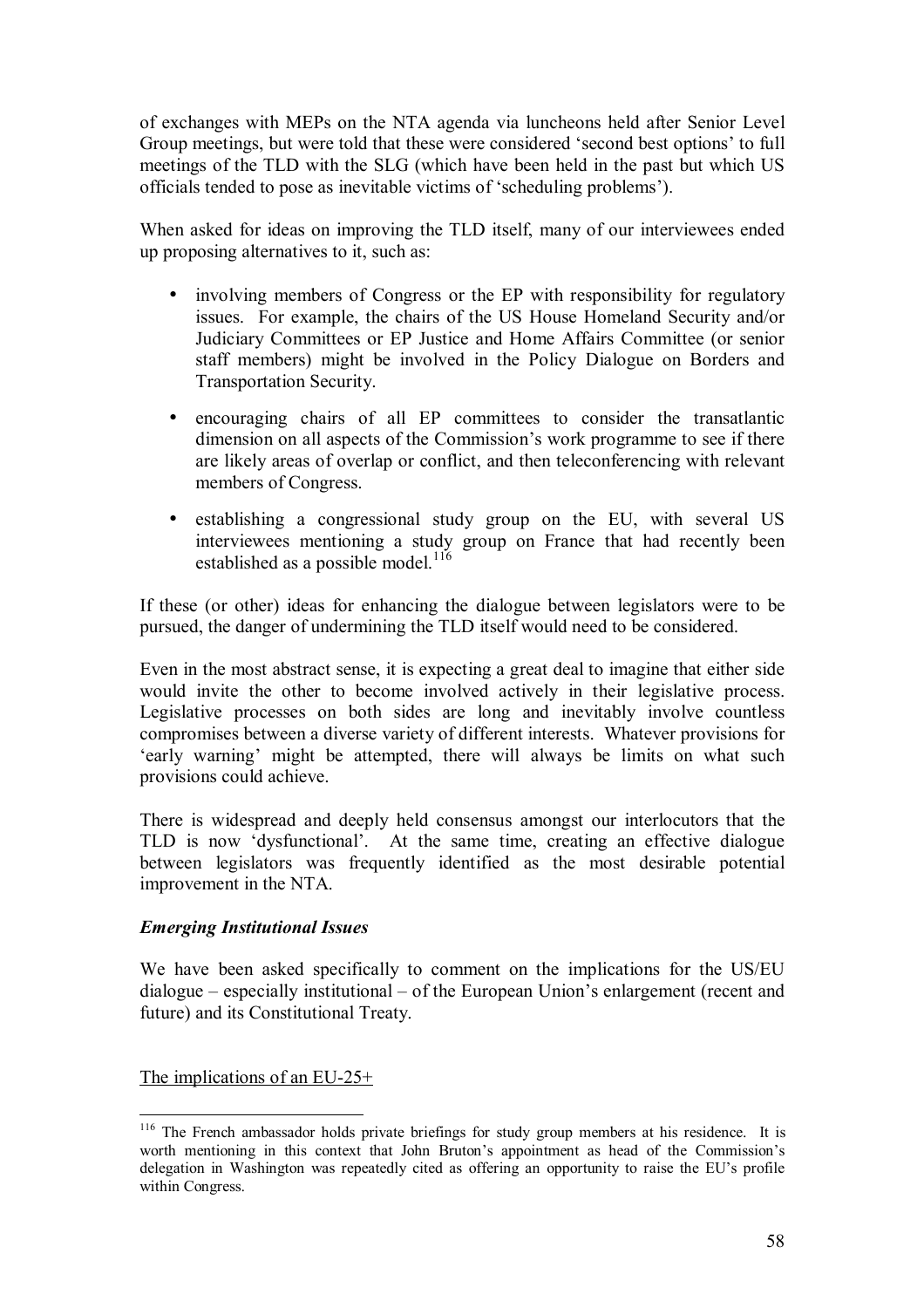Any discussion of the EU's recent enlargement, as well as those still to come, risks 'expanding to fill the available space': that is, becoming very broad and (at this writing) speculative. Obviously, enlargement both increases the importance of the  $EU - especially for the US - and complicates decision-making within it. Here, we$ restrict ourselves to a focused discussion of the impact of enlargement on the EU's current dialogue with the US.

The present arrangements for the EU's representation in its dialogue with the US might appear to have clear advantages, particularly in an EU of 25+ member states. Useful exchanges  $-$  for example, between the US and the EU's Political and Security Committee (COPS; on which all 25 EU member states are represented) – are widely viewed as having taken place recently on specific issues, although not ones formally part of the NTA. There is concern on the US side to continue to engage the EU's member states, especially its largest ones.

However, there is relatively little enthusiasm on the US side for more formal meetings with an EU of 25. Such meetings are viewed as occasionally useful in a symbolic sense (as in February 2005) but not conducive to any significant discussion. Meetings in this format tend to consist of the US presenting its position and then fielding questions about it from EU and national officials.

The Council is kept aware of NTA issues, agendas, and developments via a Council working group on transatlantic relations (COTRA), which is chaired by the holder of the Council's rotating Presidency. However, these arrangements have fostered a high degree of dissatisfaction amongst several EU member states, and a low sense of 'ownership' of the NTA by many national EU capitals.

It is widely acknowledged that COTRA is not a true 'working group' in the same sense as Council working groups on the Middle East or Western Balkans engage in actual exchanges of national view or even negotiations on policy substance. COTRA is more of a 'sounding board', in which draft agendas are discussed and delegates are updated on progress.

Few national representatives on COTRA are senior officials (many are alternates to the Article 133 Committee). Many have told us that they often find themselves unable to encourage their superiors in national capitals to 'work' via the NTA, as opposed to via bilateral channels in which national EU capitals directly engage with Washington. We have heard frequent complaints about the transparency of the NTA process from national officials.

At the same time, we also found that most national officials were able to think of cases when they had managed to get issues of national importance taken up with the US via the EU channel. The point extended to officials from post-accession states  $-$ Czech officials cited the visa-waiver issue and Poles the involvement of Javier Solana in dialogue with the US during the Ukrainian election crisis.

We found a diversity of views about how to make COTRA work better. Several national officials indicated that it should hold more working meetings on specific topics (as was done under the Dutch Council Presidency of 2004) and have more input into COREPER. Others wanted to focus more on upgrading the role of COPS in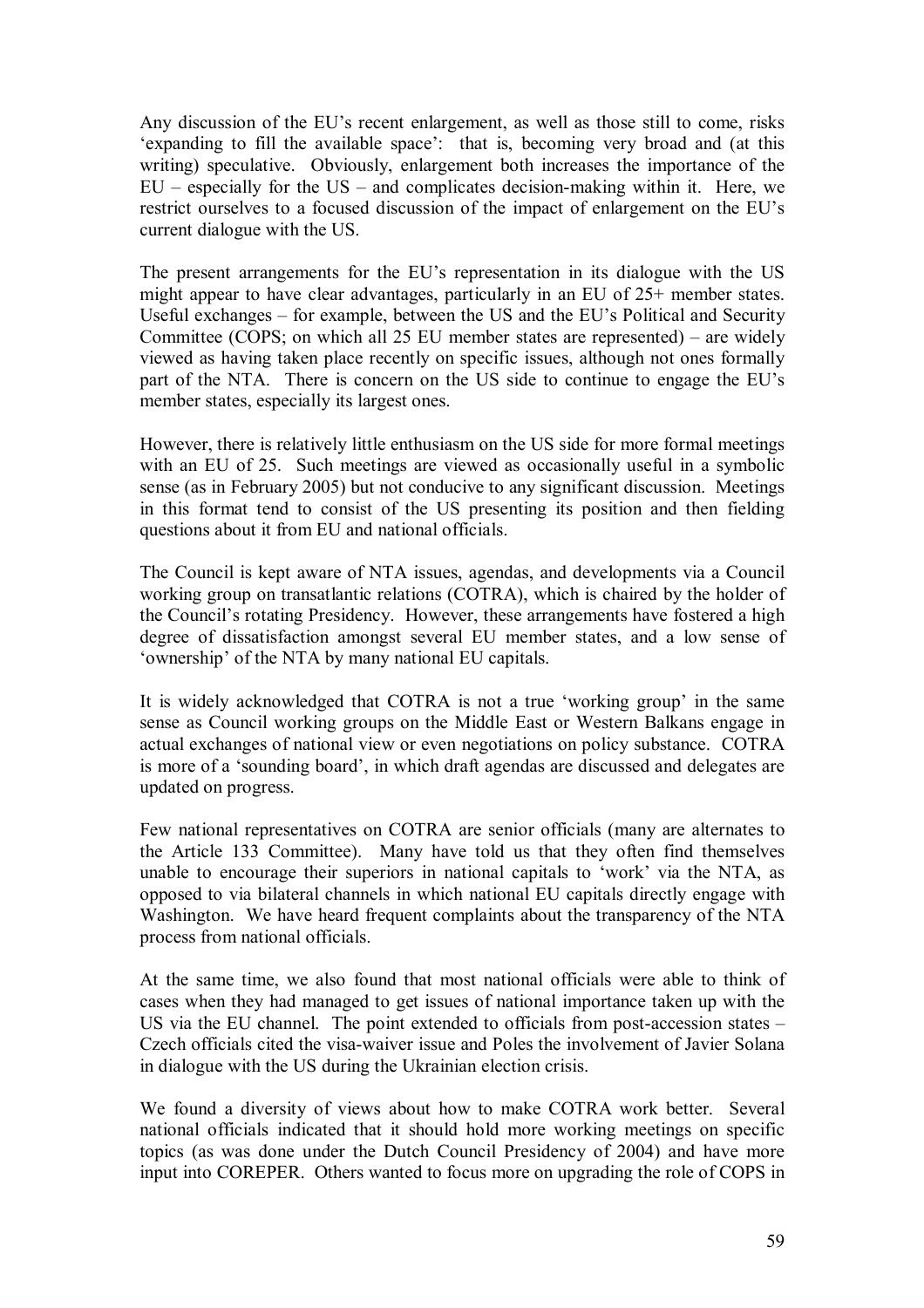US/EU dialogue. Our more general impression is that EU enlargement has contributed to a low sense of ownership of the NTA dialogue on the part of member states, and that there is a need for reflection on how the NTA process could be made more genuinely inclusive

#### The EU's Constitutional Treaty

Whatever the formal outcome of the current referendum campaigns, it seems likely that the Constitutional Treaty – or at least much that is in it – will eventually be adopted. Most of our interviewees have suggested that the Constitutional Treaty is likely to make the EU a more effective partner to the US by creating more continuity and clout in its representation. Crucially, it may help to solve one of the EU's most glaring problems: its lack of capacity for strategic thinking, or the designation of long-term goals and the marrying to them of new or existing policy instruments.

The ability to set strategy and pursue it effectively in relations with the United States may go some distance, in itself, towards ameliorating the problem of 'low ownership' of the NTA by national capitals. However, the creation of a new EU Minister of Foreign Affairs, backed by a unified External Action Service, as well as a new European Council President could make the existing problem worse.

It is a basic political reality that the importance of the  $NTA$  – and the EU channel as one channel amongst many for transatlantic relations  $-$  is, and always will be, subject to strict limits unless ways can be found to convince member states that the NTA is 'their' dialogue, too.

The pragmatic, practical policy cooperation that the NTA currently facilitates is a laudable end in itself. But the EU/US relationship urgently needs to facilitate exchanges at the highest political levels on major strategic issues. Otherwise, the US/EU dialogue will fail to realise its potential as one channel (amongst many) for facilitating transatlantic cooperation in the pursuit of mutual gains.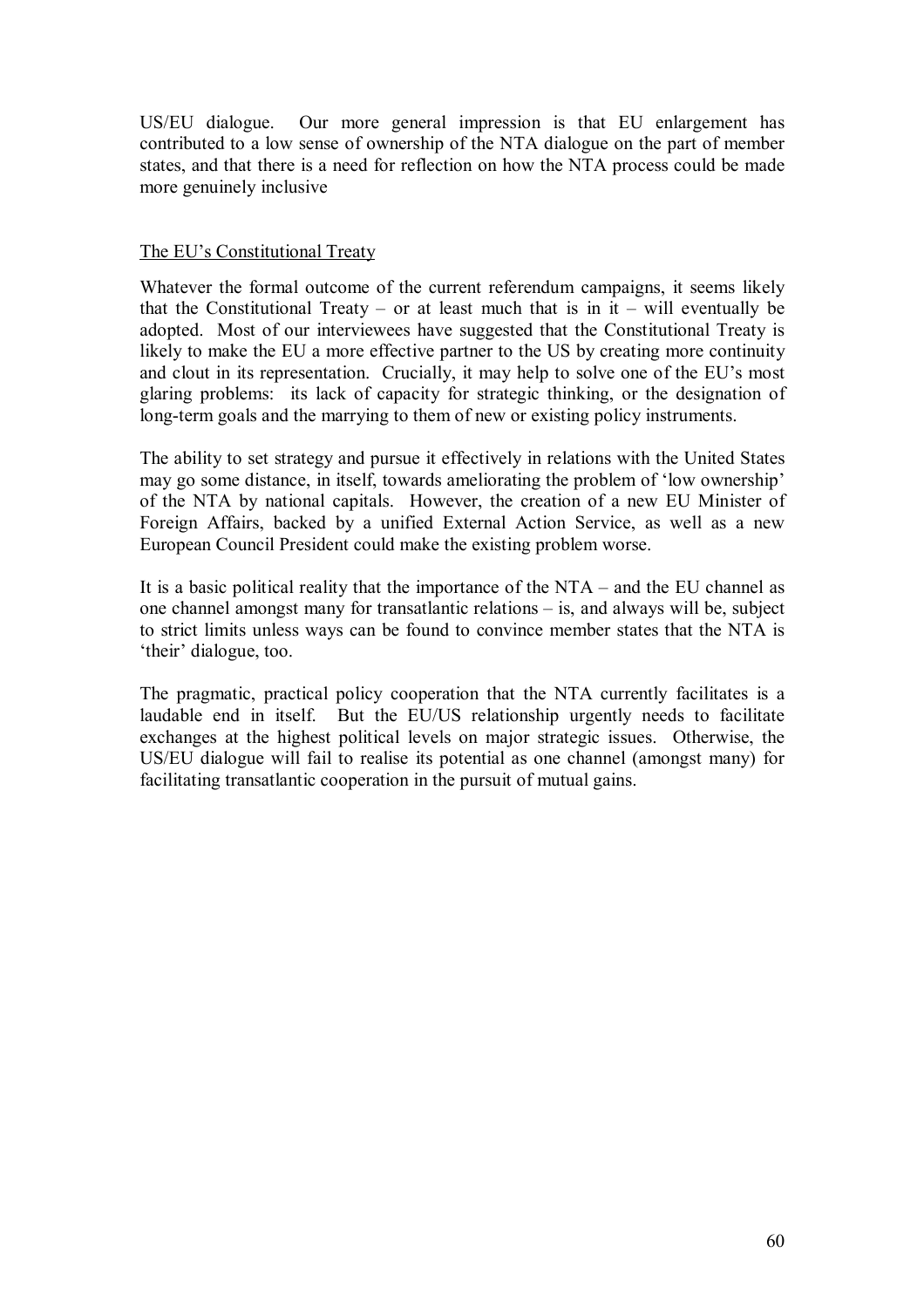# **RECOMMENDATIONS**

We have been asked to produce two (distinct) sets of recommendations on:

- 1. the institutional set up for the current US/EU dialogue
- 2. priorities for transatlantic relations.

Inevitably, it is difficult to draw a line between institutional reforms and priorities. Many of the institutional changes we propose are explicitly designed to *achieve* the goals we believe must become priorities for transatlantic relations. We hope that our proposals will be read as a single, integrated programme for reform.

However, out of respect for our mandate, we present here our institutional recommendations, before setting out our more general recommendations (below).

# *Institutional*

The current institutional framework acts to give 'pulses' to administrations on both sides that otherwise would work with considerable autonomy  $-$  and often at crosspurposes  $-$  on issues of mutual concern. The NTA framework provides these pulses regularly and systematically. It has both strengths and weaknesses but it has consistently kept the joint policy agenda moving forward and acted to eliminate mutual misunderstandings.

Still, the NTA framework needs reform. Our review of the NTA's institutions leads us to suggest that improving the dialogue requires the following institutional changes:

- clarifying the division of labour among NTA institutions.
- abandoning the practice of producing 'laundry lists' of deliverables and instead focusing summits on *strategic discussion* of a small number of issues.
- the creation of *sherpas* (modelled on those who prepare G8 summits) who would prepare annual summits.
- designating one member of the SLG (one for each side) as responsible for overall coordination and oversight of transatlantic relations.
- clearer lines of reporting for extra-NTA dialogues such as the PDBTS or Troika dialogues.
- distinguishing between meetings designed to manage EU/US dialogue and meetings of experts (with protocols agreed on the presence of experts in NTA meetings).
- fewer meetings of the NTA Task Force with use of digital videoconferences between meetings.
- more synergy between the legislative dialogue and the NTA dialogue *per se.*

### *Priorities for Transatlantic Relations*

In addition to recommendations on institutional reform, we have been asked to offer recommendations on medium and long-term priority areas for transatlantic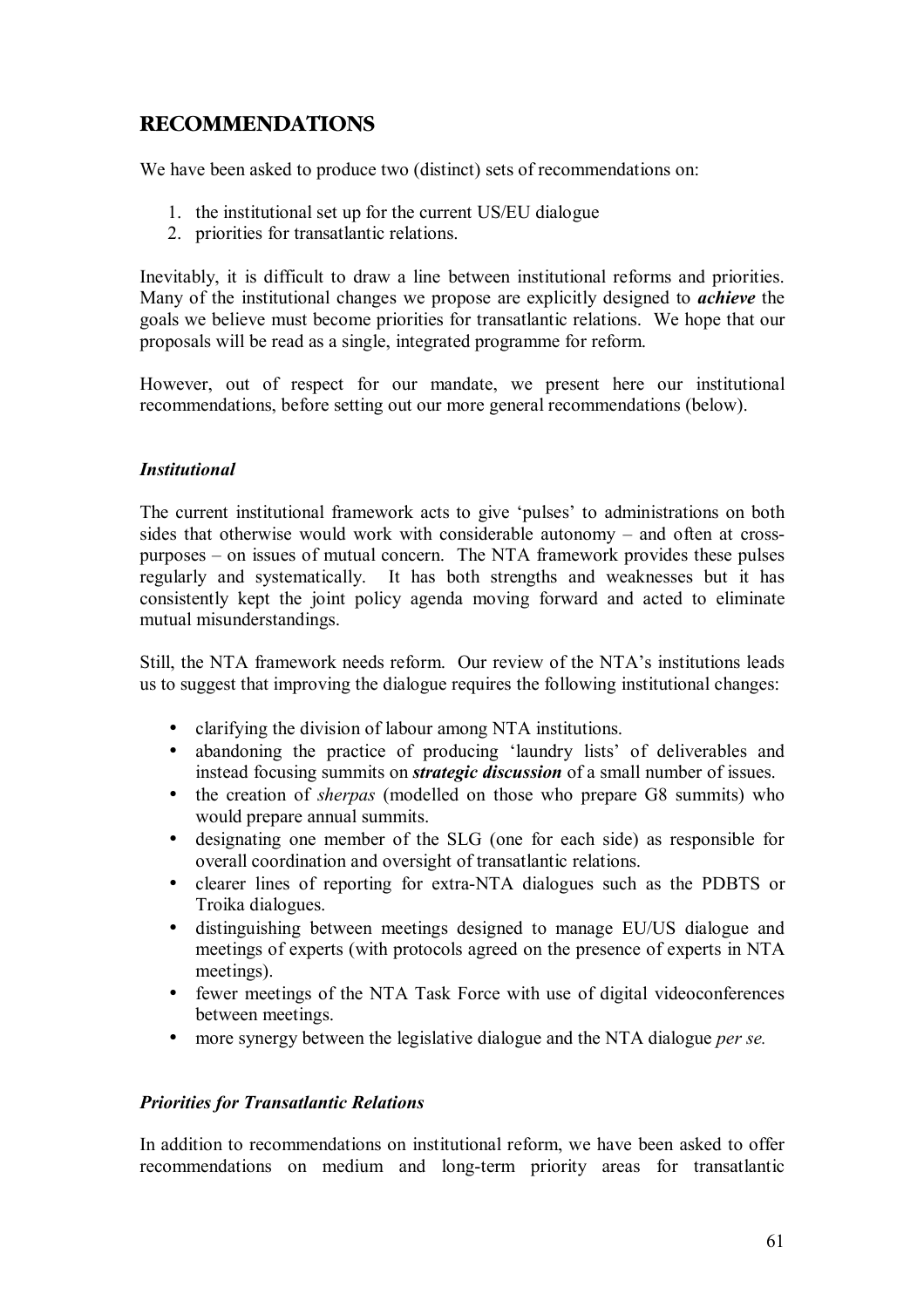relations.117 More specifically, we have been asked to present them in the form of alternative scenarios, with an assessment of the advantages and disadvantages of each.

Our main, general recommendations may be summarized as follows:

- 1. *The NTA should be revamped and relaunched, not discarded.*
- 2. *The US/EU dialogue needs a higher political profile to realise its potential.*
- 3. *The economic side of the relationship is strong but needs reinvigoration.*
- 4. *The transatlantic legislative dialogue needs to be re-engineered.*

We identify below specific actions needed to realize these recommendations. We conclude this section with a brief consideration of 'alternative scenarios', although this exercise highlights  $-$  more than anything else  $-$  the analytical limits of evaluating the costs and benefits of alternatives to the current framework that are supported by very, very few stakeholders in EU/US relations.

#### *1. Revamping and relaunching the EU/US dialogue*

We have been struck by how often our respondents have made two basic points to us:

- 1. The NTA has been a disappointment.
- 2. The NTA should not be abandoned.

 $\overline{a}$ 

These two positions are not as incompatible as they may seem. The NTA was agreed in 1995 amidst high ambitions to strengthen and deepen the US/EU channel in the overall transatlantic relationship. It was widely believed on both sides  $-$  perhaps naively  $-$  that doing so could allow the two sides to move beyond information exchange to actual joint action and policy cooperation.

Clearly, the US/EU channel *is* now far stronger and deeper than it was in 1995. The bilateral dialogue has managed to keep pace with the expansion of EU activities, albeit through a great deal of improvisation and with somewhat messy results. These could be considered achievements in themselves, even if it has proven difficult  $-$  and probably far harder than the Founding Fathers of the NTA envisaged  $-$  to achieve actual policy cooperation after the harvesting of low-hanging fruit in the NTA's first years.

In line with the terms of reference for this study, we intended to offer separate medium and longterm recommendations. We took 'medium-term' to mean actions to take place over 1-5 years, and 'long-term' to mean a timeframe of more than 5 years from now. Yet, we found it extremely difficult to recommend long-term priorities for the US/EU relationship since much (perhaps most) of the bilateral policy agenda is 'chosen for' the US and  $EU -$  think of counter-terrorism, Afghanistan or Ukraine – as opposed to selected by the two partners themselves. Moreover, we found that most of our recommendations for priority action in the medium term – especially those involving 'people-topeople' exchanges on both sides – also tacitly qualified as long term priorities, and indeed would have little impact if not sustained for long periods of time.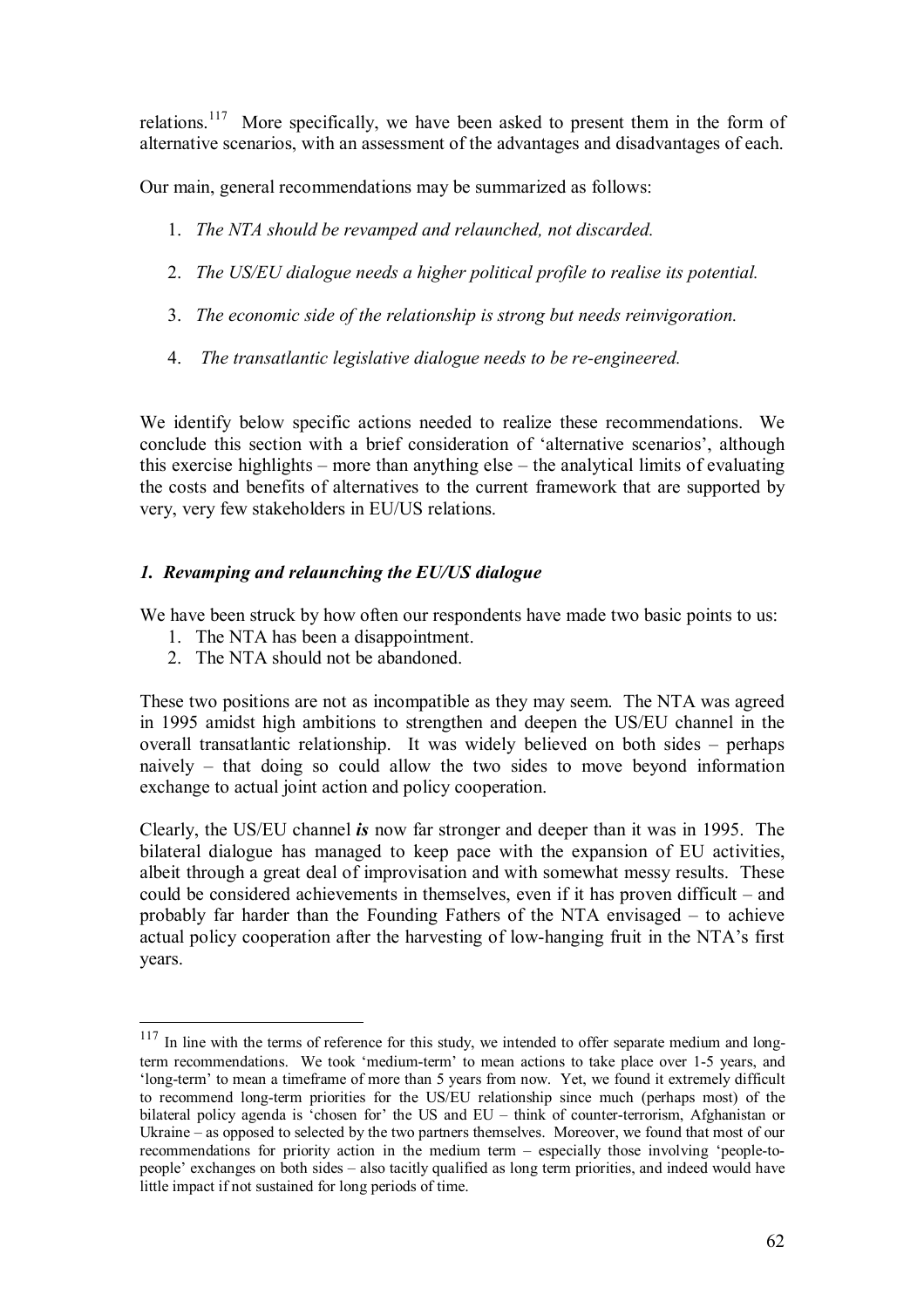The challenge thus is how to continue a process of strengthening and deepening the relationship, while also giving fresh impetus to a process that, under its present guise, has become associated with considerable frustration and cynicism.

#### Thus:

#### o **we recommend neither seeking a formal Treaty nor opting for purely** *ad hoc* and uncoordinated 'bottom-up' cooperation but rather seeking to **build on and improve the current framework for dialogue.**

Above all, the dialogue between the US and EU needs to become reborn as a *strategic dialogue*, as opposed to one that produces laundry lists of deliverables that fail to fire political or popular imaginations.<sup>118</sup>

The best way to do so is to start afresh by abandoning the New Transatlantic Agenda label. At all levels  $-$  political, official, media, and public opinion  $-$  perceptions matter. The US/EU relationship thus needs to be 'rebooted' and relaunched under a new and more politically attractive label (see below).

However, a powerful argument against immediate and radical reform of the NTA is that nearly all of the lead officials on the US side are, at this writing (mid-2005) entirely new to the process. It thus makes sense to announce the reform of the NTA at the June 2005 summit, while allowing a period of reflection (logically, one year in length) on precisely how existing institutions might be made more effective.

Even if they are basically retained in their present forms, there is clearly room to make the present NTA institutions more effective (see our institutional recommendations). But starting from scratch would likely become (quickly) an exercise in reinventing the wheel.

Thus:

 $\overline{a}$ 

#### o **we recommend that the NTA label be abandoned (see below) but that its**  institutions and process – subject to reforms – be retained.

Reforming the NTA logically involves agreeing a new Joint Action Plan. In some respects, the record of achieving the objectives set out in the original 1995 JAP has been impressive. Yet, the JAP is now little more than an historical artefact that has little actual policy relevance.

A new Joint Action Plan should be drafted with a view to:

identifying a set of strategic objectives which are more specific than those contained in the NTA ( $\text{T}_0$  consolidate democracy $\text{T}_0$ ) and more general than those in the 1995 JAP (ëImplementing the 1994 OECD Recommendations on Bribery in International Transactions');

<sup>&</sup>lt;sup>118</sup> We are by no means alone in this assessment. See European Commission, 'Reinforcing the Transatlantic Relationship: focusing on strategy and delivering results', COM (2001) 154 final, 20.3.2001; Gerhard Schröder, speech to the 41<sup>st</sup> Munich Conference on Security Policy, 12 February 2005; Philip Gordon and Ronald Asmus, 'Bush needs a strategic partnership with Europe', *Financial Times*, 14 February 2005 (UK edition), p.19; Centre for European Reform and Brookings Institution, *A Compact Between the United States and Europe*, 17 February 2005.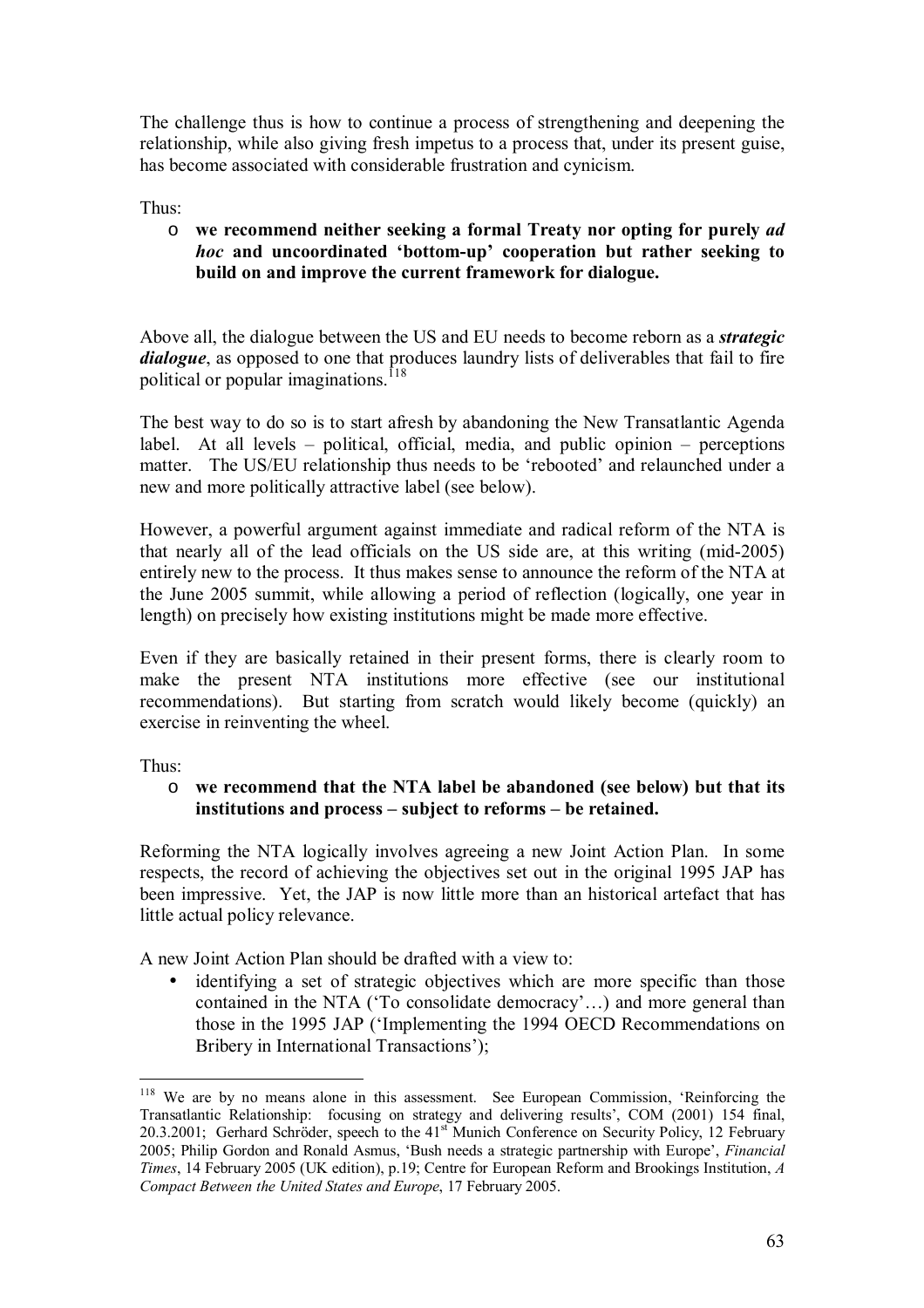- developing a rolling programme of objectives that is revisited periodically, perhaps each year at the annual summit;
- incorporating (as far as possible) benchmarks or milestones that can assist in the measurement of progress towards objectives;
- making plain that the focus of much US/EU cooperation is now on regions beyond the European continent itself, which was the main focus of the 1995 JAP and on which the transatlantic partners have an impressive record of success.
- agreeing a firm timetable for negotiations on a new JAP so they do not drag on indefinitely.

Thus:

 $\overline{a}$ 

o **we recommend that negotiations begin on a new Joint Action Plan immediately after the next US/EU summit with a view to finalising it at the 2006 US/EU summit .119** 

Finally, the re-launch of the US/EU dialogue must look for ways to promote wider 'ownership' of the dialogue by the EU's member states, particularly in a Union of 25 plus. We have noted the general lack of enthusiasm on the US side for more formal meetings with the EU of 25.

Thus, the answer may lie in the organization of more *informal* meetings between the two sides. Two practices on the EU side together may help guide decisions about how such informal exchange could be organized:

- 1. The annual *Gymnich* meetings of EU Foreign Ministers have become a valued forum for informal exchanges on major policy themes over the course of more than 30 years. They take place over a weekend and are conducted without supporting officials, formal decisions, or the keeping of any official record.<sup>120</sup> Effectively, they facilitate 'fireside chats' and an open exchange of ideas.
- 2. The *informal meetings* of versions of the EU Council of Ministers such as Ecofin or the Competitiveness Council  $-$  that have recently begun to explore new innovations to cope with the EU's increased numbers. For example, the informal Competitiveness Council held under the 2004 Dutch Council Presidency tasked small groups of six member states with work on specified themes, with findings or recommendations fed back in to a 'plenary' session at the end of the meeting.

Developing a formula for informal US/EU exchanges based on the Union's own experience of attempts to cope with its increased numbers makes sense. In some

<sup>&</sup>lt;sup>119</sup> It might be worth noting that when we asked lead officials in the current dialogue whether the NTA and JAP needed to be rewritten, most of them said 'yes', while showing little enthusiasm for the exercise itself. Thus, it seems critical to give the exercise a clear timetable and to impose firm time limits on it.

 $120$  In fact, the first Gymnich meeting was convened to break a stalemate within the (then) European Community itself over relations with the US. The 'Gymnich formula' that was agreed subsequently facilitated US/EU policy cooperation on the Middle East and the Cyprus crisis. See Michael E. Smith, *Europe's Foreign and Security Policy (Cambridge University Press, 2004), pp.114-5.*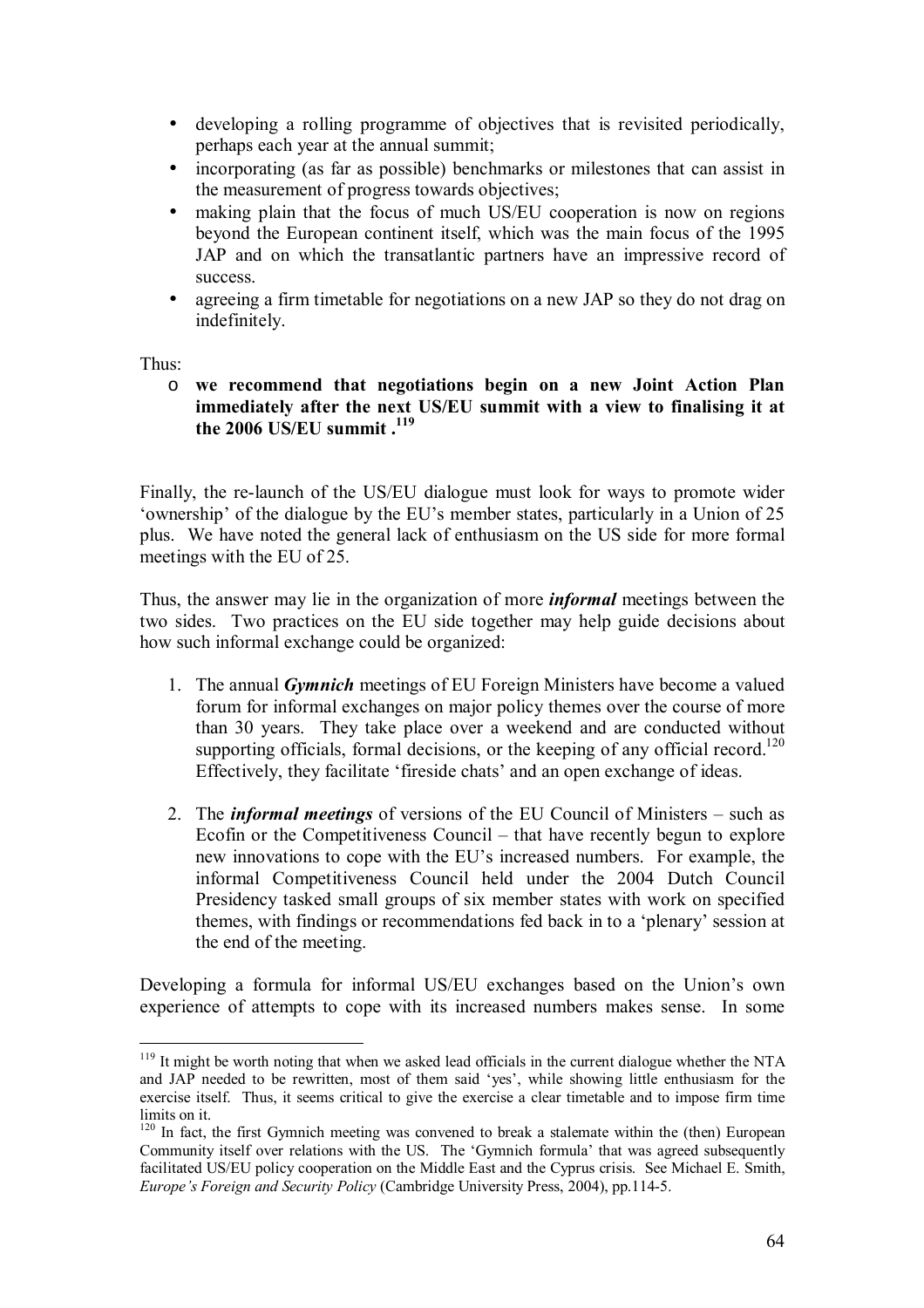cases, it may be practical to send multiple US officials to meet the EU of 25 so that it would be able to participate in small group work.

Thus:

o **we recommend that a formula be agreed for informal exchanges with representatives of EU member states, which would be organised on a pragmatic basis in terms of topics and timetables but with the overarching objective of creating forums in which all good ideas are considered equal.** 

# *2. Raising the political profile*

The EU/US relationship will never realize its potential unless its political profile is raised.

There are signs of fresh will on both sides to put the Iraq crisis behind and show that there is a genuine *alliance* between Europe and America. The present US administration has taken it upon itself to acknowledge the magnetism of the 'new EU'. We have found determination in European capitals (particularly Brussels) to find ways to meet rising American expectations.

However, the reality is that the US/EU 'channel' continues to command a quite low political profile, which is one of the most formidable of all obstacles to productive transatlantic cooperation.

Thus:

#### o **we recommend that the NTA be renamed and superseded by a new strategic framework.**

Sometimes, the best new labels are very old ones. The political symbolism of a Declaration of Interdependence, $121$  which would commit both sides to realising the vision set out by President Kennedy more than 40 years ago, could reawaken political classes and the media on both sides to the importance of the transatlantic link. It would highlight the enhanced and still-emerging maturity of the European Union. It also would allow the present US administration to associate itself with a bold set of ideas from 'the other side of the aisle' that were ahead of their time.

An alternative label would be a 'Transatlantic Strategic Dialogue', which would signal a move away from seeking 'laundry lists' of relatively low profile cooperative agreements. Instead, the EU/US dialogue would shift towards a dialogue that is more focused on major, strategic, global issues -- including major US/EU economic issues – but extending to foreign policy and areas such as the Middle East, China, counterterrorism, global human development, and so on.

 $\overline{a}$ <sup>121</sup> See Alfred Grosser, *The Western Alliance: European-American Relations since 1945* (Random House Vintage, 1982), pp.201-7. We find support for this new label from Ash, *Free World*, p.221 (see footnote 69).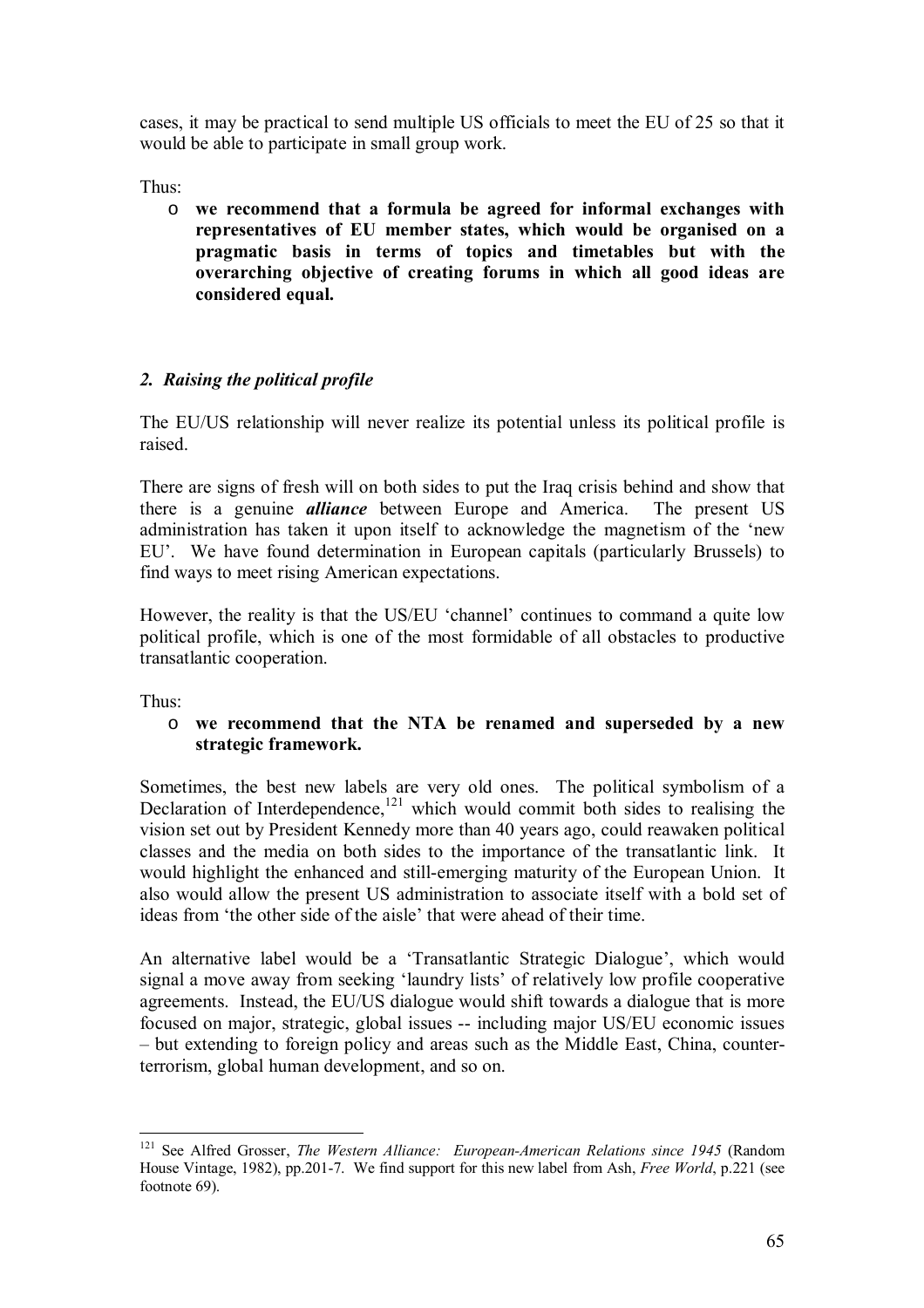Regardless of its new name, NTA II must create a more strategic dialogue, which features genuinely operational systems for early warning of issues rising on political agendas that have implications for the other. The US and EU will maximise their capacity for joint leadership – including joint *economic* leadership – only if they move closer to a truly strategic partnership that commands a high political profile.

Whatever label is chosen, it must be encompassing enough to be used to highlight the value of removing barriers to economic exchange across the Atlantic as well as to serve the purpose of justifying the extension of EU/US exchanges to new areas. It should symbolise the willingness of both sides to invest politically in their relationship and acknowledge their interdependence.

Thus:

#### o **we recommend giving the current dialogue a strong political injection and acknowledging (in a summit statement)**

A final priority for raising the political profile of the transatlantic dialogue must be renewing  $-$  quite literally  $-$  bonds between European and American peoples that are, in a sense, weakening by the day. This year's celebrations to mark the  $50<sup>th</sup>$ anniversary of D-day reminds us that a generation of Americans who had personal experience of Europe through (*inter alia*) service in the military, or had direct relatives who did, is gradually being replaced.<sup>122</sup>

In particular, a younger generation of Americans is emerging that does not know Europe well, and moreover shows lower levels of interest with international affairs that the generation they are replacing. Meanwhile, the formative experience of transatlantic relations for today's young Europeans has been massive protests against American policy in Iraq.

It is worth recalling that one of the goals of the NTA was to ensure ë*that future generations remain as committed as we are to developing a full and equal*  partnership<sup>'</sup>.

Several worthy programmes  $-$  such as the postgraduate Transatlantic Masters degree and a network of EU Centres at selected US universities – germinated out of the NTA in the years after  $1995$ <sup>123</sup> However, there is literally no chance that 'future generations [will] remain as committed to transatlantic partnership without substantial investment in youth and student programmes and exchanges.

Thus:

o **we recommend the design of new, jointly funded programmes – to which both sides make firm budgetary commitments -- to encourage young** 

<sup>&</sup>lt;sup>122</sup> William Wallace, 'Europe: the necessary partner', Foreign Affairs, 2001, 80 (3): 16-34.

<sup>&</sup>lt;sup>123</sup> The list of EU Centres is at http://www.europa.eu.int/comm/external\_relations/us/intro/ct.htm. It should be noted that European Commission funding – up to  $\epsilon$ 350,000 for 4-6 projects – was made available to promote US-EU people-to-people dialogue between civil society organisations in 2004. However, the call for proposals does not contain any special mention of youth programmes or young people (see http://europa.eu.int/comm/external\_relations/us/grants/index.htm#1).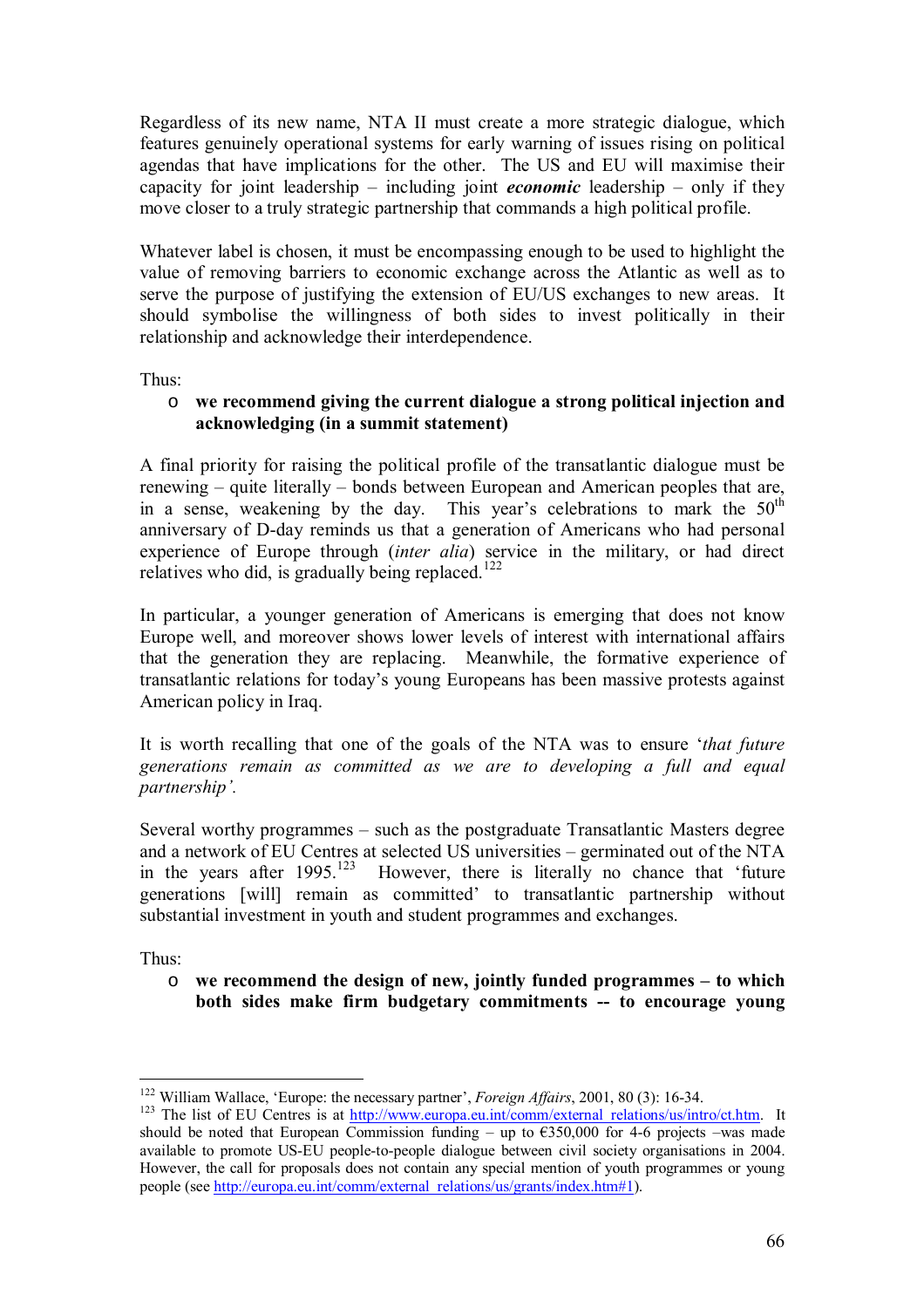#### **Americans and Europeans to gain experience of each other, and their respective societies.<sup>124</sup>**

One important element in renewing transatlantic people-to-people bonds must be raising awareness of the 'new' European Union and how it has changed and is changing.

Regardless of its fate in the current referendum campaigns, the European Union's Constitutional Treaty – or at least much that is in it – will eventually be adopted. The result is likely to be an EU that is better able to engage the US as a partner, particularly through the creation of new foreign policy institutions, and also one that is better able to draw on a full range of policy instruments in pursuit of its international agenda.

One of main implications for relations with the US arising from the creation of the EU Minister of Foreign Affairs (MFA) is that a personal representative of the MFA eventually should eventually act as a *'sherpa'* – along with a personal representative of the US Secretary of State – to prepare annual summits. After all, the MFA will be both a Vice-President of the Commission as well as chair of the EU's External Affairs Council (and also chair of the Board of Directors of the European Arms Agency). (S)he thus will offer more rounded representation of the EU in its dialogue with the US than any European official presently can do.

Eventually, it may become sensible to consolidate the Troika dialogues and bring them within the overall, post-NTA framework for EU/US relations. It may even be practical eventually to create a US/EU dialogue on security issues that are touched upon by the EU's European Security and Defence Policy (ESDP).

Numerous interviewees have suggested that this kind of security dialogue is needed *now* because the ESDP has become operationally active and both sides would benefit from information exchange on modern peacekeeping, crisis management, and so on. A US/EU conversation on security issues could help avoid the sort of ëtalking past one another' that seems to have made the China arms embargo such a point of tension.

However, it seems clear that the time is not now ripe for such a dialogue  $-$  and that one or more EU member states actually might veto an attempt to create one  $-\frac{1}{2}$  due to American political sensibilities about the current and future role of NATO.<sup>125</sup> Several of our Washington interviewees suggested that the ESDP remains 'radioactive' on the US side. Even in interviews that focused on EU/US relations, the first concern of our interlocutors in Prague and Warsaw was, overwhelmingly, the future viability of NATO.

 $124$  This effort could be the basis for a 'transatlantic initiative for progress' (modelled on the Alliance for Progress for Latin America) in which the US and EU could facilitate international training and exchanges of students, teachers, professors, and other opinion formers from (in particular) the Arab and Muslim worlds. See Guillaume Parmentier, 'A transatlantic taskforce to fight for freedom', *Financial Times* (UK edition), 10 March 2005, p.19.

<sup>&</sup>lt;sup>125</sup> We note that the new Under Secretary of State for Political Affairs, Nicholas Burns, has very recently referred to NATO as 'our most important Trans-Atlantic bridge', while also signalling that the US is 'also determined to do more with the European Union'. See speech by Ambassador R. Nicholas Burns (full reference in footnote 76).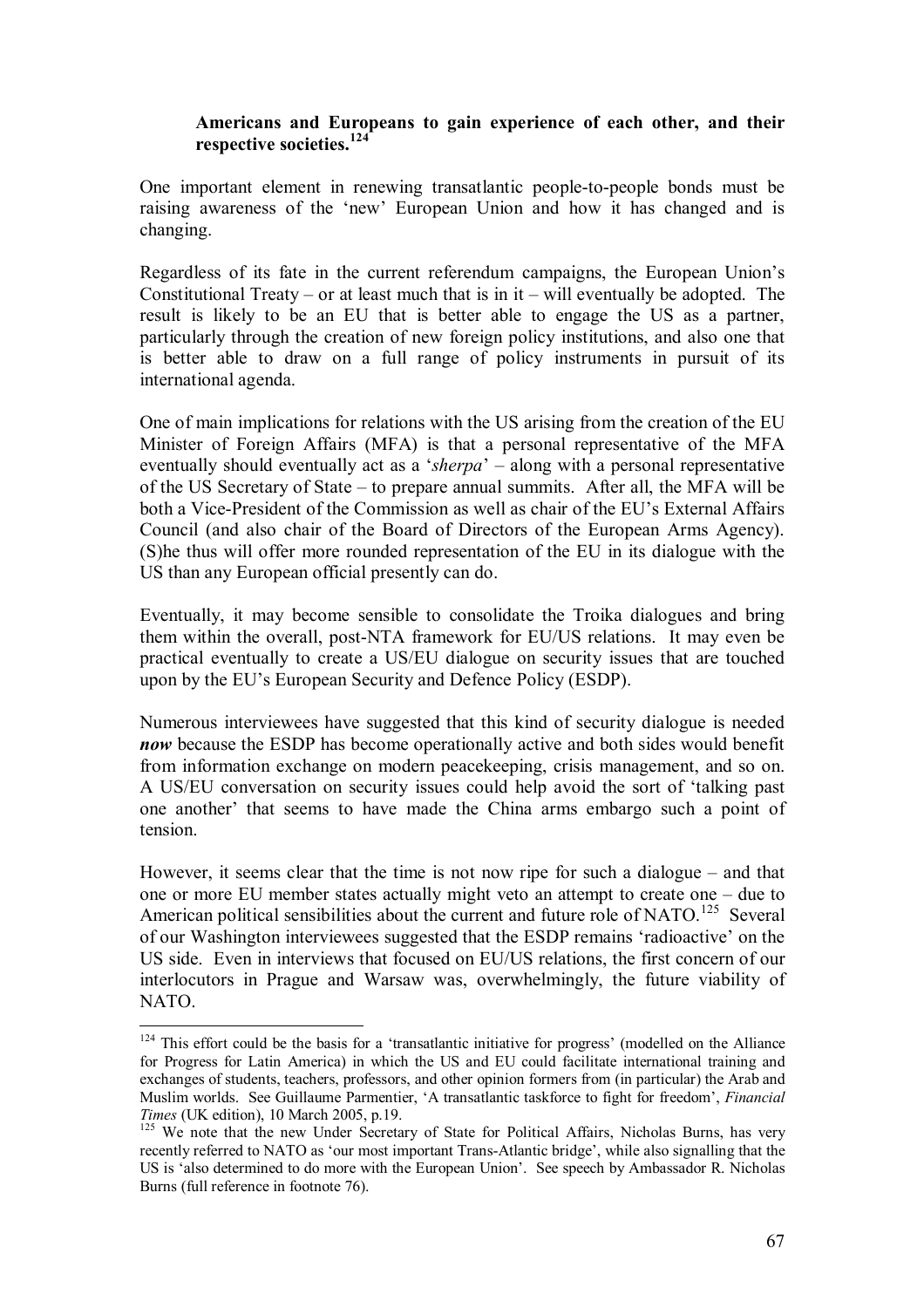Still, in a sense, the political profile of the EU/US relationship is likely to rise almost *automatically* in the years to come as the European Union 'reconstitutes' itself. Thus, it makes sense to begin now a process of thinking about adapting the US/EU dialogue to the Constitutional Treaty.

Thus:

 $\overline{a}$ 

#### o **we recommend that the US and EU undertake a joint process of reflection about precisely how the transatlantic dialogue should be modified in**  response to the EU's Constitutional Treaty.

One US official, who was rather optimistic about recent transatlantic reconciliation, also raised the issue of public opinion, urging 'this is what we really need to watch'. The NTA sought to create more and stronger links between American and European peoples. Outside of a few (additional) private sector actors and consumer advocates, it has largely failed in this objective. Rather, it has mostly created stronger bonds between the US State Department and the European Commission.

One of the most dramatic, single facts about EU/US relations is that there has never (to our knowledge) been a single opinion poll taken in the United States that has shown that a majority of Americans has even *heard* of the European Union.

A tangible proposal thus would be for the EU to launch a public awareness campaign in the US, using the main media (particularly television), which seeks to make clear what the EU does in the world (such as tsunami relief, peace keeping, environmental protection, development aid, promoting democracy, and bringing the states together from which the largest US  $\epsilon$ migré groups<sup>126</sup> are drawn), ending always with the phrase 'We are the European Union'.

We are aware, of course, of the bureaucratic obstacles to such an initiative, which begin with the question of who would pay for (and design) such a campaign. But a fundamental fact of EU/US relations, and a primary barrier to bilateral cooperation, is that the European Union *per se* lacks – and always will – any American Diaspora of its own, as nearly all of its Member States have.

Moreover, members of the US Congress can only be expected to take interest in the EU if such interest comes from the 'bottom up'; that is, from constituents who better understand what the EU does and its importance for the US in global affairs.

It should be noted that  $\overline{\phantom{a}}$  in light of recent international events over the past 3.5 years – opinion polls suggest that Americans have rarely, perhaps never, been more curious about the world beyond their borders than they are now.<sup>127</sup> The US media continues

<sup>&</sup>lt;sup>126</sup> These include the UK, Italy, Germany, Ireland, Poland, Spain, Greece, and Sweden.<br><sup>127</sup> The degree to which Americans are more interested in international affairs since  $9/11$  has been much researched and debated. What is clear is that after 9/11, interest in news about international affairs increased substantially. According the Chicago Council on Foreign Relations 2002 study, 42 percent of survey respondents indicated that they were 'very interested' in news about other countries. and 62 percent in news about US relations with other countries, the highest levels of interest found since the Council began its quadrennial surveys in 1974 (these totals fell somewhat in a survey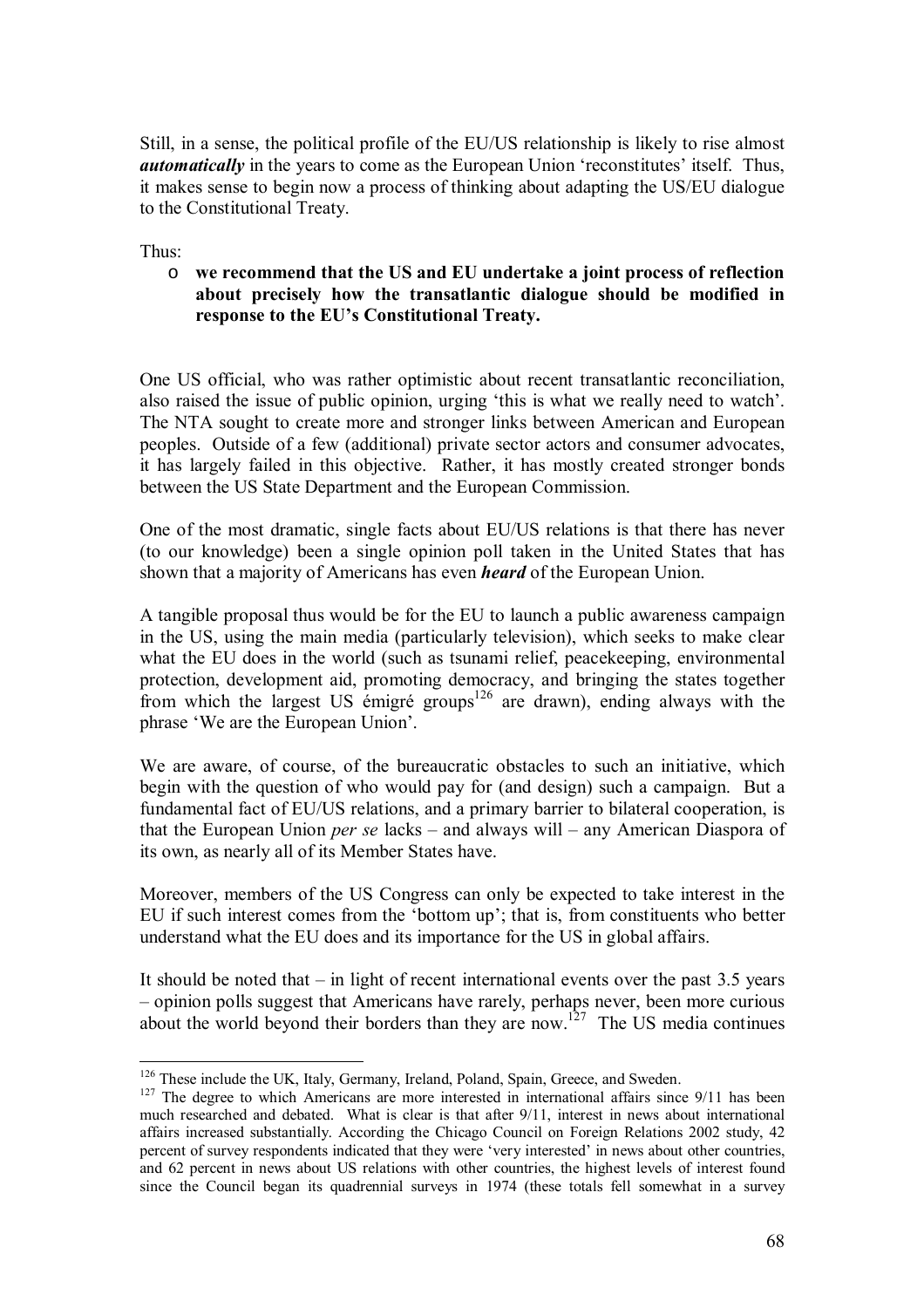to devote more time and space to overseas news, despite the trend towards 'outsourcing' international coverage by many news outlets. Many more Americans than is commonly appreciated in Europe would find the political experiment of European integration to be interesting and even fascinating.

Thus:

o **we recommend that the EU undertake a campaign of raising public awareness in the US of what the Union does internationally and why it matters to the US.**

#### *3. The economic agenda: the ëanchorí*

Both sides are presently looking for ways to reinvigorate the economic part of the NTA by soliciting the views of private sector and civil society organizations through the 'stakeholder dialogue'. Formal submissions are being reviewed at present.<sup>128</sup> Broadly, the submissions (which are all public) as well as meetings with stakeholders tended *not* to produce ground-breaking new ideas, as opposed to pleas to focus attention on a particular sector, reiteration of the importance of regulatory convergence, and so on.

We found a diversity of views about the significance of this exercise, but four were widely shared and are worth emphasis here:

- There is considerable consensus both on the need to reinvigorate the NTA, *and* that there is enough of potential value in a range of market opening measures to package them together into a regulatory cooperation initiative that could command a high profile.
- The economic side of the relationship needs to remain the 'anchor' of the EU/US relationship, and presented in this way publicly.
- As a caveat, 'the NTA should do no harm': that is, in raising the political profile of the economic agenda, it must be made clear that the NTA works in the margins of the economic relationship, whose real engine is the private sector.
- It is worth exploring ways to break the current stalemate on regulatory issues by way of some device that is neither a treaty nor a non-binding declaration, possibly a Congressional executive agreement, $129$  or a political declaration that

conducted in 2004). There is also evidence to suggest that increased American interest in international affairs is confined mostly to a relatively small 'core' of Americans (who are better-educated, affluent and, crucially, older than average). See survey data available from (*inter alia*) http://www.ccfr.org/

and http://www.pipa.org/.<br><sup>128</sup> This process seems slightly more advanced on the European than US side at this writing (April  $2005$ ), although we understand that an inter-agency review of submissions on the US side – chaired by the US National Security Council – was held very recently.

<sup>&</sup>lt;sup>129</sup> A congressional-executive agreement is an international agreement between the US and a foreign entity that is approved by Congress. It differs from a treaty, in the US constitutional sense of that term, in that it cannot cover matters outside the competence of the Federal government and does not require a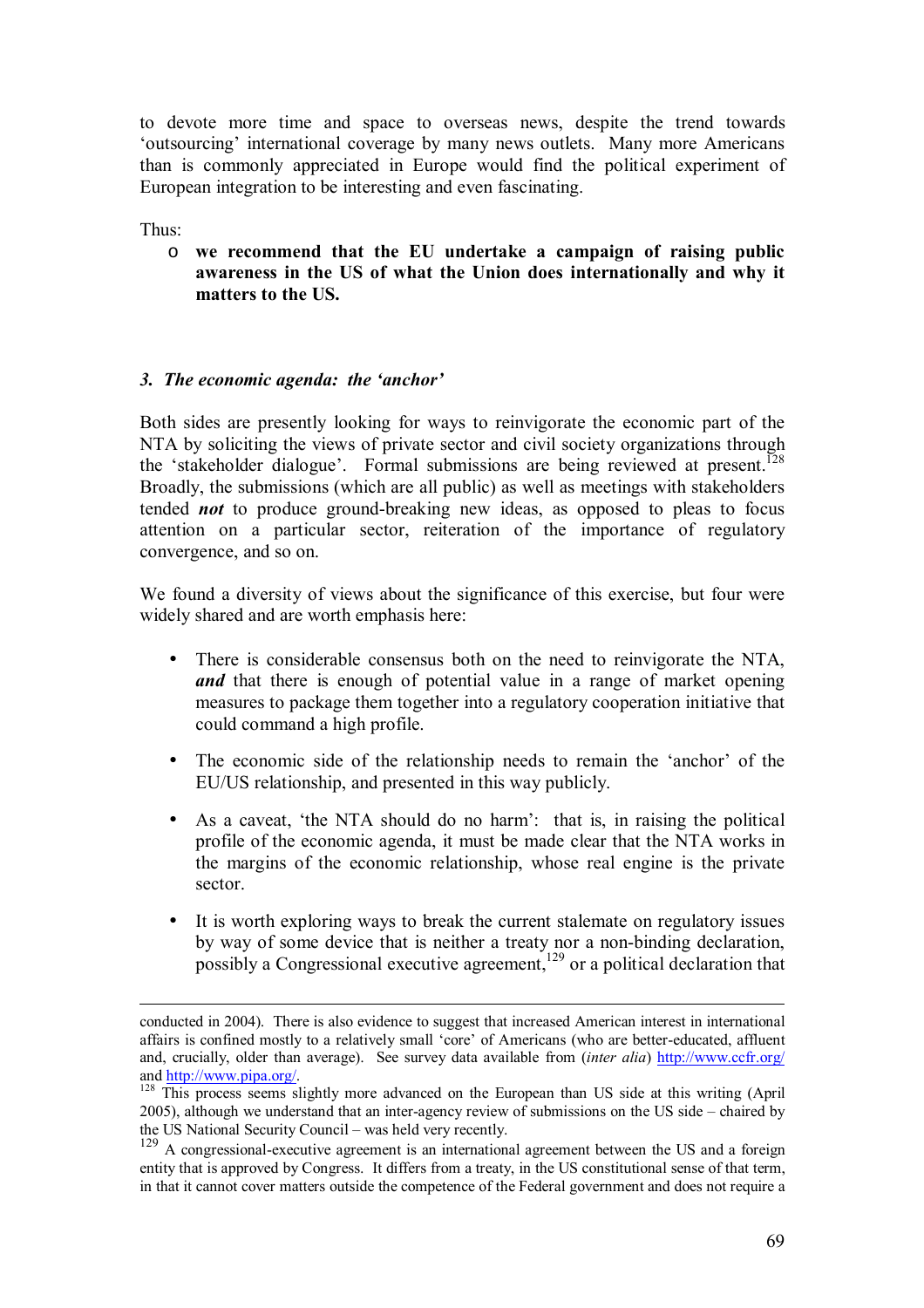specifies goals with an attached annex that binds each side to undertake 'best endeavours' to realize them, including (if necessary) by amending primary legislation.

One possible model (repeatedly mentioned in our interviews) is the EU-Canada Trade and Investment Enhancement Agreement, launched in 2004 and which aims to negotiate bilateral agreements on an ambitious range of economic issues.<sup>130</sup> It may be worth noting here that there is considerable enthusiasm on the Canadian side in ëtriangulatingí EU-Canada regulatory cooperation and extending it to the US, as well as widespread consensus that the EU-Canada side of the triangle is, by far, the easiest to agree most quickly.

In our fieldwork, we confronted widely divergent views within administrations on both sides about the relative merits of seeking a non-binding or binding agreement (and *how* binding one should be). But we found considerable enthusiasm for an agreement that would *require* US and European regulators to share upcoming regulations, conduct transatlantic impact assessments, create and use a 'regulatory hotline', and so on, with the precise legal instrument left open.

More generally, we think the precise form and modalities of a 'Regulatory Partnership Initiative' (using Commissioner Mandelson's phrase<sup>131</sup>) are less important than a strong political commitment to moving the transatlantic economic agenda forward.

Thus:

#### o **we recommend making the economic agenda the ëanchorí of a more general relaunch of the EU/US relationship via a binding economic partnership agreement.**

Given significant regulatory differences within the EU and the US, it is unrealistic to expect great or immediate cooperative progress on this front. Consequently, efforts need to focus on 'managing system friction,' rather than seeking to eliminate it. $132$ Doing so effectively has two components: increasing understanding of and increasing tolerance of differences.

To foster greater understanding, regulators should be mandated to and provided with adequate budgetary and staff resources for regulatory cooperation, so that they see international cooperation as facilitating  $-$  not drawing resources away from  $-$  their

<sup>131</sup> Strengthening EU/US trade<sup>2</sup>. Extracts from a speech by Peter Mandelson to the Transatlantic Business Dialogue (TABD), Davos Switzerland, 27 January 2005 (see http://europa.eu.int/comm/commission\_barroso/mandelson/speeches\_articles/temp\_icentre.cfm?temp=s

two-thirds vote of ratification by the Senate, but rather is enacted as an ordinary law (requiring majority votes by both the House and Senate and approval from the President). It also differs from a ësole executive agreement' (of which there already exist more than 30 between the US and EU) that is ratified by the President alone. Congressional-executive agreements have been used to implement trade agreements such as NAFTA and US accession to the WTO.<br><sup>130</sup> See http://europa.eu.int/comm/external\_relations/canada/intro/ip04\_297.htm.

ppm012\_en).<br><sup>132</sup> Mark A. Pollack, 'Managing System Friction' in Ernst-Ulrich Petersmann and Mark A. Pollack, (eds.) *Transatlantic Trade Disputes: The US, the EU, and the WTO* (Oxford University Press, 2003).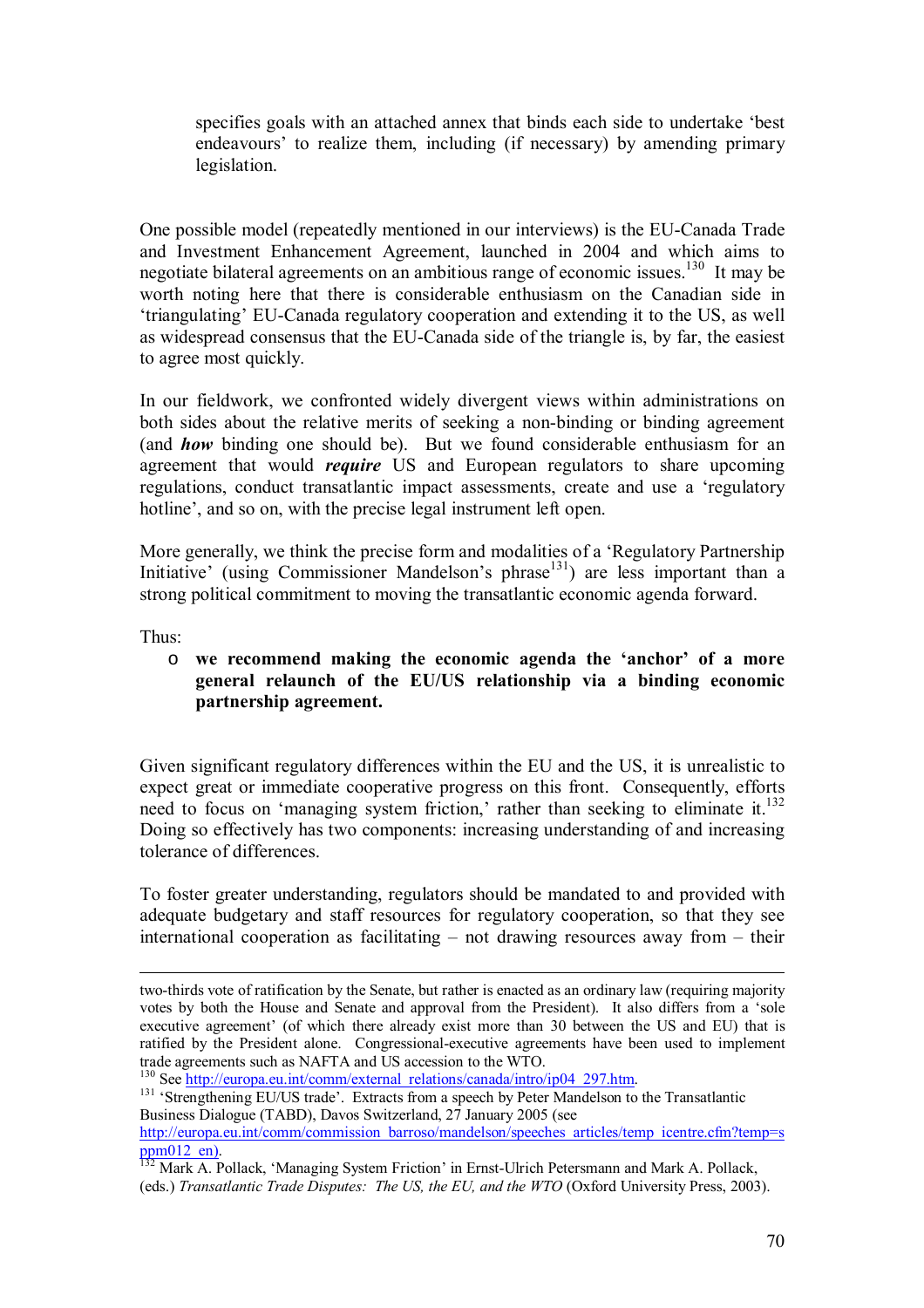core regulatory mandates. Meetings between US and European regulators should be informal and allow both sides to discuss their concerns, principles and practices without fear of providing ammunition for a possible WTO complaint.<sup>133</sup>

Such exchanges may in time build the trust and mutual confidence necessary to take regulatory cooperation to the next level. Building on these channels, there should be a true early warning system in which consultations take place at the point of problem specification and possible solution identification. Although the different regulatory systems may not end up in the same place, they will at least start from some common ground.

Moreover, in recognition of the importance of legislators in the regulatory process, the early warning system should be extended to include both Congress and the European Parliament. The identification of legislation with external consequences might be performed by the (proposed; see below) secretariat of the TLD. When such draft legislation is identified the relevant committees in the two legislatures should consult via videoconferencing.<sup>134</sup> It should be stressed that the objective of such exchanges is not necessarily harmonization and the process does not impinge on sovereignty. The goal is better-informed legislation.

There is no 'silver bullet' method for doing away with regulatory differences.<sup>135</sup> The transatlantic economic relationship is thriving anyway. Thus, both sides must increase their tolerance of difference.

Both sides have showed a significant degree of deference in initiating WTO disputes concerning behind-the-border measures. They should continue to do so. Such disputes are always highly politically charged and put a strain on the legitimacy of the WTO system that benefits both the US and EU. They also poison the atmosphere within which the US/EU relationship must work. The imposition of sanctions in order to compel compliance with adverse WTO rulings further worsens the political atmosphere *and* creates new barriers to transatlantic trade.

Behind the border measures usually have their roots in legislation. Both the US and EU effectively have divided systems of government. Thus, complying with adverse WTO rulings is difficult even with the best will in the world.<sup>136</sup>

When use of the dispute settlement procedure cannot be avoided, and one side or the other is deemed not to be in compliance, fixing the problem usually takes time and solutions are likely to be imperfect. Both parties thus should more actively refrain from imposing sanctions in order to compel compliance. Instead, they should rely on the credible threat of sanctions: publishing a specific list with an automatic

<sup>&</sup>lt;sup>133</sup> Exchanges might be modelled on the networks of national regulators that the EU is fostering in a number of areas, including the environment and telecommunications.

<sup>&</sup>lt;sup>134</sup> We note that there is already an initiative in the European Parliament to consult with Congressional committees on European proposals that might have external consequences.

<sup>&</sup>lt;sup>135</sup> BP Chair in Transatlantic Relations, *The Political Economy of the Transatlantic Partnership*, report prepared for Her Majestyís Treasury, United Kingdom, and the Ministry of Finance, Government of the Netherlands, July 2002.

<sup>&</sup>lt;sup>136</sup> Alasdair Young, 'The Incidental Fortress: The Single European Market and World Trade,' *Journal of Common Market Studies*, 42/2, pp. 393-414, 2004.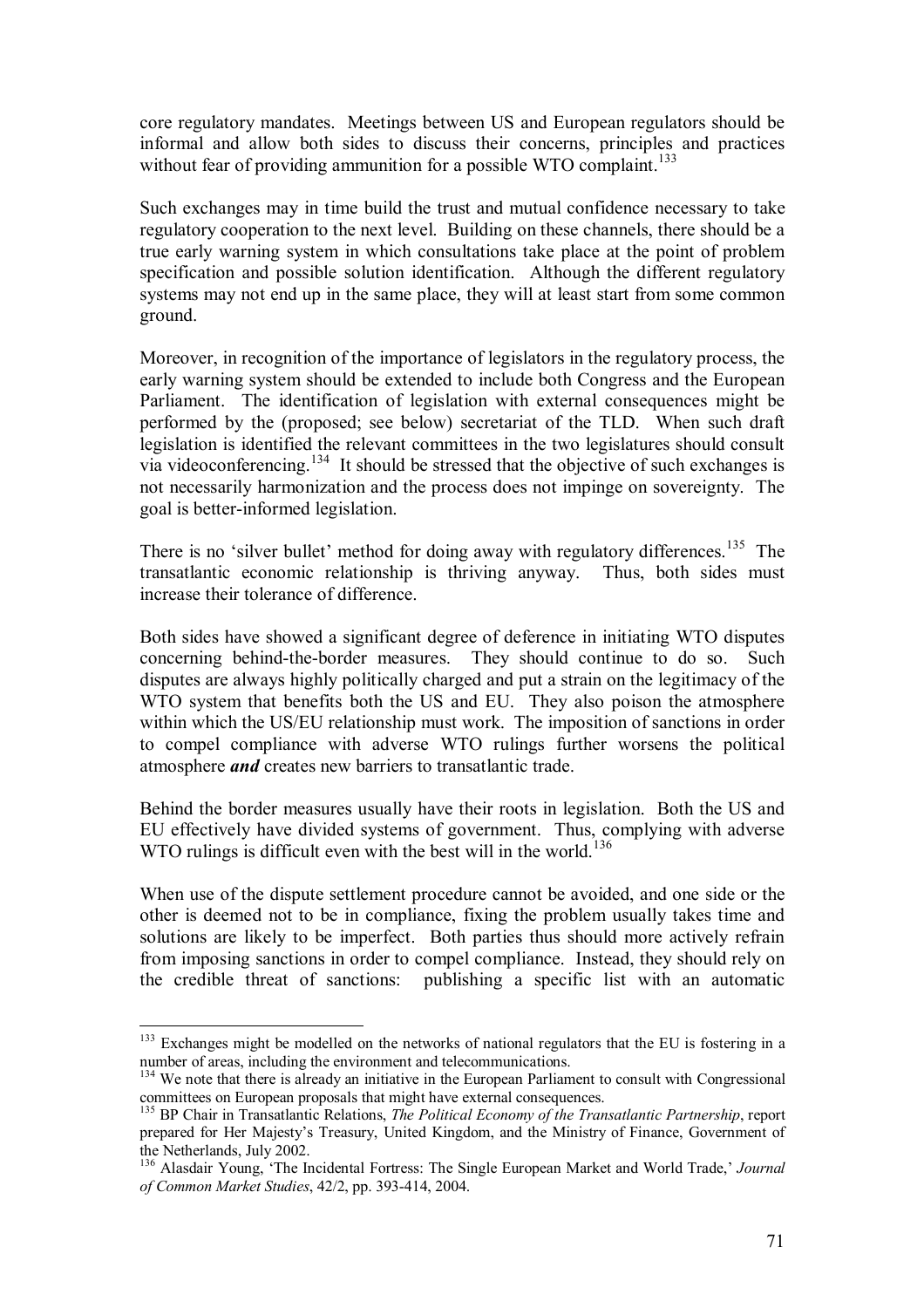implementation date and provisions for a gradual escalation of the sanctions (as the EU did with regard to Foreign Sales Corporations).

Further, in recognition of best intentions, when rules are changed any sanctions should be suspended pending a WTO ruling on the compatibility of the new rule with WTO obligations (as the EU has done with regard to Foreign Sales Corporations, but the US (and Canada) has not with regard to hormone-treated beef).

Thus:

- **we recommend three specific measures for managing system friction:** 
	- o **provide dedicated funds and staff resources for international regulatory cooperation;**
	- o **establish early warning systems earlier in the regulatory** *and* **legislative processes;**
	- o **continuing to seek negotiated solutions to trade disputes and exercising restraint, particularly with regard to the imposition of sanctions, when this is not possible.**

One of the most basic problems arising from 'system friction' is the difficulty of getting regulatory agencies on both sides, which often guard their independence fiercely, to cooperate. We found considerable support for two ideas for tackling this problem:

- 1. making regulatory cooperation a permanent agenda item at each US/EU summit;
- 2. designating a high-profile regulatory 'Cooperation Enforcer' on each side whose job would be follow up with the relevant agencies, in particular requiring them to report on and what how they were doing in fostering US/EU regulatory cooperation.

To be effective, Cooperation Enforcers would need be individuals with institutional clout and personal credibility. On the US side, they might be drawn from the Office of Management and Budget – particularly its Office of Information and Regulatory Affairs – but ideally it should be an individual closer to the heart of the White House, probably from the National Economic Council. The key element is that regulatory agencies should be required to report to the White House on their efforts to cooperate with their EU counterparts.

On the EU side, a Cooperation Enforcer would act as the personal representative of the President of the Commission. (S)he would need to be someone with unquestioned credibility and experience in both the public and private sectors and in multiple national EU settings.

Thus:

o **we recommend the appointment by Presidents on both sides of highprofile regulatory Cooperation Enforcers, who would report on their work at each annual summit.**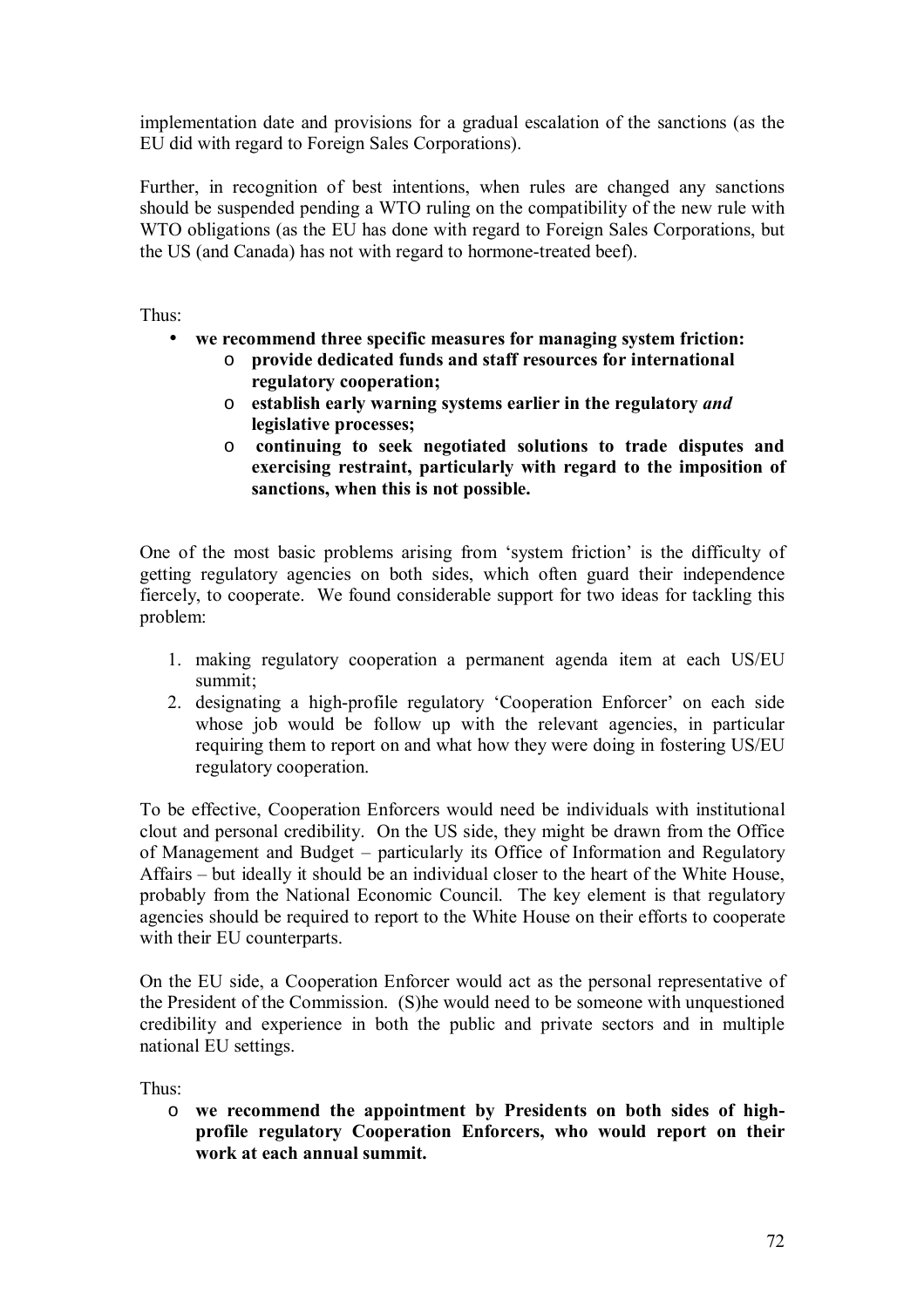At the same time, we must be realistic in acknowledging the limits of what such a system of 'enforcing' regulatory cooperation can accomplish. The case of GM crops illustrates that avoiding bitter clashes of regulatory culture requires early exchanges upstream in the development of new technologies.

Logically, such exchanges should take place between European and American scientists and technologists when tangible outputs, in the form of actual products, are still some distance from emerging out of research and technological development. Simply put, the benefits of collaboration on pre-competitive research  $-$  that is, generic research that is not specific to a particular product or process  $-$  is that it allows for common standards to develop that then fosters competition as technological development proceeds closer to producing marketable products or processes.<sup>137</sup>

The case of EU/US cooperation on the development of the Hydrogen Economy may offer a template for future cooperation on emerging technologies. There are already bilateral agreements in place to promote Scientific and Technological Cooperation (1997; renewed 2004) and exchanges in Higher Education and Vocational Education Training (renewed 2000). But neither contains clear targets or commitments (other than on intellectual property rights).<sup>138</sup> More generally, exchanges between scientists working on upstream development of emerging technologies seem to be one of the most potentially valuable of all 'people-to-people' links.

Thus:

 $\overline{a}$ 

o **we recommend the development of a comprehensive strategy for cooperation on emerging technologies, which includes both clear targets and financial commitments.**

# *4. An effective legislative dialogue*

Perhaps the clearest single finding that has come out of our fieldwork is that the Transatlantic Legislative Dialogue is moribund, and even dysfunctional. The profile of the EU/US dialogue is barely visible on Capitol Hill. There are no easy answers to these problems.

That said, we would offer four specific recommendations to try to make this link  $\overline{\phantom{a}}$ clearly an important one  $-\alpha$  less glaringly weak one in the transatlantic dialogue.

The first involves exchange of legislative staffers. Staffers tend to be younger, more internationalist in orientation, and in their posts longer than most legislators

<sup>137</sup> John Peterson and Margaret Sharp, *Technology Policy in the European Union* (Macmillan/Palgrave, 1998).

<sup>&</sup>lt;sup>138</sup> We were told that a 2005 call for proposals under the Higher Education and Higher Vocational Education agreement is currently suspended due to budget cuts on the US side. For details on this agreement see http://eurunion.org/legislat/STE/EUUSEdAgree.htm and

http://www.useu.be/Categories/Education/educ1200.html. On the 2004 renewal of the Science and Technology agreement, see

http://www.useu.be/Categories/Telecommunications/Oct0804S&TAccordStatement.html.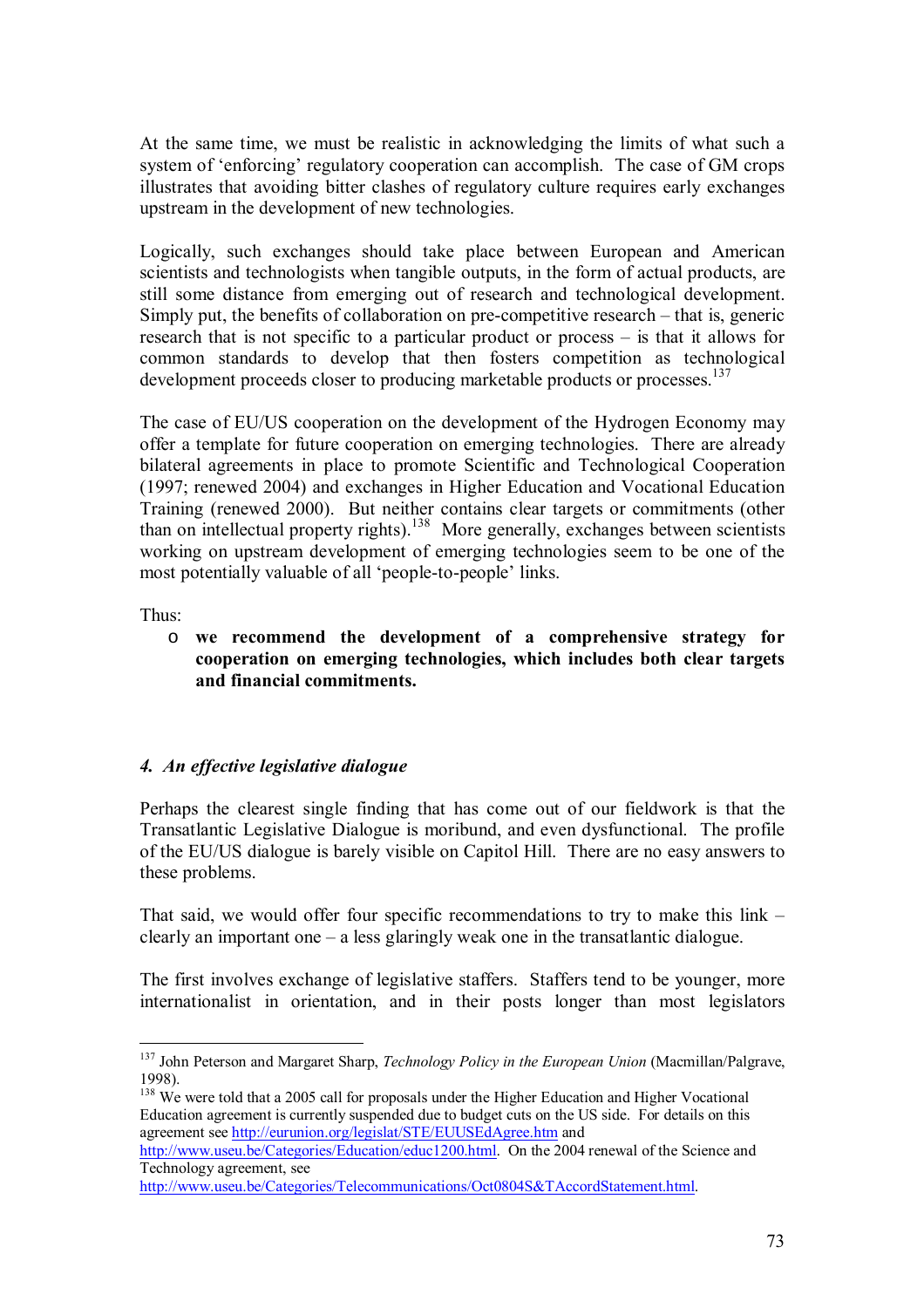themselves. It would be logical to seek to attract, in particular, committee staffers (especially from the Senate) to new legislative exchange schemes.

Thus:

# o **we recommend the creation of a new, jointly funded programme for the exchange of legislative staffers, who would spend specified periods of time**  working in each other's institution.

Our second recommendation is to create a TLD secretariat, whose headquarters would be sited (perhaps for a period of 2 years) in Brussels and Washington on a rotating basis, and which would be headed by legislative staffers who are (or have been) participants in the aforementioned exchange scheme. The TLD secretariat would be small and rely extensively on digital videoconferencing. It would take primary responsibility for organising staff exchanges. It would also identify members of Congress and the EP -- especially committee chairs or *rapporteurs* -- at the forefront of legislative issues of mutual concern would be brought together for exchanges at 'early warning' stage.

Thus:

 $\overline{a}$ 

# o **we recommend the creation of a small, jointly funded TLD secretariat.**

Our third recommendation concerns the creation of an EU study group, convened by the head of the Commission's delegation in Washington, to bring together US legislators. $139$ 

It has been repeatedly suggested to us  $-$  especially by senior officials  $-$  that a more effective legislative exchange must come from the 'bottom up'. In other words, bureaucrats cannot impose it. Legislators on both sides themselves have to want to improve the existing dialogue.

This caveat makes us wary of recent suggestions to create an 'EU caucus' in the US Congress. We believe that raising awareness of the EU in the Congress  $-$  which is very low at the moment  $-$  must be a gradual, long-term, bottom up process. The danger of seeking an 'institutional fix' via the creation of a Congressional EU caucus would be that interest (in attending yet another meeting) might quickly wane. It should be noted that Congressional participation in such groups is often driven by constituent interests (members will join the Greek caucus, for example, if they are of Greek ancestry or have Greek émigrés in their district). No member of Congress has EU émigrés or ancestors.

Yet, there is no question that significant will exists in the EP to improve the legislative dialogue. Moreover, we have found some evidence to suggest that there is rising demand amongst US legislators for information on the EU.

<sup>&</sup>lt;sup>139</sup> To try to ensure that it supplemented, and did not undermine, existing structures, the co-chairs of the TLD could be invited to help launch the study group and agree the first agendas of its meetings.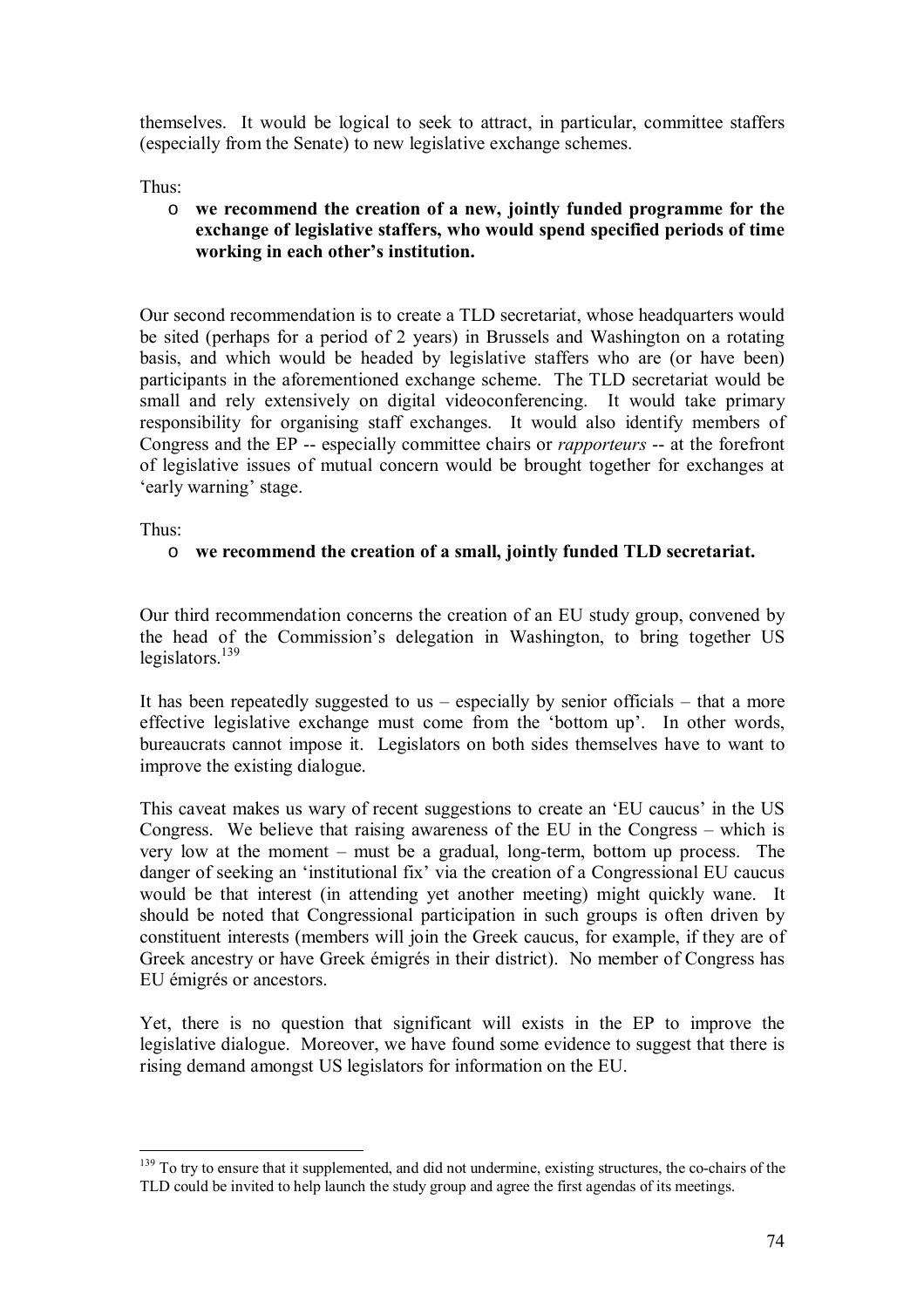An EU study group  $-$  especially one led by a former Irish Prime Minister (Taoseach)  $-$  is a logical way to meet that demand. A logical focus for any EU study group would need to be benefits – in terms of good jobs, funding for research, and so on  $-$  of inward European investment in congressional districts.<sup>140</sup>

Thus:

o **we recommend the creation of an EU-sponsored study group for members**  of the US Congress, to be hosted by the head of the Commission's **delegation in Washington.**

Fourth, avenues for exchange between legislators and summiteers at US/EU summits need to be explored. We are aware that there have been previous attempts to link the legislative dialogue to EU/US summits. None were successful.

Nevertheless, if the NTA is to be relaunched successfully, an attempt at least must be made to include the legislative dialogue in this effort. To do so might help make the US/EU dialogue less of a technocratic, insider's exercise only accessible to the few who are able to decipher acronyms such as PDBTS and BMEM.

In particular, a 'legislative summit' could be proposed as a separate institution but that would be linked to the annual US/EU summit. Its purpose would be to facilitate an exchange of views, as opposed to actual negotiations, as well as to bring issues of concern amongst legislators on both sides to the attention of summiteers.

Legislative summits could bring together four (4) players: representatives of both the US Senate and House (each institution would be responsible for choosing their own representative) and the President of the EP along with the chair of its delegation to the US.

Agendas for legislative summits would be agreed (and then drafted by the TLD secretariat) after a briefing from the Senior Level Group on the current US/EU policy agenda. If necessary, due to predictable scheduling problems, this briefing could take place by video-link. Staffers involved in US/EU exchanges (see above) could be given a role in agreeing legislative summit agendas.

Annual US/EU summits would begin with an exchange of views between summiteers and legislators. The goal would be to promote mutual understanding of how recent (that is, already tabled) or forthcoming legislation might impact on US/EU relations.

Thus:

 $\overline{a}$ 

o **we recommend the creation of legislative summits to be held just prior to traditional US/EU summits, and for the two to be linked in an exchange of views at the start of annual summits.**

<sup>140</sup> See Joseph P. Quinlan, *Drifting Apart or Growing Together? The Primacy of the Transatlantic Economy* (Center for Transatlantic Relations, 2003); Daniel S. Hamilton and Joseph P. Quinlan, Partners in Prosperity: the Changing Geography of the Transatlantic Economy (Center for Transatlantic Relations, 2004).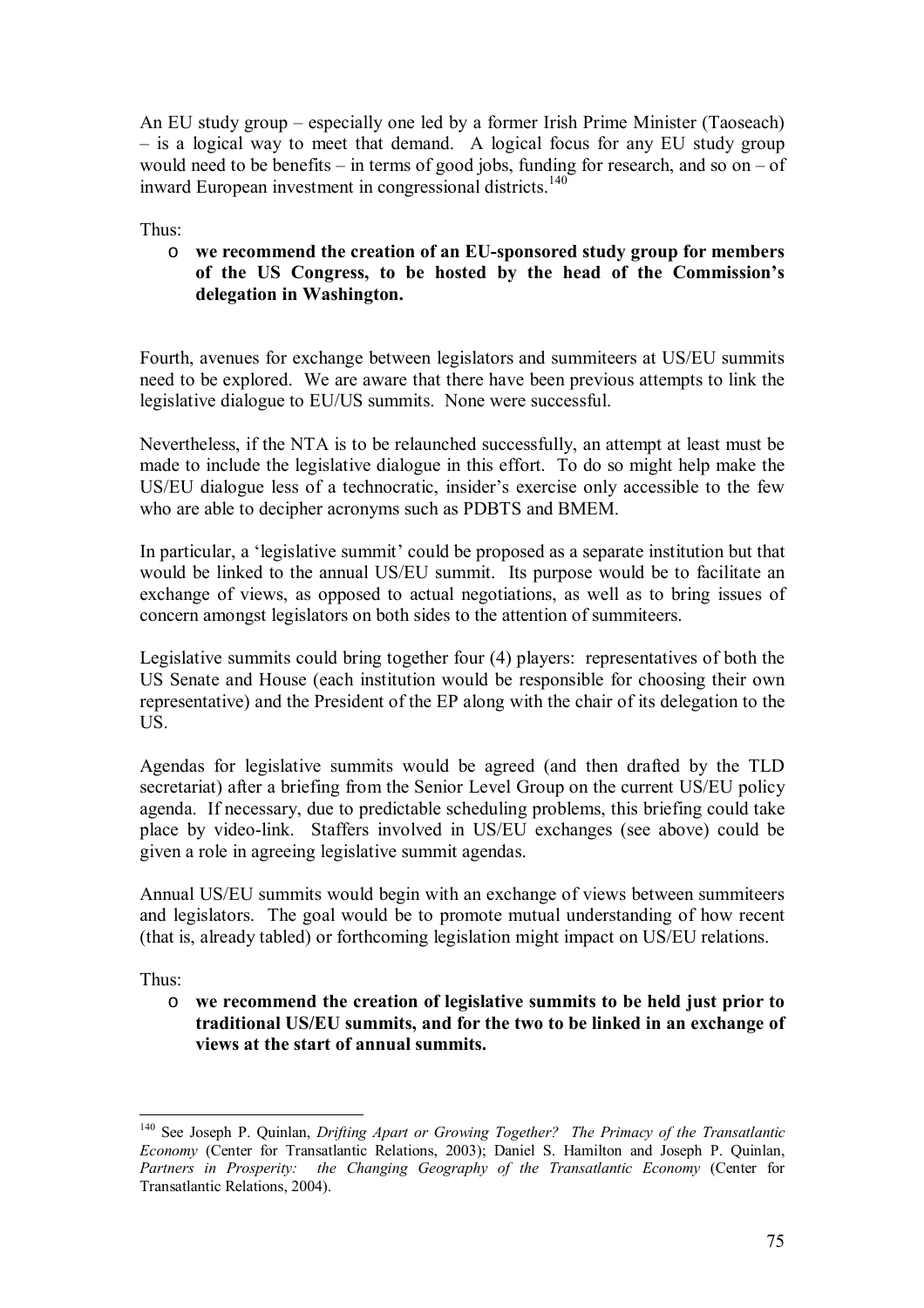The legislative dimension can also be reinforced through more structured contacts with the TABD and TACD.

# *Alternative Scenarios*

We have been asked to offer alternative scenarios to that which we are advocating, and to assess the advantages and disadvantages of each.

Again, we have found almost no support – outside of the European Parliament<sup>141</sup> – for a comprehensive EU/US Treaty. Nor have we heard much support for abandoning the NTA process in favour of more informal, 'bottom-up' exchanges between the US and EU as the need for them arises.

Moreover, we have found no distinctive or distinguishable 'American' or 'European' views on how US/EU relations should be organised. Nor could we, in good conscience on the basis of our fieldwork, attribute any single view on this question to a specific category of interlocutor, such as 'EU officials', 'legislative actors', 'US think tankers', or 'European journalists'.

Still, we offer a summary of possible advantages and disadvantages of three imaginable alternative scenarios compared to the scenario that we have recommended. We conclude with a short discussion of the relative merits of functionally driven dialogue as opposed to one that takes place within a comprehensive, overarching structure:

# *NTA Relaunched*

# *Advantages*:

- Would strike desirable mix of continuity and change.
- Could help sustain recent momentum towards political reconciliation.
- Allows for relaunch of economic agenda.
- Likely to have higher political profile than NTA.
- Allows US officials to become familiar with existing institutions and process.

# *Disadvantages*:

 $\overline{a}$ 

- Could be difficult to negotiate (especially new JAP).
- Might be viewed as having little added value over NTA.
- Could worsen problem of weak legislative dialogue.
- Misses some of the benefits of package dealing that more overarching framework might offer.
- Means accepting diversity (even confusion) across policy dialogues.

<sup>&</sup>lt;sup>141</sup> The idea of a Treaty also found support amongst a (very) few former officials in Washington who are presently out of government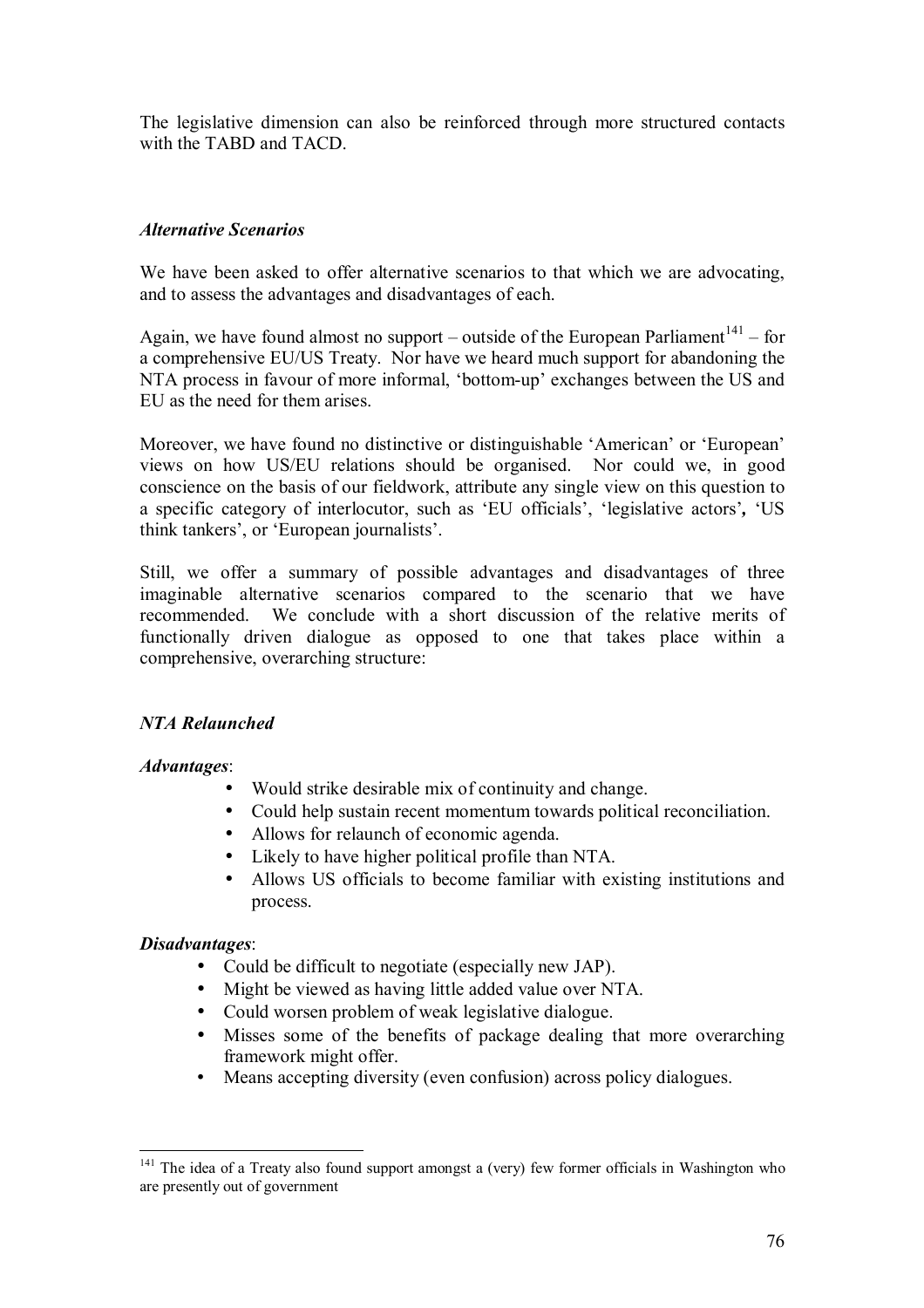# *Alternative No. 1. A Transatlantic Treaty*

# *Advantages*:

- Would commit both sides in law to bilateral objectives.
- Could be basis for Transatlantic Free Trade Area.
- If negotiated successfully, would raise the political profile of EU/US relations, particularly on Capitol Hill.
- Would give political recognition to the expansion of the EU's competences and its emerging legal personality.
- Could be negotiated as a comprehensive agreement that allows tradeoffs across a wide range of different issue areas.

# *Disadvantages*:

- Minimal political support for idea on both sides.
- Very real danger of non-agreement provoking fresh tensions.
- Difficult to pinpoint added value over less legally ambitious agreement.
- Extremely difficult to ratify (requiring two-thirds vote in US Senate).
- Likely to be viewed by rest of world as creating a ' $G2$ '.

### *Alternative No. 2 Bottom-up Informal Cooperation*

### *Advantages*:

- Would eliminate cynicism about NTA's overabundant process.
- Summits would take place when needed, not when scheduled.
- Could allow for pragmatic cooperation that resembles what now takes place on competition policy.
- Might allow for more genuine 'deliverables'.
- Offers flexibility in terms of organisation of dialogue.

# *Disadvantages*:

- Likely to be perceived as a step backwards in post-Iraq reconciliation.
- Would lose the ability of the NTA to 'pulse' bureaucracies.
- Might invite mutually incompatible agreements in different sectors.
- Would lose capacity for 'package deals' involving compromises or trade-offs across multiple issues.
- Likely to lead to more basic misunderstandings.

# *Alternative No. 3 NTA Unchanged*

### *Advantages*

- Both sides socialised to process.
- Would allow new US team to settle in.
- Could 'complete' (some of) Joint Action Plan.
- Possibly flexible enough to accommodate new issues (and Constitutional Treaty).
- Might only need minor changes (for instance, made more transparent).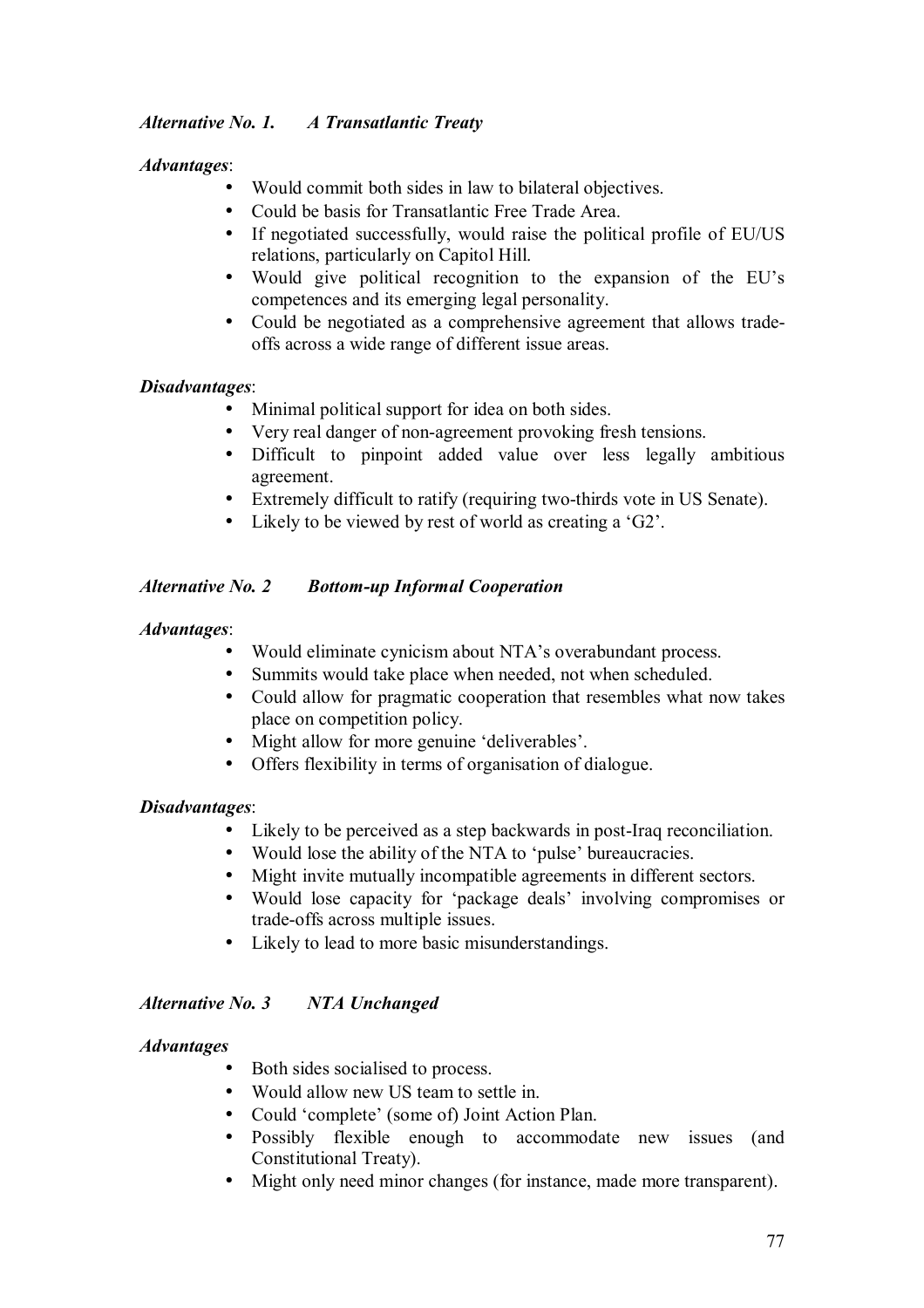## *Disadvantages*

- Political profile unlikely to get higher.
- Cynicism of non-insiders unlikely to diminish.
- Low chance of relaunching economic agenda.
- Likely to be undermined by system friction (especially between legislatures).
- Likely simply to atrophy over time.

# *On Institutional Choices*

As a general observation, we have been impressed during our investigation of the current framework for US/EU dialogue by the powerful virtues of *pragmatism*.

On many issues in transatlantic relations  $-$  such as Iran (at present) or northern Europe or anything to do with the Euro  $-$  it makes sense to admit that some EU member states have a stronger interest than others, or are better-placed to 'lead' for the Union as a whole. Cooperation between smaller (than an EU of all 25) and functionally driven groupings often has a certain logic and can be productive.

Even on issues that more obviously implicate the EU as a whole  $-$  such as financial services and homeland security  $-$  it will often make sense to have a variety of bilateral forums with either an issue-specific focus or the involvement of particular kinds of partners. Questions about how such forums are linked to and coordinated with the overall NTA process are ones that are usually best tackled on a case-by-case basis.

In this context, it is perhaps instructive to consider the experience of individual EU member states in managing their bilateral relations with the US and other 3<sup>rd</sup> countries. One finds a variety of mixes of broad frameworks and issue/sector-specific channels. In no case do we find a single, overarching framework that tries to manage the whole of the relationship. As such, it seems implausible to think that the NTA - or whatever replaces it  $\sim$  could ever in practice cover every issue and sector that is germane to EU/US relations.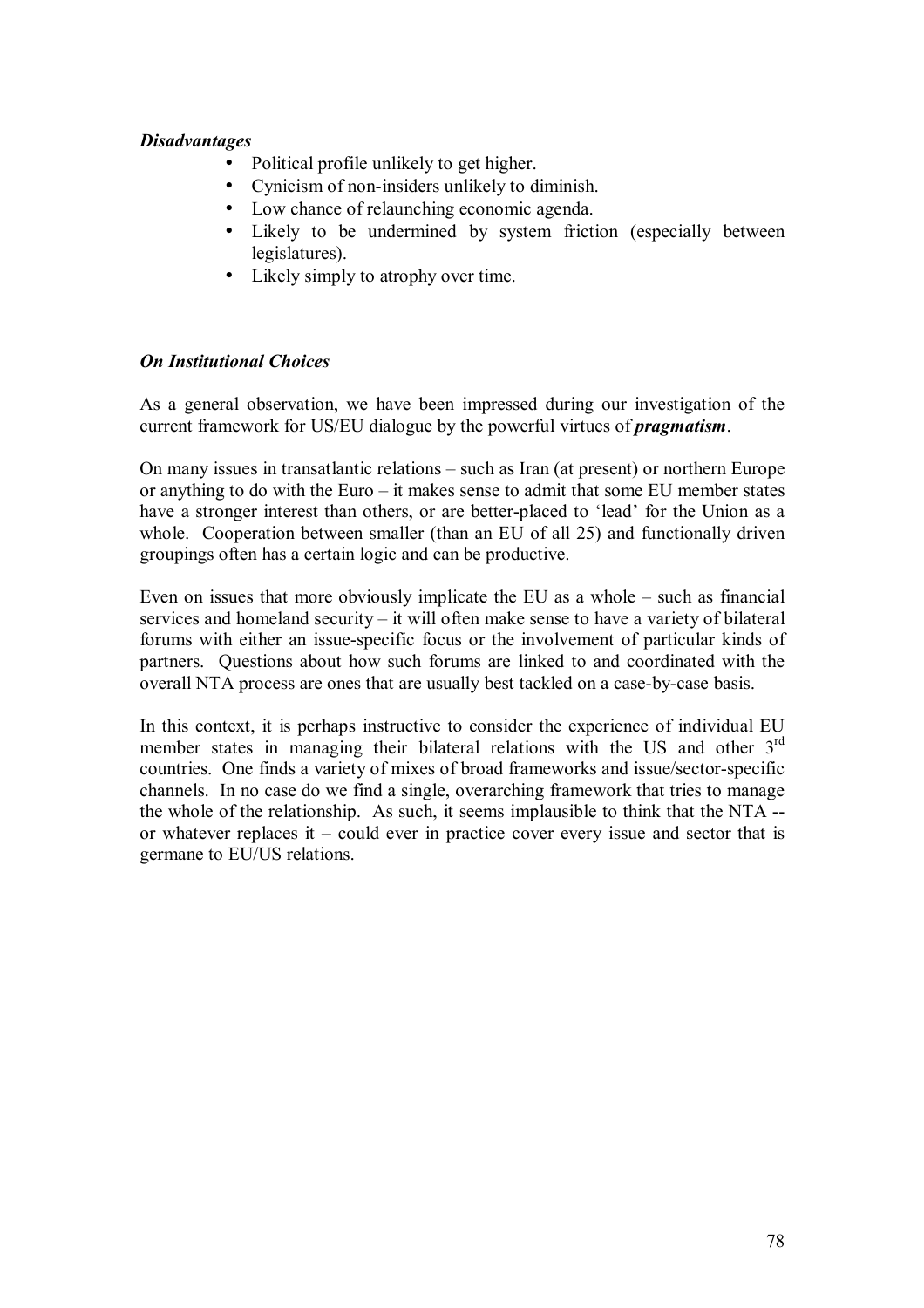# **5) CONCLUSION**

 $\overline{a}$ 

The framework for relations between the European Union and United States that was constructed 10 years ago was always likely to run up against its own limits, and to require renewal.

One of us, commenting on the original Transatlantic Declaration in 1990, wondered whether it might 'turn out to be as meaningful as the declarations of undying friendship signed in former times between, say, East Germany and Algeria<sup>'</sup>.<sup>142</sup>

One of the self-proclaimed architects of the NTA admitted that it was agreed as a distantly second-best alternative to what leading political figures on both sides advocated in 1995: a Transatlantic Free Trade Area. A TAFTA was rejected because it was over ambitious and seen as unrealisable. In its place, the NTA seemed to be ëjust another piece of bureaucratic machinery and a pretext for yet more official meetings<sup> $143$ </sup>

From such a modest start, the US and EU have accomplished much through an evolving framework for dialogue over the course of 15 years. The current framework, or something like it, would need to be invented if it did not already exist.

However, we have concluded that there are powerful, pragmatic reasons for reinventing the current framework, specifically with a view to:

- ! **Revamping, relaunching, and renaming the EU/US dialogue**
- ! **Raising the political profile of the dialogue**
- □ Refocusing on the economic agenda as the 'anchor' of the relationship
- ! **Creating an effective legislative dialogue**

A rich variety of obstacles to a true partnership exist, including the complexity of legislative processes, the independence of regulatory agencies, and basic differences of view about how to achieve security in a post 9/11 world. The low political profile of the EU/US dialogue in the United States particularly, and widespread ignorance of the European Union and its purpose, remain some of the most formidable obstacles to a true transatlantic partnership.

Yet, many of the most important obstacles remain ones related to the European Union's thus far unrealised ambitions as a global political actor. Even as we highlight the need to focus EU/US exchanges more on key strategic challenges  $-$  counterterrorism, the Middle East, China, and so on  $-$  we would acknowledge the EU's almost complete lack of capacity for strategic thinking at present.

However, many of our interviewees have stressed the potential of the EU's new Constitutional Treaty to enhance the Union's capacity for strategic action, alone or together with the US. The EU's new foreign policy-related institutions  $-$  its Minister

<sup>&</sup>lt;sup>142</sup> Helen Wallace, 'What Europe for which Europeans?', in Gregory Treverton (eds) *The Shape of the New Europe* (Council of Foreign Relations, 1992), p.21.<br><sup>143</sup> (Sir) Leon Brittan, *A Diet of Brussels: the Changing Face of Europe* (Little Brown and Co, 2000),

p.162.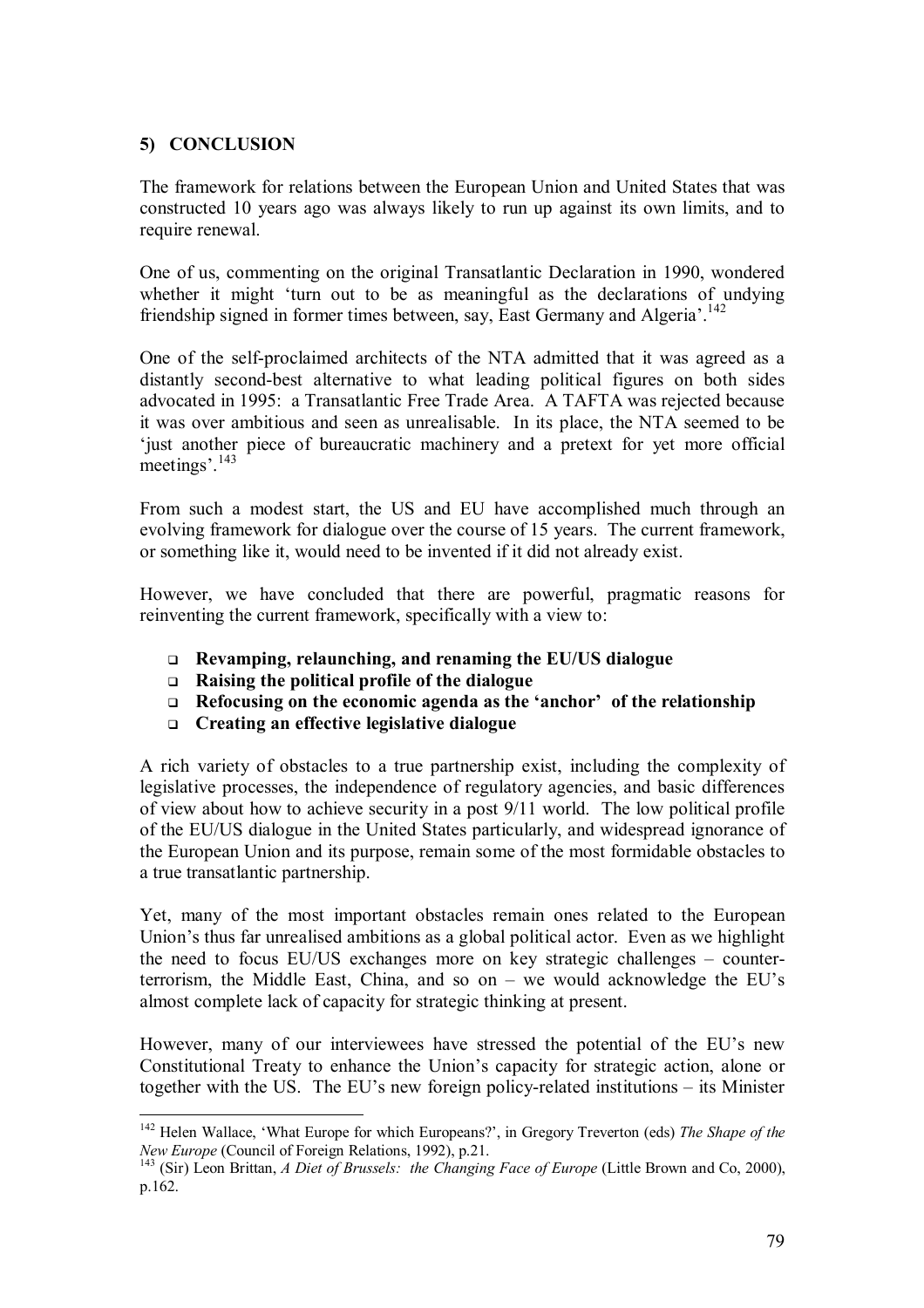of Foreign Affairs, European Council Presidency, and External Action Service – will all need time to become established and effective. Moreover, simply inventing these institutions will by no means solve all problems of EU/US relations: hard thought needs to be given about how to make them operational.

In any event, careful attention will need to be paid to keeping national capitals on board as stakeholders in the EU/US relationship. There is already a need (now) to think of new and profitable ways for the US to interact with an EU of 25 in forums where anyone, regardless of affiliation, can feed in a good idea. We have found a low sense of 'ownership' of the current EU/US dialogue amongst national capitals. This problem could be dismissed as both a natural and unavoidable consequence of enlargement to an EU of 25. But the EU/US channel will fail to realise its potential in transatlantic relations more generally unless this problem is fixed.

It will be enormously difficult to fix this problem, as well as others that currently plague EU/US relations. But it is well worth trying to fix them. And the time is right: none of us could have imagined even a few years ago that the conditions for a relaunch of EU/US relations would be as propitious as they presently are.

The US/EU partnership continues to suffer from frustrated ambitions. It is also much closer to a partnership of equals than it ever has been before.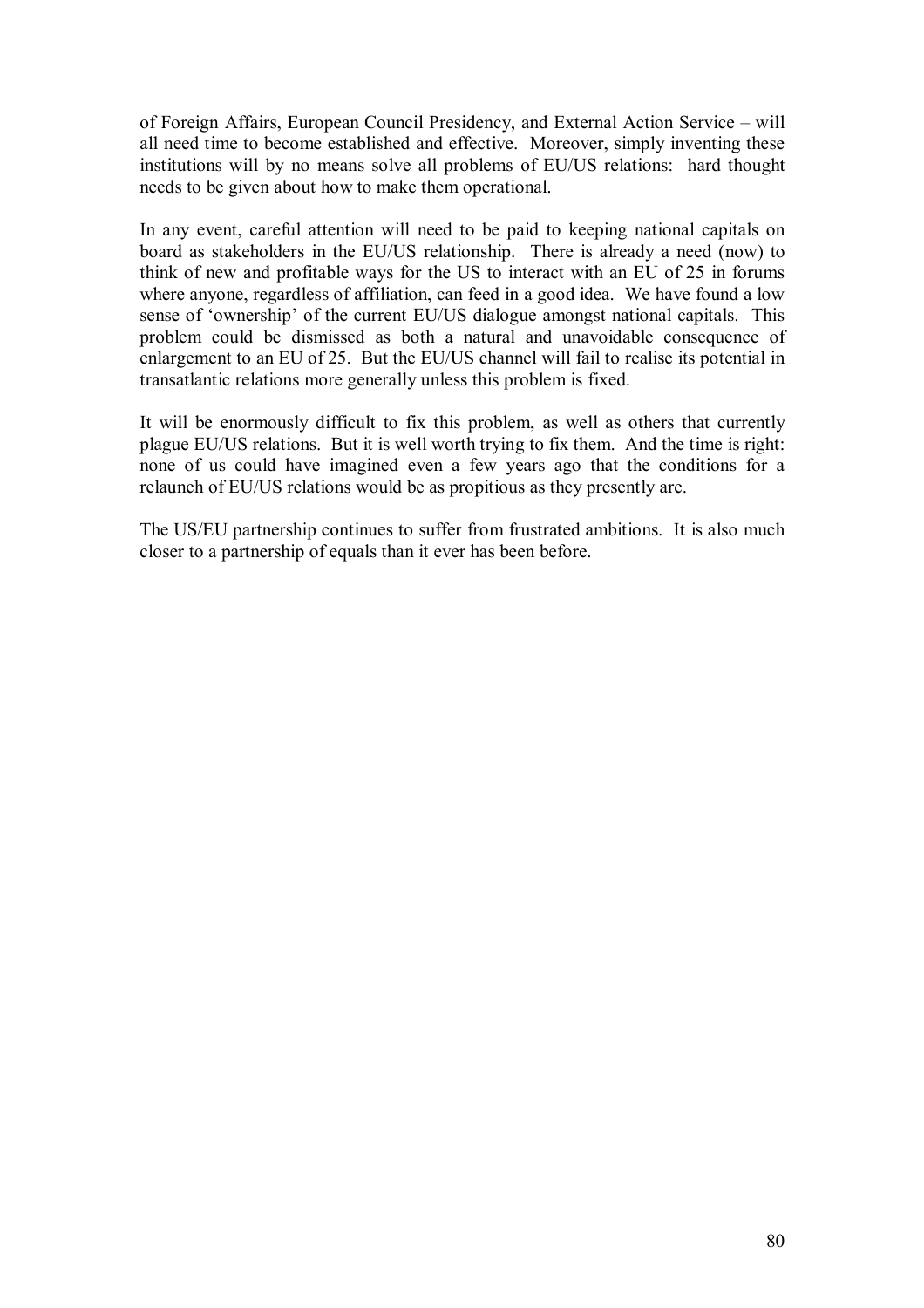# **ANNEX 1 – OBJECTIVES & METHODOLOGY**

We were contracted by the European Commission's Unit for Relations with North America in the Directorate-General for External Relations (DG Relex) to conduct a study on the state of EU/US relations over the period of 4 months, from December 2004 to April 2005. We were asked to evaluate the current framework for dialogue between the European Union and United States (including but not limited to the NTA), and to suggest recommendations for its reform. Although our focus was mostly on operational and institutional questions, we also were asked to recommend general priority areas for EU/US action, both in the medium and long terms.

There were three main elements to our work on this project:

### **1)** a **review of existing knowledge.**

We conducted a systematic review of existing academic and policy work on EU/US relations, building on the existing expertise of our project team.

### **2)** an **analysis of official documentation**

We were offered access to the Commission's (unit for relations with North America, DG Relex) own archives of agendas, briefings and reports of the meetings of the NTA Task Force, the Senior Level Group, and US/EU summits since 1995. Our team reviewed this documentation systematically and produced a quantitative analysis in the form of a scoreboard (see below and Annex 2, which offers a sort of ëaerial photograph' of our archive evidence). We tried to identify which side tabled or 'led' discussions on which issues and whether or not specific issues were resolved.More generally, this analysis has helped us to make judgements about which issues could (and which could not) be considered EU/US policy successes, as well as the effectiveness of the NTA in facilitating cooperation.

# **3) interview fieldwork**

We have conducted close to 200 interviews with key stakeholders in the EU/US dialogue in Washington, Brussels, and EU national capitals. A complete list of interviewees follows. We sought to include as many informed 'voices' in our study as possible, including a rich variety of officials, members of civil society, and experts based in Brussels, Washington, and a representative variety of national capitals.

Assessing the results of US/EU cooperation is an ambitious task and we were confronted with two major challenges:

1. The first was to identify 'deeds behind the words'.<sup>144</sup> The founding documents of the current framework contain a large amount of diplomatic language, much of which is not easily translated into tangible and operational objectives and actions. One of our tasks was to try and assess the extent to which the highly ambitious declarations dating back to 1995 have been translated into concrete results or, alternatively, represent false piety. The NTA is a general statement about the relationship and mutual commitment to it by both partners. Much the same remark could be made about the official reports of EU/US summits which, given

 $\overline{a}$  $144$  'The ambition of the NTA/JAP exercise is to move from "policies of consultation" to "the policies of joint action" and to a more practical action-oriented approach based on deeds not words<sup>?</sup>. Jacques Santer, speech at the Transatlantic Policy Network (TPN)', Brussels, 30 November 1995.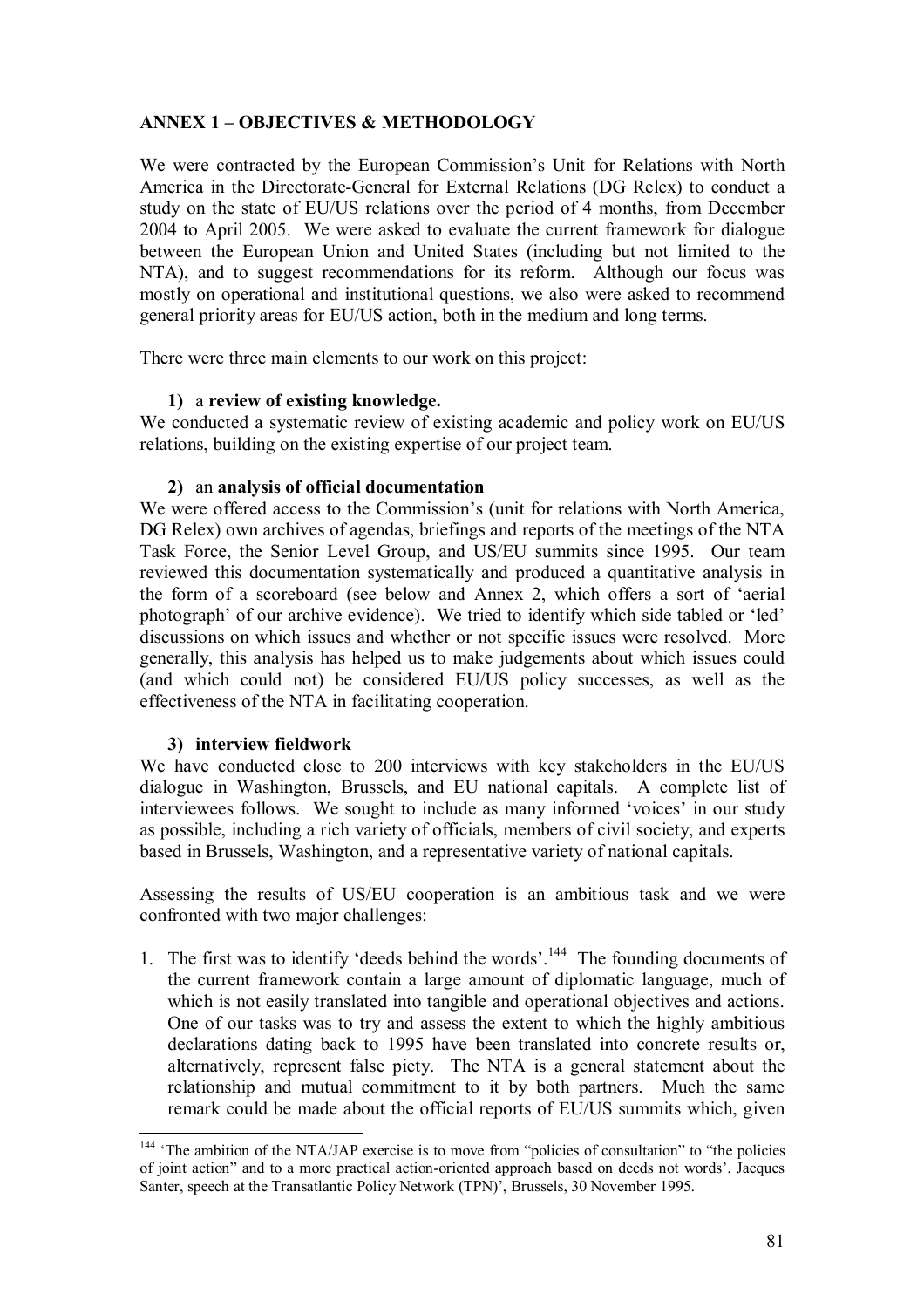their visibility, emphasise consensual positions and cooperative successes or ambitions, as opposed to difficulties or failures.

A further layer of difficulty lay in the fact that, beyond deeds and words, both sides (neither speaking with a single voice) pursue their own 'domestic' agendas, each evolving over time, if also with important lines of continuity. To elaborate further on these hidden agendas was beyond the scope of our study.

2. A second challenge was how to cope with a formidable quantity of information. We estimated that the Joint Action Plan (JAP) contained no fewer than 170 operational objectives (that is, declarations that begin with or contain the words 'we will...'). Although of varying nature and scope, these objectives represent an impressive list that has been further enriched over time.

As a consequence of these rather large and movable boundaries of scope, we have had to come up with a methodology that is both systematic and realistic.

We proceeded by

- 1. assessing the contents of the NTA. This involved
	- identifying a set of objectives and criteria for evaluation
	- keeping them within manageable limits, and
	- ensuring they were comprehensible to non-insiders.

2. analysing the evolution of the items discussed within the NTA framework, based on a review of the archived documents of DG RELEX, Unit C1. This review provided us with a clear sense of the degree of success achieved on issues discussed in NTA meetings at various levels of responsibilities (NTA Task Force, Senior Level Groups, Ministerial Meetings and Summits). This exercise extended to identifying:

- achievements or failures
- areas in which discussions are ongoing but in which few or no tangible results were achieved
- where possible, which side took the lead in placing individual issues on the agenda.
- 3. determining the extent to which the operational objectives of the NTA/JAP have been achieved.

From a legal perspective, the NTA and JAP belong to the category of non-binding instruments. That is, they do *not* contain binding rules or executive obligations. Our evaluation required the objectives of the NTA to be reassessed so that they were readily 'evaluable' despite their non-binding character. We developed to this end a three-level hierarchy of NTA/JAP objectives:

- general objectives
- specific objectives
- operational objectives.

The declared **general objectives** of the NTA are phrased in very broad and consensual terms, such as: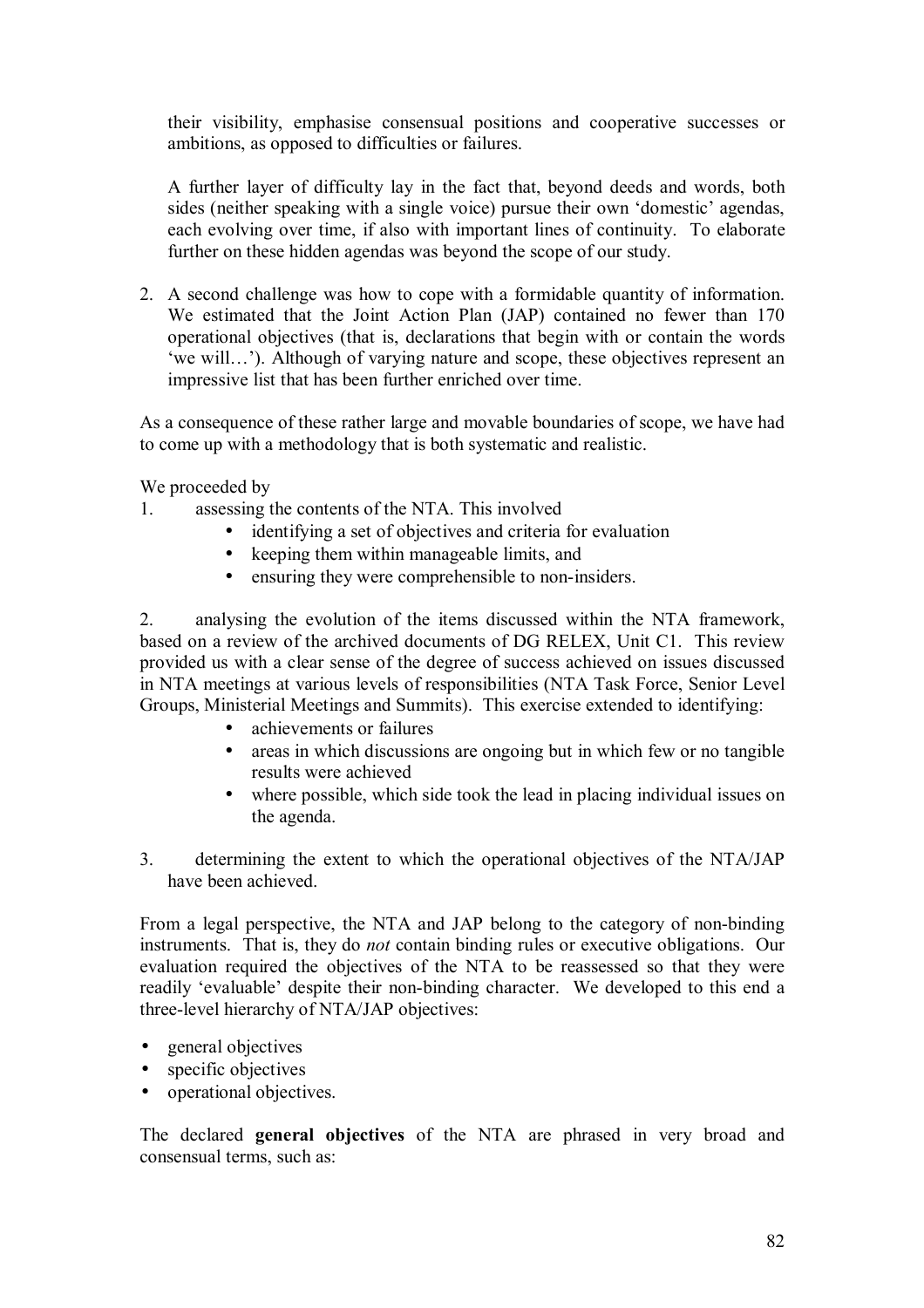*ëTo consolidate democracy and free-market economies throughout the continent'.* 

*fo ensure continuing peace in Europe into the next century'.* 

*ëTo contribute significantly to the extension of security, stability and prosperity in the whole of Europe'.* 

We see here on display the values central to transatlantic relations: security, economic prosperity, and democratic development. Although laudable, they cannot be considered as references for evaluation given their generic nature and non-timely character. Additionally, in a sign of what has changed since 1995, these general objectives focus on Europe itself, as opposed to a joint US/EU agenda in international politics more generally.

The declared intentions of the NTA could be summarized as follows (our reformulation): $145$ 

*To further strengthen and adapt the transatlantic partnership to domestic and external challenges and according to values shared on both sides of the Atlantic*.

In our view, this single sentence encompasses faithfully the central ambition of the NTA as an *agenda* rather than a programme: that is, a global and adjustable framework for action. Such a framework can be regularly adjusted to immediate problems and does not constitute a rigid scaffold.

More **specific objectives** have been formulated in the four major chapters of the NTA which are reproduced here as *the* four specific objectives of the NTA:

# *Promoting peace and stability, democracy and development around the world.*

*Together, we will work for an increasingly stable and prosperous Europe; foster democracy and economic reform in Central and Eastern Europe as well as in Russia, Ukraine and other new independent states; secure peace in the Middle East; advance human rights; promote non-proliferation and cooperate on development and humanitarian assistance.* 

*Responding to global challenges.*

*Together, we will fight international crime, drug trafficking and terrorism; address the needs of refugees and displaced persons; protect the environment and combat disease.* 

*Contributing to the expansion of world trade and closer economic relations.* 

<sup>&</sup>lt;sup>145</sup> An earlier study defined the declared intentions of the NTA as 'to deal better with the externalities of US policies for the EU, and vice versa, as well as to address the effects of third parties actions on US/EU interests<sup>2</sup>. See Éric Philippart and Pascaline Winand, 'Deeds not words? Evaluating and explaining the US/EU policy output' in Éric Philippart and Pascaline Winand (eds) *Ever Closer Partnership: Policy-Making in US/EU Relations* (PIE-Peter Lang, 2001).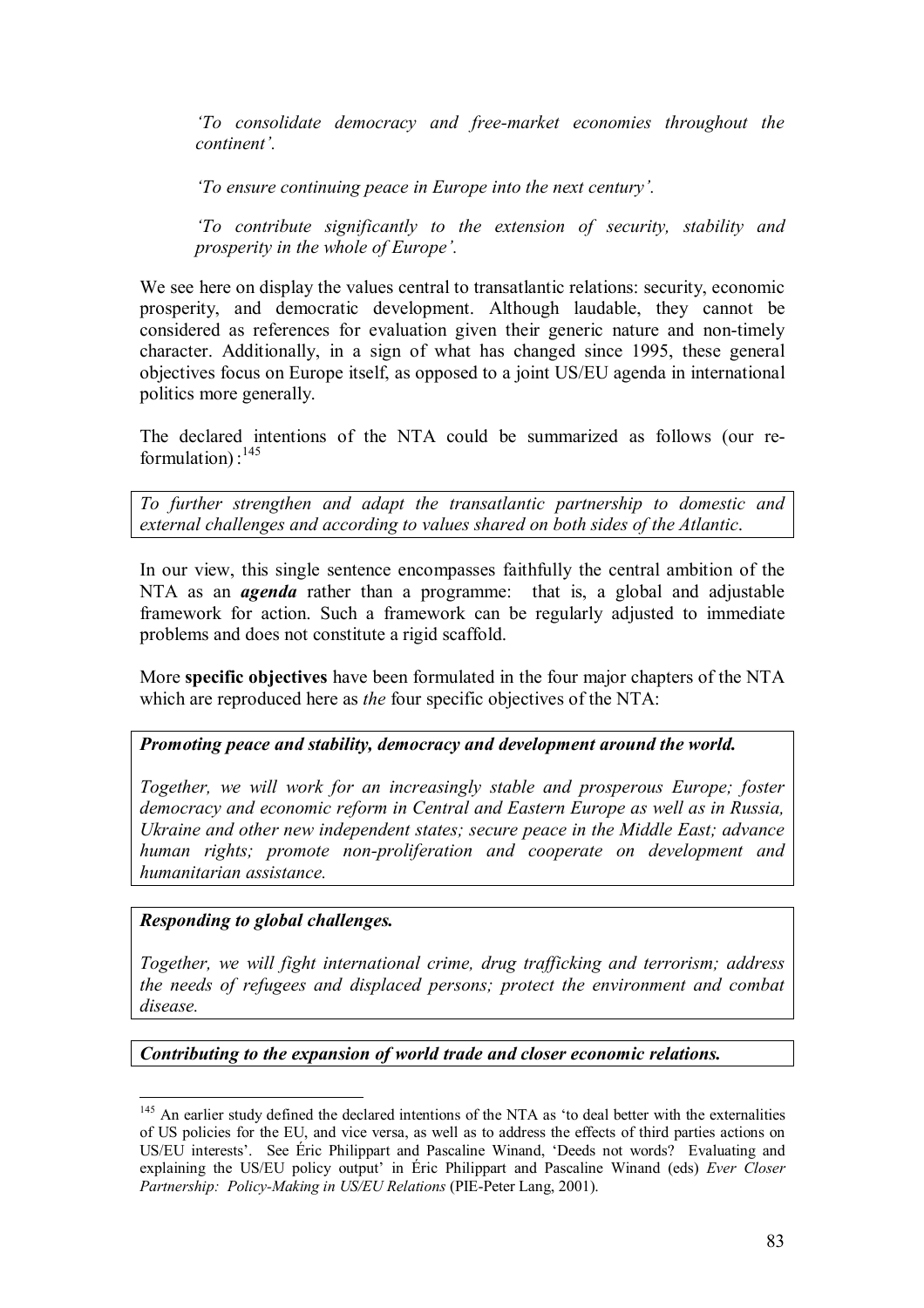*Together, we will strengthen the multilateral trading system and take concrete, practical steps to promote closer economic relations between us.* 

# *Building bridges across the Atlantic.*

*Together, we will work with our business people, scientists, educators and others to improve communication and to ensure that future generations remain as committed as we are to developing a full and equal partnership* 

It was not possible to judge whether these objectives have been achieved without a clear definition of what constitutes a 'success'. If we take the first objective, it is obvious that the situations in the Middle East or Caucasus have improved, if perhaps only slightly, since 1995. Could these be considered 'successes', although conflicts in both regions remain far from resolution?

Similarly, whether the ambitions of the NTA should be measured in terms of progress on the issues themselves (such as movement in the Middle East peace process) or enhancement of the capacity of the EU and US to act jointly remains an open question.

In our evaluation of the NTA's achievements we also had to distinguish between another two dimensions. We reflected on whether or not whatever has been 'achieved' was (or was not) under the control of the two partners. We thus had to distinguish between:

- an assessment of the *impact* the EU and the US have  $-$  especially acting jointly - on particular questions but for which they cannot be considered 'responsible':
- an assessment of the intensity of *efforts* made by the partners  $-$  especially joint  $efforts - to improve the existing situation.$

In our analysis we focused on the latter dimension on the grounds that an evaluation must rely on verifiable facts and establish a minimal set of causal links between actions and outputs.146

In other words, we focused on whether intentions have been acted upon and if they were successful in terms of outputs, *not* whether these outputs have been a major determinant of actual outcomes.

In short, we examined mainly what evaluators usually refer to as **operational objectives**. As indicated, these objectives are numerous and far-reaching. The JAP prioritises issues of transatlantic, international or global scope. Its common approach to these issues is to seek practical, tangible cooperation, starting with a clear statement of intentions: 'we will...'.

We would note three additional points:

 $\overline{a}$ 

<sup>&</sup>lt;sup>146</sup> However, we do offer judgements on the former dimension whenever we have found credible evidence. See especially section 2, 'Assessment of Cooperation'.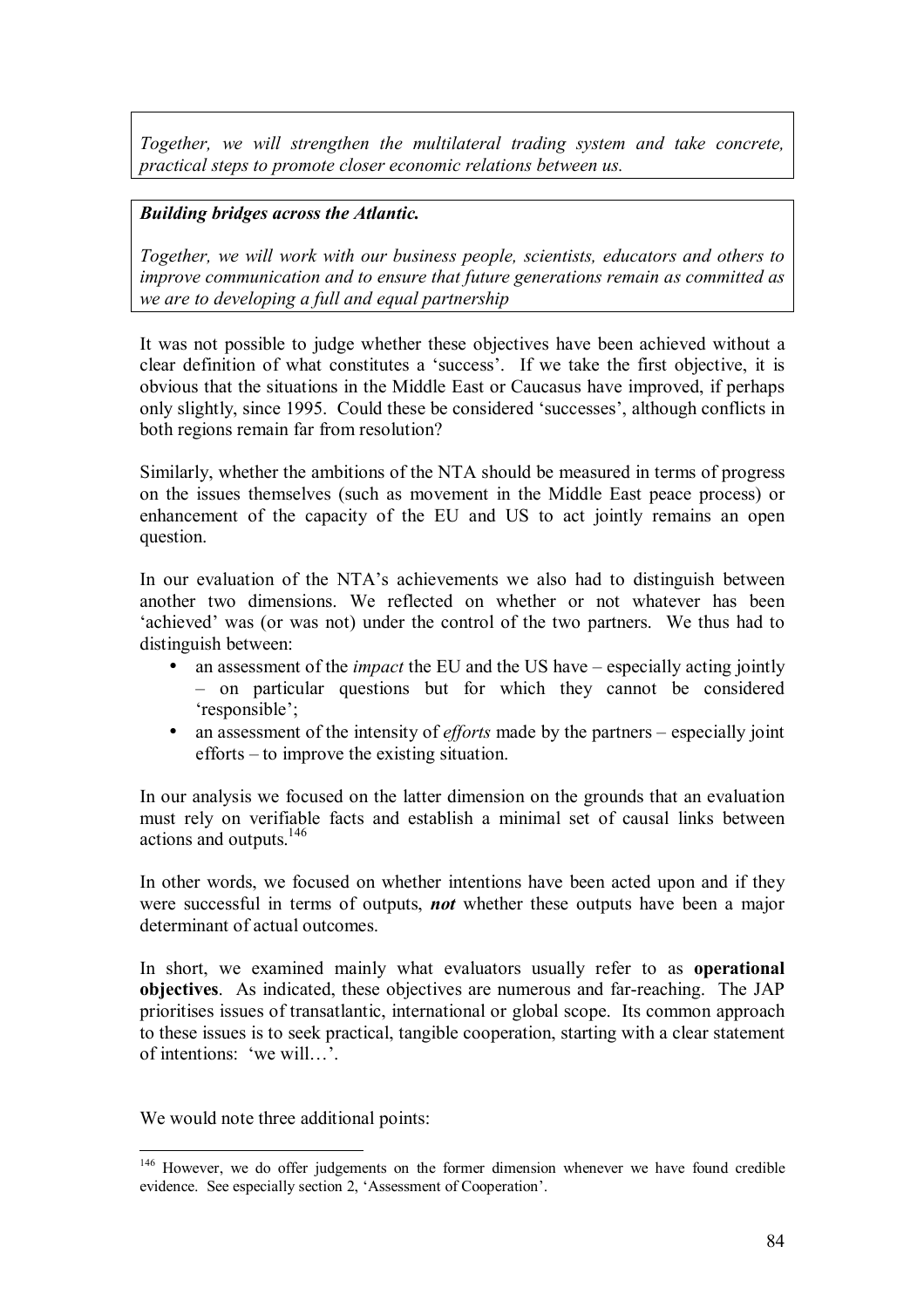- this analysis relied on official documents that were drafted by (exclusively European) officials who have a direct stake in the assessment.
- the documents reviewed in the Commission DG Relex archives do not constitute a comprehensive and exhaustive set of all documentation that has been circulated within the NTA framework between 1995-2005.
- we know that extensive (informal) discussions between the partners on specific issues have not been documented. The documents to which we had access tell only part of the story, and some important features of the EU/US dialogue may not have been taken into account in our analysis as a consequence.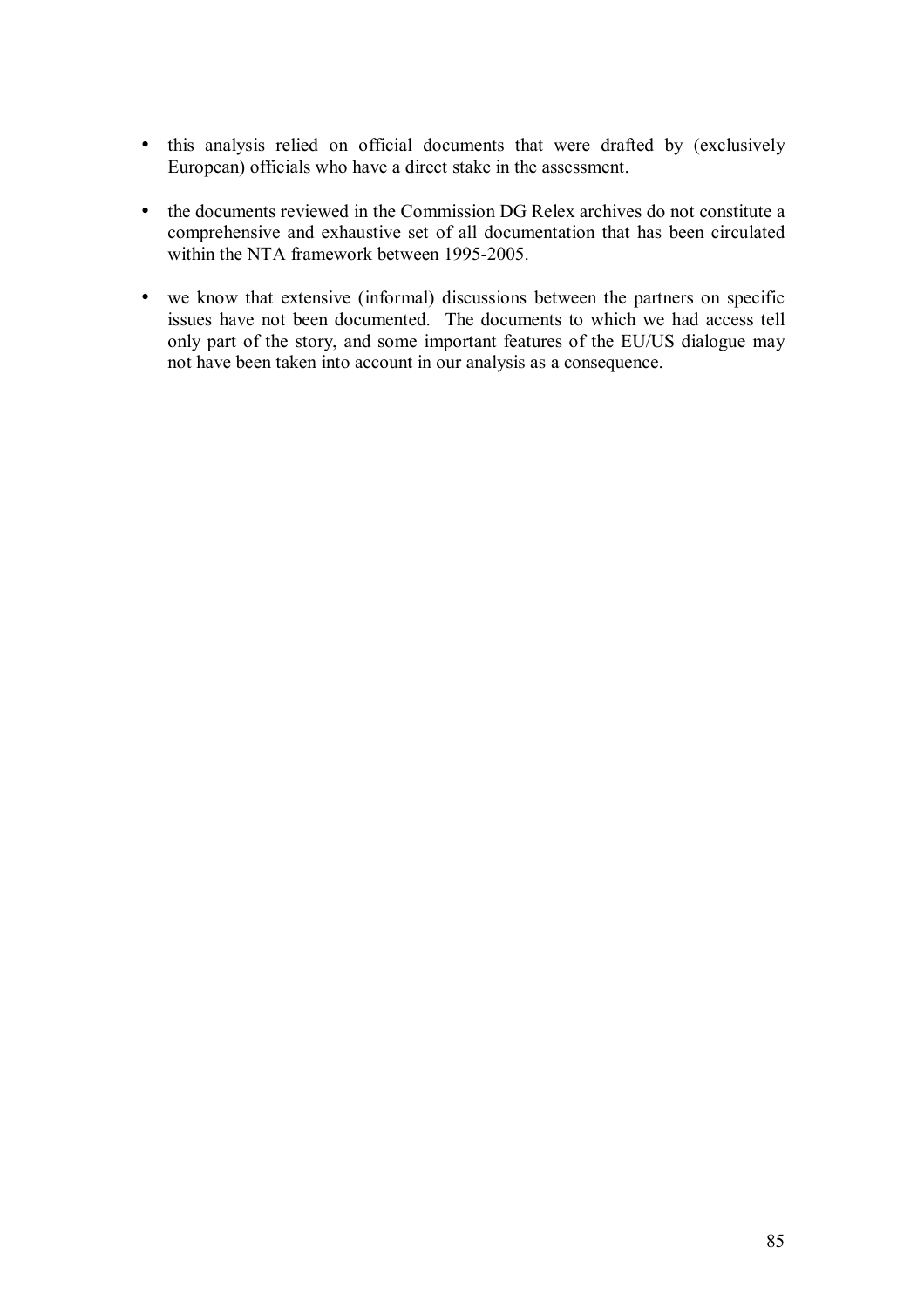# **ANNEX 2 - THE ARCHIVE EVIDENCE**

# **EXCEL FILE ('Archive-final') ABOUT HERE**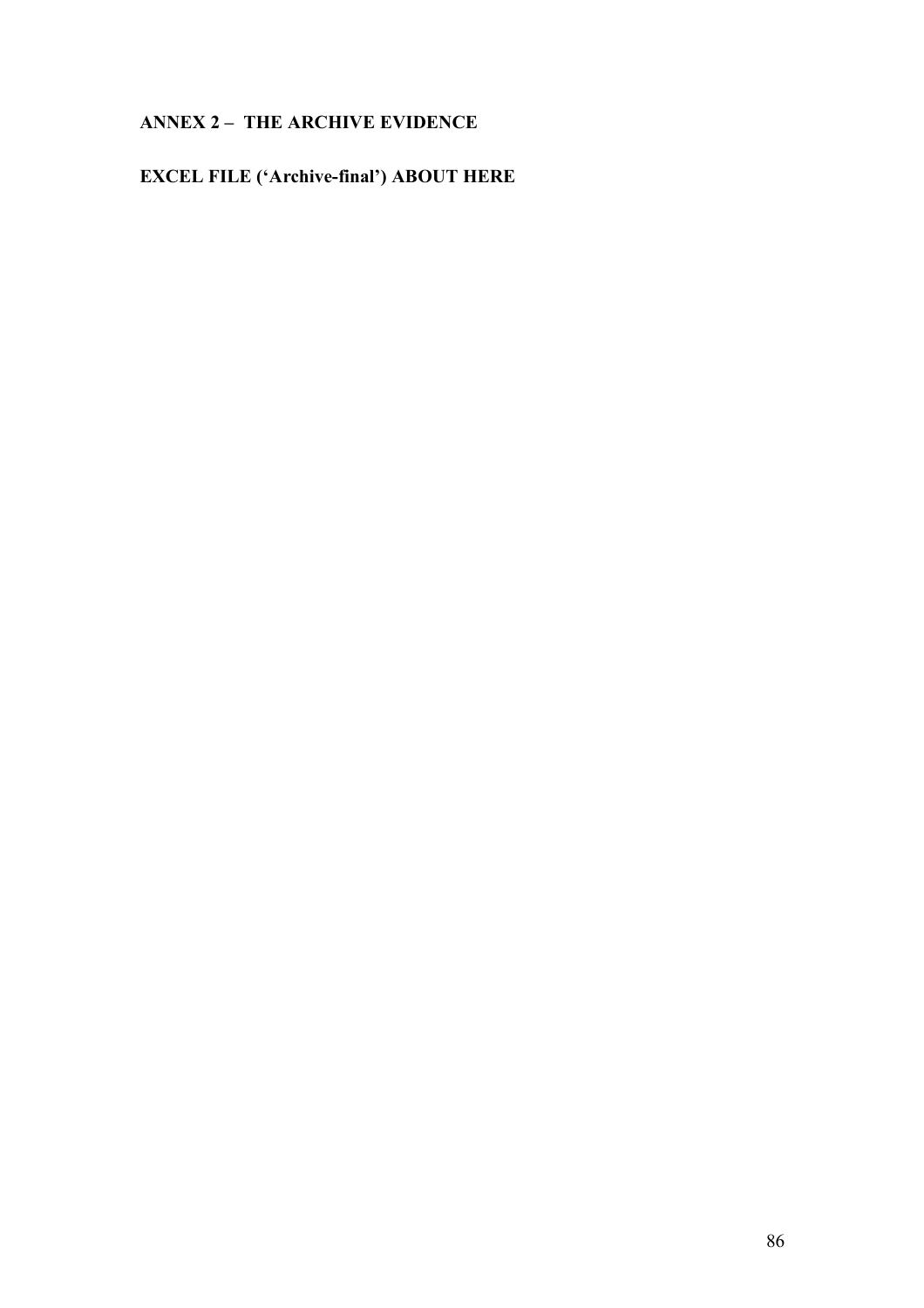# **ANNEX 3**

| <b>Agreement</b>                                            | <b>Targeted Regulations</b>                                             | Year |
|-------------------------------------------------------------|-------------------------------------------------------------------------|------|
| <b>Competition Policy Agreement</b>                         | Competition regulations                                                 | 1991 |
| EC/US Agreement on Drug Precursors                          | Illicit drug regulations                                                | 1997 |
| EC/US Customs and Cooperation Agreement                     | Customs certifications                                                  | 1997 |
| EU/US General Mutual Recognition                            | Conformity assessment testing in                                        | 1997 |
| Agreements                                                  | six sectors: telecommunications                                         |      |
|                                                             | equipment, electromagnetic                                              |      |
|                                                             | compatibility, electrical safety,                                       |      |
|                                                             | recreational craft, medical devices,                                    |      |
|                                                             | and pharmaceutical good<br>manufacturing practices                      |      |
| EU/US Positive Comity Agreement                             | Competition relations                                                   | 1998 |
| EU/US Agreement Concerning the                              | Technical regulations                                                   | 1999 |
| <b>Establishment of Global Technical</b>                    |                                                                         |      |
| Regulations for Wheeled Vehicles,                           |                                                                         |      |
| <b>Equipment and Parts</b>                                  |                                                                         |      |
| EU/US Veterinary Equivalence Agreement                      | Animal export certifications                                            | 1999 |
| <b>EU/US Safe Harbour Agreement</b>                         | Data protection regulations                                             | 2000 |
| Joint Declaration on US/EU Cooperation in                   | Measurement equivalence in                                              | 2000 |
| the Field of Metrology and Measurement                      | product certification                                                   |      |
| Standards                                                   |                                                                         |      |
| EU/US Agreement on Mutual Recognition of                    | Conformity assessment testing for                                       | 2001 |
| Certificates of Conformity for Marine                       | marine equipment                                                        |      |
| Equipment                                                   |                                                                         |      |
| EU/US Guidelines on Regulatory                              | Non-binding guidelines for                                              | 2002 |
| Cooperation and Transparency                                | cooperation among EU and US                                             |      |
|                                                             | regulators regarding technical                                          |      |
|                                                             | barriers to trade                                                       |      |
| <b>Financial Markets Regulatory Dialogue</b><br>established | Informal dialogue devoted primarily                                     | 2002 |
|                                                             | to avoiding disruption to trade in<br>financial services resulting from |      |
|                                                             | distinct EU and US regulations                                          |      |
| Mutual Recognition Agreement on Marine                      | Mutual recognition of standards for                                     | 2004 |
| Equipment                                                   | marine equipment                                                        |      |
| Roadmap for EU/US Regulatory Cooperation                    | Sector-by-sector plan of action for                                     | 2004 |
| and Transparency                                            | EU/US regulatory cooperation                                            |      |
| EU/US Agreement extending customs                           | Agreement implementing US                                               |      |
| cooperation to container security                           | <b>Container Security Initiative</b>                                    |      |
|                                                             | throughout the EU                                                       |      |
| EU/US Passenger Name Recognition                            | Agreement allowing US Customs                                           |      |
| Agreement                                                   | and Border Protection to collect                                        |      |
|                                                             | passenger data relating to flights                                      |      |
|                                                             | from EU to US                                                           |      |
| Policy Dialogue on Trade and Border                         | Semi-annual meetings among senior                                       |      |
| Security                                                    | US/EU customs/border officials                                          |      |

# **Transatlantic Regulatory Cooperation Agreements**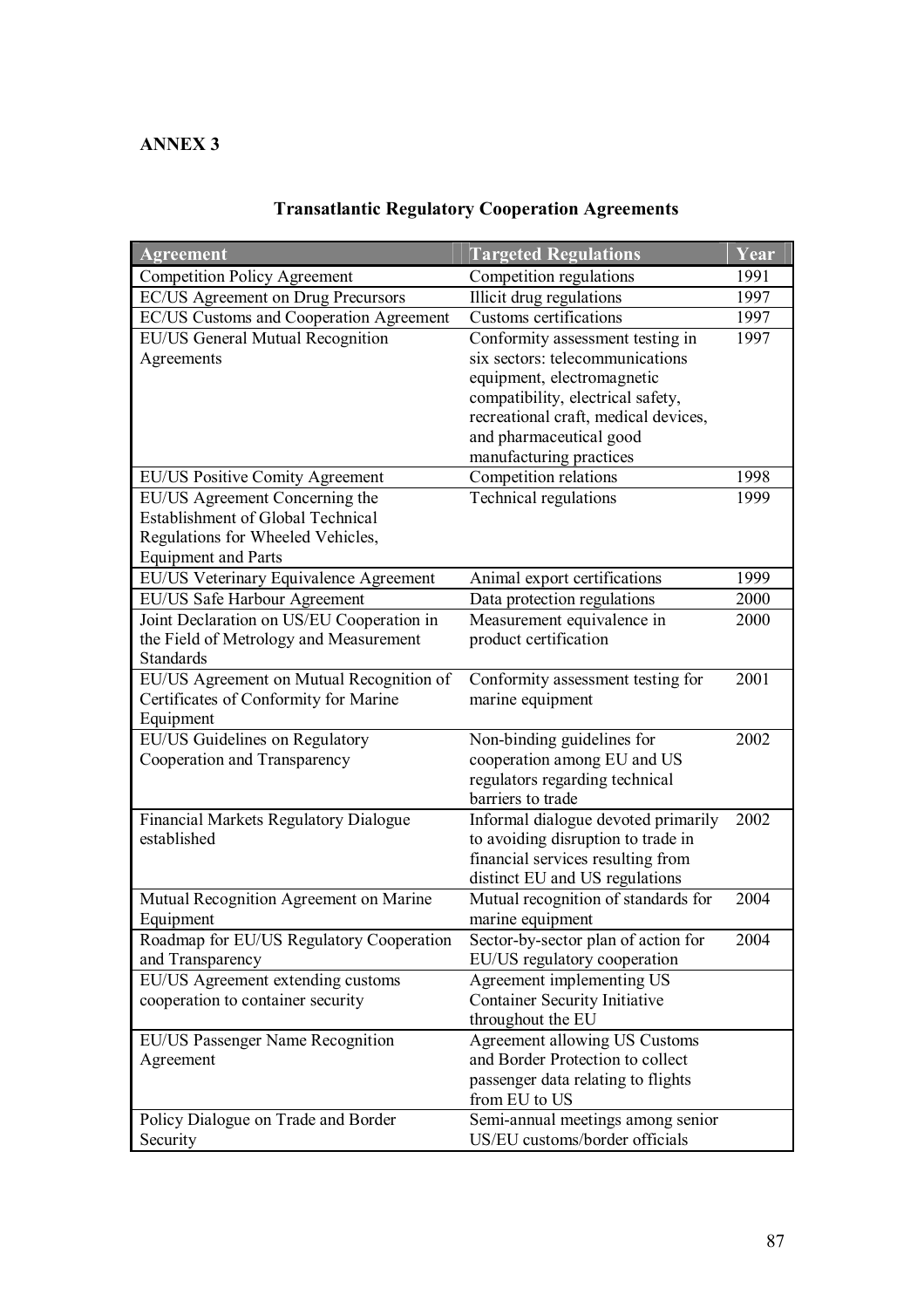### **ANNEX 4 - LIST OF INTERVIEWS**

#### **Washington**

Kristen Archik, EU analyst, Congressional Research Service

Telmo Baltazar, Counsellor, Justice and Home Affairs, EU Delegation to the United States

Charlene Barshefsky, Senior International Partner, Wilmer Cutler Pickering Hale and Dorr LLP (former US Trade Representative)

Peter K.J. Berz, First Secretary, Trade, EU Delegation to the United States

Lael Brainerd, Senior Fellow, Brookings Institution

Esther Brimmer, Johns Hopkins (former NSC and Policy Planning, Department of State)

Daniel E. Brinza, Deputy General Counsel and Assistant USTR for Monitoring and Enforcement, Office of the United States Trade Representative

Thomas Burrows, Senior Council for Multilateral Matters, US Department of Justice

Belen Martinez Carbonell, Political, Academic, Justice and Home Affairs Section, EU Delegation to the United States

Peter Chase, Director, EU office, State Department

Philippe Coessins, Political Counsellor, European Commission delegation

Maria Green Cowles, The American University

Jonathan Davidson, EU Delegation to the United States

Glyn Davies, deputy assistant secretary of state for Europe and Eurasia, US Department of State Gerard Depayre, Deputy Chief of Mission, European Commission delegation

Karen Donfried, Europe analyst, Policy Planning staff, State Department

Stuart Eizenstat, Senior Partner, Covington & Burling (former US ambassador to the EU and senior State and Treasury official)

Michael Feldman, Economic Officer, Office of European Union Affairs, US Department of State

Jean Ann Fox, Consumer Federation of America and TACD

Paul Gallis, Senior European Analyst, Congressional Research Service

- Heather G. Goethert, Trade Policy Advisor, Biotechnology and Textile Policy Division, Bureau of Economic and Business Affairs, US Department of State.
- Paul Gretch, Director, Office of International Aviation, Department of Transportation

Michael Haltzel, senior staff member, Senate Foreign Relations Committee

Daniel Hamilton, Director, Transatlantic Center, Johns Hopkins University

Kathryn Hauser, US Executive Director, Transatlantic Business Dialogue

Meg Hawley-Young, Economic Officer, Office of European Union Affairs, US Department of State

Debra Juncker, Bilateral Trade Office, Bureau of Economic and Business Affairs, US Department of State

Peter Kanflo, Political Counsellor, Swedish embassy

Rhoda Karpatkin, Consumers Union and TACD

Richard Kauzlerich, National Intelligence Officer for Europe, NIC

Alison Kelly, Deputy Chief of Mission, Irish Embassy to the United States

Philippe Laillot, Political Counsellor, French Embassy to the United States

Carl Lankowski, Deputy Director of Area Studies and Coordinator for European Area Studies, Foreign Service Institute, US Department of State

David Lustig, Government Affairs Representative, Unilever (TABD)

Tracey McKibben, Director, European Economic Affairs and EU Relations, National Security Council Leo Michel, National Defense University (former NATO director at US Department of Defence)

Elizabeth Milewski, Senior Advisor, Biotechnology, Office of Prevention, Pesticides and Toxic Substances, Environmental Protection Agency

Breck Milroy, Senior Advisor, Office of Prevention, Pesticides and Toxic Substances, Environmental Protection Agency

Vince Morelli, former Staff Director, Europe subcommittee, House IR Committee

- Mark J. Mowrey, Deputy Assistant USTR, Europe and the Mediterranean, Office of the United States Trade Representative
- Penelope Naas, Office for European Union and Regional Affairs, Market Access and Compliance, Department of Commerce
- Rolf Nikel, Political Counsellor, German Embassy to the United States
- Thomas P. O'Keefe III, Environment, Science, Technology and Health, Office of European Union Affairs, US Department of State
- Thomas Pickering, Vice President for International Policy, Boeing Corporation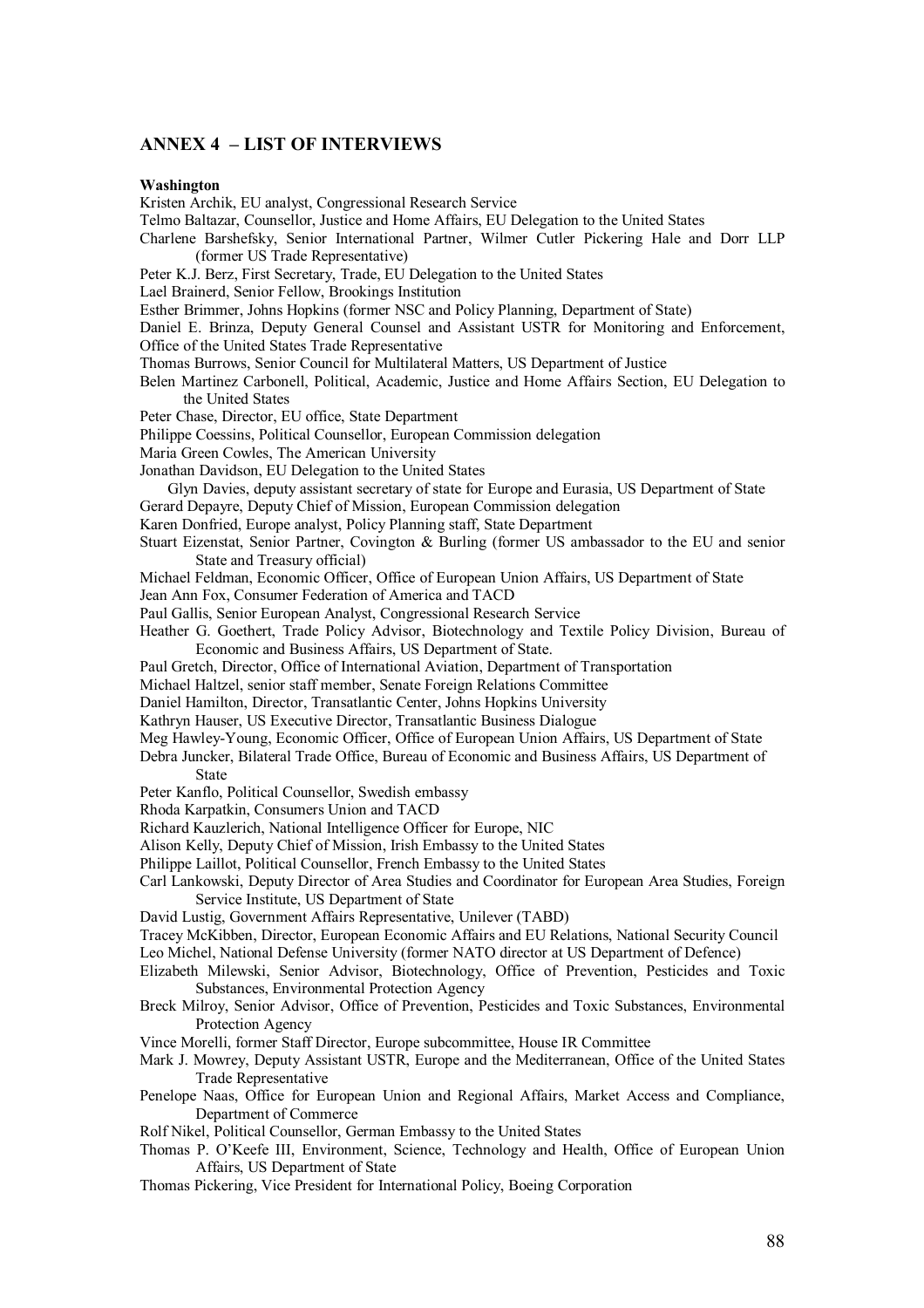Denis Pieton, Deputy Chief of Mission, French Embassy to the United States

Bobby Richey, Deputy Director, Biotechnology Group, International Trade Policy, Foreign Agricultural Service, US Department of Agriculture

Charles Ries, former Principal Deputy Assistant Secretary for Europe and Eurasia, Department of State Paul Schmit, Deputy Chief of Mission, Luxembourg Embassy to the United States

Lisa Schroeter, former Executive Director of TABD

Peter Secor, Deputy Director, Office of European Union Affairs, US Department of State

- Simon Serfaty, Senior Advisor, Europe Programme, Center for Strategic and International Security Studies
- Paolo Serpi, Political Counsellor, Italian Embassy to the United States
- Madelyn E. Spirnak, Senior Advisor for Agricultural Biotechnology, US Department of State
- Jim Steinberg, Brookings Institution (former National Security Council and Policy Planning, Department of State)
- Bruce Stokes, *National Journal*
- Bruce Swartz, Deputy Assistant Attorney General, Criminal Division, Department of Justice
- Matthew Taylor, Political Counsellor, UK Embassy to the United States
- James Townsend, Principal Director, NATO and Europe Policy, Office of the US Secretary of Defence, Department of Defence
- Tony Van der haegen, Minister-Counsellor, Agriculture, Fisheries, Food Safety and Consumer Affairs, EU Delegation in Washington, DC
- Stewart Verdery, former Assistant Secretary for Borders and Transport Security, Department of Homeland Security
- Anthony Wayne, Assistant Secretary of State for Economics and Business
- Hillel Weinberg, Staff Member, House International Relations Committee
- Karen Volker, Deputy Director, EU office, Department of State
- David Young, Deputy Director, Western Europe Group, International Trade Policy, Foreign Agricultural Service, US Department of Agriculture

#### **Brussels**

Eero Ailio, Galileo International Cooperation, DG Energy and Transport, European Commission

- Matthew Baldwin, Head of Unit, Market Access, DG External Relations, European Commission
- David Batchelor, Air Transport Policy, Economic Regulation and Multilateral Relations, DG Energy and Transport
- Fraser Cameron, Director of Studies, European Policy Centre
- Paolo Cesàro, International Relations and Development Cooperation, ANCI-IDEALI
- Carlo Chicco, Directorate-General for Committees and Delegations (Delegation for Relations with US), European Parliament
- Jim Cloos, Director for Transatlantic Relations, EU Council Secretariat
- Robert Cooper, Director General for External and Politico-Military Affairs, Council of the European Union
- Enrique Barón Crespo, EP Delegation for relations with the US, Member of the European Parliament and TPN Parliamentary Committee
- Veronika Wand Danielsson, Political Officer and Member of COTRA¸ Permanent Representation to the EU of Sweden
- Youri Devuyst, Vrije Universiteit Brussel and DG Education, European Commission Daniel Dombey, *Financial Times*
- James Elles, Member of the European Parliament and TPN Parliamentary Committee
- Anders J. Ericson, Press and Public Affairs Officer, Permanent Representation to the EU of Sweden
- Jonathan Evans, (Chairman, Delegation for relations with US), Member, European Parliament
- Blanka Faikusová, First Secretary & Head of Unit for External Relations, Permanent Representation to the EU of the Czech Republic
- Jonathan Faull, Director-General, DG Justice and Home Affairs, European Commission
- Ireneusz Fidos, External Relations, Permanent Representation to the EU of Poland
- Eugene Forde, Political Officer and member of COTRA, Permanent Representation of Ireland to the EU
- Simon Fraser, Head, Cabinet of Commissioner Mandelson
- Elvira Gaeta, Dirigente, Permanent Representation to the EU of Italy
- Dr. Rudolf Gridl, Political Officer and Member of COTRA, German Permanent Representation to the EU
- Eckart Guth, Deputy Secretary General, European Commission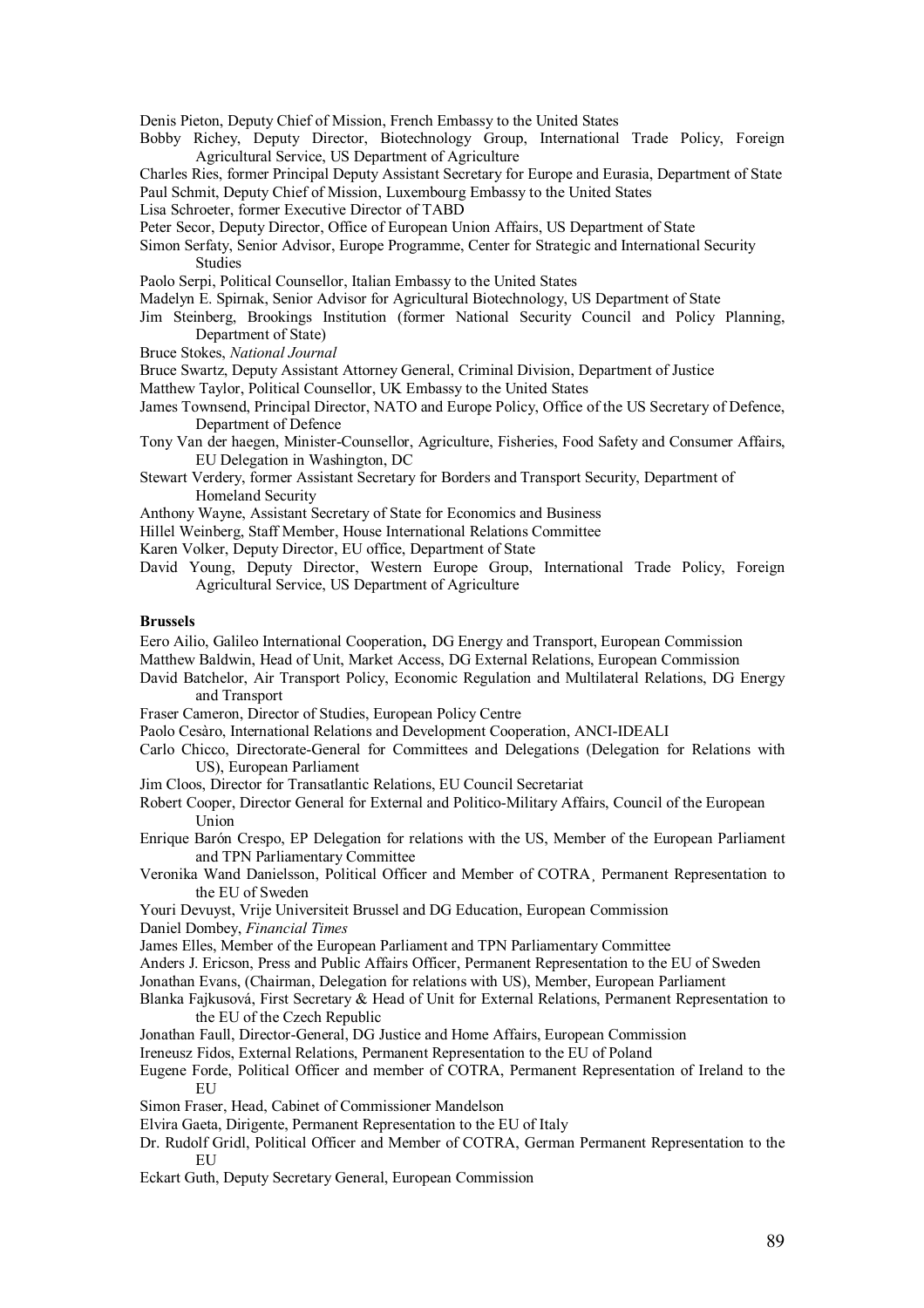Laura Guy, Political Officer and Member of COTRA, UK Permanent Representation to the EU Vivien Haig, Director General, Transatlantic Policy Network

- Ms Florence Jeanblanc-Risler, Minister-Counsellor, Permanent Representation of France to the European Union, Brussels
- Lotte Knudsen, Head of Unit, External and Enlargement, Directorate-General for Justice and Home Affairs, European Commission
- Eneko Landaburu, Director-General, DG RELEX, European Commission
- Erika Mann, EP Delegation for relations with the US (substitute), Member of the European Parliament & EU Steering Group (Chair), Transatlantic Policy Network
- Michelangelo Margharita, Market Access, Coordinator for bilateral relations with the US, DG Trade
- Petra Masínová, Spokesperson and Second Secretary, Permanent Representation to the EU of the Czech Republic
- Harry O'Hara, Counsellor, United States Mission to the European Union
- Jim Nicholson, former chair, EP Delegation for relations with the US, Member of the European Parliament
- Diederik Paalman, External Relations, Directorate-General Justice and Home Affairs, European Commission
- Vittorio Rocco di Torrepadula, Premier Conseiller, Permanent Representation to the EU of Italy
- Michael Rueter, EU Coordinator, Transatlantic Policy Network
- Michael Scannell, Head of Unit, DG SANCO, European Commission
- Siebe Schuur, Minister Plenipotentiary, External Economic Relations, Permanent Representation to the EU of the Netherlands
- Kyle Scott, Political Minister Counsellor, US Mission to the European Union
- Michael Shackleton, Head of Division, Conciliation Secretariat, European Parliament
- Alexander Stubb, EP Delegation for relations with the US (substitute), Member of the European Parliament
- Fernando Valenzuela Marzo, Deputy Director-General, DG RELEX, European Commission
- Laurens Westhoff, Conseiller, Chef de la Section Commerciale, Permanent Representation to the EU of the Netherlands
- Gunnar Wiegand, Head of Unit for Relations with North America, DG External Relations, European Commission
- David Wright, Director, Directorate G (Financial Markets), DG Markt, European Commission
- Richard Wright, Director, DG External Relations, European Commission
- Christian Zinglersen, Counsellor, External Relations, Permanent Representation of Denmark

#### **Stockholm**

- Bengt Albons, Diplomatic Correspondant, *Dagens Nyheter*
- Dr Jan Joel Andersson, Research Fellow, Swedish Institute of International Affairs
- Dr Alyson J K Bailes, Director, Stockholm International Peace Research Institute
- Lars Ekeman, *Folk och Forsvar* (People and Defence, civil organisation)
- Dr Magnus Ekengren, Swedish National Defence College
- Prof Jan Hallenberg, Director of Studies, Swedish National Defence College
- Prof Bo Huldt, Professor of Strategic Studies, Swedish National Defence College
- Olof Huldtgren, Senior Advisor, Americas Department, Ministry of Foreign Affairs

Mikaela Kumlin-Granit, Political Affairs Advisor, Americas Department, Ministry of Foreign Affairs

- Hans Magnusson, Deputy Director General, Head of Department for Eastern Europe and Central Asia, Ministry of Foreign Affairs
- Hakan Malmqvist, Deputy Director General, Head of Americas Department, Ministry of Foreign Affairs
- Col Jan F T Mˆrtberg, Head of Section for Strategy, Swedish National Defence College
- Prof Bengt Sundelius, Head of Research, Swedish Emergency Management Agency

Dr Mike Winnerstig, Senior Researcher, Swedish Defence Research Agency

#### **Prague**

Helena Bambasová, Director General, Territorial section II, External Relations with non-EU states, Ministry of Foreign Affairs

Ivan Buöniak, Foreign Policy Advisor to the Prime Minister, Office of the Government Adam Černý, Senior Editor, *Economia*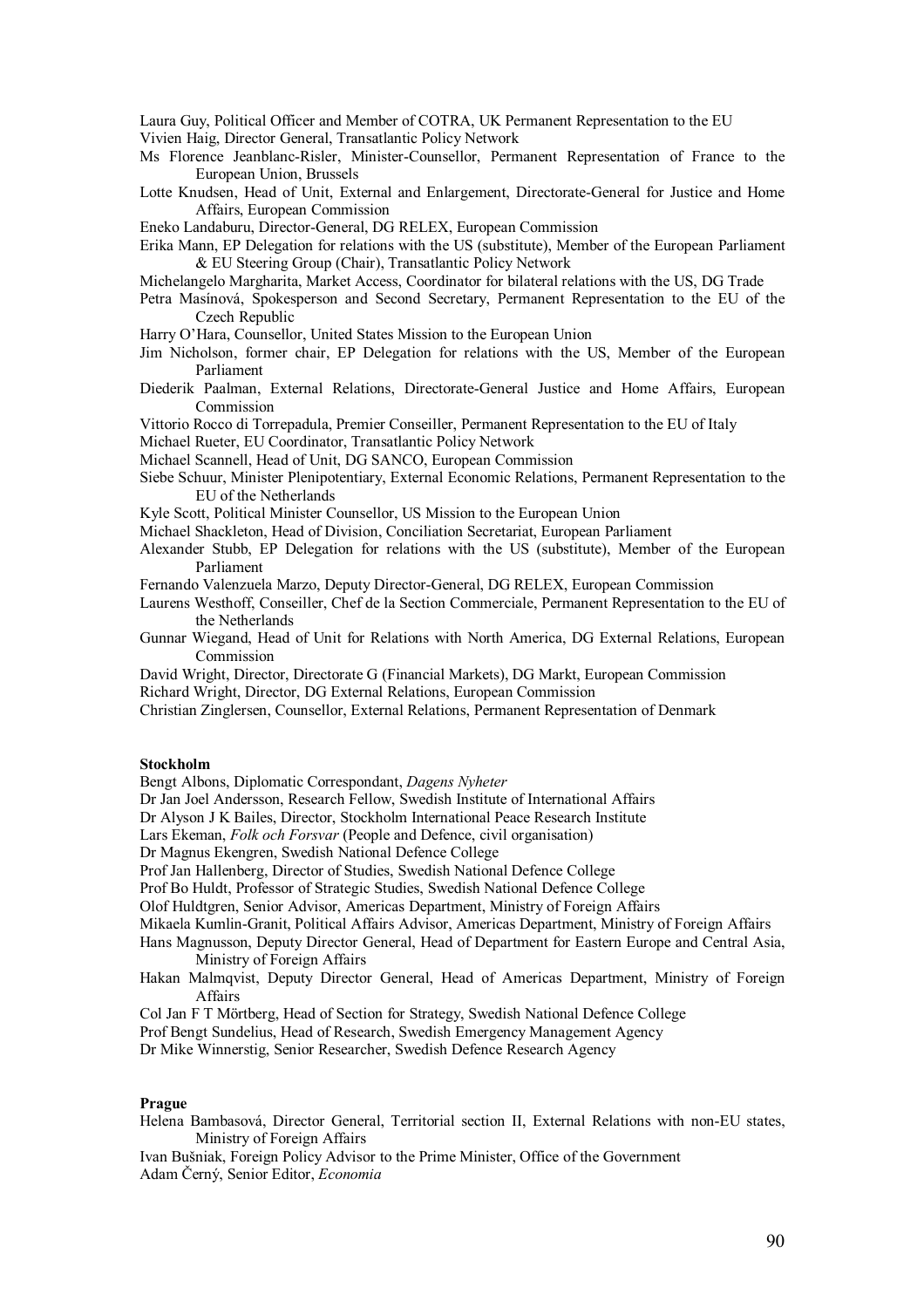- Dita Charanzová, Head of Unit, Department of Trade Policy and Agriculture, Ministry of Foreign Affairs
- Richard Hlavatý, General Director, Trade Policy and European Integration Section, Ministry of Industry and Trade
- Jan HřÌch, Director of Studies, Institute of International Relations
- Bohumil Jirkal, Deputy Director, Common Foreign and Security Policy Department, Ministry of Foreign Affairs
- Petr Kaván, Department of the Americas, Ministry of Foreign Affairs
- David Konecký, Security Policy Department, Ministry of Foreign Affairs
- Václav Malý, Director, Non-European Countries (Americas and Caribbean Department), Ministry of Industry and Trade
- Kareřina Moravcová, Deputy Director, Department of External Relations (Middle East), Ministry of Foreign Affairs
- JiřÌ Schneider, Coordination and Member of the Board, Program of Atlantic Security Studies, Prague Security Studies Institute

Michal Strouhal, Director, Common Foreign and Security Policy Department Pavel Tomášek, journalist, *Economia* 

### **Paris**

Mr François-Aïssa Touazi, PESC service, Ministry of Foreign Affairs

- Mr Pascal Le Deunff, Deputy head of PESC service, Ministry of Foreign Affairs
- Prof Pierre Hassner, Centre d'Études et de Recherches Internationales (CERI)
- Mr Philippe Voiry, Trade Policy & WTO, Economic and Trade Department, Ministry of Economic Affairs, Finance and Industry

### **London**

Edward Bannerman, HM Treasury and Centre for European Reform

- Lord Leon Brittan of Spennithorne, House of Lords
- Colin Church, Deputy Director, Climate Change, Energy and Environmental Risk, Department for Environment, Food and Rural Affairs
- Glen Cronin, Head, Air Transport European Issues, Department of Transportation
- Sir Brian Crowe, Royal Institute of International Affairs
- Phil Dykins, Head, Bilateral Aviation Relations, Department for Transport
- Anna Fielder, Director, Office for Developed and Transition Economies, Consumers International
- Stuart Gill, Head, EU-Americas and Asian Section, European Union Directorate (External), Foreign and Commonwealth Office
- Peter Gooderham, Director Middle East & North Africa, Foreign and Commonwealth Office

Hermione Gough, EU Coordination and Strategy Team, H M Treasury

Stewart James, Head of EU Coordination and Strategy, H M Treasury

- Lord John Kerr of Kinlochard, House of Lords and Imperial College London
- Michael Mann, Department for Transport
- Ben Wallis, Co-ordinator, Transatlantic Consumer Dialogue

Katrina Williams, European Secretariat, Cabinet Office

Lord David Williamson of Horton, House of Lords

### **Warsaw**

- Sebastian K. Barkowski, Office of the Committee for European Integration, Integration Policy Department
- Krzysztof Bobinski, journalist, formerly of the *Financial Times* and *Unia & Polska*

Lena Kolarska-Bobinska, Director, Institute of Public Affairs

Roman Kuzniar, Director of the Diplomatic Academy, Ministry of Foreign Affairs

Zbigniew Lewicki, professor, Warsaw University

Karolina Nowak, Expert, EU Department, Ministry of Foreign Affairs

Marek Ostrowski, journalist, *Polytika* 

Janusz Reiter, Director, Warsaw Centre for International Relations

Jadwiga Stachura, Department of Strategy and Planning in Foreign Policy, Ministry of Foreign Affairs Piotr Antoni Świtalski, Undersecretary of State, Ministry of Foreign Affairs

Henryk Szlajfer, Director of the Department of the Americas, Ministry of Foreign Affairs